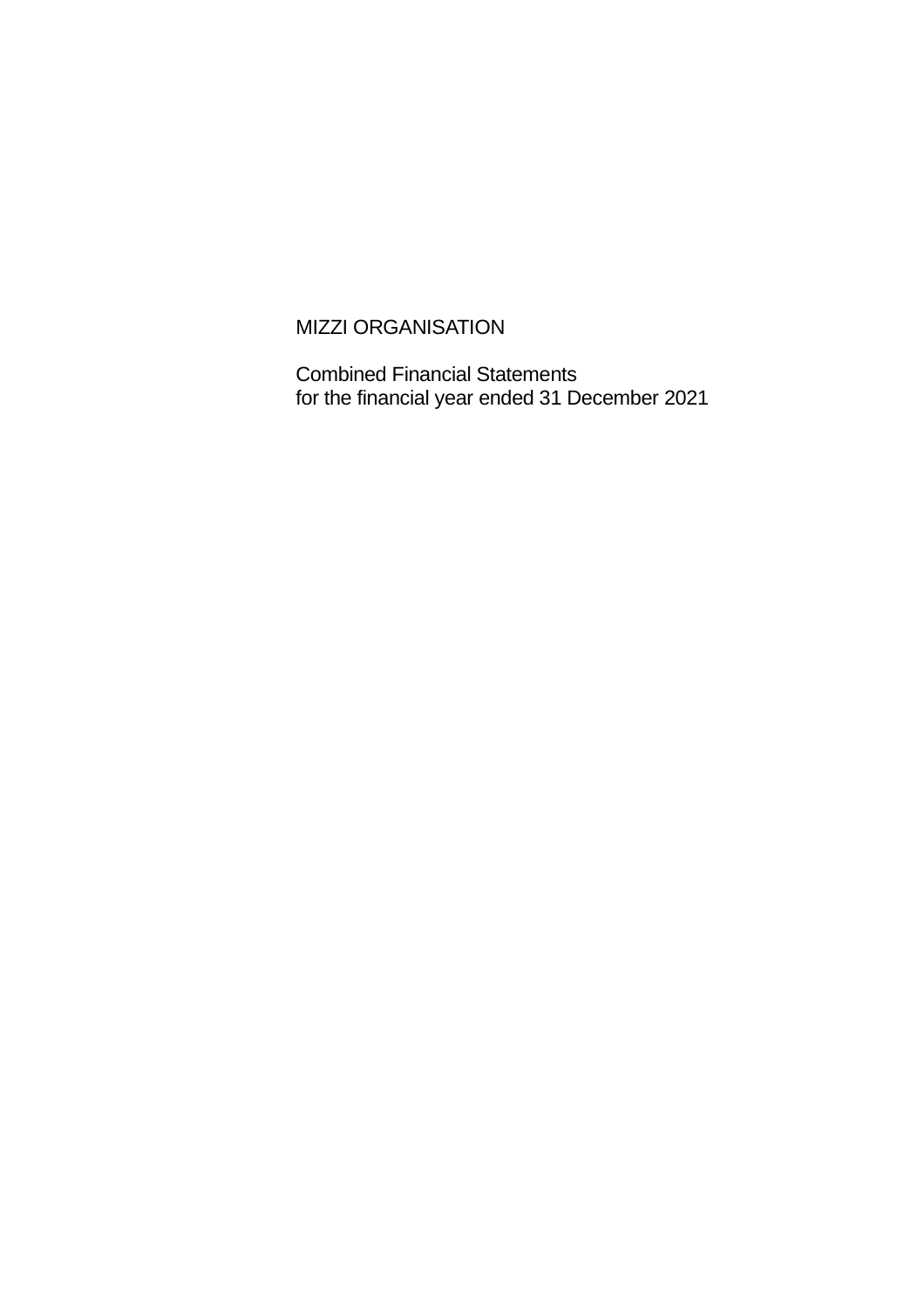|                                                                   | Pages          |
|-------------------------------------------------------------------|----------------|
| Independent auditor's report on the combined financial statements | $1 - 3$        |
| Combined statement of financial position                          | $4 - 5$        |
| Combined income statement                                         | 6              |
| Combined statement of comprehensive income                        | $\overline{7}$ |
| Combined statement of changes in equity                           | $8 - 9$        |
| Combined statement of cash flows                                  | 10             |
| Notes to the combined financial statements                        | 11 - 97        |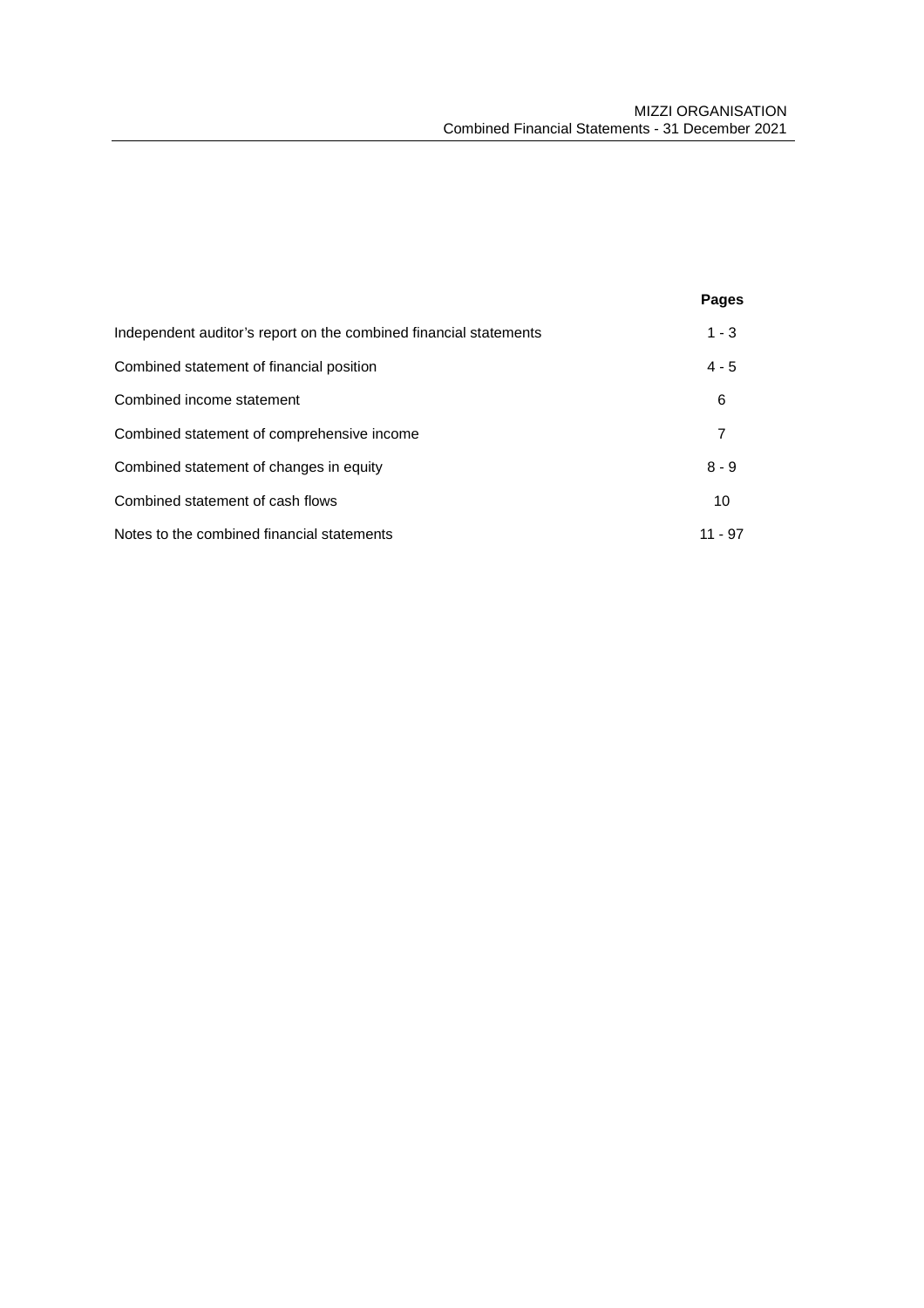

# *Independent auditor's report*

To the Owners of Mizzi Organisation

# *Report on the audit of the financial statements*

### *Our opinion*

In our opinion:

 The combined financial statements give a true and fair view of the financial position of the entities constituting the Mizzi Organisation, as set out in Note 1.1 – Basis of preparation, as at 31 December 2021, and of their financial performance and cash flows for the year then ended, in accordance with International Financial Reporting Standards ('IFRSs') as adopted by the EU and on the basis set out in the said Note 1.1 to the combined dinancial statements.

#### **What we have audited**

The Mizzi Organisation's combined financial statements, set out on pages 4 to 97, comprise:

- the combined statement of financial position as at 31 December 2021;
- the combined income statement and combined statement of comprehensive income for the year then ended;
- the combined statement of changes in equity for the year then ended;
- the combined statement of cash flows for the year then ended; and
- the notes to the combined financial statements, which include significant accounting policies and other explanatory information.

### *Basis for opinion*

We conducted our audit in accordance with International Standards on Auditing (ISAs). Our responsibilities under those standards are further described in the *Auditor's Responsibilities for the Audit of the Financial Statements* section of our report.

We believe that the audit evidence we have obtained is sufficient and appropriate to provide a basis for our opinion.

#### **Independence**

We are independent of the Mizzi Organisation in accordance with the International Code of Ethics for Professional Accountants (including International Independence Standards) issued by the International Ethics Standards Board of Accountants (IESBA Code) together with the ethical requirements of the Accountancy Profession (Code of Ethics for Warrant Holders) Directive issued in terms of the Accountancy Profession Act (Cap. 281) that are relevant to our audit of the financial statements in Malta. We have fulfilled our other ethical responsibilities in accordance with these Codes.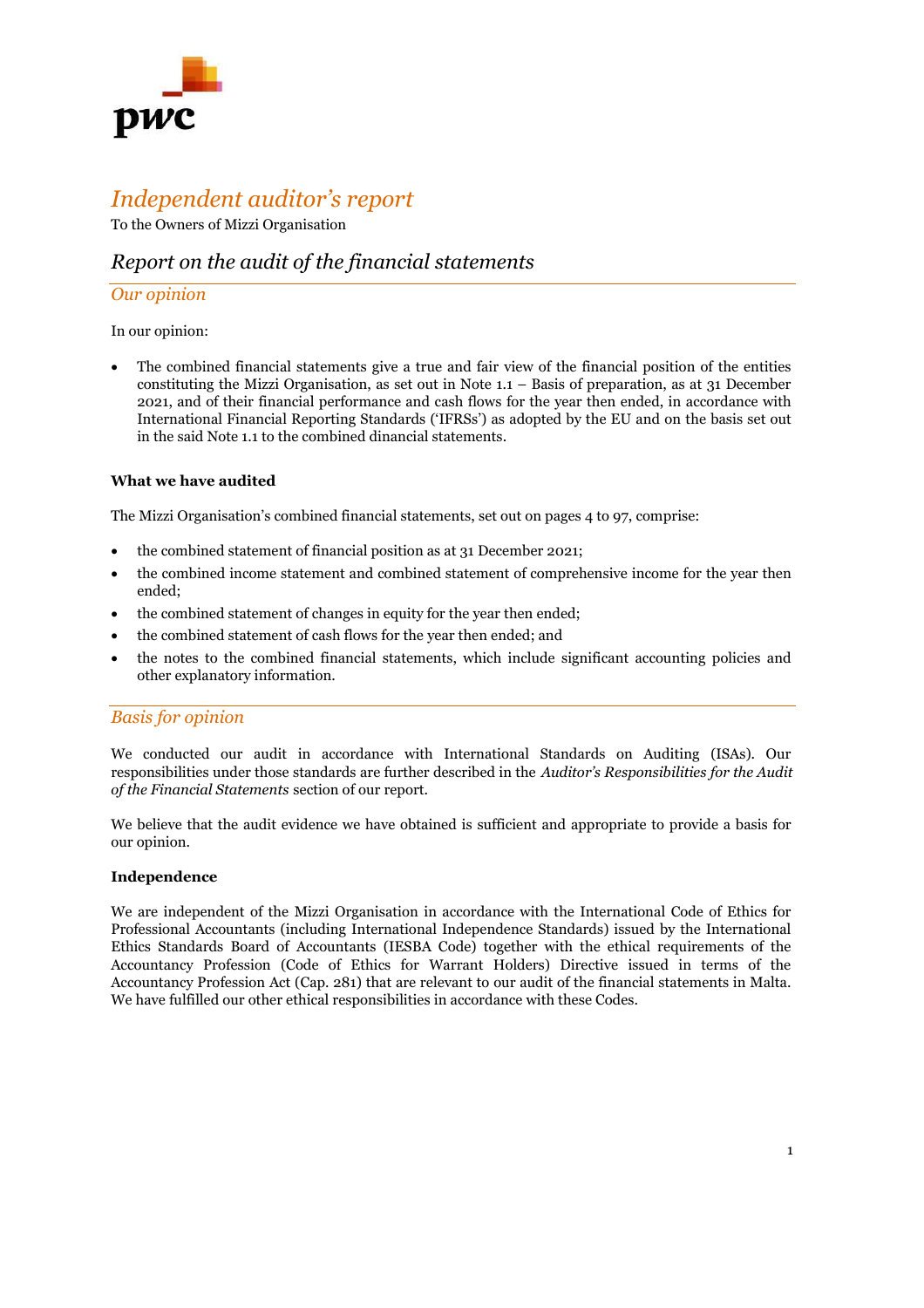

# *Independent auditor's report - continued*

To the Owners of Mizzi Organisation

### *Emphasis of matters – basis of accounting and restriction on distribution and use*

We draw attention to the fact that, as outlined in Note 1.1 – Basis of preparation, these combined financial statements have been prepared on the basis of the assumption that the Mizzi Organisation has operated as a legal group and a single consolidated entity. This financial information is not necessarily indicative of the Mizzi Organisation's financial position and financial performance that would have actually been presented had the Organisation actually operated as a legal group and a single consolidated entity. Our opinion is not modified in respect of this matter.

This report is solely intended for the information and use of the owners as referred to in Note 1.1 to these combined financial statements. Readers are cautioned that the combined financial statements may not be appropriate for any other purpose. We accept no responsibility to any other person in respect of, arising out of, or in connection with our work.

## *Responsibilities of the directors and those charged with governance for the combined financial statements*

The directors of the entities constituting the Mizzi Organisation are responsible for the preparation of these combined financial statements that give a true and fair view in accordance with IFRSs as adopted by the EU and on the basis set out in Note 1.1 – Basis of preparation, and for such internal control as the directors determine is necessary to enable the preparation of financial statements that are free from material misstatement, whether due to fraud or error.

In preparing the combined financial statements, the directors are responsible for assessing the Mizzi Organisation's ability to continue as a going concern, disclosing, as applicable, matters related to going concern and using the going concern basis of accounting unless the directors either intend to liquidate the Organisation or to cease operations, or have no realistic alternative but to do so.

Those charged with governance are responsible for ensuring the Organisation's financial reporting process.

### *Auditor's responsibilities for the audit of the financial statements*

Our objectives are to obtain reasonable assurance about whether the combined financial statements as a whole are free from material misstatement, whether due to fraud or error, and to issue an auditor's report that includes our opinion. Reasonable assurance is a high level of assurance, but is not a guarantee that an audit conducted in accordance with ISAs will always detect a material misstatement when it exists. Misstatements can arise from fraud or error and are considered material if, individually or in the aggregate, they could reasonably be expected to influence the economic decisions of users taken on the basis of these financial statements.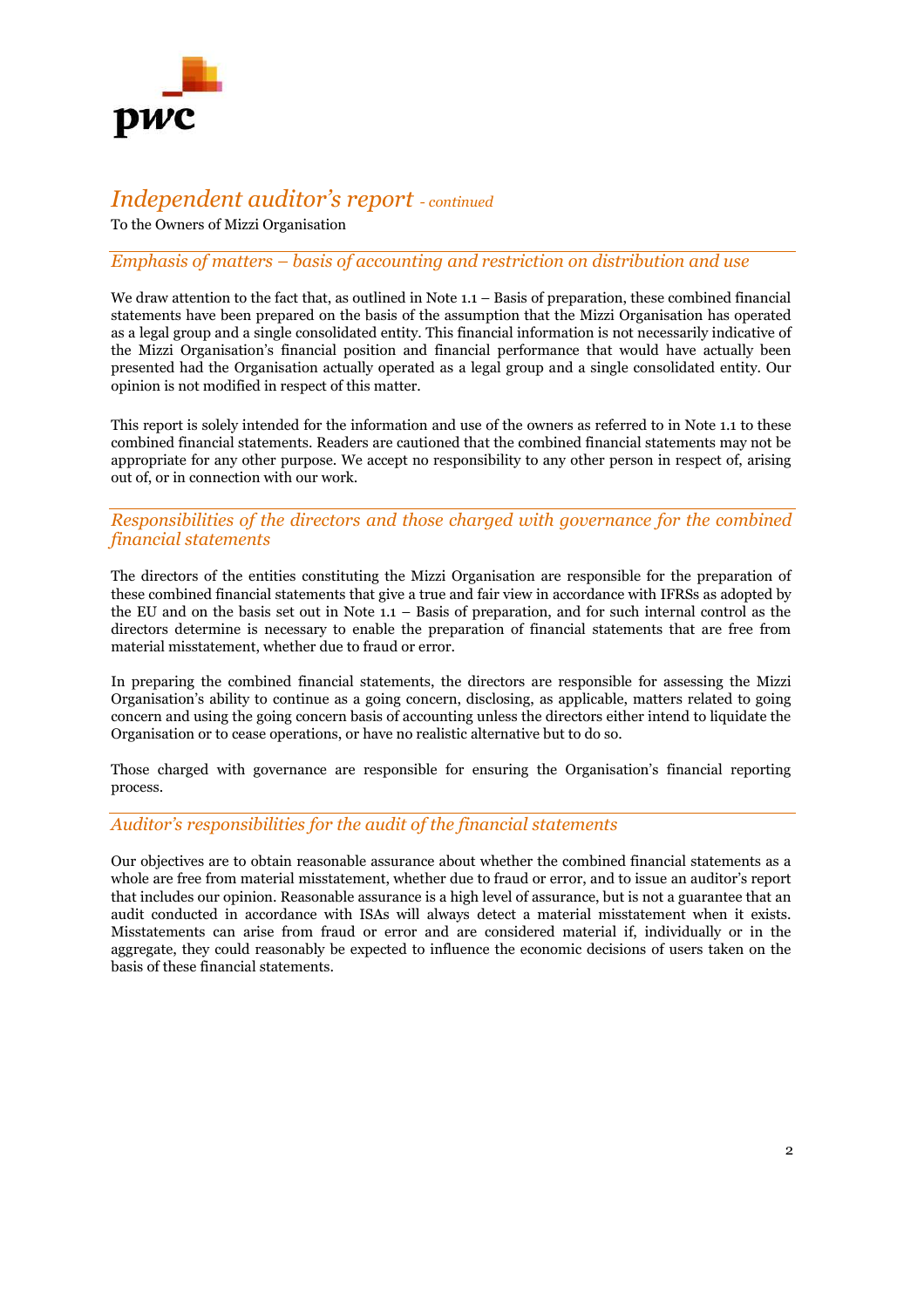

# *Independent auditor's report - continued*

To the Owners of Mizzi Organisation

As part of an audit in accordance with ISAs, we exercise professional judgement and maintain professional scepticism throughout the audit. We also:

- Identify and assess the risks of material misstatement of the financial statements, whether due to fraud or error, design and perform audit procedures responsive to those risks, and obtain audit evidence that is sufficient and appropriate to provide a basis for our opinion. The risk of not detecting a material misstatement resulting from fraud is higher than for one resulting from error, as fraud may involve collusion, forgery, intentional omissions, misrepresentations, or the override of internal control.
- Obtain an understanding of internal control relevant to the audit in order to design audit procedures that are appropriate in the circumstances, but not for the purpose of expressing an opinion on the effectiveness of the company's internal control.
- Evaluate the appropriateness of accounting policies used and the reasonableness of accounting estimates and related disclosures made by the directors.
- Conclude on the appropriateness of the directors' use of the going concern basis of accounting and, based on the audit evidence obtained, whether a material uncertainty exists related to events or conditions that may cast significant doubt on the company's ability to continue as a going concern. If we conclude that a material uncertainty exists, we are required to draw attention in our auditor's report to the related disclosures in the financial statements or, if such disclosures are inadequate, to modify our opinion. Our conclusions are based on the audit evidence obtained up to the date of our auditor's report. However, because not all future events or conditions can be predicted, this statement is not a guarantee as to the Mizzi Organisation's ability to continue as a going concern. In particular, it is difficult to evaluate all the potential implications that COVID-19 will have on the Organisation's trade, customers and suppliers, and the disruption to its business and the overall economy.
- Evaluate the overall presentation, structure and content of the financial statements, including the disclosures, and whether the financial statements represent the underlying transactions and events in a manner that achieves fair presentation.
- Obtain sufficient appropriate audit evidence regarding the financial information of the entities or business activities within the Organisation to express an opinion on the combined financial statements. We are responsible for the direction, supervision and performance of the Organisation audit. We remain solely responsible for our audit opinion.

We communicate with those charged with governance regarding, among other matters, the planned scope and timing of the audit and significant audit findings, including any significant deficiencies in internal control that we identify during our audit.

#### **PricewaterhouseCoopers**

78, Mill Street Zone 5, Central Business District Qormi Malta

Fabio Axisa Partner

30 April 2022

a) The maintenance and integrity of the Mizzi Organisation website is the responsibility of the directors of the entities constituting the Mizzi Organisation; the work carried out by the auditors does not involve consideration of these matters and, accordingly, the auditors accept no responsibility for any changes that may have occurred to the combined financial statements since they were initially presented on the website.

b) Legislation in Malta governing the preparation and dissemination of financial statements may differ from legislation in other jurisdictions.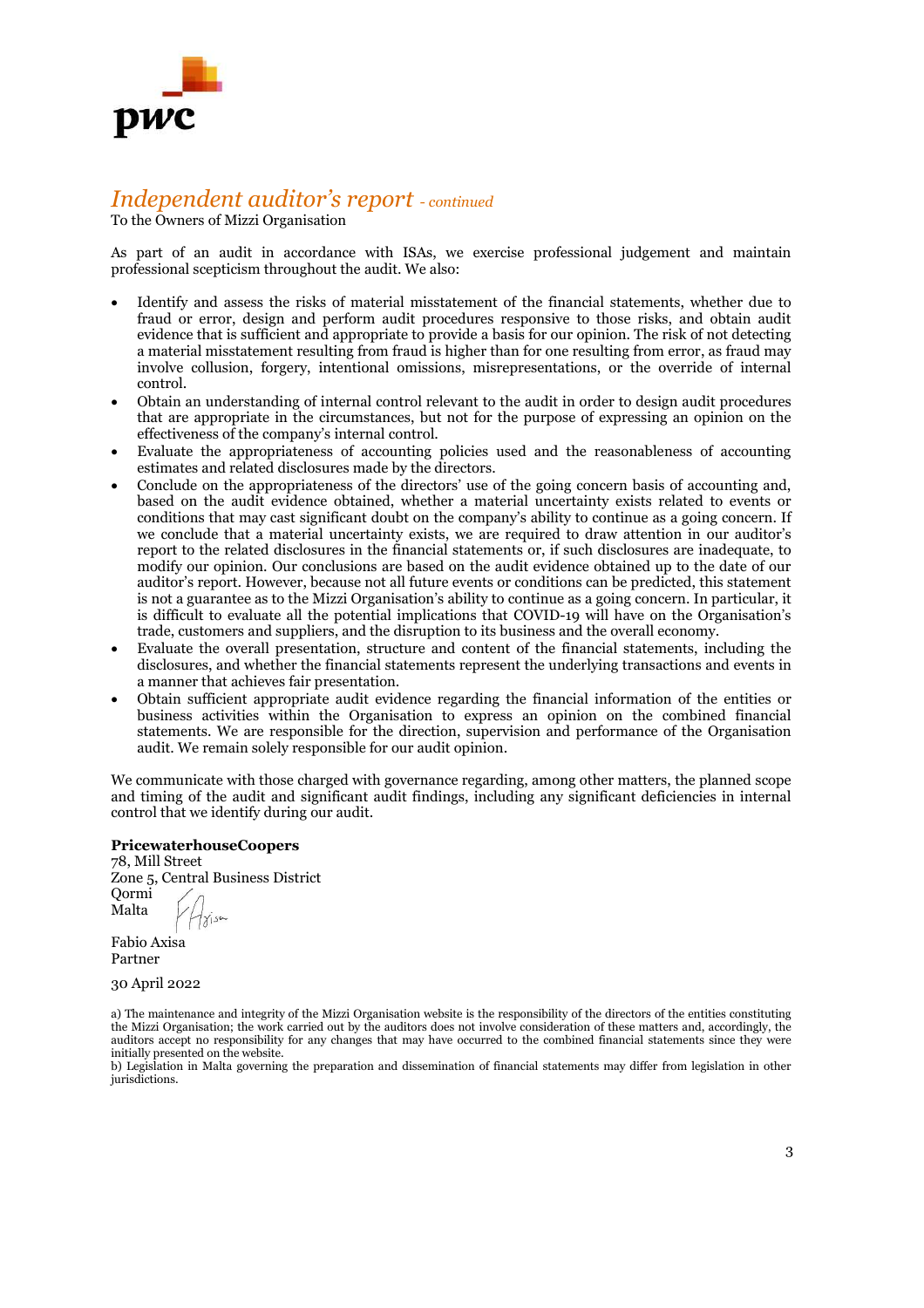|                                    |              | At 31 December |             |  |
|------------------------------------|--------------|----------------|-------------|--|
|                                    | <b>Notes</b> | 2021<br>€      | 2020<br>€   |  |
| <b>ASSETS</b>                      |              |                |             |  |
| <b>Non-current assets</b>          |              |                |             |  |
| Property, plant and equipment      | 4            | 121,047,184    | 125,539,672 |  |
| Right-of-use assets                | 5            | 18,020,812     | 20,663,614  |  |
| Investment property                | 6            | 83,235,179     | 71,460,661  |  |
| Intangible assets                  | 7            | 67,932         | 89,254      |  |
| Deferred tax assets                | 24           | 149,937        | 271,632     |  |
| Investments in associates          | 8            | 20,311,741     | 20,648,780  |  |
| Financial assets at FVOCI          | 10           | 3,336,649      | 3,739,820   |  |
| Loans and advances                 | 9            | 1,201,183      | 1,013,438   |  |
| Trade and other receivables        | 11           | 18,068,015     | 18,601,916  |  |
| Total non-current assets           |              | 265,438,632    | 262,028,787 |  |
| <b>Current assets</b>              |              |                |             |  |
| Inventories                        | 13           | 30,919,404     | 28,831,245  |  |
| Loans and advances                 | 9            | 66,091         | 62,500      |  |
| Trade and other receivables        | 11           | 37,637,526     | 32,540,739  |  |
| Current tax assets                 |              | 625,413        | 847,403     |  |
| Cash and cash equivalents          | 15           | 28,574,456     | 9,702,799   |  |
|                                    |              | 97,822,890     | 71,984,686  |  |
| Assets classified as held for sale | 16           | 2,580          | 2,580       |  |
| Total current assets               |              | 97,825,470     | 71,987,266  |  |
| <b>Total assets</b>                |              | 363,264,102    | 334,016,053 |  |

# **Combined statement of financial position**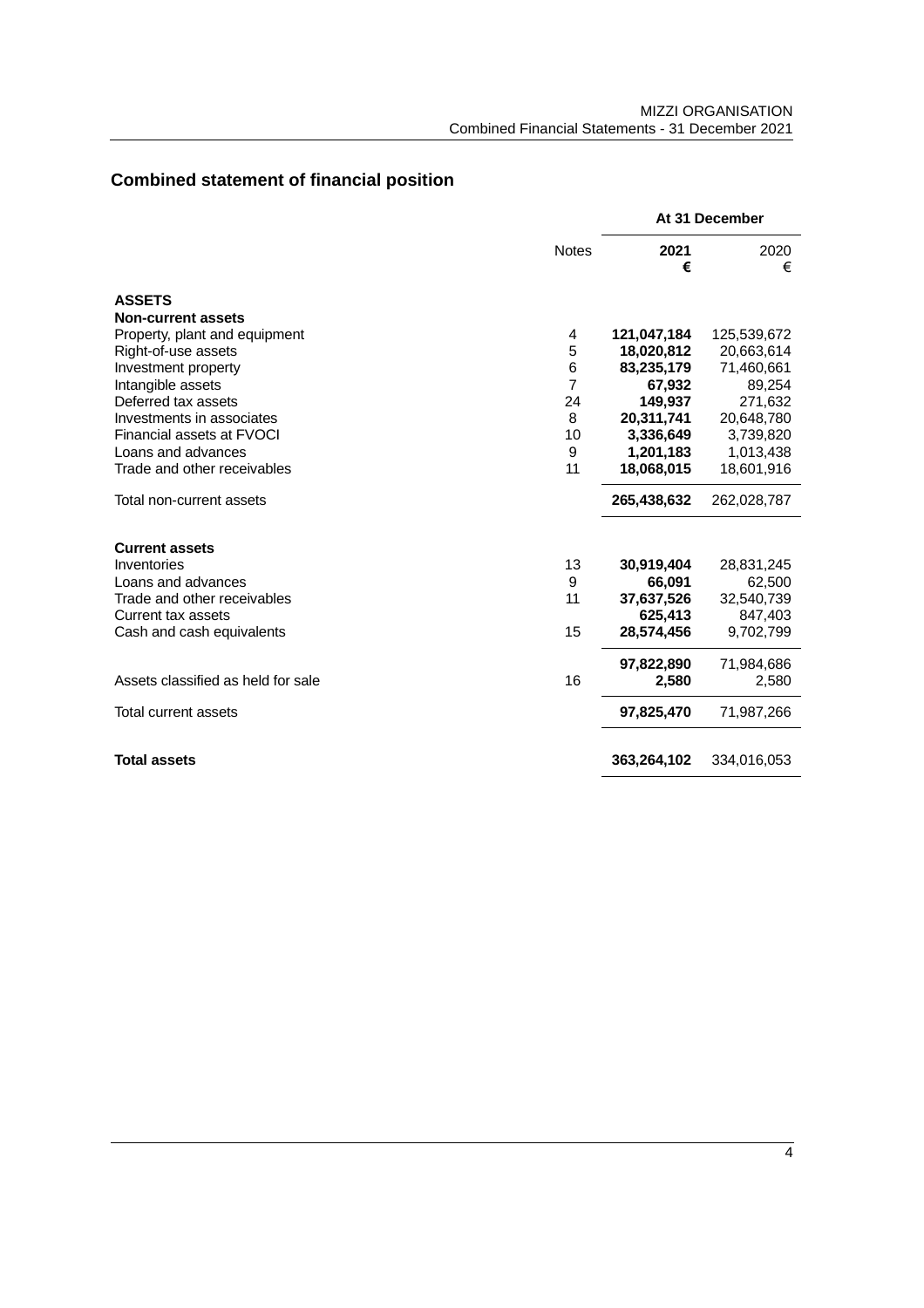## **Combined statement of financial position** - continued

|                                                                                                                                                                                                                                       |                                  |                                                                                        | At 31 December                                                                        |
|---------------------------------------------------------------------------------------------------------------------------------------------------------------------------------------------------------------------------------------|----------------------------------|----------------------------------------------------------------------------------------|---------------------------------------------------------------------------------------|
|                                                                                                                                                                                                                                       | <b>Notes</b>                     | 2021<br>€                                                                              | 2020<br>€                                                                             |
| <b>EQUITY AND LIABILITIES</b><br><b>Capital and reserves</b><br>Share capital<br>Capital contribution reserve<br><b>Revaluation reserves</b><br>Fair value gains and other reserves<br>Hedging reserve<br>Retained earnings           | 17<br>17<br>18<br>19<br>20       | 2,471,437<br>3,042,999<br>60.485.103<br>36,138,645<br>(278, 455)<br>61,026,287         | 2,471,437<br>3,042,999<br>60,662,278<br>28,720,592<br>(504, 459)<br>62,446,356        |
| Total equity                                                                                                                                                                                                                          |                                  | 162,886,016                                                                            | 156,839,203                                                                           |
| <b>Non-current liabilities</b><br>Trade and other payables<br><b>Borrowings</b><br>Lease liabilities<br>Deferred tax liabilities<br>Derivative financial instruments<br>Employee benefit obligations<br>Total non-current liabilities | 21<br>22<br>23<br>24<br>25<br>26 | 121,608<br>87,769,016<br>17,210,815<br>14,943,978<br>428,392<br>754,000<br>121,227,809 | 24,254<br>69,634,275<br>19,886,236<br>13,232,386<br>776,091<br>700,000<br>104,253,242 |
| <b>Current liabilities</b><br>Trade and other payables<br><b>Current tax liabilities</b><br><b>Borrowings</b><br>Lease liabilities<br><b>Total current liabilities</b>                                                                | 21<br>22<br>23                   | 55,599,249<br>769,954<br>21,178,241<br>1,602,833                                       | 41,371,566<br>58,894<br>30,120,059<br>1,373,089                                       |
|                                                                                                                                                                                                                                       |                                  | 79,150,277                                                                             | 72,923,608                                                                            |
| <b>Total liabilities</b>                                                                                                                                                                                                              |                                  | 200,378,086                                                                            | 177,176,850                                                                           |
| <b>Total equity and liabilities</b>                                                                                                                                                                                                   |                                  | 363,264,102                                                                            | 334,016,053                                                                           |

The notes on pages 11 to 97 are an integral part of these combined financial statements.

The combined financial statements on pages 4 to 97 were authorised for issue by the boards of directors of the entities constituting the Mizzi Organisation on 30 April 2022 and were signed on their behalf by:

Maurice F. Mizzi Brian R. Mizzi Brian R. Mizzi Brian R. Mizzi Director<br>
Consolidated Holdings Limited<br>
Consolidated Holdings Limited<br>
Consolidated Holdings Limited *Consolidated Holdings Limited Consolidated Holdings Limited GSD Marketing Limited GSD Marketing Limited Mizzi EV Limited Mizzi Organisation Limited The General Soft Drinks Company Limited*

*Mizzi Organisation Limited The General Soft Drinks Company Limited*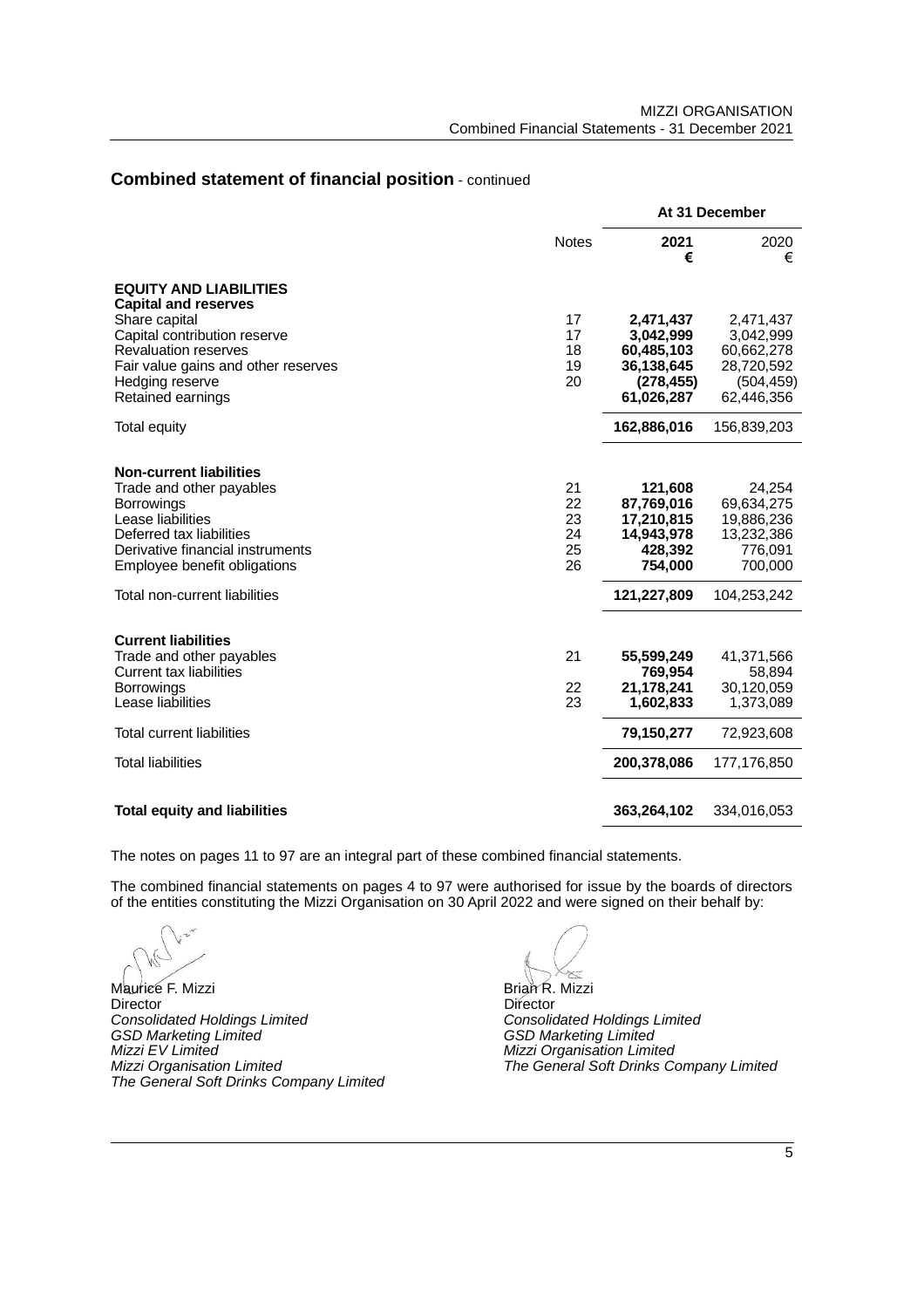# **Combined income statement**

|                                                         | <b>Notes</b> | <b>Year ended 31 December</b> |                 |  |  |
|---------------------------------------------------------|--------------|-------------------------------|-----------------|--|--|
|                                                         |              | 2021<br>€                     | 2020<br>€       |  |  |
| Revenue                                                 | 27           | 153,131,298                   | 139,686,164     |  |  |
| Cost of sales                                           | 28           | (112,597,942)                 | (104, 973, 853) |  |  |
| Gross profit                                            |              | 40,533,356                    | 34,712,311      |  |  |
| Selling and other direct expenses                       | 28           | (21,462,422)                  | (23,051,579)    |  |  |
| Administrative expenses                                 | 28           | (15,956,695)                  | (16, 141, 245)  |  |  |
| Gains from changes in fair value of investment property | 6            | 10,419,169                    | 3,753,532       |  |  |
| Impairment charges on property, plant and equipment     | 4            | (2,000,000)                   | (4,953,978)     |  |  |
| Other operating income                                  | 30           | 2,111,875                     | 2,195,595       |  |  |
| <b>Operating profit/(loss)</b>                          |              | 13,645,283                    | (3,485,364)     |  |  |
| Investment and other related income                     | 31           | 110,433                       | 289,040         |  |  |
| Finance income                                          | 32           | 179,966                       | 81,360          |  |  |
| Finance costs                                           | 33           | (4, 154, 142)                 | (3,936,751)     |  |  |
| Share of profits of associates                          | 8            | 526,464                       | 456,107         |  |  |
| Profit/(loss) before tax                                |              | 10,308,004                    | (6,595,608)     |  |  |
| Tax expense                                             | 34           | (2,055,025)                   | (666, 619)      |  |  |
| Profit/(loss) for the year                              |              | 8,252,979                     | (7,262,227)     |  |  |

The notes on pages 11 to 97 are an integral part of these combined financial statements.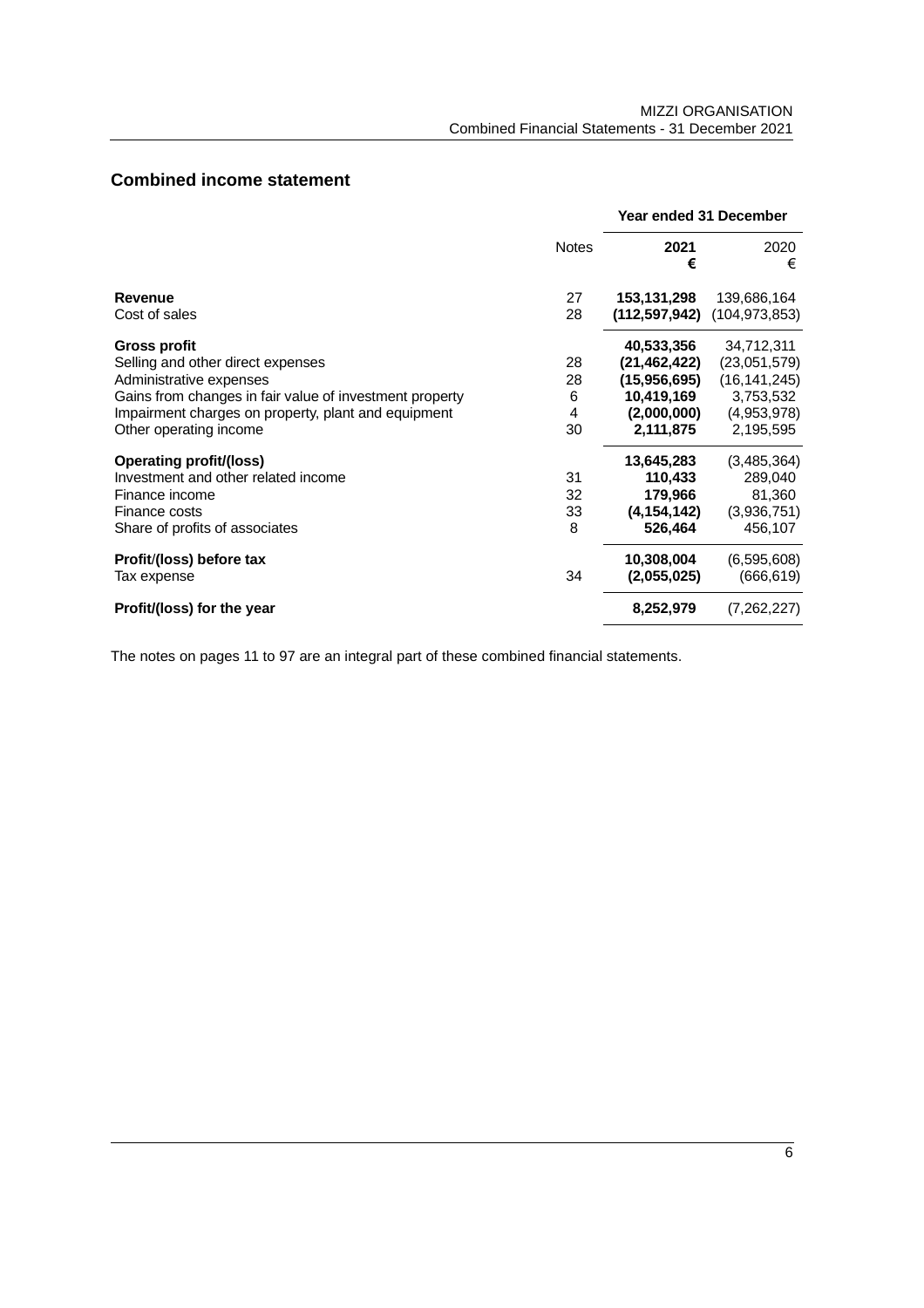# **Combined statement of comprehensive income**

|                                                                                                                                                            |              | Year ended 31 December |             |  |  |
|------------------------------------------------------------------------------------------------------------------------------------------------------------|--------------|------------------------|-------------|--|--|
|                                                                                                                                                            | <b>Notes</b> | 2021<br>€              | 2020<br>€   |  |  |
| Profit/(loss) for the year                                                                                                                                 |              | 8,252,979              | (7,262,227) |  |  |
| Other comprehensive income:<br>Items that will not be reclassified to profit or loss<br>Revaluation surplus on land and buildings arising during the year, |              |                        |             |  |  |
| net of deferred tax<br>Movement in deferred tax liability on revalued land<br>and buildings determined on the basis applicable                             | 18           |                        | 4,629,074   |  |  |
| to property disposals                                                                                                                                      | 18           | 42,386                 | 12,520      |  |  |
| Losses from changes in fair value of financial assets at FVOCI                                                                                             | 18           | (174, 556)             | (131,506)   |  |  |
| Items that may be subsequently reclassified to<br>profit or loss                                                                                           |              |                        |             |  |  |
| Cash flow hedges, net of deferred tax                                                                                                                      | 20           | 226,003                | 32,459      |  |  |
| Other comprehensive income for the year, net of tax                                                                                                        |              | 93,834                 | 4,542,547   |  |  |
| Total comprehensive income for the year                                                                                                                    |              | 8,346,813              | (2,719,680) |  |  |

The notes on pages 11 to 97 are an integral part of these combined financial statements.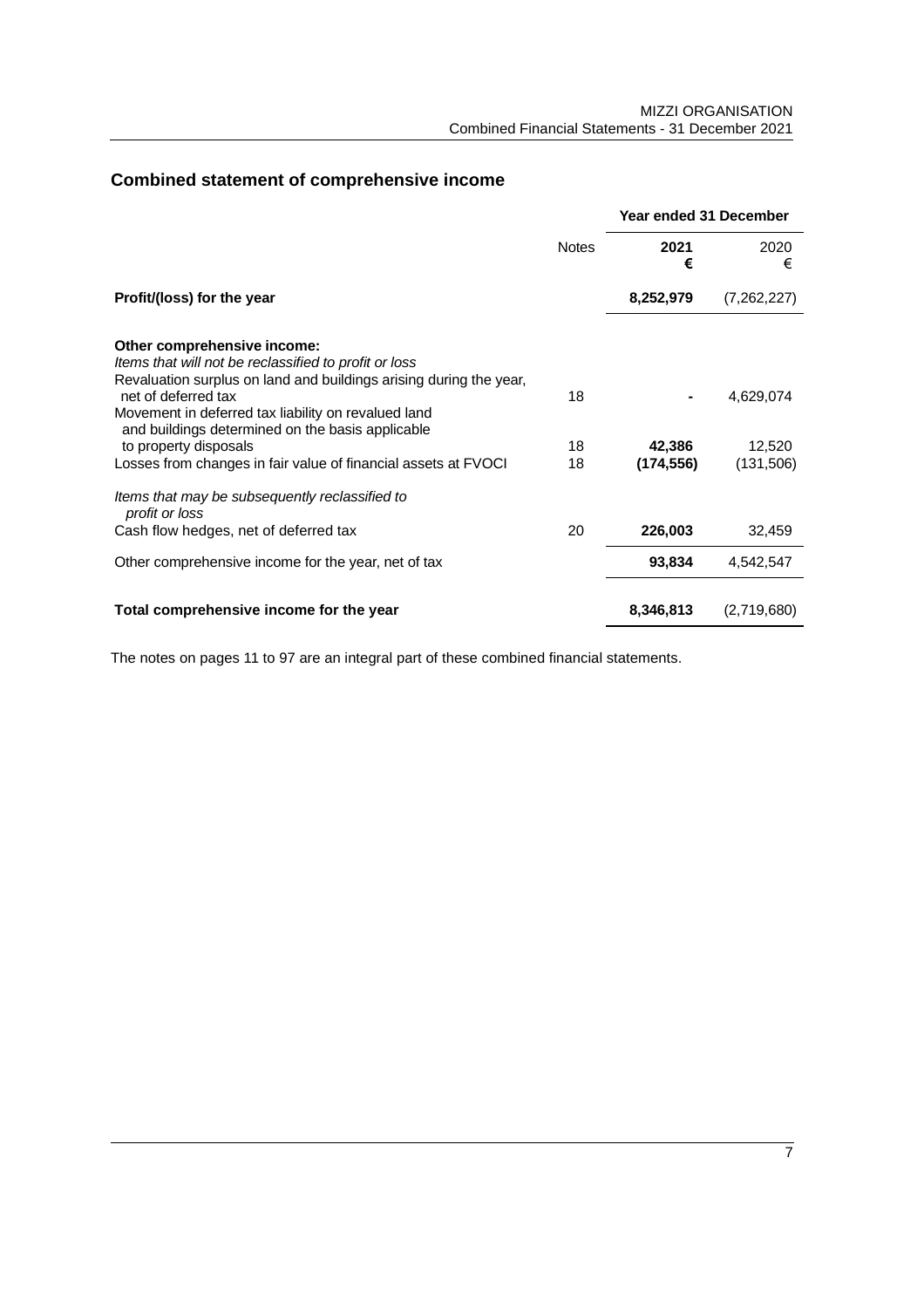# **Combined statement of changes in equity**

|                                                                                                                                                                                                                                                   | <b>Notes</b>   | Share<br>capital<br>€    | Capital<br>contribution<br>reserve<br>€ | <b>Revaluation</b><br>reserves<br>€ | <b>Fair value</b><br>gains<br>and other<br>reserves<br>€ | Hedging<br>reserve<br>€ | <b>Retained</b><br>earnings<br>€ | Total<br>€           |
|---------------------------------------------------------------------------------------------------------------------------------------------------------------------------------------------------------------------------------------------------|----------------|--------------------------|-----------------------------------------|-------------------------------------|----------------------------------------------------------|-------------------------|----------------------------------|----------------------|
| Balance at 1 January 2020                                                                                                                                                                                                                         |                | 2,468,437                | 3,042,999                               | 56,333,246 26,877,370               |                                                          | (536, 918)              | 74,370,749                       | 162,555,883          |
| <b>Comprehensive income</b><br>Loss for the year                                                                                                                                                                                                  |                | $\overline{\phantom{a}}$ |                                         |                                     |                                                          |                         | (7, 262, 227)                    | (7, 262, 227)        |
| Other comprehensive income:<br>Revaluation surplus on land and buildings arising during the year, net of deferred tax<br>Movement in deferred tax liability on revalued land and buildings determined on the basis                                | 18             |                          |                                         | 4,629,074                           |                                                          |                         |                                  | 4,629,074            |
| applicable to property disposals<br>Depreciation transfer, net of deferred tax<br>Losses from changes in fair value of financial assets at FVOCI                                                                                                  | 18<br>18<br>18 |                          |                                         | 12,520<br>(33, 889)<br>(131,506)    |                                                          |                         | 33,889<br>$\blacksquare$         | 12,520<br>(131,506)  |
| Transfer of fair value gains on disposal of equity investments at FVOCI<br>Transfer of fair value gains on investment property arising during the year, net of deferred tax<br>movements determined on the basis applicable to property disposals | 18<br>19       |                          |                                         | (30, 852)                           | 2,983,982                                                |                         | 30,852<br>(2,983,982)            |                      |
| Transfer of movement in deferred tax liability on fair value gains on investment property<br>determined on the basis applicable to property disposals                                                                                             | 19             |                          |                                         |                                     | (112, 401)                                               |                         | 112,401                          |                      |
| Realised fair value gains on property upon disposal, net of deferred tax<br>movements determined on the basis applicable to property disposals<br>Cash flow hedges, net of deferred tax                                                           | 19<br>20       |                          |                                         |                                     | (1,028,359)                                              | 32,459                  | 1,028,359                        | 32,459               |
| Share of other comprehensive income of associates:<br>Share of depreciation transfer upon realisation through asset use in respect<br>of revalued land and buildings of an associate                                                              | 18             |                          |                                         | (116, 315)                          |                                                          |                         | 116,315                          |                      |
| Total other comprehensive income                                                                                                                                                                                                                  |                |                          | $\blacksquare$                          | 4,329,032                           | 1,843,222                                                | 32,459                  | (1,662,166)                      | 4,542,547            |
| Total comprehensive income                                                                                                                                                                                                                        |                |                          |                                         | 4,329,032                           | 1,843,222                                                | 32,459                  | (8,924,393)                      | (2,719,680)          |
| <b>Transactions with owners</b><br>Issue of ordinary shares<br>Dividends relating to 2020                                                                                                                                                         | 17<br>36       | 3,000                    |                                         |                                     |                                                          |                         | (3,000,000)                      | 3,000<br>(3,000,000) |
| <b>Total transactions with owners</b>                                                                                                                                                                                                             |                | 3,000                    |                                         |                                     |                                                          |                         | (3,000,000)                      | (2,997,000)          |
| Balance at 31 December 2020                                                                                                                                                                                                                       |                | 2,471,437                | 3,042,999                               | 60,662,278 28,720,592               |                                                          | (504, 459)              | 62,446,356                       | 156,839,203          |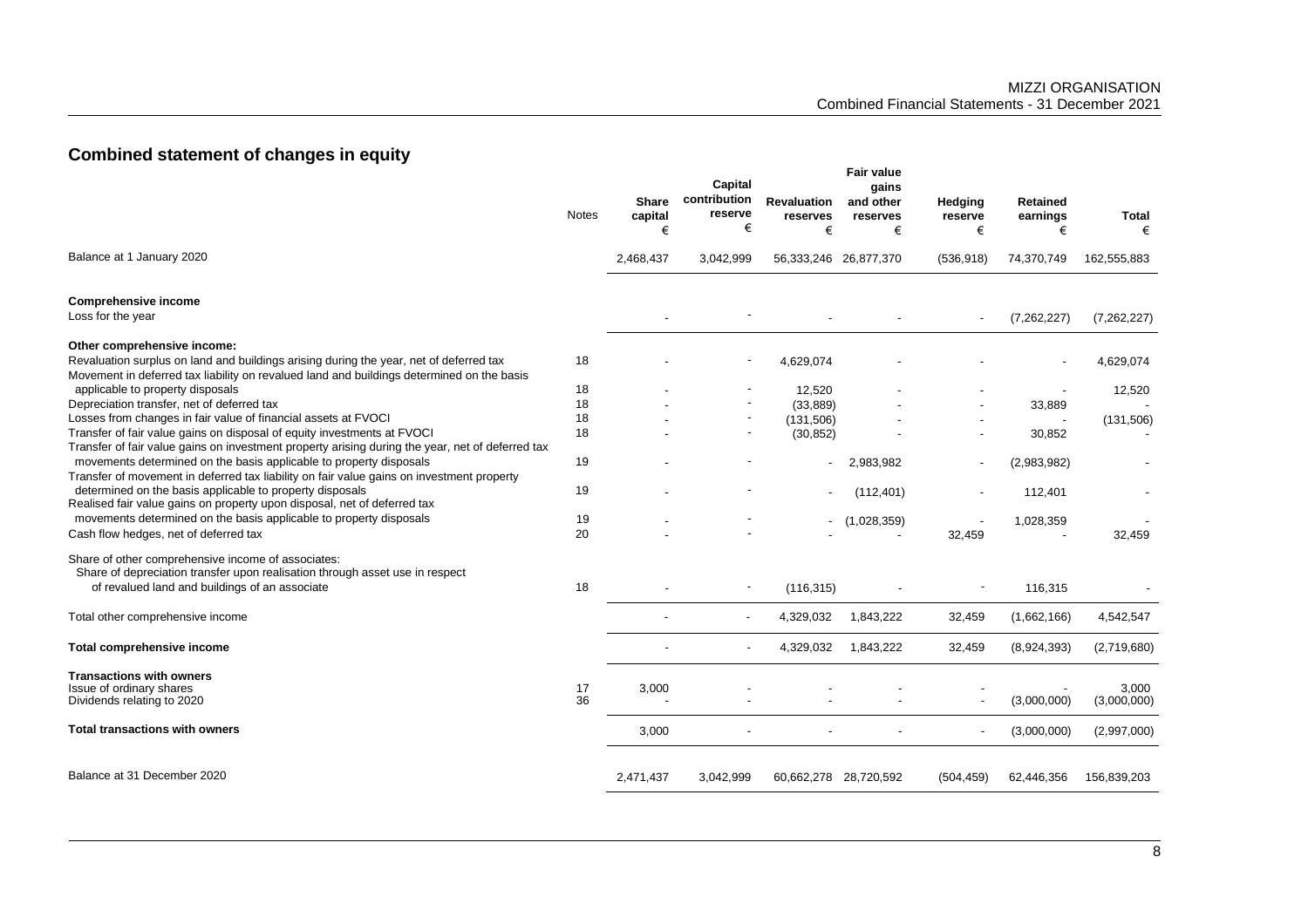# **Combined statement of changes in equity** - continued

|                                                                                                                                                                                                                                                                     | <b>Notes</b> | <b>Share</b><br>capital | Capital<br>contribution<br>reserve<br>€ | <b>Revaluation</b><br>reserves<br>€ | <b>Fair value</b><br>gains<br>and other<br>reserves<br>€ | Hedging<br>reserve<br>€  | Retained<br>earnings     | Total       |
|---------------------------------------------------------------------------------------------------------------------------------------------------------------------------------------------------------------------------------------------------------------------|--------------|-------------------------|-----------------------------------------|-------------------------------------|----------------------------------------------------------|--------------------------|--------------------------|-------------|
| Balance at 1 January 2021                                                                                                                                                                                                                                           |              | 2,471,437               | 3,042,999                               | 60,662,278                          | 28,720,592                                               | (504, 459)               | 62,446,356               | 156,839,203 |
| Comprehensive income                                                                                                                                                                                                                                                |              |                         |                                         |                                     |                                                          |                          |                          |             |
| Profit for the year                                                                                                                                                                                                                                                 |              |                         |                                         |                                     |                                                          | $\overline{\phantom{a}}$ | 8,252,979                | 8,252,979   |
| Other comprehensive income:                                                                                                                                                                                                                                         |              |                         |                                         |                                     |                                                          |                          |                          |             |
| Movement in deferred tax liability on revalued land and buildings determined on the basis                                                                                                                                                                           |              |                         |                                         |                                     |                                                          |                          |                          |             |
| applicable to property disposals                                                                                                                                                                                                                                    | 18           |                         |                                         | 42,386                              |                                                          |                          |                          | 42,386      |
| Depreciation transfer, net of deferred tax                                                                                                                                                                                                                          | 18           |                         |                                         | (33, 889)                           |                                                          |                          | 33,889                   |             |
| Losses from changes in fair value of financial assets at FVOCI                                                                                                                                                                                                      | 18           |                         |                                         | (174, 556)                          |                                                          |                          | $\overline{\phantom{a}}$ | (174, 556)  |
| Transfer of fair value gains on disposal of equity investments at FVOCI                                                                                                                                                                                             | 18           |                         |                                         | (11, 116)                           |                                                          |                          | 11,116                   |             |
| Transfer of fair value gains on investment property arising during the year, net of deferred tax<br>movements determined on the basis applicable to property disposals<br>Transfer of movement in deferred tax liability on fair value gains on investment property | 19           |                         |                                         |                                     | 8,761,986                                                |                          | (8,761,986)              |             |
| determined on the basis applicable to property disposals<br>Realised fair value gains on property upon disposal, net of deferred tax                                                                                                                                | 19           |                         |                                         |                                     | (223, 266)                                               |                          | 223,266                  |             |
| movements determined on the basis applicable to property disposals                                                                                                                                                                                                  | 19           |                         |                                         |                                     | (1, 120, 667)                                            |                          | 1,120,667                |             |
| Cash flow hedges, net of deferred tax                                                                                                                                                                                                                               | 20           |                         |                                         |                                     | $\overline{\phantom{a}}$                                 | 226,004                  |                          | 226,004     |
| Total other comprehensive income                                                                                                                                                                                                                                    |              |                         | $\overline{\phantom{a}}$                | (177, 175)                          | 7,418,053                                                | 226,004                  | (7, 373, 048)            | 93,834      |
| Total comprehensive income                                                                                                                                                                                                                                          |              |                         | $\blacksquare$                          | (177, 175)                          | 7,418,053                                                | 226,004                  | 879,931                  | 8,346,813   |
| <b>Transactions with owners</b><br>Dividends relating to 2021                                                                                                                                                                                                       | 36           |                         |                                         |                                     |                                                          |                          | (2,300,000)              | (2,300,000) |
| Balance at 31 December 2021                                                                                                                                                                                                                                         |              | 2,471,437               | 3,042,999                               | 60,485,103                          | 36,138,645                                               | (278, 455)               | 61,026,287               | 162,886,016 |

The notes on pages 11 to 97 are an integral part of these combined financial statements.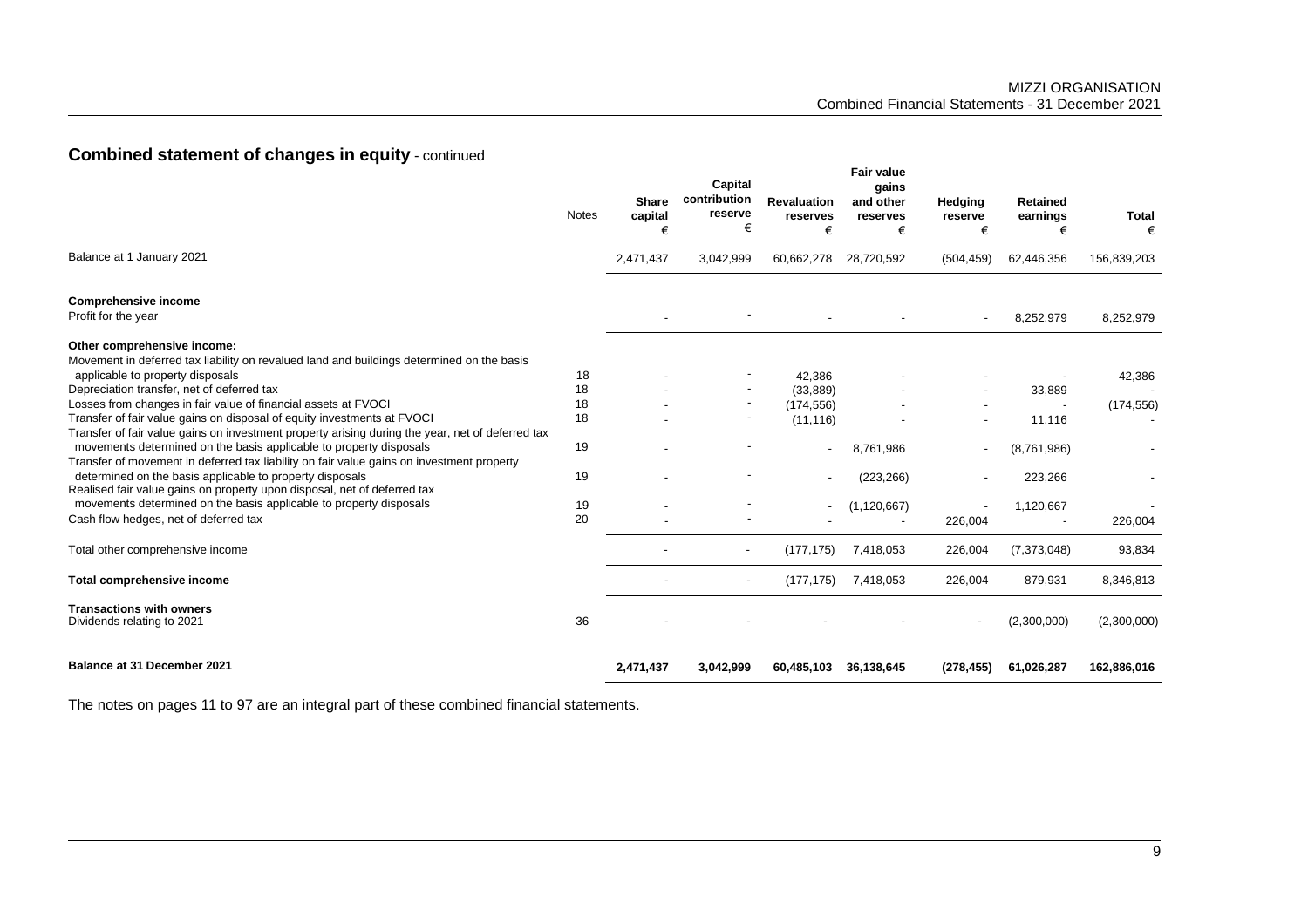|                                                          |              | Year ended 31 December |              |  |  |
|----------------------------------------------------------|--------------|------------------------|--------------|--|--|
|                                                          | <b>Notes</b> | 2021<br>€              | 2020<br>€    |  |  |
| Cash flows from operating activities                     |              |                        |              |  |  |
| Cash generated from operations                           | 37           | 20,717,170             | 14,375,410   |  |  |
| Dividends received                                       |              | 974,436                | 1,991,985    |  |  |
| Interest received                                        | 32           | 179,966                | 81,360       |  |  |
| Interest paid                                            |              | (3,504,249)            | (3,214,970)  |  |  |
| Tax refunded                                             |              | 632,003                | 138,993      |  |  |
| Net cash generated from operating activities             |              | 18,999,326             | 13,372,778   |  |  |
| Cash flows from investing activities                     |              |                        |              |  |  |
| Purchase for property, plant and equipment               |              | (6,864,451)            | (11,698,236) |  |  |
| Proceeds from disposal of property, plant and equipment  |              | 3,267,128              | 1,867,714    |  |  |
| Purchase of investment property                          |              | (3,273,199)            | (6,826,802)  |  |  |
| Proceeds from disposal of investment property            |              | 1,917,850              | 1,754,000    |  |  |
| Payments for investments in associates                   | 8            | (500)                  | (500)        |  |  |
| Advances to associate                                    | 9            | (255,000)              |              |  |  |
| Proceeds from disposal of financial assets at FVOCI      | 10           | 228,615                | 766,898      |  |  |
| Proceeds from disposal of financial assets at FVPL       | 14           |                        | 220,186      |  |  |
| Repayments of advances to associate                      |              | 63,664                 |              |  |  |
| Net cash used in investing activities                    |              | (4,915,893)            | (13,916,740) |  |  |
| Cash flows from financing activities                     |              |                        |              |  |  |
| Proceeds from bank borrowings                            | 22           | 14,166,489             | 10,610,001   |  |  |
| Repayments of bank borrowings                            | 22           | (41, 357, 264)         | (6,339,017)  |  |  |
| Proceeds from issuance of bonds, net of bond issue costs | 22           | 44,211,693             |              |  |  |
| Proceeds from borrowings from associate                  | 22           | 19,636                 |              |  |  |
| Repayments of borrowings from associate                  | 22           |                        | (1,022,828)  |  |  |
| Proceeds from issue of share capital                     | 17           |                        | 3,000        |  |  |
| Principal element of lease payments                      | 23           | (2,071,803)            | (2,092,591)  |  |  |
| Dividends paid                                           | 36           | (2,300,000)            | (3,000,000)  |  |  |
| Net cash generated from/(used in) financing activities   |              | 12,668,751             | (1,841,435)  |  |  |
| Net movements in cash and cash equivalents               |              | 26,752,184             | (2,385,397)  |  |  |
| Cash and cash equivalents at beginning of year           |              | (9, 295, 084)          | (6,909,687)  |  |  |
| Cash and cash equivalents at end of year                 | 15           | 17,457,100             | (9,295,084)  |  |  |

# **Combined statement of cash flows**

The notes on pages 11 to 97 are an integral part of these combined financial statements.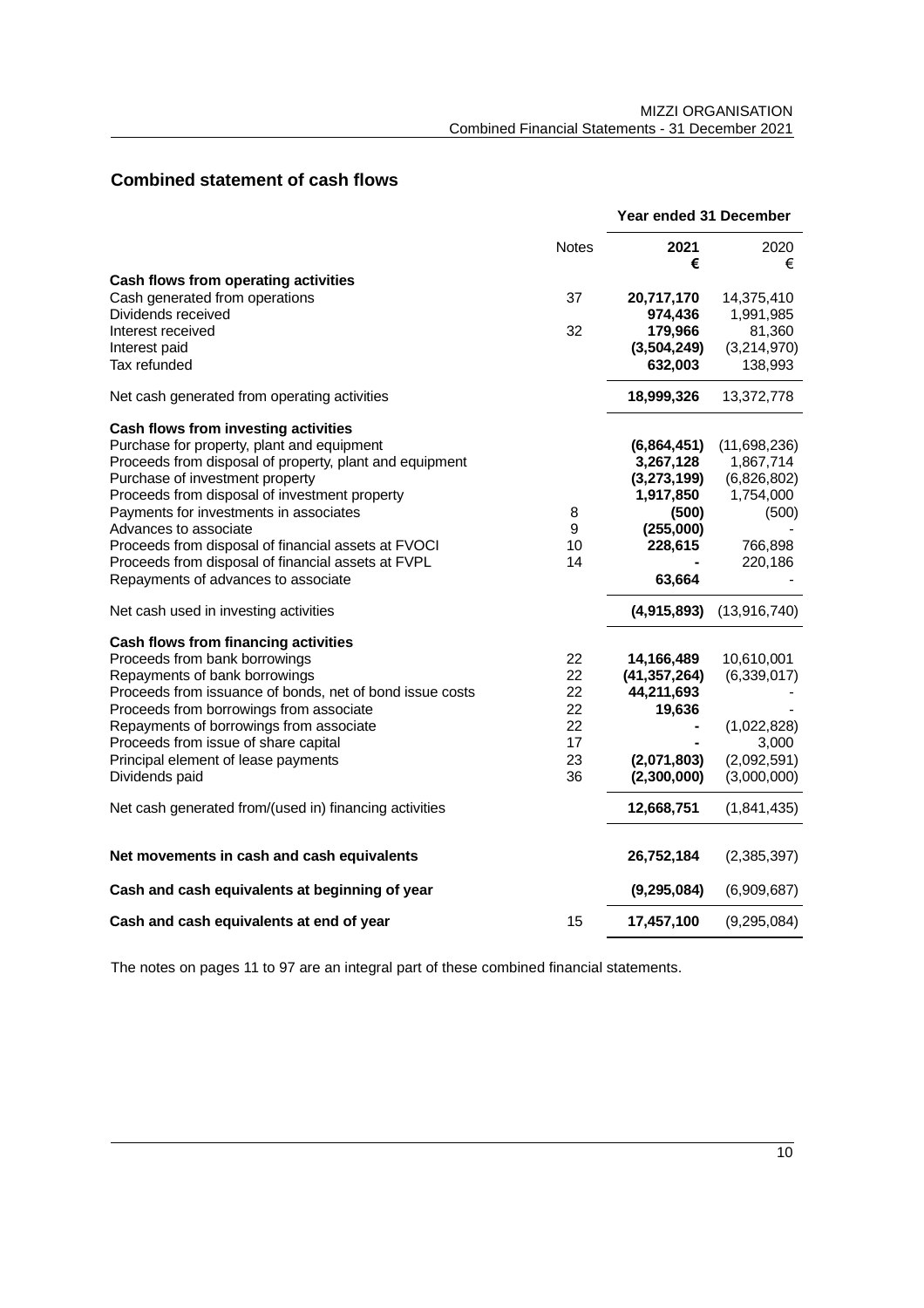### **Notes to the combined financial statements**

### **1. Summary of significant accounting policies**

The principal accounting policies applied in the preparation of these combined financial statements are set out below. These policies have been consistently applied to all the years presented, unless otherwise stated.

#### **1.1 Basis of preparation**

These combined financial statements have been prepared solely to assist the owners of the Mizzi Organisation to present the financial position and results of the entities forming part of the Mizzi Organisation.

These combined financial statements have been prepared in accordance with International Financial Reporting Standards (IFRSs) as adopted by the EU. The financial information has been prepared under the historical cost convention, as modified by the fair valuation of the land and buildings category within property, plant and equipment, investment property, financial assets measured at fair value through profit or loss and financial assets measured at fair value through other comprehensive income.

The preparation of combined financial statements in conformity with IFRSs as adopted by the EU requires the use of certain accounting estimates. It also requires the directors of the entities forming part of the Mizzi Organisation to exercise their judgement in the process of applying the Organisation's accounting policies (see Note 3 - Critical accounting estimates and judgements).

#### *Appropriateness of the going concern assumption in the preparation of the financial statements*

In view of the current situation brought about by the COVID-19 pandemic, the Mizzi Organisation is constantly monitoring the situation and has assessed its financial projections, including different scenarios in respect of the recovery from the pandemic. In this respect detailed financial and cash flow projections covering all business lines have been prepared. These projections are based on 2022 historical financial information registered to date, and are compiled as part of the preparation of a revised business plan. The projected 2022 financial results for the core businesses within the Organisation were cautiously projected to be somewhat lower when compared to 2019 financial results. The projections also contemplate a stressed case scenario with severe business conditions prevailing throughout 2022 and with a number of years for recovery. These projections demonstrate the resilience of the Organisation, even under stressed business conditions, with a healthy liquidity buffer to withstand sudden shocks.

Even though not yet near 2019 levels, the financial results achieved during 2021 and in the first part of 2022 already demonstrate an overall significant improvement when compared to 2020 levels. The actual results for the year ended 31 December 2021 are significantly better than those forecasted. Business is picking up and business sentiment is improving. Assuming the country remains focused on the manner in which it handles the pandemic, the targets underlying the 3 year recovery envisaged by the Organisation are being attained. The Organisation is also experiencing significant cash generation and considering various investment options. The Organisation's funding requirements are predominantly already in place.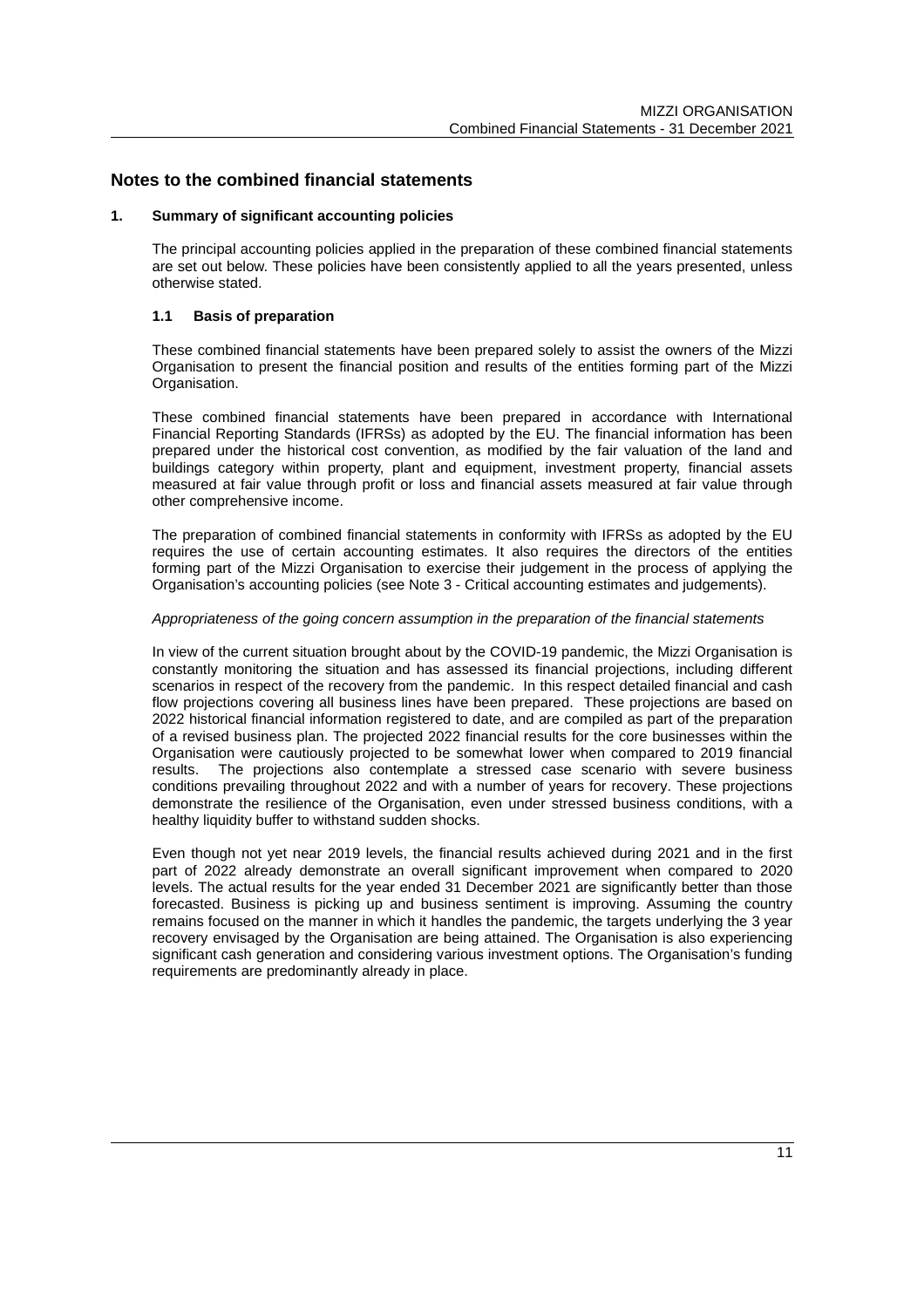#### **1.1 Basis of preparation** - continued

The Boards of Directors of the entities constituting the Mizzi Organisation feel confident that with the measures taken, the current and future financing arrangements, the solid capital base and the diversity of the Organisation's business lines, the companies within the Organisation shall overcome the disruptions brought about by this pandemic, which have now been around for two years. The directors consider the Organisation and its separate components to be a going concern. Hence the going concern assumption in the preparation of these financial statements is considered appropriate and there are no material uncertainties which may cast significant doubt about the ability of the Organisation and its components to continue operating as a going concern.

#### *Standards, interpretations and amendments to published standards effective in 2021*

In 2021, the Organisation adopted new standards, amendments and interpretations to existing standards that are mandatory for the Organisation's accounting period beginning on 1 January 2021. The adoption of these revisions to the requirements of IFRSs as adopted by the EU did not result in substantial changes to the Organisation's accounting policies.

#### *Standards, interpretations and amendments to published standards that are not yet effective*

Certain new standards, amendments and interpretations to existing standards have been published by the date of authorisation for issue of these financial statements but are mandatory for the Organisation's accounting periods beginning after 1 January 2021. The Organisation has not early adopted any other revisions to the requirements of IFRSs as adopted by the EU and the directors of the companies forming part of the organisation are of the opinion that there are no requirements that will have a possible significant impact on the Organisation's financial statements in the period of initial application.

#### *The Mizzi Organisation*

The Mizzi Organisation is not a legal entity and does not constitute a group of companies within the meaning of the Maltese Companies Act (Cap. 386). The Organisation is a conglomerate of companies principally comprising Consolidated Holdings Limited and Mizzi Organisation Limited, together with all their respective subsidiaries, The General Soft Drinks Company Limited and GSD Marketing Limited. During 2020, a newly incorporated company, Mizzi EV Limited, was also set up, which is considered to be an integral part of the Organisation's automotive business activity.

Ultimately, common individuals forming part of the Mizzi family and/or common individual companies owned by these individuals equally own the entities disclosed above. However these entities do not form a legal group and fail to meet the definition of a 'group' under the requirements of IFRSs as adopted by the EU. The financial results and financial position of these entities are not consolidated into the financial statements of a single legal company on a statutorily required basis, since no individual company owns or controls them. The companies constituting the Mizzi Organization are all owned by the same parties in the same proportions and are managed together as a single economic entity, notwithstanding the fact that a certain degree of autonomy and flexibility is granted to individual operating companies in the Organisation.

These combined financial statements have been prepared on the basis of the assumption that the Mizzi Organisation has operated as a legal group and a single consolidated entity. This financial information is not necessarily indicative of the Mizzi Organisation's financial position and financial performance that would have actually been presented had the Organisation actually operated as a legal group and a single consolidated entity.

The combined financial statements for the Mizzi Organisation have been prepared by aggregating the consolidated financial statements of the companies constituting the Mizzi Organisation, since all these entities are under common management and control but do not form a legal group. In terms of generally accepted accounting practice, all entities managed in this manner should be included in the combined financial statements.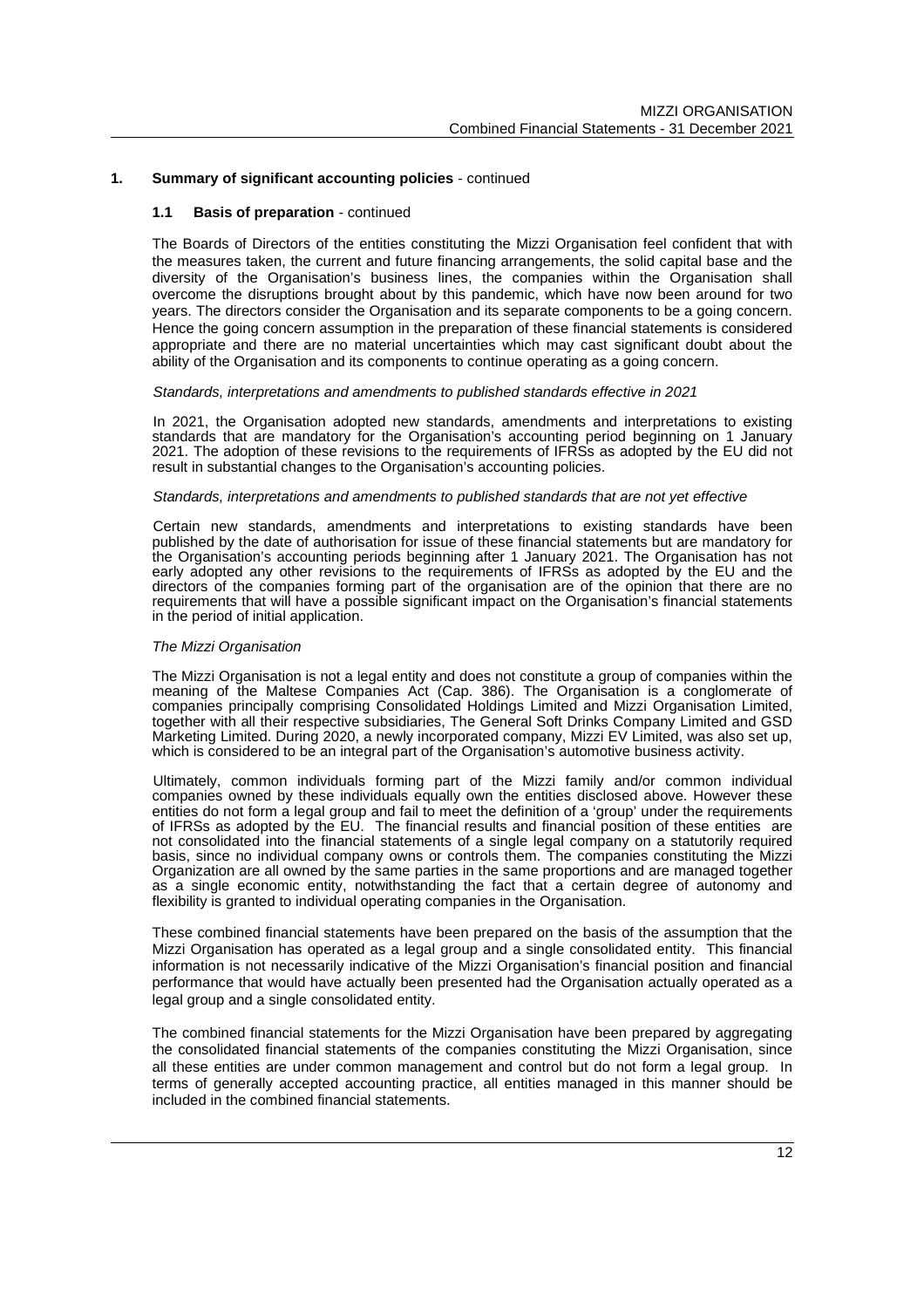#### **1.1 Basis of preparation** - continued

The total authorised, issued and fully paid up share capital in the combined financial statements has been assumed to be the aggregate of all of the authorised, issued and fully paid up share capital of Consolidated Holdings Limited, Mizzi EV Limited, Mizzi Organisation Limited, The General Soft Drinks Company Limited and GSD Marketing Limited.

The aggregated financial information has been adjusted to eliminate the impacts of all intra-Organisation transactions and balances, and to reflect the appropriate classification of and accounting treatment for property owned by the Organisation taking cognisance of use of such assets from the Organisation's perspective. Accordingly, for the purposes of this combined financial information, property which is occupied by any company within the Mizzi Organisation is classified as property, plant and equipment and is accounted for in accordance with IAS 16 (refer to accounting policy 1.5) since such property would be considered as owner-occupied.

The entities forming part of the Mizzi Organisation, whose results and financial position affected the figures of the Organisation in these combined financial statements are shown below.

#### (i) Consolidated Holdings Limited

The principal activity of Consolidated Holdings Limited is the holding of investments. The registered address of the holding company is Mizzi Organisation corporate office, Testaferrata Street, Ta' Xbiex, Malta. The subsidiaries held directly by Consolidated Holdings Limited is as follows:

| <b>Name</b>                       | <b>Principal activity</b>                                                                                                        | Registered<br>office                                                                | Class of<br>shares held                                                 | Percentage of<br>shares held<br>2021<br>% | 2020<br>% |
|-----------------------------------|----------------------------------------------------------------------------------------------------------------------------------|-------------------------------------------------------------------------------------|-------------------------------------------------------------------------|-------------------------------------------|-----------|
| The Waterfront Hotel Limited      | Owner and operator of 'The<br>Waterfront Hotel'                                                                                  | Mizzi Organisation<br>Corporate Office<br>Testaferrata Street<br>Ta' Xbiex<br>Malta | Ordinary shares<br>5% Non-cumulative<br>redeemable<br>preference shares | 100                                       | 100       |
| <b>Legacy Contractors Limited</b> | Importation and sale of<br>domestic appliances and<br>spare parts, together with<br>the provision of other<br>ancillary services | 24, Crescent Lodge,<br>Santa Marija Street<br>Zebbug<br>Malta                       | Ordinary shares                                                         | 100                                       | 100       |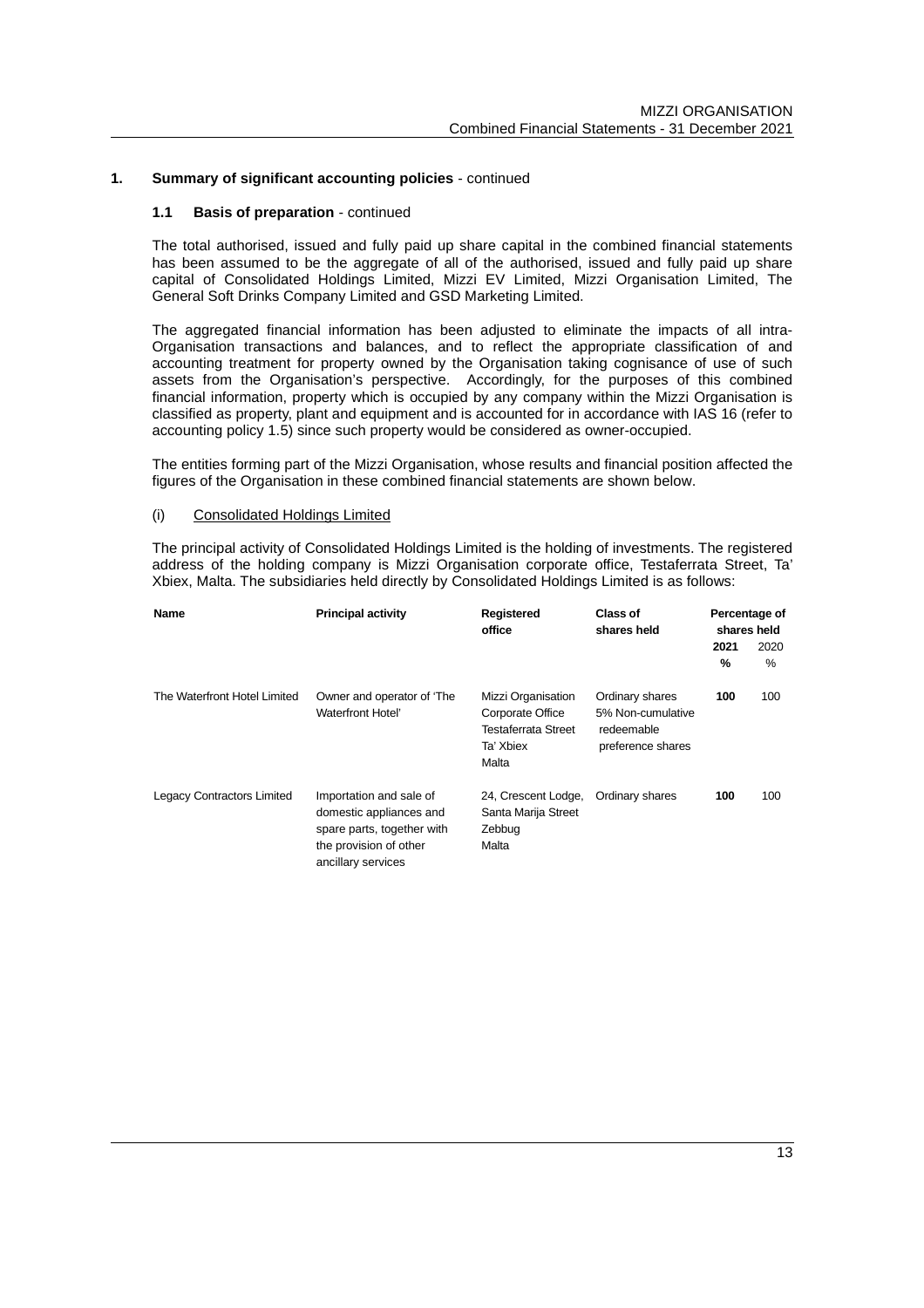#### **1.1 Basis of preparation** - continued

#### (ii) Mizzi Organisation Limited

The principal activity of Mizzi Organisation Limited is the holding of investments and managing the affairs of the other companies within the Mizzi Organisation. In recent years this undertaking also adopted a financing function to the companies forming part of the Organisation. The registered address of the holding company is Mizzi Organisation Corporate office, Testaferrata Street, Ta' Xbiex, Malta. The principal subsidiaries held directly by Mizzi Organisation Limited are as follows:

| Name                                  | <b>Principal activity</b>                                                                                                                                                                                  | Registered<br>office                                                                       | <b>Class of</b><br>shares held | Percentage of<br>shares held<br>2021<br>% | 2020<br>% |
|---------------------------------------|------------------------------------------------------------------------------------------------------------------------------------------------------------------------------------------------------------|--------------------------------------------------------------------------------------------|--------------------------------|-------------------------------------------|-----------|
| Mizzi Brothers Limited                | Sale of clothes and similar<br>goods from rented premises                                                                                                                                                  | Mizzi Organisation<br>Corporate Office<br><b>Testaferrata Street</b><br>Ta' Xbiex<br>Malta | Ordinary shares                | 100                                       | 100       |
| Mizzi Estates Limited                 | Renting out of property,<br>mainly to other companies<br>forming part of the Mizzi<br>Organisation, and sale of<br>property development                                                                    | Mizzi Organisation<br>Corporate Office<br><b>Testaferrata Street</b><br>Ta' Xbiex<br>Malta | Ordinary shares                | 100                                       | 100       |
| Mizzi Organisation<br>Finance p.l.c.  | Finance and investment<br>company in connection with<br>the ownership, development,<br>operation and financing of<br>the business activities of the<br>companies forming part of<br>the Mizzi Organisation | Mizzi Organisation<br>Corporate Office<br><b>Testaferrata Street</b><br>Ta' Xbiex<br>Malta | Ordinary shares                | 100                                       | 100       |
| <b>Muscats Motors Limited</b>         | Importation and sale of motor<br>vehicles and spare parts,<br>together with the provision of<br>other ancillary services                                                                                   | Muscats Garage<br>Rue D'Argens<br>Gzira<br>Malta                                           | Ordinary shares                | 100                                       | 100       |
| Industrial Motors Limited             | Importation and sale of motor<br>vehicles and spare parts,<br>together with the provision<br>of other ancillary services                                                                                   | Antonio Bosio<br>Street<br>Msida<br>Malta                                                  | Ordinary shares                | 100                                       | 100       |
| United Acceptances Finance<br>Limited | Finance company which<br>entails granting and<br>administering hire purchase<br>agreements                                                                                                                 | Mizzi Organisation<br>Corporate Office<br><b>Testaferrata Street</b><br>Ta' Xbiex<br>Malta | Ordinary shares                | 100                                       | 100       |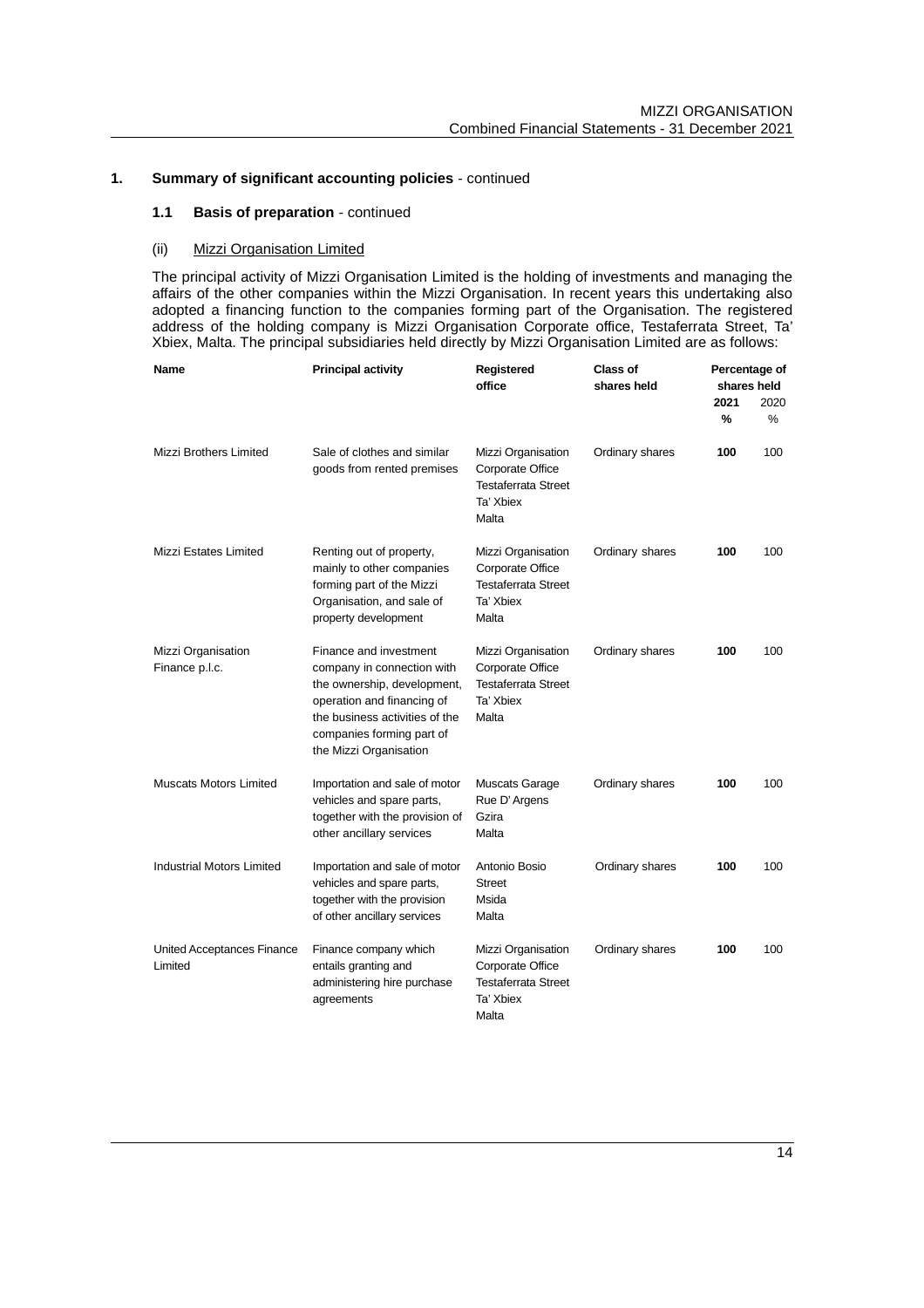### **1.1 Basis of preparation** - continued

| Name                                                           | <b>Principal activity</b>                                                                                                | Registered<br><b>Class of</b><br>office<br>shares held                                            |                                                                         |     |     | Percentage of<br>shares held<br>2021 | 2020 |
|----------------------------------------------------------------|--------------------------------------------------------------------------------------------------------------------------|---------------------------------------------------------------------------------------------------|-------------------------------------------------------------------------|-----|-----|--------------------------------------|------|
|                                                                |                                                                                                                          |                                                                                                   |                                                                         | %   | %   |                                      |      |
| Arkadia Marketing Limited                                      | Owner and operator of<br>shopping and commercial<br>centres and the sale of<br>foodstore and other goods                 | Mizzi Organisation<br>Corporate Office<br><b>Testaferrata Street</b><br>Ta' Xbiex<br>Malta        | Ordinary shares<br>5% Non-cumulative<br>redeemable<br>preference shares | 100 | 100 |                                      |      |
| Arkadia Foodstores Ltd                                         | Operator of a number of<br>foodstore outlets<br>(still non-trading in 2020)                                              | Mizzi Organisation<br>Corporate Office<br><b>Testaferrata Street</b><br>Ta' Xbiex<br>Malta        | Ordinary shares                                                         | 100 | 100 |                                      |      |
| Continental Cars (Imports)<br>Limited                          | Importation and sale of motor<br>vehicles (non-trading)                                                                  | <b>Continental Garage</b><br><b>Testaferrata Street</b><br>Msida<br>Malta                         | Ordinary shares                                                         | 100 | 100 |                                      |      |
| <b>Continental Cars Limited</b>                                | Importation and sale of motor<br>vehicles and spare parts,<br>together with the provision<br>of other ancillary services | <b>Continental Garage</b><br><b>Testaferrata Street</b><br>Msida<br>Malta                         | Ordinary shares                                                         | 100 | 100 |                                      |      |
| Mizzi Lease Limited                                            | Provision of holiday related<br>services and involvement in<br>the administration of the car<br>leasing operations       | Mizzi Lease<br>Rue D'Argens<br>Gzira<br>Malta                                                     | Ordinary shares                                                         | 100 | 100 |                                      |      |
| <b>Hubbalit Developments</b><br>Limited                        | Owner of site for development<br>(non-trading)                                                                           | Mizzi Organisation<br><b>Corporate Office</b><br><b>Testaferrata Street</b><br>Ta' Xbiex<br>Malta | Ordinary shares                                                         | 100 | 100 |                                      |      |
| Mizzi Organisation<br>International s.r.o.<br>(in dissolution) | Non-trading                                                                                                              | Palisady 29<br>Bratislava 811 06<br>Slovakia                                                      | Ordinary shares                                                         | 100 | 100 |                                      |      |
| Nissan Motor Sales Limited                                     | Importation and sale of motor<br>vehicles and spare parts,<br>together with the provision<br>of other ancillary services | <b>Industrial House</b><br>National Road<br>Blata I-Bajda<br>Malta                                | Ordinary shares                                                         | 100 | 100 |                                      |      |
| St. Paul's Court Limited                                       | Owner of property<br>(non-trading)                                                                                       | Mizzi Organisation<br>Corporate Office<br><b>Testaferrata Street</b><br>Ta' Xbiex<br>Malta        | Ordinary shares                                                         | 100 | 100 |                                      |      |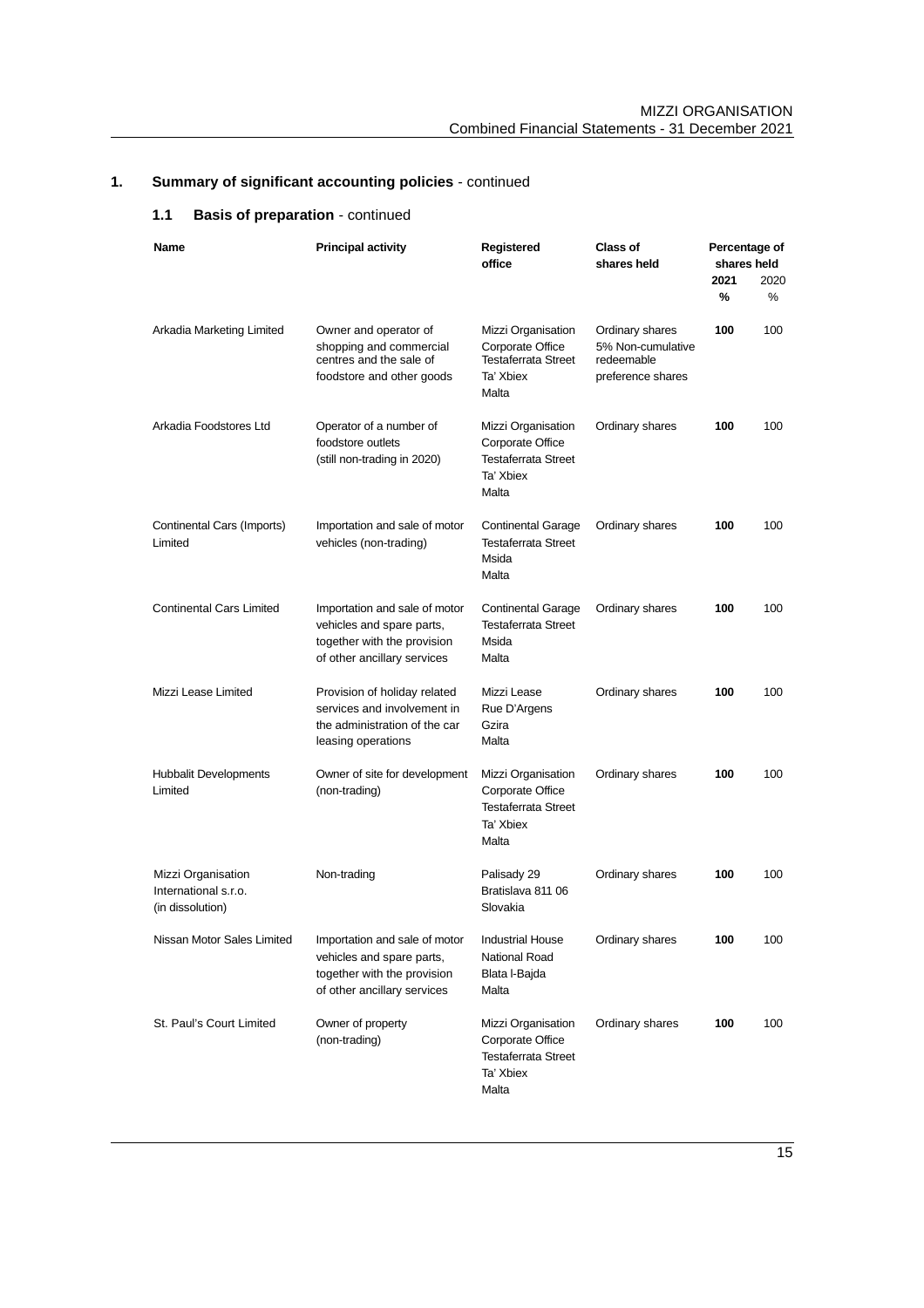#### **1.1 Basis of preparation** - continued

| <b>Name</b>                                                                                    | <b>Principal activity</b>                                                                      | Registered<br>office                                                                | Class of<br>shares held | Percentage of<br>shares held<br>2021<br>$\frac{0}{0}$ | 2020<br>$\frac{0}{0}$ |
|------------------------------------------------------------------------------------------------|------------------------------------------------------------------------------------------------|-------------------------------------------------------------------------------------|-------------------------|-------------------------------------------------------|-----------------------|
| <b>Titan International Limited</b>                                                             | Importation, sale and<br>servicing of power, heating<br>and ventilation equipment<br>and lifts | Mizzi Organisation<br>Corporate Office<br>Testaferrata Street<br>Ta' Xbiex<br>Malta | Ordinary shares         | 100                                                   | 100                   |
| Mizzi Motors Limited                                                                           | Sale and leasing out of<br>motor vehicles                                                      | 200, Rue D'Argens<br>Gzira<br>Malta                                                 | Ordinary shares         | 100                                                   | 100                   |
| Mizzi Electric Auto Limited<br>(formerly known as CIE<br>Recruitment International<br>Limited) | Recruitment agency                                                                             | Mizzi Organisation<br>Corporate Office<br><b>Testaferrata Street</b><br>Malta       | Ordinary shares         | 60                                                    | 60                    |

The impact of the non-controlling interest in Mizzi Electric Auto Limited (formerly known as CIE Recruitment International Limited) on the Organisation's financial results and financial position is insignificant.

The subsidiary held by Mizzi Organisation Limited through Mizzi Lease Limited is as follows:

| Name                                                                                              | <b>Principal activity</b>                             | Registered<br>office                                                   | Class of<br>shares held | Percentage of<br>shares held |      |
|---------------------------------------------------------------------------------------------------|-------------------------------------------------------|------------------------------------------------------------------------|-------------------------|------------------------------|------|
|                                                                                                   |                                                       |                                                                        |                         | 2021                         | 2020 |
|                                                                                                   |                                                       |                                                                        |                         | %                            | %    |
| Malta Farmhouses Limited<br>(merged in Mizzi Estates<br>Limited with effect from<br>27 July 2021) | Owner of property<br>for development<br>(non-trading) | Mizzi Organisation<br>Corporate Office<br>Testaferrata Street<br>Malta | Ordinary shares         | $\blacksquare$               | 100  |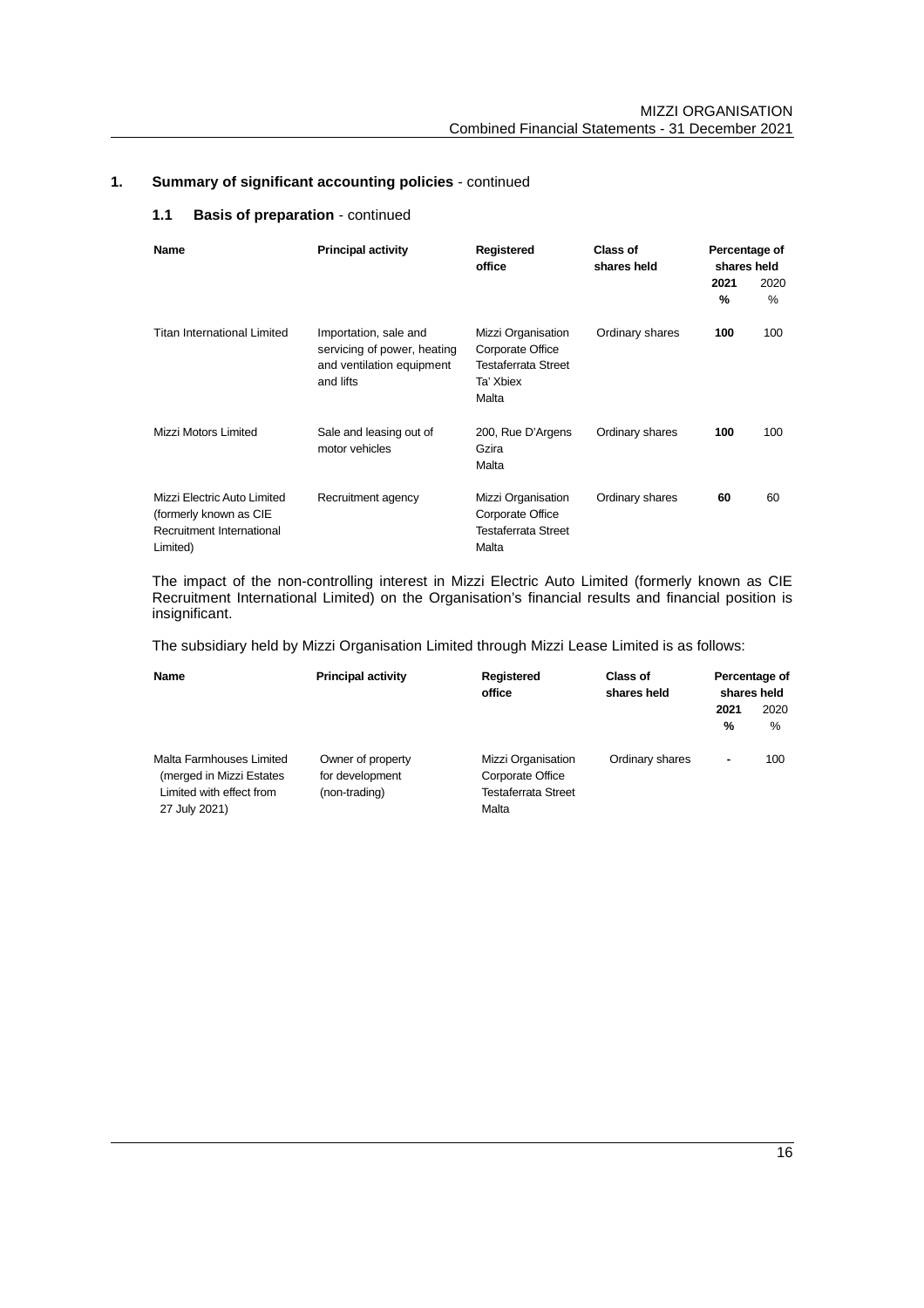#### **1.1 Basis of preparation** - continued

The subsidiaries held by Mizzi Organisation Limited through Nissan Motor Sales Limited, Continental Cars Limited and Muscats Motors Limited, in equal shareholding proportions of 331/3% each, are as follows:

| <b>Name</b>                          | <b>Principal activity</b>                                                                                                               | Registered<br>office                                                                       | <b>Class of</b><br>shares held | Percentage of<br>shares held<br>2021<br>% | 2020<br>% |
|--------------------------------------|-----------------------------------------------------------------------------------------------------------------------------------------|--------------------------------------------------------------------------------------------|--------------------------------|-------------------------------------------|-----------|
| All About Car Parts Limited          | Importation and sale of motor<br>vehicle spare parts                                                                                    | Mizzi Organisation<br>Corporate Office<br><b>Testaferrata Street</b><br>Ta' Xbiex<br>Malta | Ordinary shares                | 100                                       | 100       |
| Mizzi Automotive Services<br>Limited | Provision of panel beating,<br>spray painting and other<br>services in the automotive<br>industry, together with sale<br>of spare parts | Mizzi Organisation<br>Corporate Office<br><b>Testaferrata Street</b><br>Ta' Xbiex<br>Malta | Ordinary shares                | 100                                       | 100       |

#### (iii) The General Soft Drinks Company Limited

The principal activity of The General Soft Drinks Company Limited is the bottling of soft drinks, mineral water and other beverages. The registered address of the company is Marsa Industrial Estate, Marsa, Malta.

#### (iv) GSD Marketing Limited

The principal activity of GSD Marketing Limited in the local beverage sector relates to the sale of bottled soft drinks, mineral water and other beverages together with the importation and sale of beer, other non-alcoholic beverages and consumables. The company acts as the sole point of focus for all customers of the Organisation's beverage activities. The registered address of the company is Marsa Industrial Estate, Marsa, Malta.

#### (v) Mizzi EV Limited

Mizzi EV Limited was newly incorporated during 2020 with an ordinary share capital of €3,000. The company is still non-trading but the principal activity of Mizzi EV Limited will be the importation and sale of electrical motor vehicles and spare parts. The registered address of the company is Mizzi EV, Rue D'Argens, Gzira, Malta.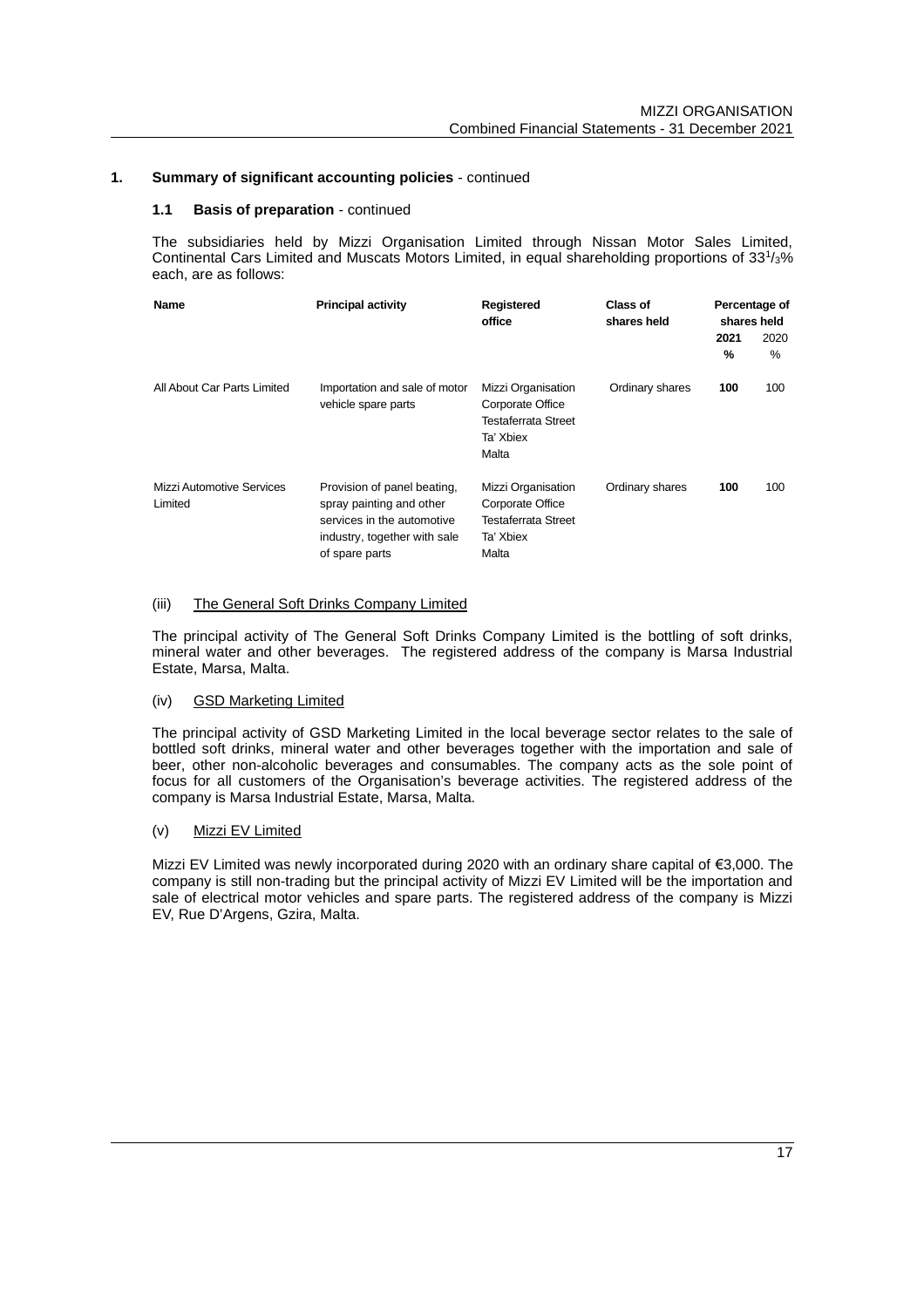#### **1.1 Basis of preparation** - continued

#### **Associates of the Mizzi Organisation**

The principal associates whose results and financial position affected the figures of the Mizzi Organisation in this combined financial information are shown below.

#### (i) Consolidated Holdings Limited

| <b>Name</b>                                    | <b>Principal activity</b>                                                                                       | Registered<br>office                                         | Class of<br>shares held | Percentage of<br>shares held<br>2021<br>$\%$ | 2020<br>$\%$ |
|------------------------------------------------|-----------------------------------------------------------------------------------------------------------------|--------------------------------------------------------------|-------------------------|----------------------------------------------|--------------|
| <b>Mizzi Associated Enterprises</b><br>Limited | The ownership and operation<br>of hotels, and the<br>development of property for<br>trading and rental purposes | Leisure House.<br>30, Archbishop Street<br>Valletta<br>Malta | Ordinary shares         | 51                                           | 51           |
| Mellieha Bay Hotel<br>Limited                  | Owner and operator of<br>the 'Mellieha Bay Hotel'                                                               | Mellieha Bay Hotel<br>Marfa Road, Ghadira<br>Malta           | Ordinary shares         | 51                                           | 51           |
| AquaLuna Lido Ltd                              | Operator of a lido and related<br>facilities (still non-trading<br>in 2020)                                     | Number 2, Geraldu<br>Farrugia Street<br>Zebbug<br>Malta      | Ordinary 'A'<br>shares  | 33                                           | 33           |

The shareholding in AquaLuna Lido Ltd is held through The Waterfront Hotel Limited. All the other shareholdings are held directly by Consolidated Holdings Limited.

The proportion of voting power held in Mizzi Associated Enterprises Limited and Mellieha Bay Hotel Limited is 50%. The shareholding in Mizzi Associated Enterprises Limited and Mellieha Bay Hotel Limited is held directly by Consolidated Holdings Limited (51%) and Alf. Mizzi & Sons Limited (49%). Neither of these shareholders are in a position to exercise a dominant influence on the respective company as the shareholders are only entitled under the respective company's Memorandum and Articles of Association to elect two directors each.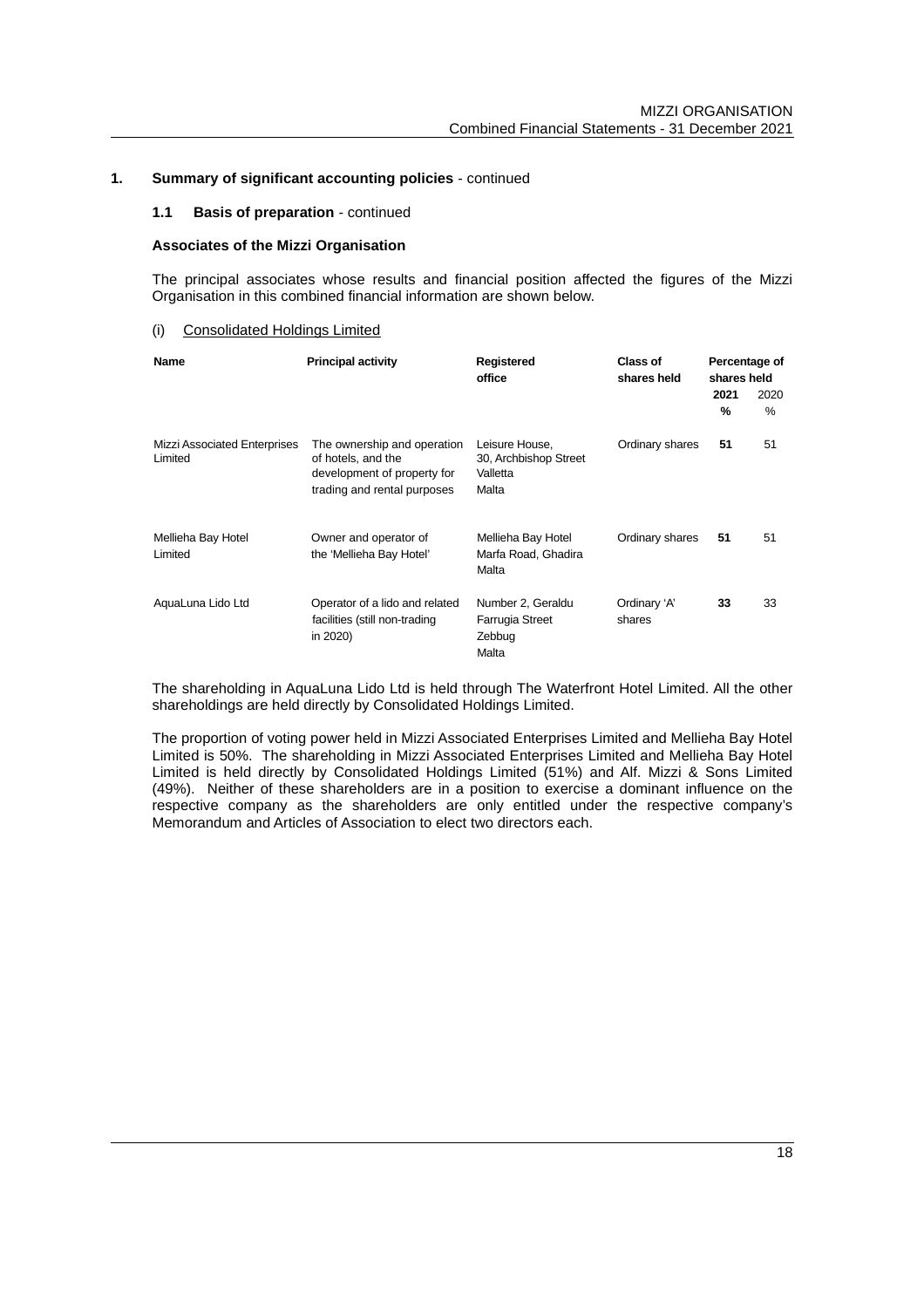#### **1.1 Basis of preparation** - continued

#### (ii) Mizzi Organisation Limited

| Name                                                    | <b>Principal activity</b>                                                                               | Registered<br>office                                                                              | <b>Class of</b><br>shares held | Percentage of<br>shares held<br>2021<br>% | 2020<br>$\%$ |
|---------------------------------------------------------|---------------------------------------------------------------------------------------------------------|---------------------------------------------------------------------------------------------------|--------------------------------|-------------------------------------------|--------------|
| Institute of English Language<br><b>Studies Limited</b> | The provision of English<br>language courses to foreign<br>students and other related<br>activities     | IELS,<br>Matthew Pulis Street,<br>Sliema<br>Malta                                                 | Ordinary shares                | 50                                        | 50           |
| The Players Group Limited                               | Holding of investment in<br><b>Maltco Lotteries Limited</b>                                             | 8/1, Magazines<br>Junction<br>Floriana<br>Malta                                                   | Ordinary shares                | 25                                        | 25           |
| <b>Primax Limited</b>                                   | Holding of investments                                                                                  | Mizzi Organisation<br><b>Corporate Office</b><br><b>Testaferrata Street</b><br>Ta' Xbiex<br>Malta | Ordinary shares                | 50                                        | 50           |
| Aquibix Limited                                         | To deliver IT solutions<br>and create and sell IT<br>products                                           | St. Michael's<br>Farmhouse<br>Triq I-Arznu, Maghtab<br>Naxxar<br>Malta                            | Ordinary shares                | 50                                        | 50           |
| <b>Finopz Limited</b>                                   | To deliver IT solutions<br>and create and sell IT<br>products                                           | Palladium House<br>1-4 Argyll Street<br>London W1F 7LD<br>United Kingdom                          | Ordinary shares                | 50                                        | 50           |
| Dial-a-Cab Limited<br>(Struck off)                      | The provision of taxi services                                                                          | Capital Business Centre Ordinary Shares<br>Taz-Zwejt Street,<br>San Gwann<br>Malta                |                                |                                           | 50           |
| St. Julian's Maritime<br><b>Finance Limited</b>         | The provision of lease<br>contracts involving<br>motor and sailing yachts<br>and other maritime vessels | 3201, Portomaso<br>Portomaso Avenue,<br>Portomaso Complex,<br>St Julians, STJ 4011<br>Malta       | Ordinary shares                | 25                                        | 25           |

The shareholding in Institute of English Language Studies Limited is held through Mizzi Lease Limited, a subsidiary of Mizzi Organisation Limited. All the other shareholdings are held directly by Mizzi Organisation Limited.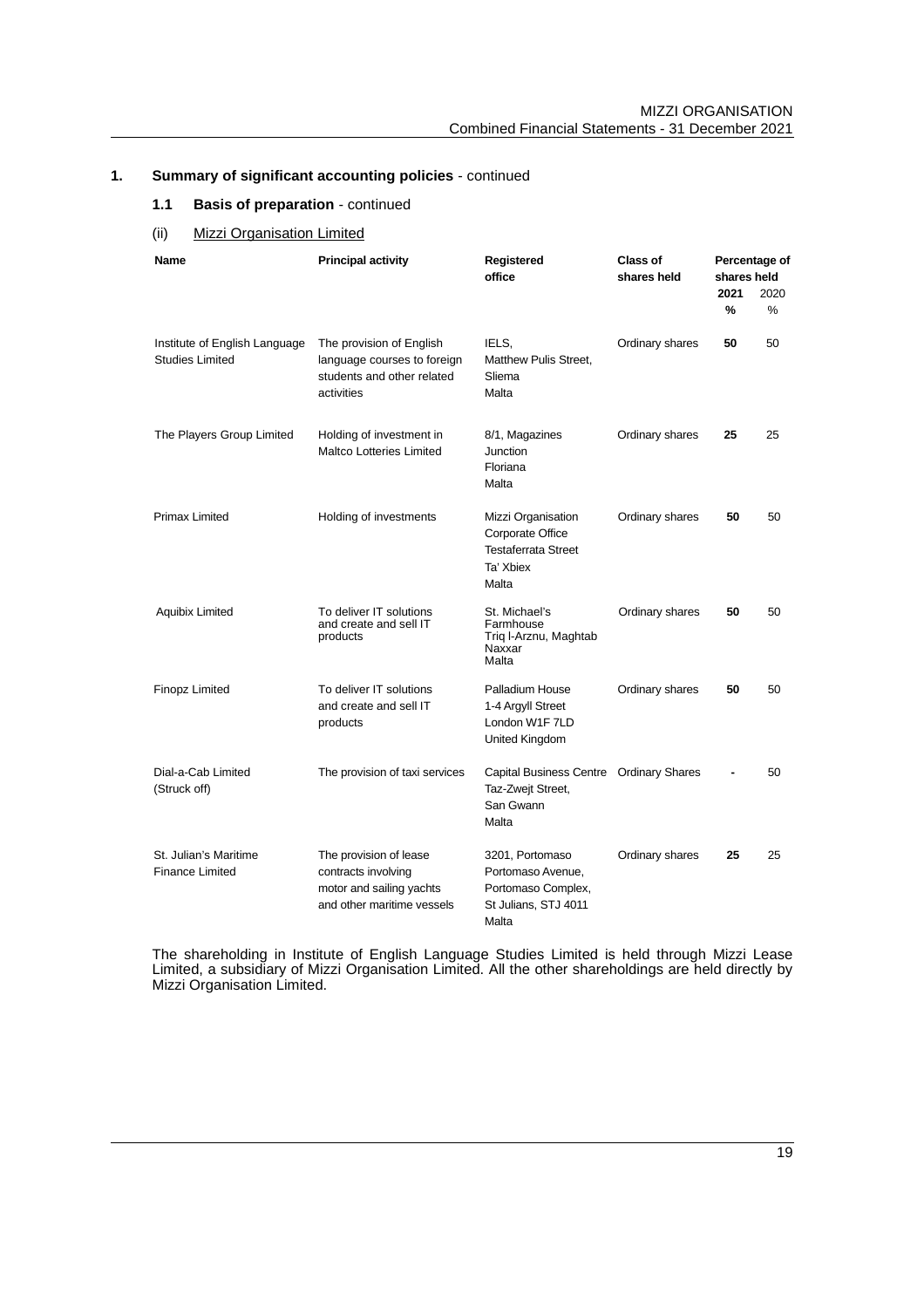#### **1.2 Consolidation**

#### (a) Subsidiaries

Subsidiaries are all entities over which the Organisation has the power to govern the financial and operating policies generally accompanying a shareholding of more than one half of the voting rights. Subsidiaries are fully consolidated from the date on which control is transferred to the Organisation. They are de-consolidated from the date that control ceases.

The Organisation uses the acquisition method of accounting to account for business combinations. The consideration transferred for the acquisition of a subsidiary is the fair values of the assets transferred, the liabilities incurred and the equity interests issued by the Organisation. Acquisitionrelated costs are expensed as incurred. Identifiable assets acquired and liabilities and contingent liabilities assumed in a business combination are measured initially at their fair values at the acquisition date. On an acquisition-by-acquisition basis, the Organisation recognises any noncontrolling interest in the acquiree either at fair value or at the non-controlling interest's proportionate share of the acquiree's net assets.

The excess of the consideration transferred, the amount of any non-controlling interest in the acquiree and the acquisition-date fair value of any previous equity interest in the acquiree over the fair value of the identifiable net assets acquired is recorded as goodwill. If this is less than the fair value of the net assets of the subsidiary acquired in the case of a bargain purchase, the difference is recognised directly in profit or loss.

Intra-Organisation transactions, balances and unrealised gains on transactions between entities forming part of Mizzi Organisation are eliminated. Unrealised losses are also eliminated unless the transaction provides evidence of an impairment of the asset transferred. Accounting policies of subsidiaries have been changed where necessary to ensure consistency with the policies adopted by the Organisation.

#### (b) Associates

Associates are all entities over which the Organisation has significant influence but not control, generally accompanying a shareholding of between 20% and 50% of the voting rights. In the combined financial statements, investments in associates are accounted for using the equity method of accounting and are initially recognised at cost. The Organisation's investment in associates includes goodwill identified on acquisition, net of any accumulated impairment losses.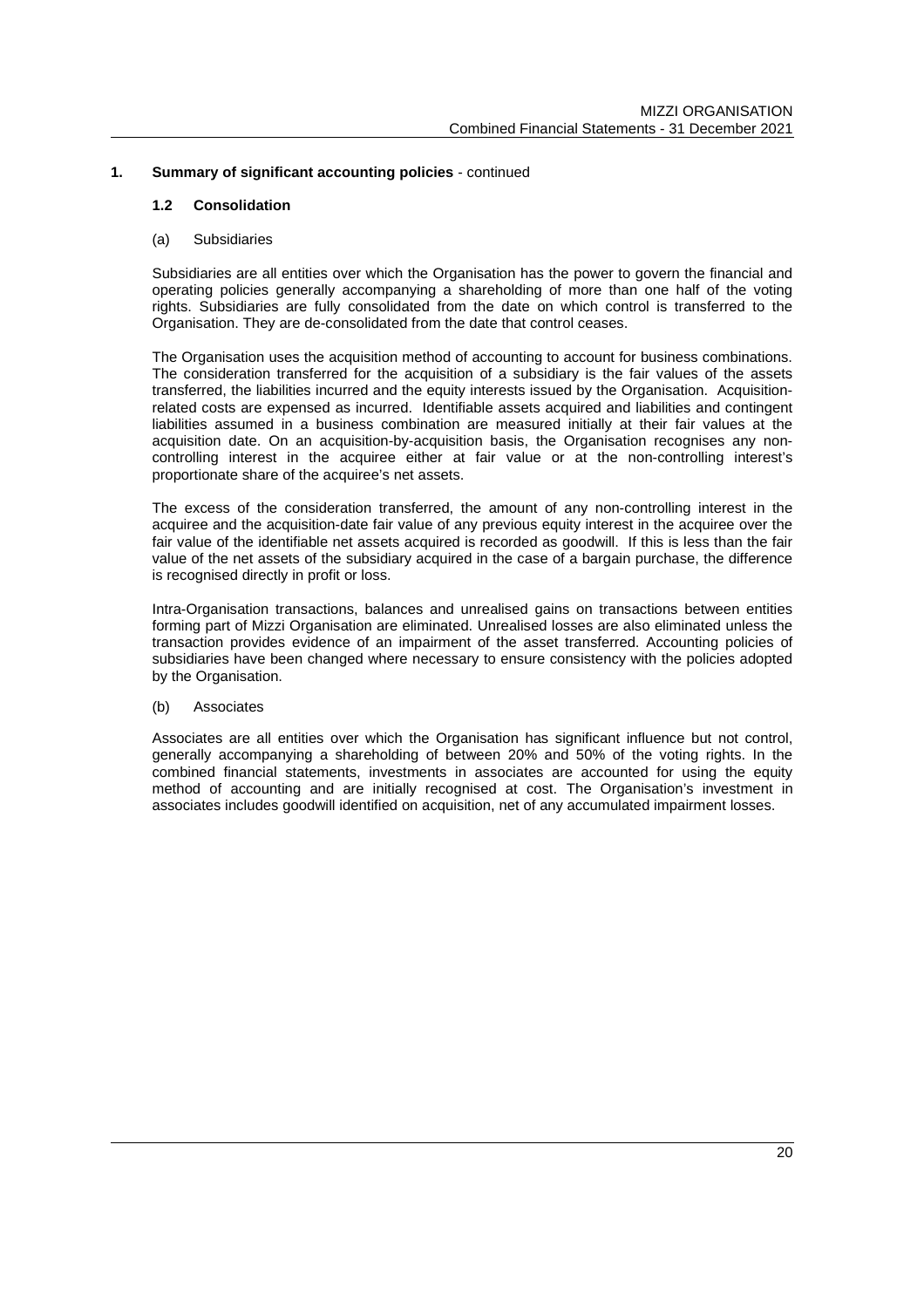#### **1.2 Consolidation** - continued

The Organisation's share of its associates' post-acquisition profits or losses is recognised in profit or loss, and its share of post-acquisition other comprehensive income is recognised in other comprehensive income. The cumulative post-acquisition movements are adjusted against the carrying amount of the investment. When the Organisation's share of losses in an associate equals or exceeds its interest in the associate, including any other unsecured receivables, the Organisation does not recognise further losses, unless it has incurred obligations or made payments on behalf of the associate.

Unrealised gains on transactions between the Organisation and its associates are eliminated to the extent of the Organisation's interest in the associates. Unrealised losses are also eliminated unless the transaction provides evidence of an impairment of the asset transferred. Accounting policies of associates have been changed where necessary to ensure consistency with the policies adopted by the Organisation.

#### **1.3 Foreign currencies**

#### (a) Functional and presentation currency

Items included in the financial statements of each of the Organisation's entities are measured using the currency of the primary economic environment in which the entity operates ('the functional currency'). The combined financial statements are presented in euro, which is the Organisation's presentation currency.

#### (b) Transactions and balances

Foreign currency transactions are translated into the functional currency using the exchange rates prevailing at the dates of the transactions. Foreign exchange gains and losses resulting from the settlement of such transactions and from the translation at year-end exchange rates of monetary assets and liabilities denominated in foreign currencies are recognised in profit or loss.

#### (c) Companies forming part of Mizzi Organisation

The results and financial position of all the entities forming part of Mizzi Organisation that have a functional currency different from the presentation currency are translated into the presentation currency as follows:

(i) assets and liabilities for each statement of financial position presented are translated at the closing rate at the end of each reporting period;

(ii) income and expenses for each performance statement are translated at average exchange rates (unless this average is not a reasonable approximation of the cumulative effect of the rates prevailing on the transaction dates, in which case income and expenses are translated at the rates on the dates of the transactions); and

(iii) all resulting exchange differences are recognised as a separate component of equity.

On consolidation, exchange differences arising from the translation of the net investment in foreign operations, and of borrowings and other currency instruments designated as hedges of such investments, are taken to shareholders' equity. When a foreign operation is partially disposed of or sold, exchange differences that were recorded in equity are recognised in profit or loss as part of the gain or loss on sale.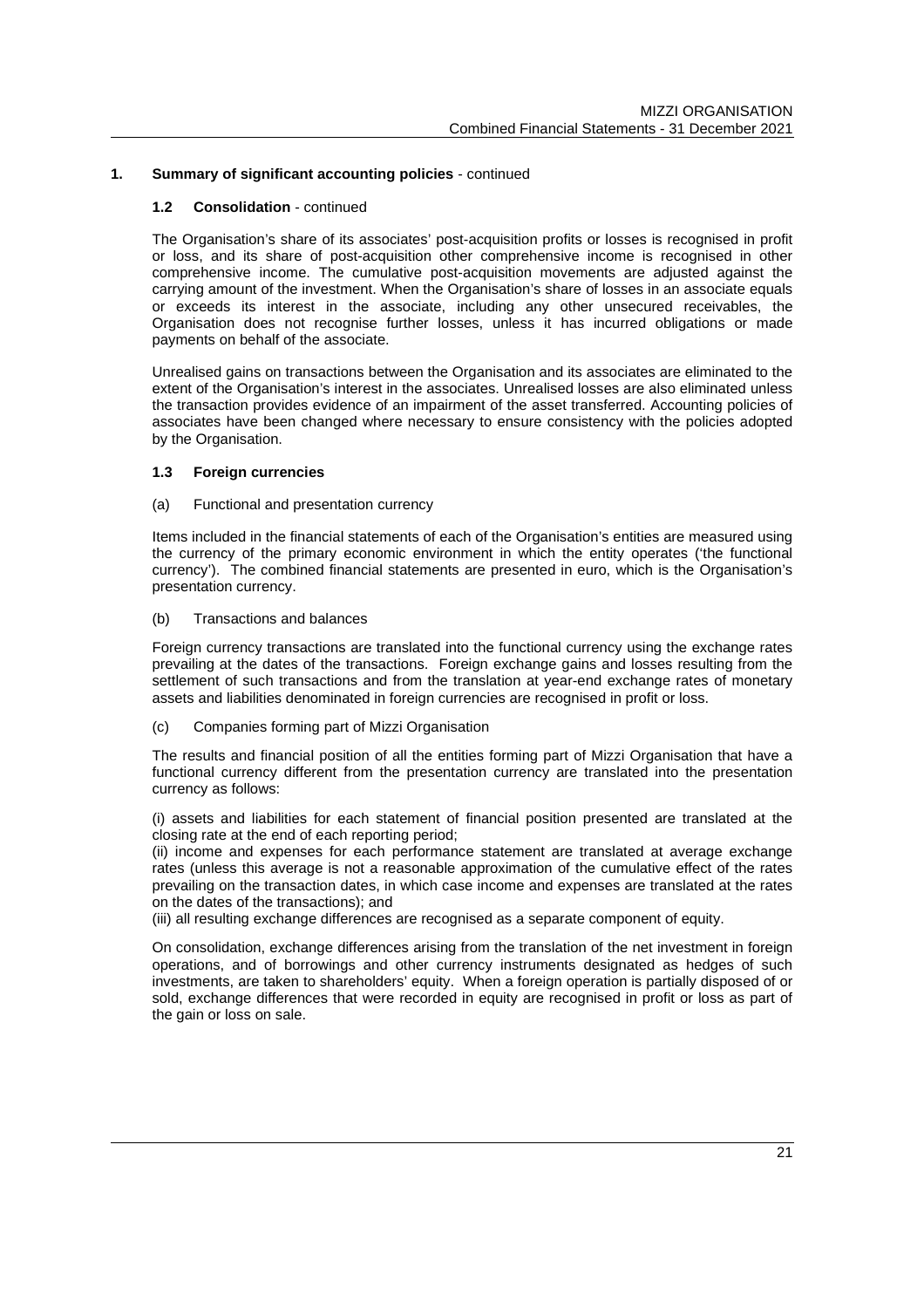#### **1.4 Business combinations involving entities under common control**

Business combinations involving entities under common control are transactions in which all of the combining entities are controlled by the same party or parties before and after the transaction and that control is not transitory. The key feature of a transaction among entities under common control is that there is no change in the ultimate control of the combining entities as a result of the transaction. Control could be exercised by a group of individuals that are all part of the same close family group when they have the collective power to govern the financial and operating policies of the entity.

The Organisation has chosen to apply the pooling of interests method to account for transactions involving entities under common control. The Organisation accounts for business combinations involving entities under common control by recording:

- a) the transaction as if it had already taken place at the beginning of the earliest period presented;
- b) the assets and liabilities of the acquired entity using predecessor book values from the consolidated financial statements of the controlling party, and
- c) the difference between the consideration given and the aggregate book value of the assets and liabilities of the acquired entity as an adjustment to equity.

When the controlling party does not prepare financial statements, the book values from the financial statements of the acquired entity are used.

#### **1.5 Property, plant and equipment**

All property, plant and equipment is initially recorded at historical cost. Land and buildings are subsequently shown at fair value, based on periodic valuations by professional valuers, less subsequent depreciation for buildings. Valuations are carried out on a regular basis such that the carrying amount of property does not differ materially from that which would be determined using fair values at the end of the reporting period. Any accumulated depreciation at the date of revaluation is eliminated against the gross carrying amount of the asset, and the net amount is restated to the revalued amount of the asset. All other property, plant and equipment is subsequently stated at historical cost less depreciation and impairment losses. Historical cost includes expenditure that is directly attributable to the acquisition of the items. Borrowing costs which are incurred for the purpose of acquiring or constructing a qualifying asset are capitalised as part of its cost. Borrowing costs are capitalised while acquisition or construction is actively underway. Capitalisation of borrowing costs is ceased once the asset is substantially complete and is suspended if the development of the asset is suspended.

Subsequent costs are included in the asset's carrying amount or recognised as a separate asset, as appropriate, only when it is probable that future economic benefits associated with the item will flow to the Organisation and the cost of the item can be measured reliably. All other repairs and maintenance are charged to profit or loss during the financial period in which they are incurred.

Increases in the carrying amount arising on revaluation of land and buildings are credited to other comprehensive income and shown as a revaluation reserve in shareholders' equity. Decreases that offset previous increases of the same asset are charged in other comprehensive income and debited against the revaluation reserve; all other decreases are charged to profit or loss. Each year the difference between depreciation based on the revalued carrying amount of the asset (the depreciation charged to profit or loss) and depreciation based on the asset's original cost, net of any related deferred income taxes, is transferred from the revaluation reserve to retained earnings.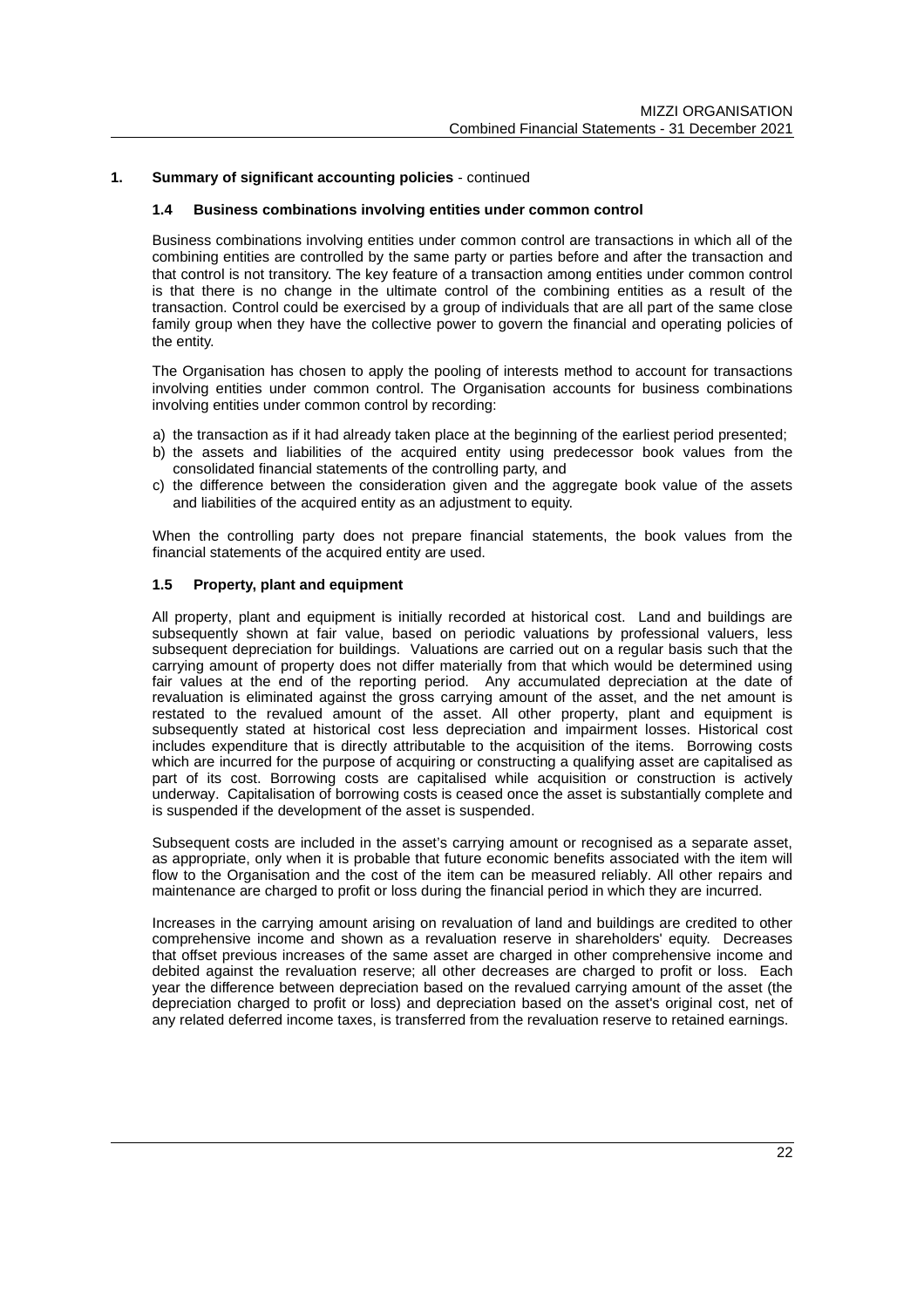#### **1.5 Property, plant and equipment** - continued

Depreciation is calculated using the straight-line method to allocate the cost or revalued amounts of the assets to their residual values over their estimated useful lives, as follows:

|                                            | %                    |
|--------------------------------------------|----------------------|
| <b>Buildings</b>                           | $1 - 2$              |
| Improvements to premises                   | $2 - 33\frac{1}{3}$  |
| Plant, machinery and operational equipment | $5 - 33\frac{1}{3}$  |
| Furniture, fittings and office equipment   | $5 - 33\frac{1}{3}$  |
| Motor vehicles                             | $10 - 33\frac{1}{3}$ |

Freehold land is not depreciated as it is deemed to have an indefinite life. Assets in the course of construction and payments on account are not depreciated. Buildings and integral assets capitalised in respect of leasehold property are depreciated over the term of the property lease arrangement or over the estimated useful life of the assets if shorter than the lease term, ranging from ten to twenty years.

No depreciation is charged on linen, crockery, cutlery, glassware, uniforms and hotel loose tools. Normal replacements are charged to profit or loss.

The assets' residual values and useful lives are reviewed, and adjusted if appropriate, at the end of each reporting period.

Property, plant and equipment is reviewed for impairment whenever events or changes in circumstances indicate that the carrying amount may not be recoverable. An asset's carrying amount is written down immediately to its recoverable amount if the asset's carrying amount is greater than its estimated recoverable amount. An impairment loss is recognised for the amount by which the asset's carrying amount exceeds its recoverable amount.

The recoverable amount is the higher of an asset's fair value less costs to sell and value in use. For the purposes of assessing impairment, assets are grouped at the lowest levels for which there are separately identifiable cash flows (cash-generating units). Property, plant and equipment that suffered an impairment is reviewed for possible reversal of the impairment at the end of each reporting period.

Gains and losses on disposals of property, plant and equipment are determined by comparing proceeds with carrying amount and are recognised in profit or loss. When revalued assets are disposed of, the amounts included in the revaluation reserve relating to the assets are transferred to retained earnings.

#### **1.6 Investment property**

Property that is held for long-term rental yields or for capital appreciation or both, and that is not occupied by the group, is classified as investment property. Investment property also includes property that is being constructed or developed for future use as investment property, when such identification is made. Investment property principally comprises land and buildings.

Investment property is measured initially at its historical cost, including related transaction costs and borrowing costs. Borrowing costs which are incurred for the purpose of acquiring or constructing a qualifying investment property are capitalised as part of its cost. Borrowing costs are capitalised while acquisition or construction is actively underway. Capitalisation of borrowing costs is ceased once the asset is substantially complete and is suspended if the development of the asset is suspended. After initial recognition, investment property is carried at fair value, representing open market value determined annually. Fair value is based on active market prices, adjusted, if necessary, for any difference in the nature, location or condition of the specific asset. If this information is not available, the group uses alternative valuation methods such as recent prices on less active markets or discounted cash flow projections.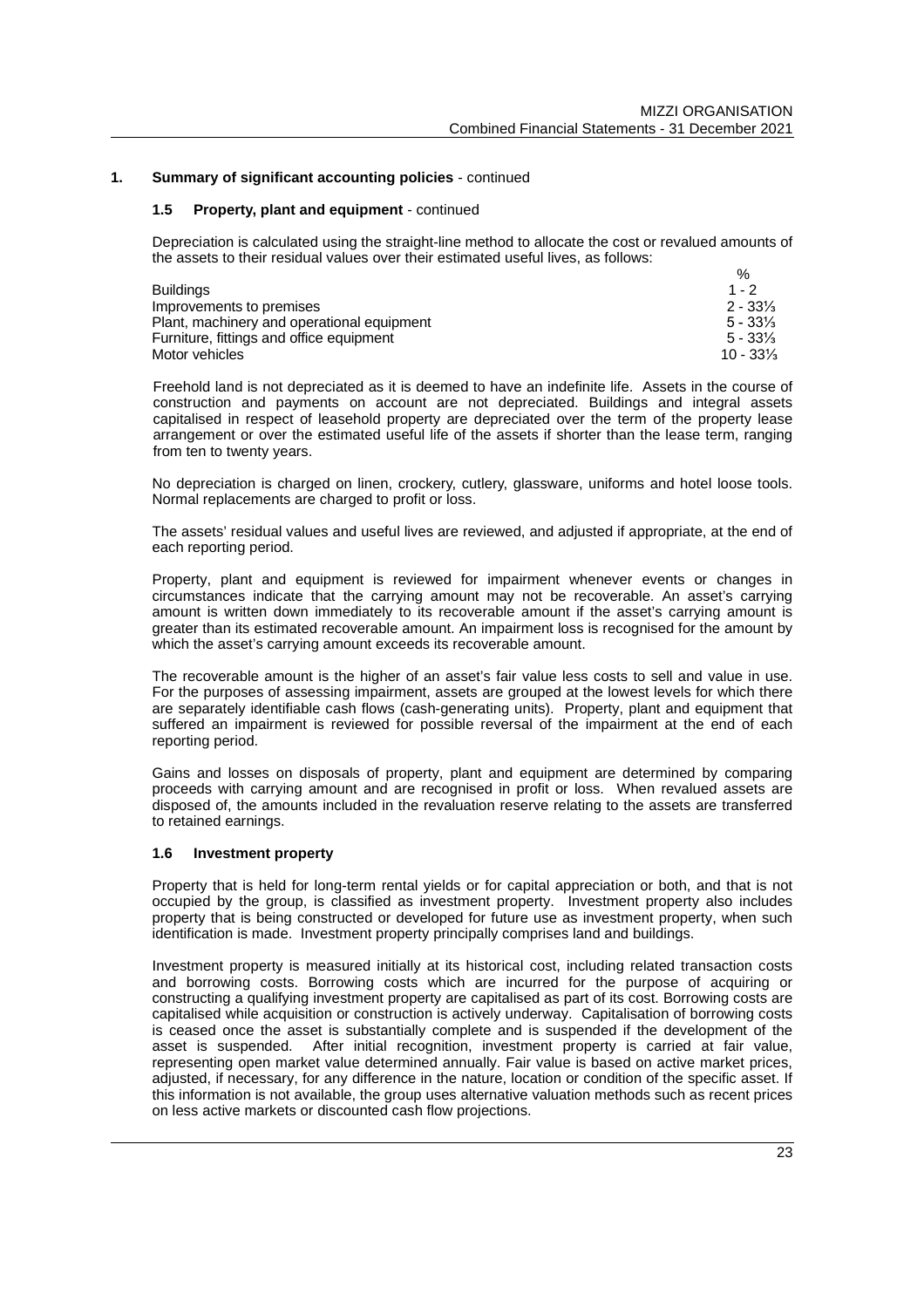#### **1.6 Investment property** - continued

These valuations are reviewed regularly by a professional valuer. Investment property that is being redeveloped for continuing use as investment property or for which the market has become less active continues to be measured at fair value. Fair value measurement on property under construction is only applied if the fair value is considered to be reliably measurable. The fair value of investment property reflects, among other things, rental income from current leases and assumptions about rental income from future leases in the light of current market conditions. The fair value also reflects, on a similar basis, any cash outflows that could be expected in respect of the property.

Subsequent expenditure is capitalised to the asset's carrying amount only when it is probable that future economic benefits associated with the expenditure will flow to the Organisation and the cost of the item can be measured reliably. All other repairs and maintenance costs are charged to profit or loss during the financial period in which they are incurred. When part of an investment property is replaced, the carrying amount of the replaced part is derecognised.

The fair value of investment property does not reflect future capital expenditure that will improve or enhance the property and does not reflect the related future benefits from this future expenditure other than those a rational market participant would take into account when determining the value of the property.

Changes in fair values are recognised in profit or loss. Investment properties are derecognised either when they have been disposed of or when the investment property is permanently withdrawn from use and no future economic benefit is expected from its disposal.

If an investment property becomes owner-occupied, it is reclassified as property, plant and equipment. Its fair value at the date of the reclassification becomes its cost for subsequent accounting purposes. When the Organisation decides to dispose of an investment property without development, the Organisation continues to treat the property as an investment property. Similarly, if the Organisation begins to redevelop an existing investment property for continued future use as investment property, it remains an investment property during the redevelopment.

If an item of property, plant and equipment becomes an investment property because its use has changed, any difference resulting between the carrying amount and the fair value of this item at the date of transfer is treated in the same way as a revaluation under IAS 16. Any resulting increase in the carrying amount of the property is recognised in profit or loss to the extent that it reverses a previous impairment loss; with any remaining increase recognised in other comprehensive income, directly to revaluation surplus within equity. Any resulting decrease in the carrying amount of the property is initially charged to other comprehensive income against any previously recognised revaluation surplus; with any remaining decrease charged to profit or loss. Upon the disposal of such investment property, any surplus previously recorded in equity is transferred to retained earnings; the transfer is not made through profit or loss.

Where an investment property undergoes a change in use, evidenced by commencement of development with a view to sale, the property is transferred to inventories. A property's deemed cost for subsequent accounting as inventories is its fair value at the date of change in use.

For a transfer from inventories to investment property, arising on changes in intended use as evidenced by commencement of an operating lease arrangement rather than sale, any difference between the property's fair value at the transfer date and its previous carrying amount within inventories shall be recognised in profit or loss.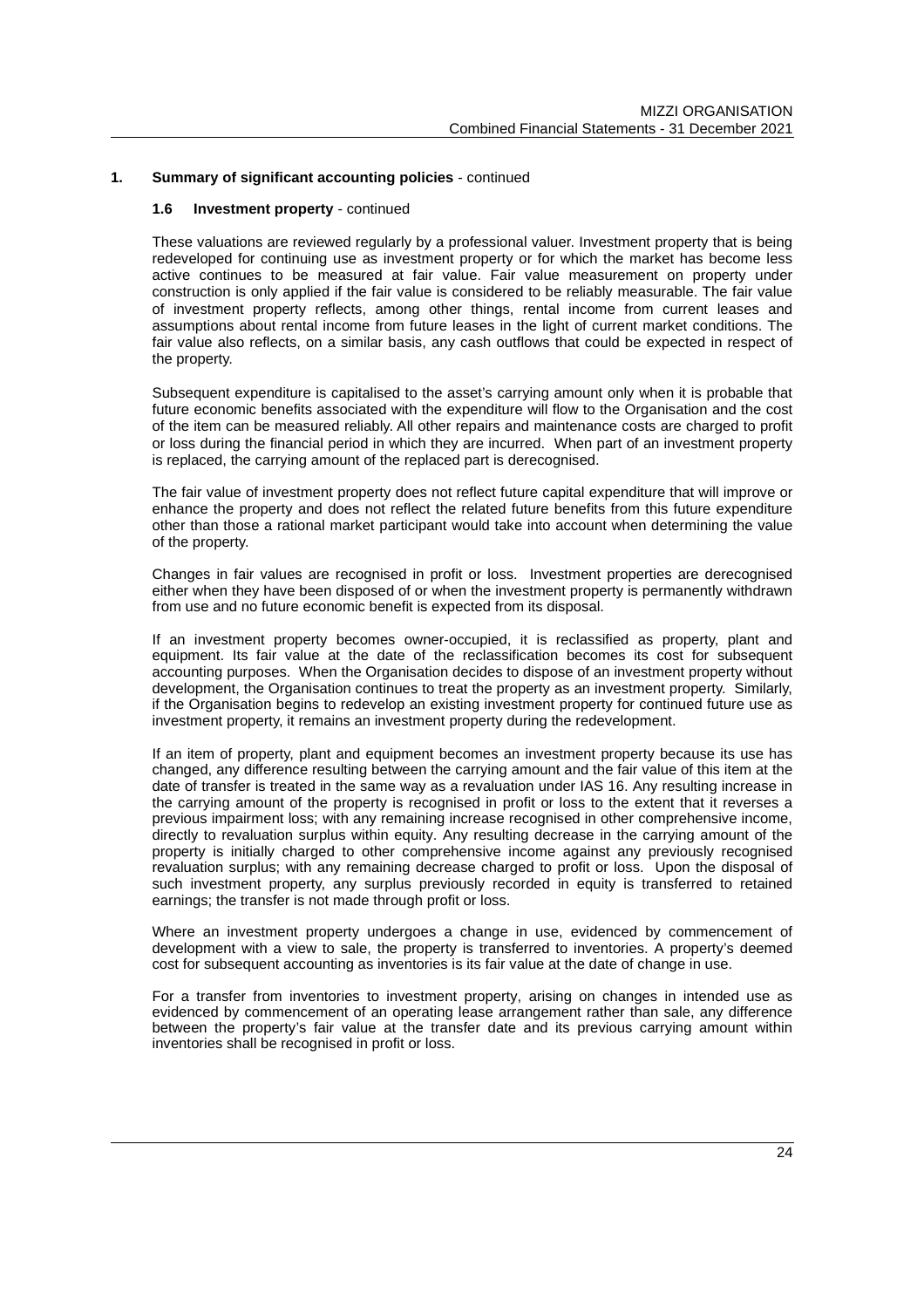#### **1.7 Intangible assets**

#### (a) Goodwill

Goodwill represents the excess of the cost of an acquisition over the fair value of the Organisation's share of the net identifiable assets of the acquired subsidiary/associate at the date of acquisition. Goodwill on acquisitions of subsidiaries is included in 'Intangible assets'. Goodwill on acquisitions of associates is included in 'Investments in associates'. Separately recognised goodwill is tested annually for impairment and carried at cost less accumulated impairment losses. Impairment losses on goodwill are not reversed. Gains and losses on the disposal of an entity include the carrying amount of goodwill relating to the entity sold.

Goodwill is allocated to cash-generating units for the purpose of impairment testing. The allocation is made to those cash-generating units or groups of cash-generating units that are expected to benefit from the business combination in which the goodwill arose. A cash-generating unit to which goodwill has been allocated shall be tested for impairment annually, and whenever there is an indication that the unit may be impaired by comparing the carrying amount of the unit, including the goodwill, with the recoverable amount of the unit. The recoverable amount is the higher of fair value less costs to sell and value in use.

#### (b) Franchise and licence rights

Franchise rights and licence rights are measured initially at historical cost. Franchise and licence rights have a finite useful life and are carried at cost less accumulated amortisation. Amortisation is calculated using the straight-line method to allocate the cost of franchise and licence rights over their estimated useful lives (5 - 10 years).

Assets that are subject to amortisation are reviewed for impairment whenever events or changes in circumstances indicate that the carrying amount may not be recoverable. An impairment loss is recognised for the amount by which the asset's carrying amount exceeds its recoverable amount. The recoverable amount is the higher of an asset's fair value less costs to sell and value in use.

#### **1.8 Financial assets**

#### **Classification**

The Organisation classifies its financial assets in the following measurement categories:

- those to be measured subsequently at fair value (either through other comprehensive income, or through profit or loss), and
- those to be measured at amortised cost.

The classification depends on the entity's business model for managing the financial assets and the contractual terms of the cash flows. For assets measured at fair value, gains and losses will either be recorded in profit or loss or other comprehensive income (OCI). For investments in equity instruments that are not held for trading, this will depend on whether the Organisation has made an irrevocable election at the time of initial recognition to account for the equity investment at fair value through other comprehensive income (FVOCI).

The Organisation reclassifies debt investments when and only when its business model for managing those assets changes.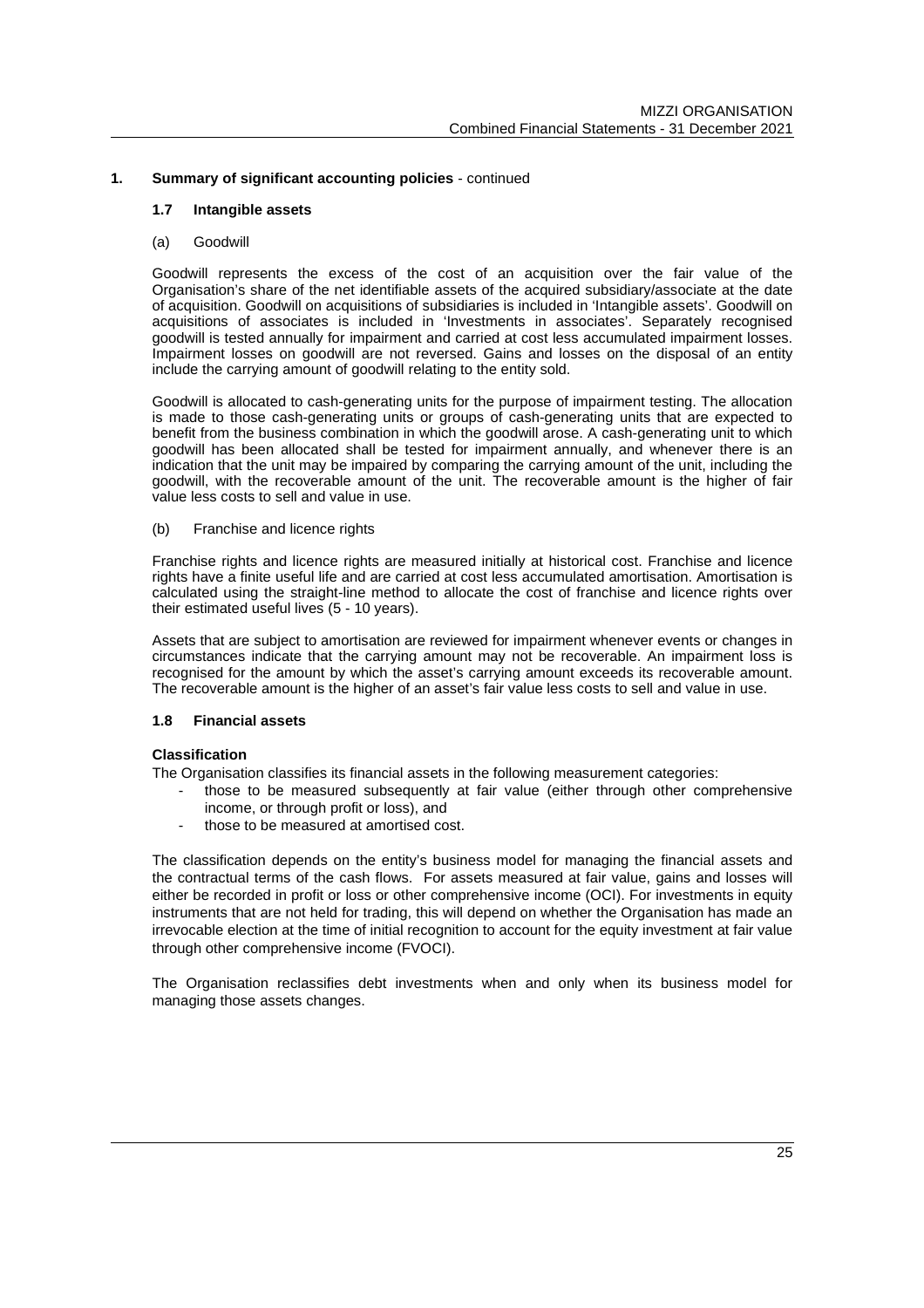#### **1.8 Financial assets** - continued

#### **Recognition and derecognition**

The Organisation recognises a financial asset in its statement of financial position when it becomes a party to the contractual provisions of the instrument.

Regular way purchases and sales of financial assets are recognised on settlement date, the date on which an asset is delivered to or by the Organisation. Financial assets are derecognised when the rights to receive cash flows from the financial assets have expired or have been transferred and the Organisation has transferred substantially all the risks and rewards of ownership or has not retained control of the asset.

#### **Measurement**

At initial recognition, the Organisation measures a financial asset at its fair value plus, in the case of a financial asset not at fair value through profit or loss (FVPL), transaction costs that are directly attributable to the acquisition of the financial asset. Transaction costs of financial assets carried at FVPL are expensed in profit or loss.

Financial assets with embedded derivatives are considered in their entirety when determining whether their cash flows are solely payments of principal and interest.

#### *(a) Debt instruments*

Subsequent measurement of debt instruments depends on the Organisation's business model for managing the asset and the cash flow characteristics of the asset. There are three measurement categories into which the Organisation may classify its debt instruments:

- Amortised cost: Assets that are held for collection of contractual cash flows where those cash flows represent solely payments of principal and interest are measured at amortised cost. Interest income from these financial assets is included in finance income using the effective interest rate method. Any gain or loss arising on derecognition is recognised directly in profit or loss. Impairment losses are presented in the statement of profit or loss.
- FVOCI: Assets that are held for collection of contractual cash flows and for selling the financial assets, where the assets' cash flows represent solely payments of principal and interest, are measured at FVOCI. Movements in the carrying amount are taken through OCI, except for the recognition of impairment gains or losses, interest income and foreign exchange gains and losses which are recognised in profit or loss. When the financial asset is derecognised, the cumulative gain or loss previously recognised in OCI is reclassified from equity to profit or loss. Interest income from these financial assets is included in finance income using the effective interest rate method. Impairment losses are presented in the statement of profit or loss.
- FVPL: Assets that do not meet the criteria for amortised cost or FVOCI are measured at FVPL. A gain or loss on a debt investment that is subsequently measured at FVPL is recognised in profit or loss in the period in which it arises.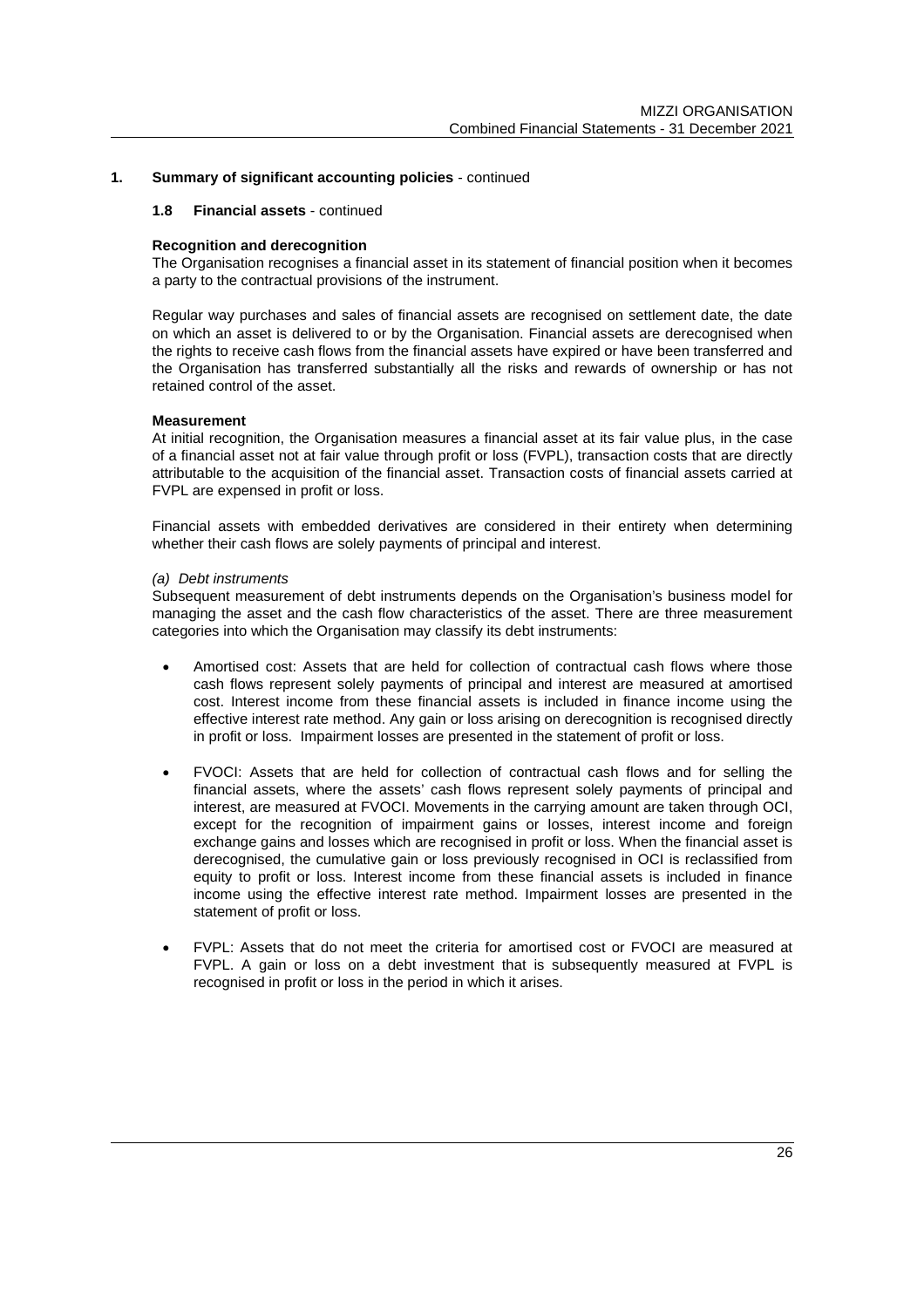#### **1.8 Financial assets** - continued

#### *(b) Equity instruments*

The Organisation subsequently measures all equity investments at fair value. Where the Organisation's management has elected to present fair value gains and losses on equity investments in OCI, there is no subsequent reclassification of fair value gains and losses to profit or loss following the derecognition of the investment. Dividends from such investments continue to be recognised in profit or loss when the Organisation's right to receive payments is established.

Changes in the fair value of financial assets at FVPL are recognised in the income statement as applicable. Impairment losses (and reversal of impairment losses) on equity investments measured at FVOCI are not reported separately from other changes in fair value.

#### **Impairment**

The Organisation assesses on a forward looking basis the expected credit losses associated with its debt instruments carried at amortised cost and FVOCI. The impairment methodology applied depends on whether there has been a significant increase in credit risk.

For trade receivables and contract assets, the Organisation applies the simplified approach permitted by IFRS 9, which requires expected lifetime losses to be recognised from initial recognition of the receivables.

For hire purchase debtors and other receivables, the Organisation assesses on a forward-looking basis the expected credit losses ('ECL') on the basis of the 'three-stage' model for impairment outlined by IFRS 9, based on changes in credit quality since initial recognition.

#### **1.9 Inventories**

#### *Goods held for resale*

Inventories are stated at the lower of cost and net realisable value. Cost is determined using the following methods:

- inventories of motor vehicles and motorcycles are valued by specifically identifying their individual costs;
- inventories of spare parts, stocks of goods held for resale and other stocks are valued on the weighted average cost method.
- inventories of hotel food, beverages and other related goods are valued using the first-in, first-out method.

The cost of inventories, including that of new materials, comprises the invoiced value of goods and, in general, includes transport and handling costs. The cost of manufactured finished goods comprises raw materials, direct labour, other direct costs and related production overheads.

Net realisable value is the estimated selling price in the ordinary course of business, less applicable variable selling expenses. In respect of container stocks, net realisable value is estimated by writing down the cost of these stocks to estimated residual values over their estimated useful life.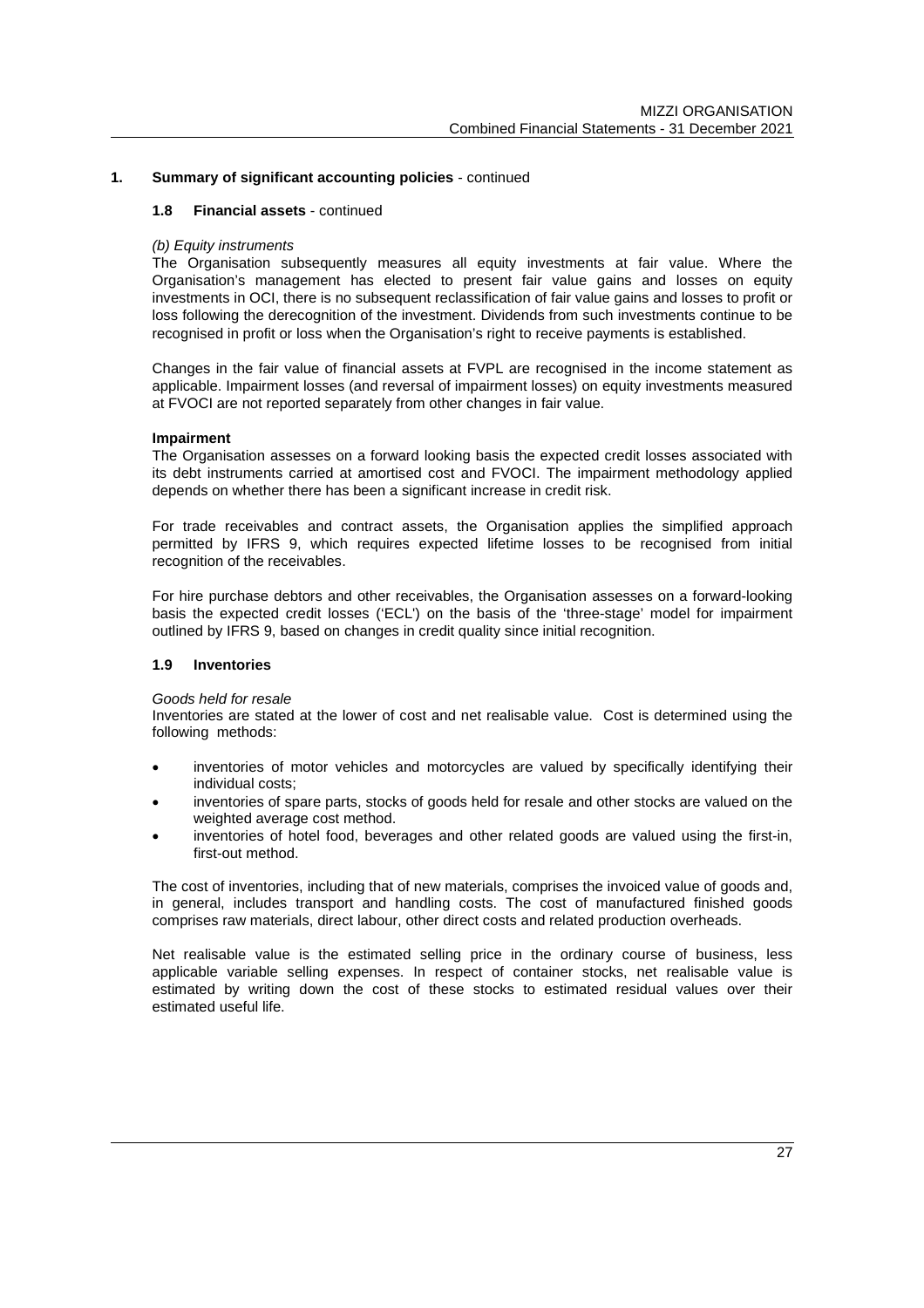#### **1.9 Inventories** - continued

#### *Property held for development and resale*

When the main object of a property project is development for resale purposes, the asset is classified in the financial statements as inventories. Property is also classified as inventory, where there is a change in use of investment property evidenced by the commencement of development with a view to sale. Such property would be reclassified at the deemed cost, which is the fair value at the date of reclassification. Development property is carried at the lower of cost and net realisable value. Cost comprises the purchase cost of acquiring the land together with other costs incurred during its subsequent development, including costs incurred on demolition, site clearance, excavation, construction and other related activities. Net realisable value is the estimated selling price in the ordinary course of business, less the costs of completion and selling expenses. On disposal of a revalued asset, amounts in the revaluation reserve relating to that asset are transferred to retained earnings.

#### **1.10 Trade and other receivables**

Trade receivables comprise amounts due from customers for services performed in the ordinary course of business. If collection is expected in one year or less (or in the normal operating cycle of the business if longer), they are classified as current assets. If not, they are presented as noncurrent assets.

Trade receivables are recognised initially at fair value and subsequently measured at amortised cost using the effective interest method, less expected credit loss allowances.

Trade receivables are recognised initially at the amount of consideration that is unconditional unless they contain significant financing components, when they are recognised at fair value. The Organisation holds the trade receivables with the objective to collect the contractual cash flows and therefore measures them subsequently at amortised cost using the effective interest method.

#### **1.11 Amounts receivable from hire purchase debtors**

An entity forming part of the Mizzi Organisation acquires and finances trade receivables arising from the sale of goods and services by other companies within the Organisation. These receivables are transferred to this entity upon origination, once hire purchase terms are granted upon sale of goods or services, at their face value with no rights of recourse whatsoever. Accordingly, credit loss allowances attributable to amounts receivable from hire purchase debtors are recognised in the entity's profit or loss.

Amounts receivable from hire purchase debtors are covered by bills of exchange for the face value of the debts financed together with the amount of the hire purchase interest element which would be earned over the entire period of credit. The interest element of the bills of exchange is accounted for as income and as a receivable from hire purchase debtors over the credit period as interest accrues with the passage of time. Acquired receivables are initially recognised at the face value or cost of the hire purchase debts financed. Subsequent to initial recognition, amounts receivable from hire purchase debtors are carried at the face value of the debts financed adjusted for the recognition of hire purchase interest income, less credit loss allowances in respect of these receivables. Provision for impairment of hire purchase receivables is further described in Note 2.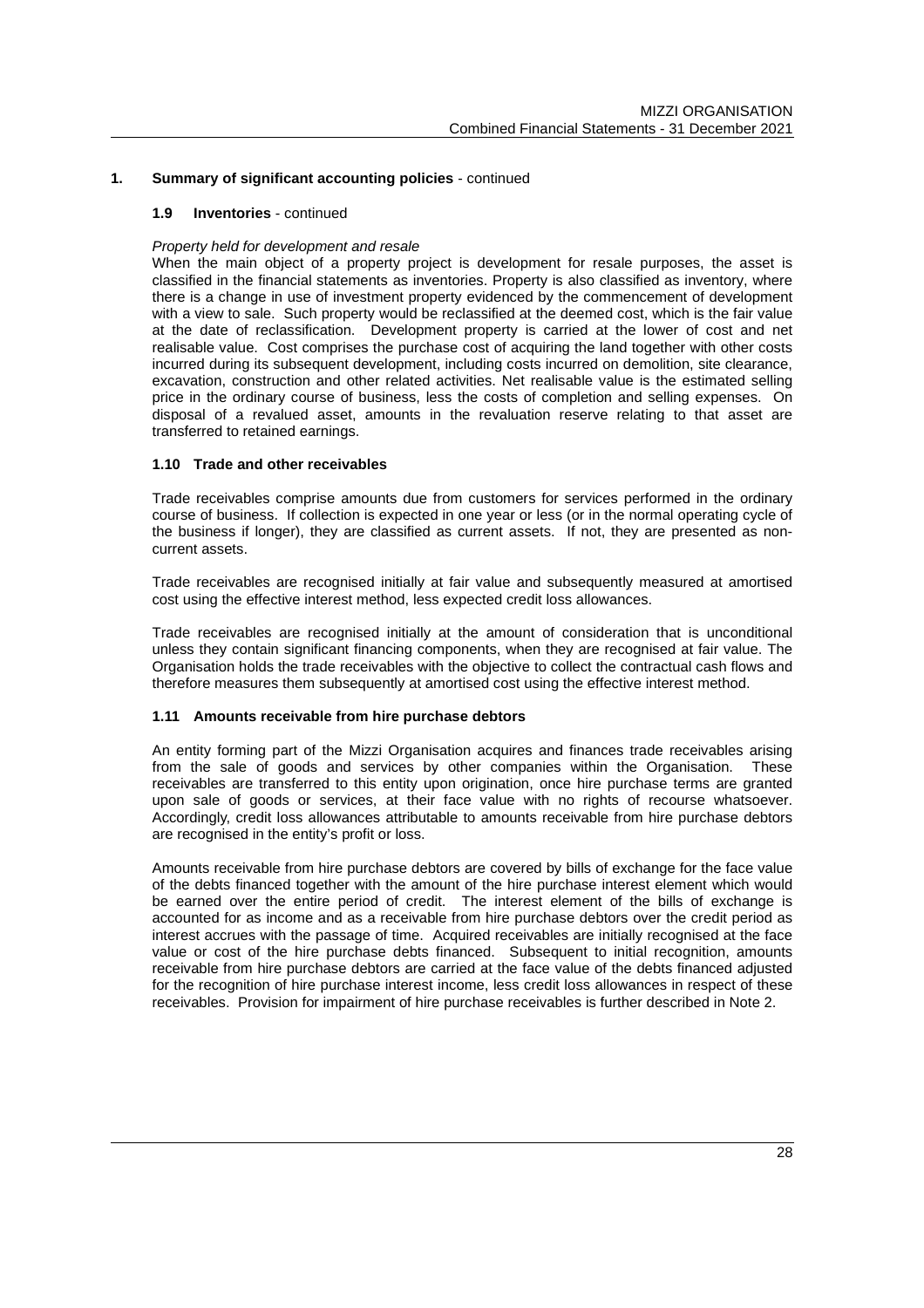#### **1.11 Amounts receivable from hire purchase debtors** - continued

Receivables covered by bills of exchange factored out to bankers with an option to repurchase them at face value as they fall due are not derecognised from the Organisation's statement of financial position. The entity would have retained substantially all the risks and rewards of ownership of the hire purchase receivables which it factors out to bankers. The transferee does not have the ability to obtain the benefits of the receivables and the transferor retains substantially all the risks of the assets. Essentially these factoring facilities are accounted for as collateralised borrowings for an amount of the face value of the bills of exchange subject to interest charges.

Receivables covered by bills of exchange factored out to bankers without an option to repurchase them as they fall due are derecognised by the subsidiary since the transferor would have transferred substantially all the risks and rewards of ownership of the hire purchase receivables. The transferee has the ability to obtain the benefits of the underlying receivables i.e. the right to receive a stream of cash flows in the form of principal and interest amounts. The banker's right of recourse under this facility is limited to 15% of the value of the bills factored in the preceding six months, which is not deemed to be a transfer of risk in view of the limited recourse period. A financial liability would be recognised in this respect at fair value.

#### **1.12 Cash and cash equivalents**

In the statement of cash flows, cash and cash equivalents include cash in hand, deposits held at call with banks, bank overdrafts and the current portion of the factoring facility in respect of bills of exchange factored out. The bank overdrafts and the short-term portion of the facility in respect of bills of exchange factored out are shown within borrowings in current liabilities in the statement of financial position.

#### **1.13 Non-current assets (or disposal groups) held for sale**

Non-current assets (or disposal groups) are classified as assets held for sale, and stated at the lower of carrying amount and fair value less costs to sell if their carrying amount is recovered principally through a sale transaction, rather than through continuing use, and a sale is considered highly probable. These assets may be a component of an entity, a disposal group or an individual non-current asset.

#### **1.14 Share capital**

Ordinary shares are classified as equity. Incremental costs directly attributable to the issue of new shares are shown in equity as a deduction, net of tax, from the proceeds. The composition of the share capital for the purpose of these combined financial statements is described in the Basis of preparation in the Note 1.1.

#### **1.15 Financial liabilities**

The Organisation recognises a financial liability in its statement of financial position when it becomes a party to the contractual provisions of the instrument. The Organisation's financial liabilities, other than derivative contracts, are classified as financial liabilities measured at amortised cost, i.e. not at fair value through profit or loss under IFRS 9. Financial liabilities not at fair value through profit or loss are recognised initially at fair value, being the fair value of consideration received, net of transaction costs that are directly attributable to the acquisition or the issue of the financial liability. These liabilities are subsequently measured at amortised cost. The Organisation derecognises a financial liability from its statement of financial position when the obligation specified in the contract or arrangement is discharged, is cancelled or expires.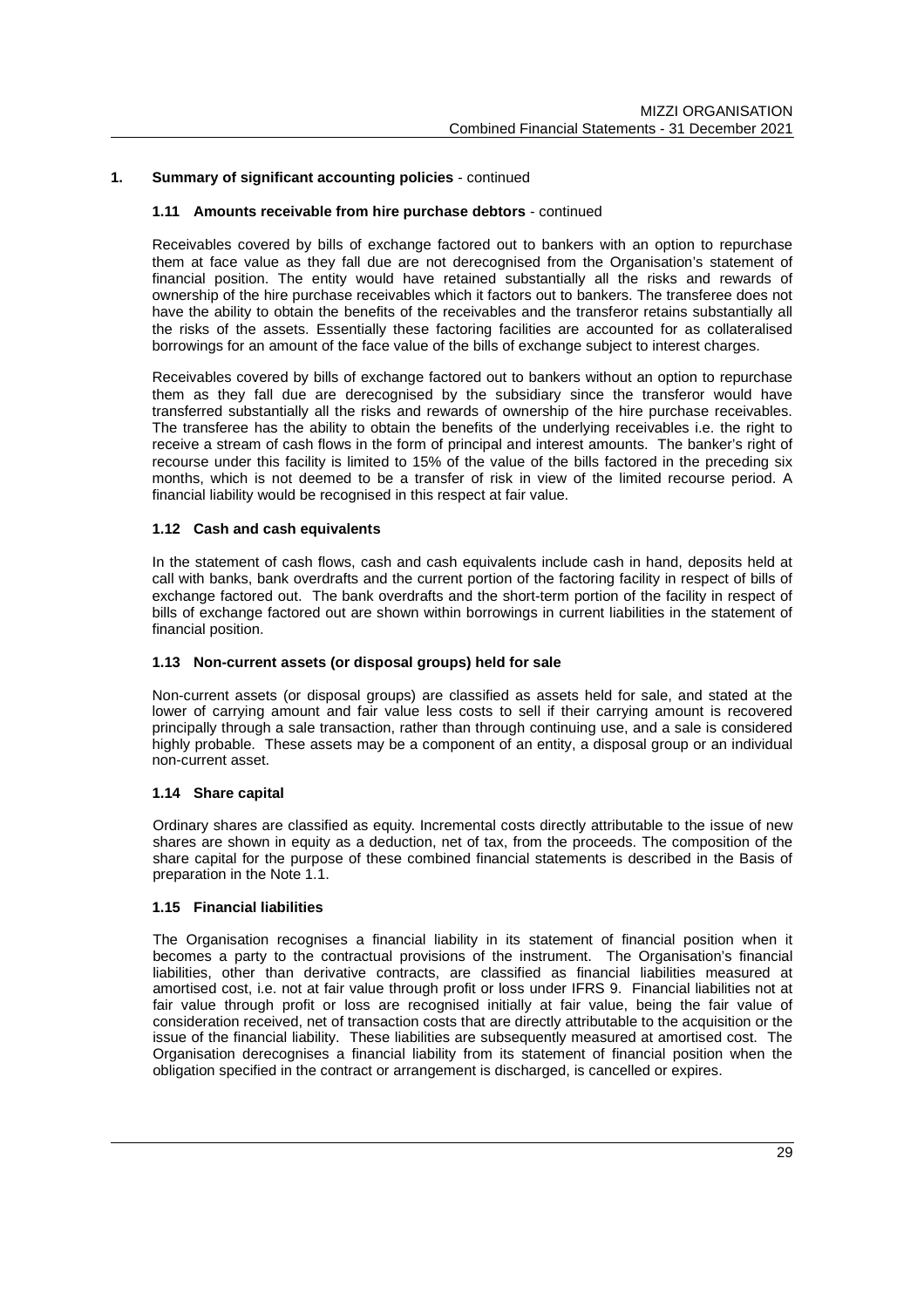#### **1.16 Trade and other payables**

Trade and other payables are recognised initially at fair value and subsequently measured at amortised cost using the effective interest method.

#### **1.17 Borrowings**

Borrowings are recognised initially at the fair value of proceeds received, net of transaction costs incurred. Borrowings are subsequently carried at amortised cost; any difference between the proceeds (net of transaction costs) and the redemption value is recognised in profit or loss over the period of the borrowings using the effective interest method. Borrowings are classified as current liabilities unless the Organisation has an unconditional right to defer settlement of the liability for at least twelve months after the end of the reporting period.

Preference shares which are mandatorily redeemable on or by a specific date, are classified as liabilities. The dividend on these preference shares is recognised in profit or loss as interest expense.

#### **1.18 Derivative financial instruments**

The Organisation elected to retain the provisions and accounting policies for derivative financial instruments that applied under IAS 39.

Derivative financial instruments consisting mainly of interest rate swap agreements, are initially recognised at fair value on the date a derivative contract is entered into and are subsequently remeasured at their fair value. The method of recognising the resulting gain or loss depends on whether the derivative is designated as a hedging instrument, and if so, the nature of the item being hedged.

All derivatives are carried as assets when fair value is positive and as liabilities when fair value is negative. The full fair value of hedging derivatives is classified as a non-current asset or liability if the remaining maturity of the hedged item is more than twelve months, and as a current asset or liability if the remaining maturity of the hedged item is less than twelve months. Trading derivatives are classified as a current asset or liability.

On the date a derivative contract is entered into, the Organisation designates certain derivatives as a hedge of a future cash flow attributable to a recognised asset or liability or a forecast transaction (cash flow hedge). Hedge accounting is used for derivatives designated in this way provided certain criteria are met. Under the requirements of IAS 39, the criteria for a derivative instrument to be accounted for as a cash flow hedge include:

- formal documentation of the hedging instrument, hedging item, hedging objective, strategy and relationship is prepared before hedge accounting is applied;
- the hedge is documented showing that it is expected to be highly effective in offsetting the risk in the hedged item throughout the reporting period; and
- the hedge is effective on an ongoing basis.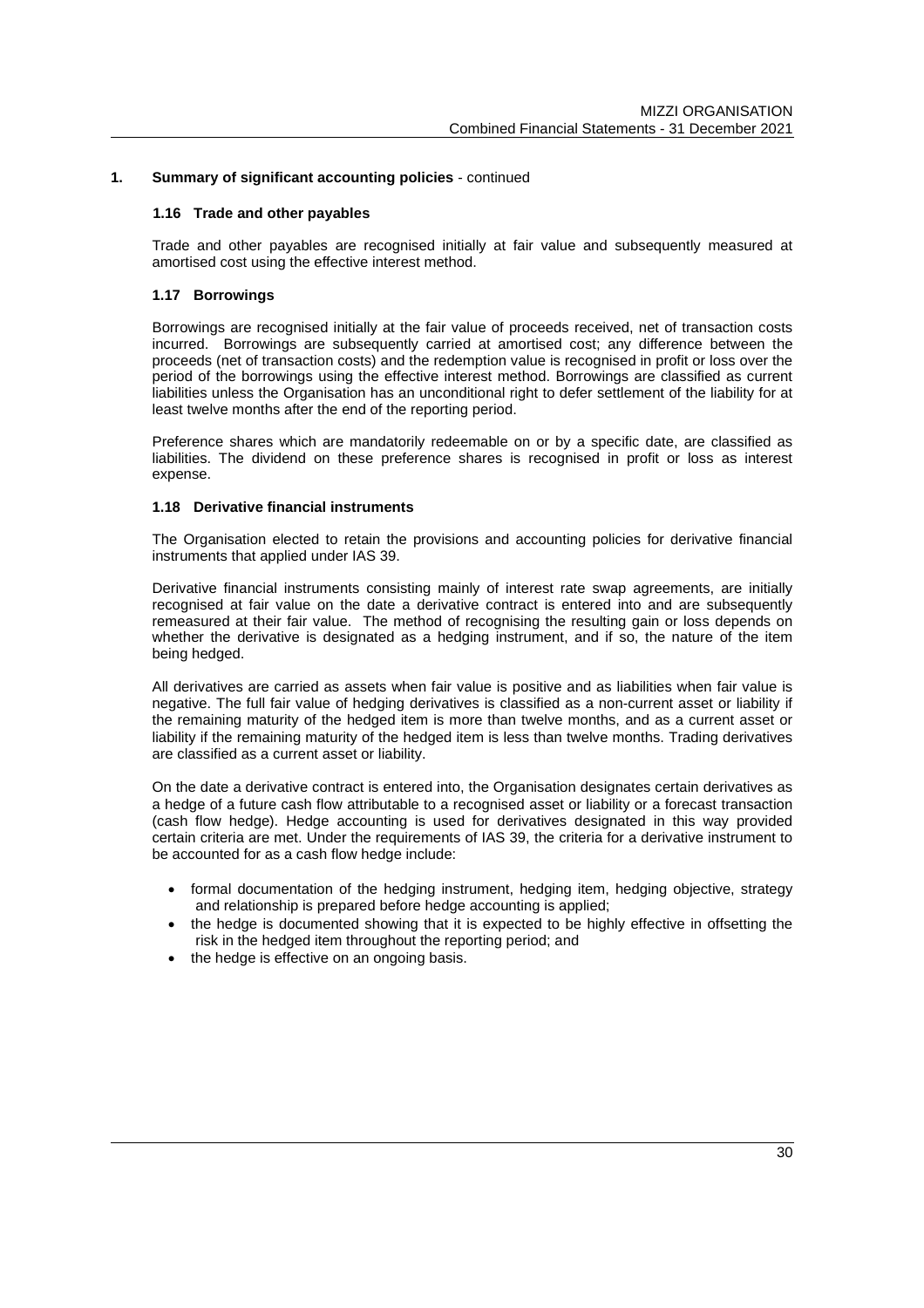#### **1.18 Derivative financial instruments** - continued

Accordingly, the Organisation documents at the inception of the transaction, the relationship between hedging instruments and hedged items, as well as its risk management objective and strategy for undertaking various hedge transactions. This process includes linking all derivatives designated as hedges to specific assets and liabilities or to specific forecast transactions. The Organisation also documents its assessment, both at the hedge inception and on an on-going basis, of whether the derivatives that are used in hedging transactions are highly effective in offsetting changes in cash flows of hedged items.

Changes in the fair value of derivatives that are designated and qualify as cash flow hedges and that prove to be highly effective in relation to the hedged risk, are recognised in the hedging reserve in equity.

Where the forecast transaction results in the recognition of a non-financial asset or of a nonfinancial liability, the gains and losses previously deferred in equity are transferred from equity and included in the initial measurement of the cost of the asset or liability. Otherwise amounts deferred in equity are transferred to the income statement and classified as revenue or expense in the periods during which the hedged forecast transaction affects the income statement.

Certain derivative transactions, while providing effective economic hedges under the Organisation's risk management policies, do not qualify for hedge accounting under the specific rules in IAS 39 and are therefore treated as derivatives held for trading. Changes in the fair value of any derivative instruments that do not qualify for hedge accounting under IAS 39 are recognised immediately in profit or loss.

When a hedging instrument expires or is sold, or when a hedge no longer meets the criteria for hedge accounting under IAS 39, any cumulative gain or loss existing in equity at that time remains in equity and is recognised in profit or loss when the hedged forecast transaction affects profit or loss. However, if a forecast transaction is no longer expected to occur, the cumulative gain or loss that was reported in equity is immediately transferred to the income statement.

The fair values of derivative instruments held for hedging purposes are disclosed in Note 25 to the financial statements.

#### **1.19 Offsetting financial instruments**

Financial assets and liabilities are offset and the net amount reported in the statement of financial position when there is a legally enforceable right to set off the recognised amounts and there is an intention to settle on a net basis, or realise the asset and settle the liability simultaneously.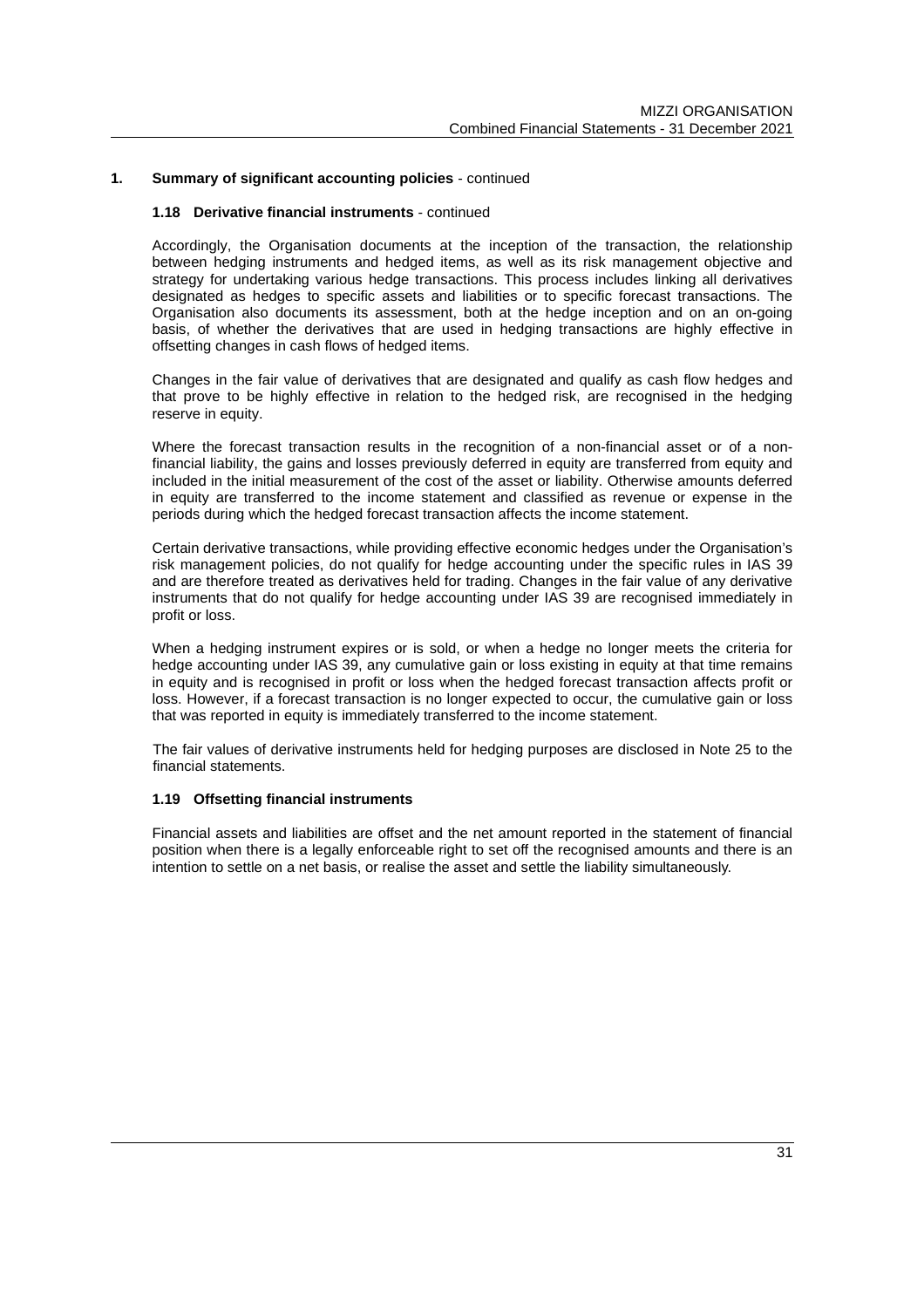#### **1.20 Current and deferred tax**

The tax expense for the period comprises current and deferred tax. Tax is recognised in profit or loss, except to the extent that it relates to items recognised in other comprehensive income or directly in equity. In this case, the tax is also recognised in other comprehensive income or directly in equity respectively.

Deferred tax is recognised in full, using the liability method, on temporary differences arising between the tax bases of assets and liabilities and their carrying amounts in the financial statements. However, deferred tax is not accounted for if it arises from initial recognition of an asset or liability in a transaction other than a business combination that at the time of the transaction affects neither accounting nor taxable profit or loss. Deferred tax is determined using tax rates (and laws) that have been enacted or substantially enacted by the end of the reporting period and are expected to apply when the related deferred tax asset is realised or the deferred tax liability is settled.

The principal temporary differences arise from the fair valuation of land and buildings category within property, plant and equipment and investment property, depreciation on property, plant and equipment and provisions for impairment of trade, hire purchase and other receivables. Deferred tax on the fair valuation of property, plant and equipment is charged or credited directly to the revaluation reserve. Deferred tax on the difference between the actual depreciation on the asset and the equivalent depreciation based on the historical cost of the asset is realised through profit and loss.

Deferred tax assets are recognised to the extent that it is probable that future taxable profit will be available against which the temporary differences can be utilised.

Deferred tax assets and liabilities are offset when there is a legally enforceable right to offset current tax assets against current tax liabilities and when the deferred tax assets and liabilities relate to income taxes levied by the same taxation authority on either the same taxable entity or different taxable entities where there is an intention to settle the balances on a net basis.

#### **1.21 Provisions**

Provisions are recognised when the Organisation has a present legal or constructive obligation as a result of past events; it is probable that an outflow of resources will be required to settle the obligation; and the amount has been reliably estimated.

Costs related to the ongoing activities of the Organisation are not provided in advance. Provisions are not recognised for future operating losses.

Provisions are measured at the present value of the expenditures expected to be required to settle the obligation using a pre-tax rate that reflects current market assessments of the time value of money and the risks specific to the obligation. The increase in the provision due to passage of time is recognised as interest expense.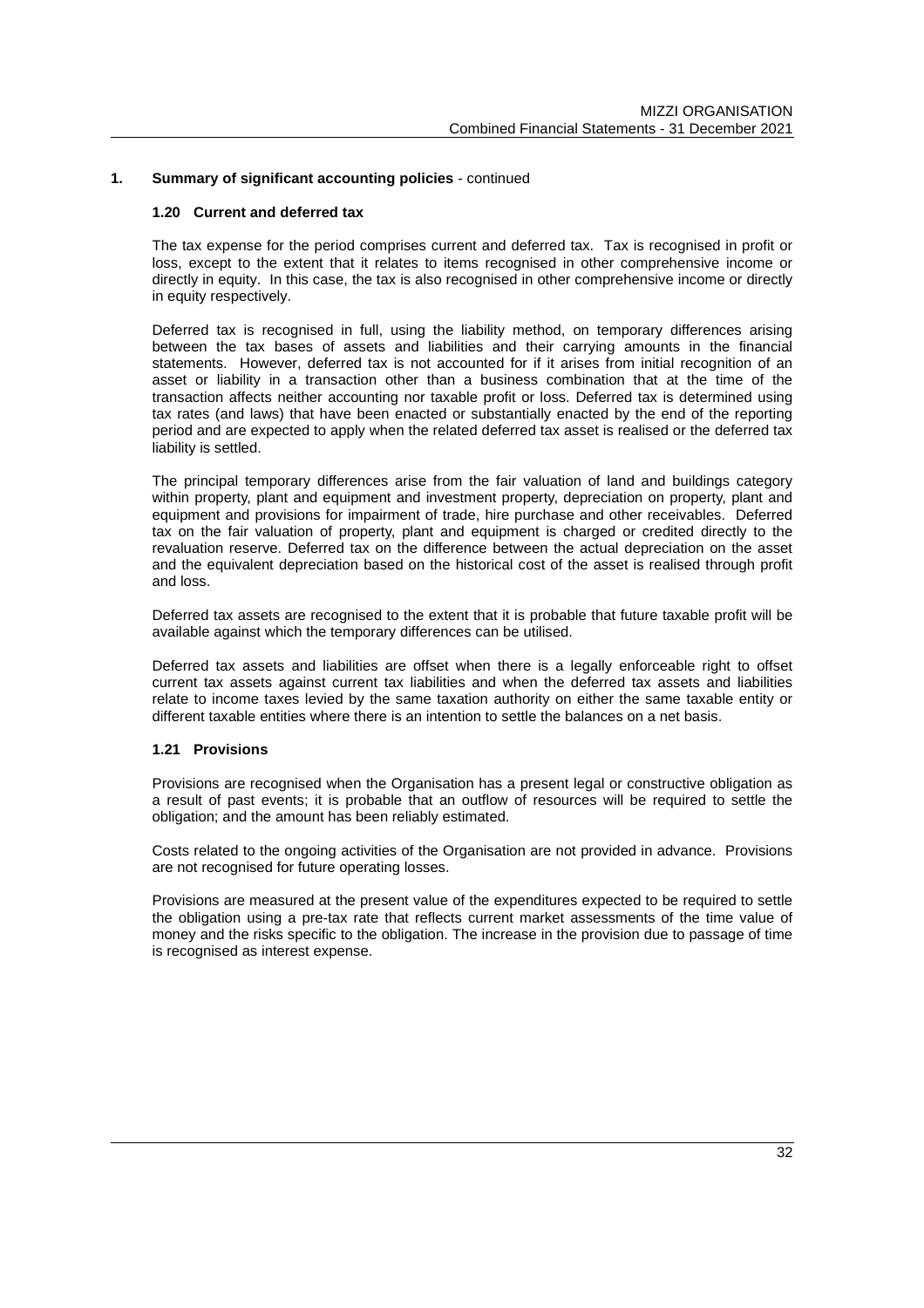#### **1.22 Revenue recognition**

Revenues include all revenues from the ordinary business activities of the Organisation. Ordinary activities do not only refer to the core business but also to other recurring sales of goods or rendering of services. Revenues are recorded net of value added tax. The Organisation's business includes various activities as disclosed in Note 27 'Revenue'.

#### (a) Sale of goods and services

Revenues are recognised in accordance with the provision of goods or services, provided that collectability of the consideration is probable.

IFRS 15 requires that at contract inception the goods or services promised in a contract with a customer are assessed and each promise to transfer to the customer the good or service is identified as a performance obligation. Promises in a contract can be explicit or implicit if the promises create a valid expectation to provide a good or service based on the customary business practices, published policies, or specific statements.

A contract asset must be recognised if an entity forming part of the Organisation recorded revenue for fulfillment of a contractual performance obligation before the customer paid consideration or before - irrespective of when payment is due - the requirements for billing and thus the recognition of a receivable exist.

A contract liability must be recognised when the customer paid consideration or a receivable from the customer is due before an entity forming part of the Organisation fulfilled a contractual performance obligation and thus recognised revenue.

Multiple-element arrangements involving the delivery or provision of multiple products or services must be separated into distinct performance obligations, each with its own separate revenue contribution that is recognised as revenue on fulfillment of the obligation to the customer. The total transaction price of a bundled contract is allocated among the individual performance obligations based on their relative - possibly estimated - standalone selling prices, i.e., based on a ratio of the standalone selling price of each separate element to the aggregated standalone selling prices of the contractual performance obligations.

#### *Sales of beverages - wholesale*

The Organisation manufactures and sells a range of beverage products in the wholesale market (including imported finished goods). Sales are recognised when control of the products has transferred, being when the products are delivered to the wholesaler, the wholesaler has full discretion over the channel and price to sell the products, and there is no unfulfilled obligation that could affect the wholesaler's acceptance of the products. Delivery occurs when the products have been delivered to the specific location, the risks of obsolescence and loss have been transferred to the wholesaler, and either the wholesaler has accepted the products in accordance with the sales contract, the acceptance provisions have lapsed, or the Organisation has objective evidence that all criteria for acceptance have been satisfied.

The beverage goods are also sold with retrospective volume discounts based on aggregate sales over a 12 months period. Revenue from these sales is recognised based on the price specified in the contract, net of the estimated volume discounts. Accumulated experience is used to estimate and provide for the discounts, using the expected value method, and revenue is only recognised to the extent that it is highly probable that a significant reversal will not occur. A refund liability (within trade and other payables) would be recognised for expected volume discounts payable to customers in relation to sales made until the end of the reporting period. No element of financing is deemed present.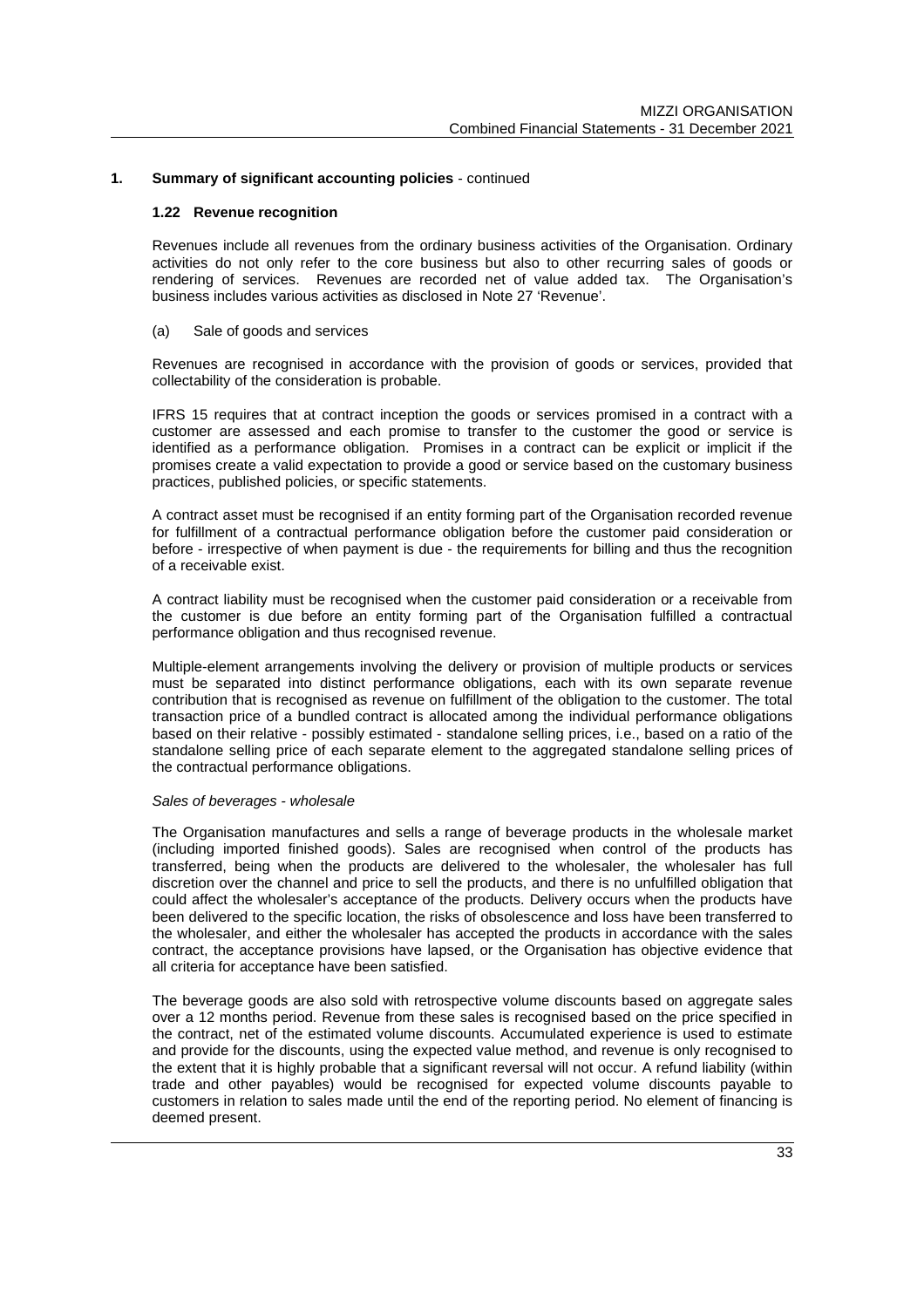#### **1.22 Revenue recognition** - continued

A receivable is recognised when the goods are delivered as this is the point in time that the consideration is unconditional because only the passage of time is required before the payment is due.

#### *Sales of goods - retail*

The Organisation sells goods on a retail basis across a number of business categories primarily motor vehicles and related spare parts, foodstore goods, clothing and other goods, and other equipment within the power, heating and ventilation sector. Sales of goods are recognised when the Organisation has delivered products to the customer and there are no unfulfilled obligations that could affect the customer's acceptance of the products. Delivery does not occur until the risks of obsolescence and loss have been transferred to the customer and the customer has accepted the products. Retail sales for foodstore goods, clothing and other goods are usually in cash or by credit card. Other sales can be either in cash or on credit.

#### *Sales from services*

The services offered by the Organisation, apart from services within the hospitality activity, are primarily those intrinsic to the goods sold on a retail basis noted above such as motor vehicles service and repair, and maintenance and repair services to the equipment within the power, heating and ventilation sector.

Revenue from services is generally recognised in the accounting period in which the services are rendered, by reference to completion of the specific transaction assessed on the basis of the actual service provided as a proportion of the total services to be provided. Revenue arising from hospitality activities is recognised when the service is performed and/or when the goods (primarily food and beverage relating to restaurant and bar sales) are supplied upon performance of the service. Revenue is usually in cash, credit card or on credit.

#### *Contracts - where revenue is recognised over time*

When the outcome of a contract cannot be estimated reliably, contract revenue is recognised only to the extent of contract costs incurred that it is probable will be recoverable; and contract costs are recognised when incurred.

When the outcome of a contract can be estimated reliably and it is probable that the contract will be profitable, contract revenue and contract costs are recognised over the period of the contract, respectively, as revenue and expenses. When it is probable that total contract costs will exceed total contract revenue, the expected loss is recognised as an expense immediately.

The Organisation uses the 'percentage of completion method' to determine the appropriate amount of revenue and costs to recognise in a given period. The stage of completion is measured by reference to the proportion of contract costs incurred for work performed up to the end of the reporting period in relation to the estimated total costs for the contract. Costs incurred during the year that relate to future activity on a contract are excluded from contract costs in determining the stage of completion and are shown as contract work in progress within inventories.

The aggregate of the costs incurred and the profit or loss recognised on each contract is compared against the progress billings up to the end of the reporting period.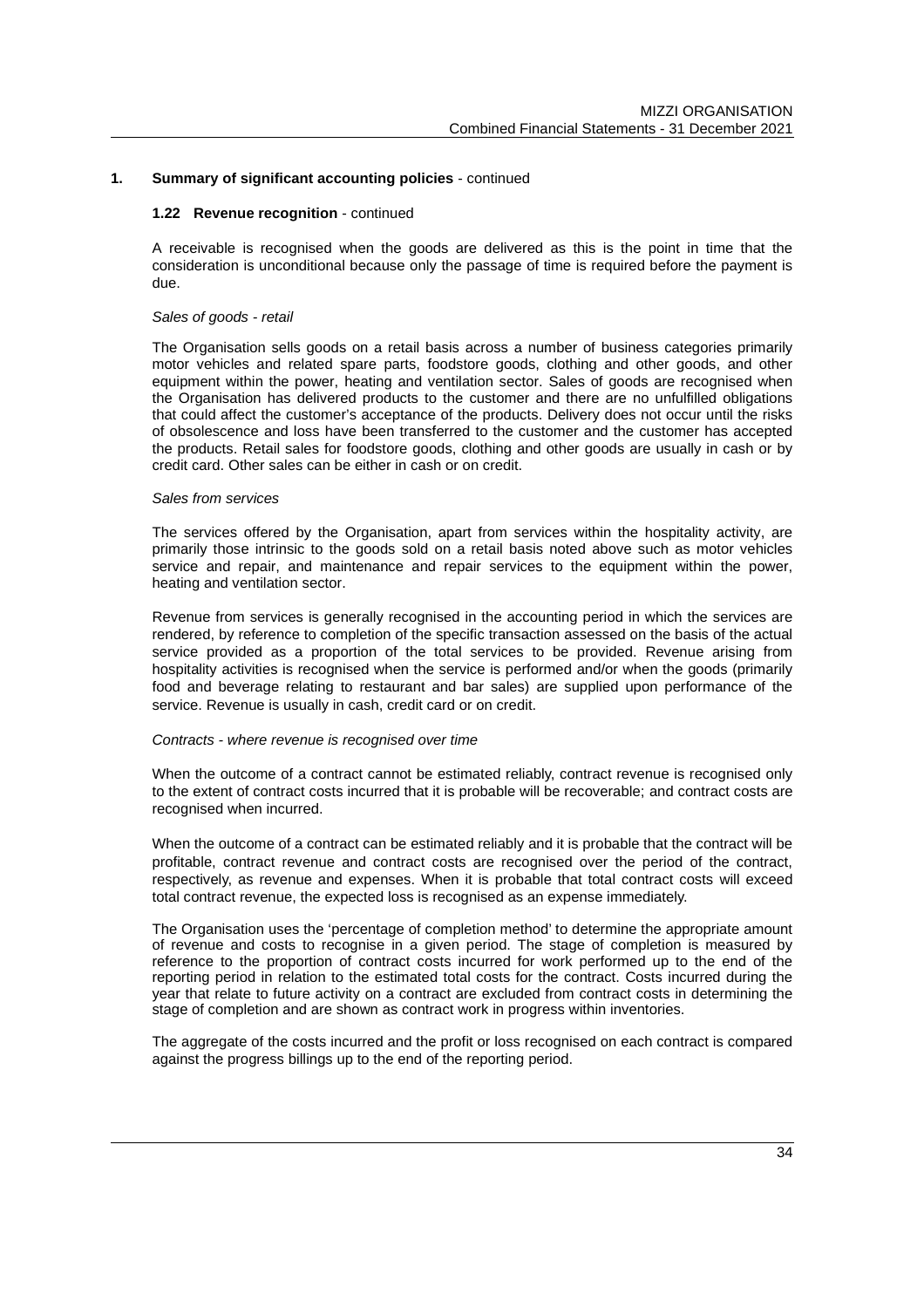### **1.22 Revenue recognition** - continued

The Organisation presents as a contract asset the gross amount due from customers for contract work for all contracts in progress for which costs incurred plus recognised profits (less recognised losses) exceed progress billings, within trade and other receivables. The Organisation presents as a contract liability the gross amount due to customers for contract work for all contracts in progress for which progress billings exceed costs incurred plus recognised profits (less recognised losses), within trade and other payables.

IFRS 15 provides more detailed guidance on how to account for contract modifications. Changes must be accounted for either as a retrospective change (creating either a catch up or deferral of previously recorded revenues), prospectively with a reallocation of revenues amongst identified performance obligations, or prospectively as separate contracts which will not require any reallocation.

## *Customer loyalty programme*

An organisation undertaking operates a loyalty programme where retail customers accumulate points for purchases made which entitle them to discounts on future purchases. A contract liability for the award points is recognised at the time of the sale. Revenue is recognised when the points are redeemed or when they are forfeited.

## *Property for development and resale*

Sales of property are recognised when the significant risks and rewards of ownership of the property being sold are effectively transferred to the buyer. This is generally considered to occur at the later of the contract of sale and the date when all obligations relating to the property are completed such that possession of the property can be transferred in the manner stipulated by the contract of sale. Accordingly, revenue is recognised at a point in time when the legal title has passed to the customer. Amounts received in respect of sales that have not yet been recognised in the financial statements, due to the fact that the significant risks and rewards of ownership have not been transferred to the purchaser, are treated as contract liabilities – payments received in advance from customers and presented within trade and other payables.

#### *Financing*

The Organisation does not expect to have any contracts where the period between the transfer of the promised goods or services to the customer and payment by the customer exceeds one year. As a consequence, the Organisation does not adjust any of the transaction prices for the time value of money.

#### (b) Rental income

Rents receivable and premia charged to clients are included in the financial statements as revenue. Leases in which a significant portion of the risks and rewards of ownership are retained by the lessor are classified as operating leases. Payments received under operating leases are credited to profit or loss on a straight-line basis over the period of the lease.

## (c) Interest income

Interest income is recognised in profit or loss for all interest-bearing instruments as it accrues using the effective interest method. Bill commission income received upon commencement of a hire purchase agreement is in part refundable to the customer, in case of prepayments, on a proportional basis. Accordingly, these refundable fees are recognised in profit or loss on a straightline basis over the term of the agreements.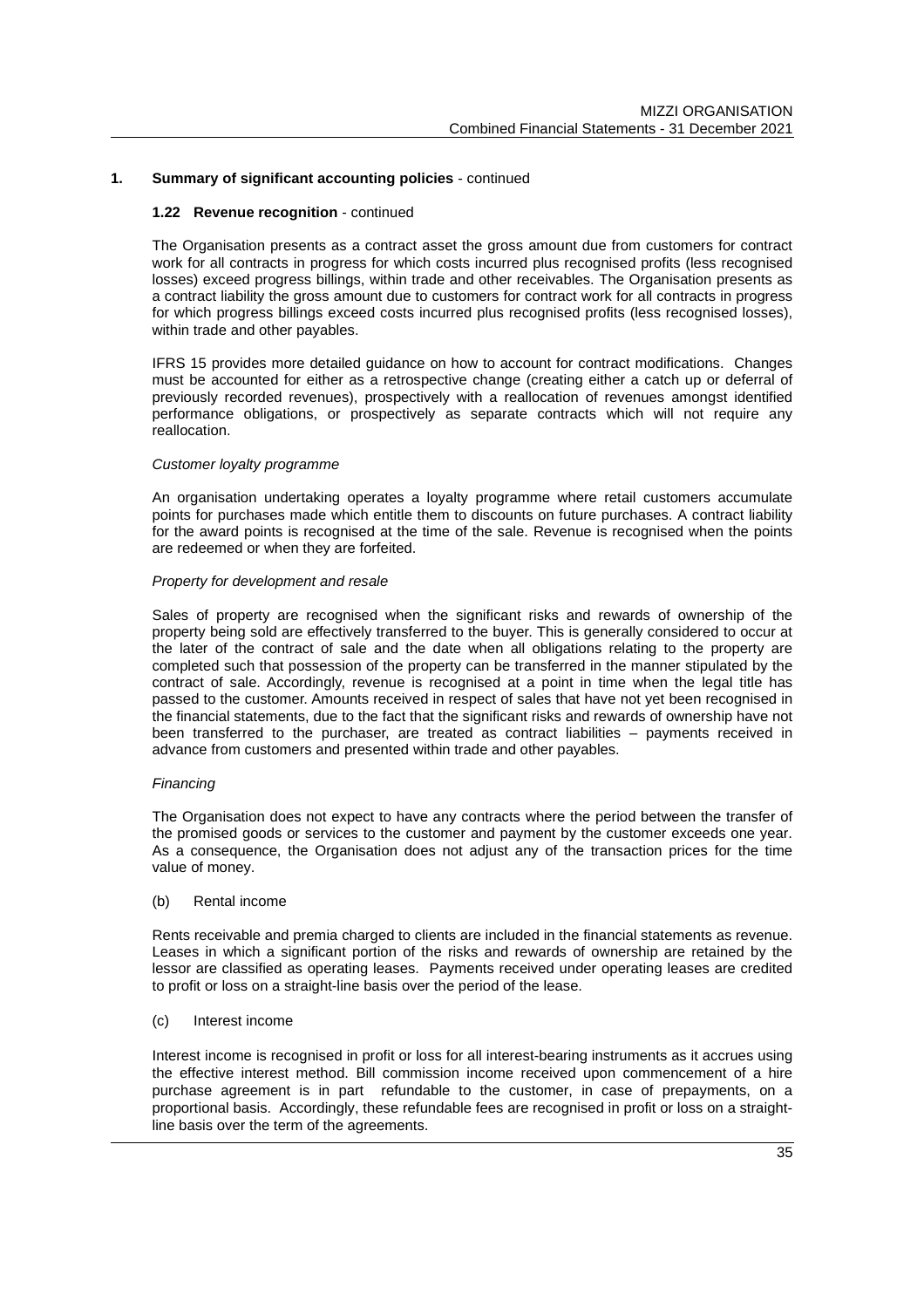### **1.22 Revenue recognition** - continued

- (d) Dividend income is recognised when the right to receive payment is established.
- (e) Other operating income is recognised on an accrual basis unless collectability is in doubt.

## **1.23 Customer contract assets and liabilities**

The timing of revenue recognition may differ from customer invoicing. Trade receivables presented in the statement of financial position represent an unconditional right to receive consideration (primarily cash), i.e. the services and goods promised to the customer have been transferred.

By contrast, contract assets mainly refer to amounts allocated per IFRS 15 as compensation for goods or services provided to customers for which the right to collect payment is subject to providing other services or goods under that same contract. Contract assets, like trade receivables, are subject to impairment for credit risk. The recoverability of contract assets is also verified, especially to cover the risk of impairment should the contract be interrupted.

Contract liabilities represent amounts paid by customers before receiving the goods and/or services promised in the contract. This is typically the case for advances received from customers or amounts invoiced and paid for goods or services not transferred yet (previously recognised in deferred income).

#### **1.24 Government grants**

Grants from the government are recognised at their fair value where there is a reasonable assurance that the grant will be received and the Organisation will comply with all attached conditions. Government grants related to costs are deferred and recognised in profit or loss over the period necessary to match them with the costs they are intended to compensate.

Government grants related to assets, i.e. in respect of the purchase of property, plant and equipment, are included in liabilities as deferred government grants, and are credited to profit or loss on a straight-line basis over the expected lives of the related assets, presented under 'Other operating income'.

Grants related to income are presented as a deduction in reporting the related expense.

#### **1.25 Leases**

A lease is an agreement whereby the lessor conveys to the lessee in return for a payment, or a series of payment, the right to use an asset for an agreed period of time.

## *An undertaking is the lessee*

At inception of a contract, an entity shall assess whether the contract is, or contains, a lease. A contract is, or contains, a lease if the contract conveys the right to control the use of an identified asset for a period of time in exchange for consideration.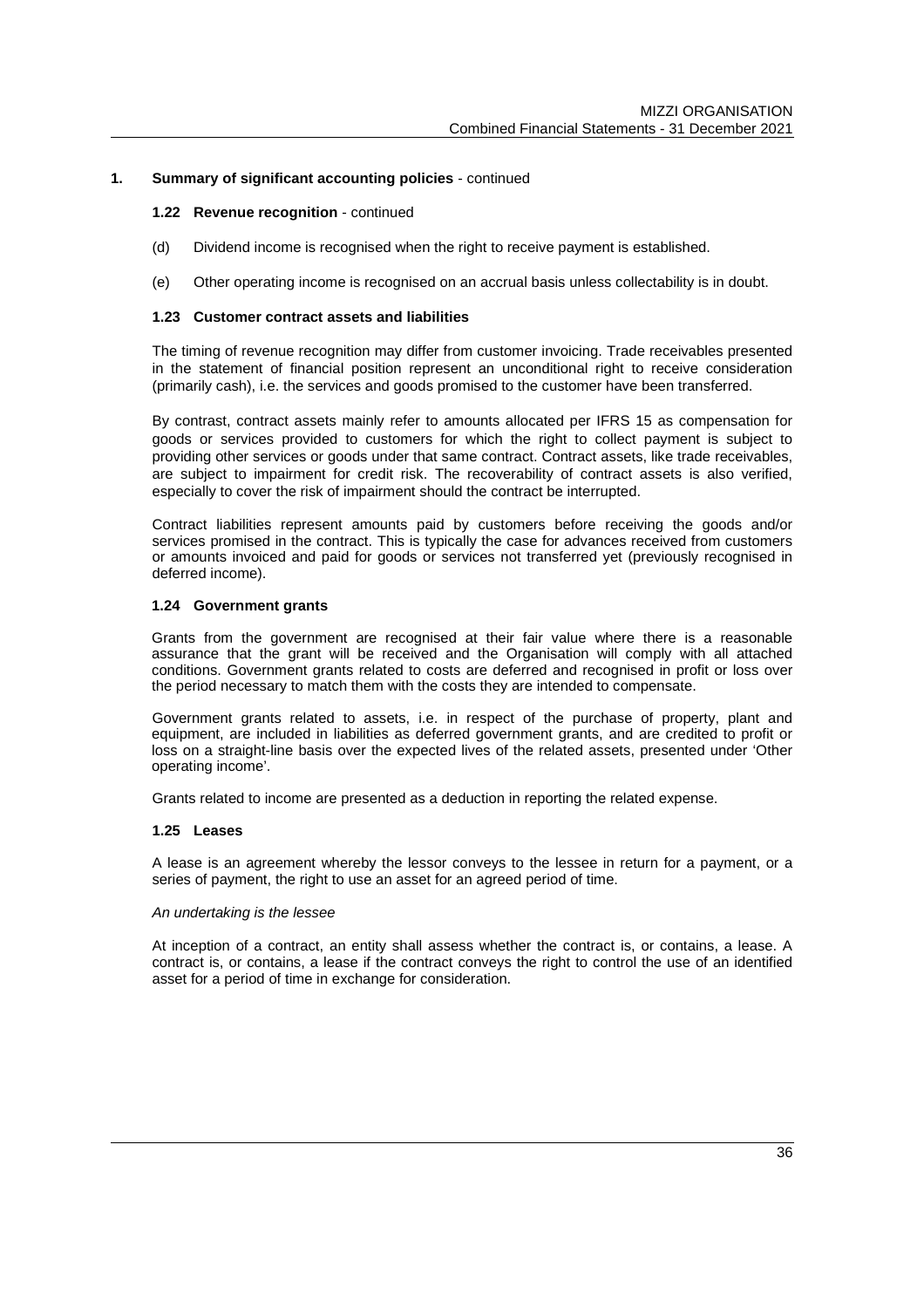#### **1.25 Leases** - continued

Leases are recognised as a right-of-use asset and a corresponding liability at the date at which the leased asset is available for use by the Organisation.

Assets and liabilities arising from a lease are initially measured on a present value basis. Lease liabilities include the net present value of the following lease payments:

- fixed payments (including in-substance fixed payments), less any lease incentives receivable;
- variable lease payments that are based on an index or a rate, initially measured using the index or rate as at the commencement date;
- amounts expected to be payable by the Organisation under residual value guarantees;
- the exercise price of a purchase option if the Organisation is reasonably certain to exercise that option; and
- payments of penalties for terminating the lease, if the lease term reflects the Organisation exercising that option.

Where property leases contain variable payment terms that are linked to sales generated from respective outlets, the related variable lease payments that depend on sales are recognised in profit or loss in the period in which the condition that triggers those payments occurs.

Lease payments to be made under reasonably certain extension options are also included in the measurement of the liability.

The lease payments are discounted using the interest rate implicit in the lease. If that rate cannot be readily determined, which is generally the case for leases in the Organisation, the lessee's incremental borrowing rate is used, being the rate that the individual lessee would have to pay to borrow the funds necessary to obtain an asset of similar value to the right-of-use asset in a similar economic environment with similar terms, security and conditions.

To determine the incremental borrowing rate, the Organisation:

- where possible, uses recent third-party financing received by the lessee as a starting point, adjusted to reflect changes in financing conditions since third party financing was received;
- uses a build-up approach that starts with a risk-free interest rate adjusted for credit risk for leases held by the Organisation, where there is no third party financing; and
- makes adjustments specific to the lease, eg term, country, currency and security.

Lease payments are allocated between principal and finance cost. The finance cost is charged to profit or loss over the lease period so as to produce a constant periodic rate of interest on the remaining balance of the liability for each period.

Right-of-use assets are measured at cost comprising the following:

- the amount of the initial measurement of lease liability;
- any lease payments made at or before the commencement date less any lease incentives received; and
- any initial direct costs.

Right-of-use assets are generally depreciated over the shorter of the asset's useful life and the lease term on a straight-line basis. If the Organisation is reasonably certain to exercise a purchase option, the right-of-use asset is depreciated over the underlying asset's useful life.

Payments associated with short-term leases and all leases of low-value assets are recognised on a straight-line basis as an expense in profit or loss. Short-term leases are leases with a lease term of 12 months or less. In determining the lease term, management considers all facts and circumstances that create an economic incentive to exercise an extension option, or not exercise a termination option. Extension options (or periods after termination options) are only included in the lease term if the lease is reasonably certain to be extended (or not terminated).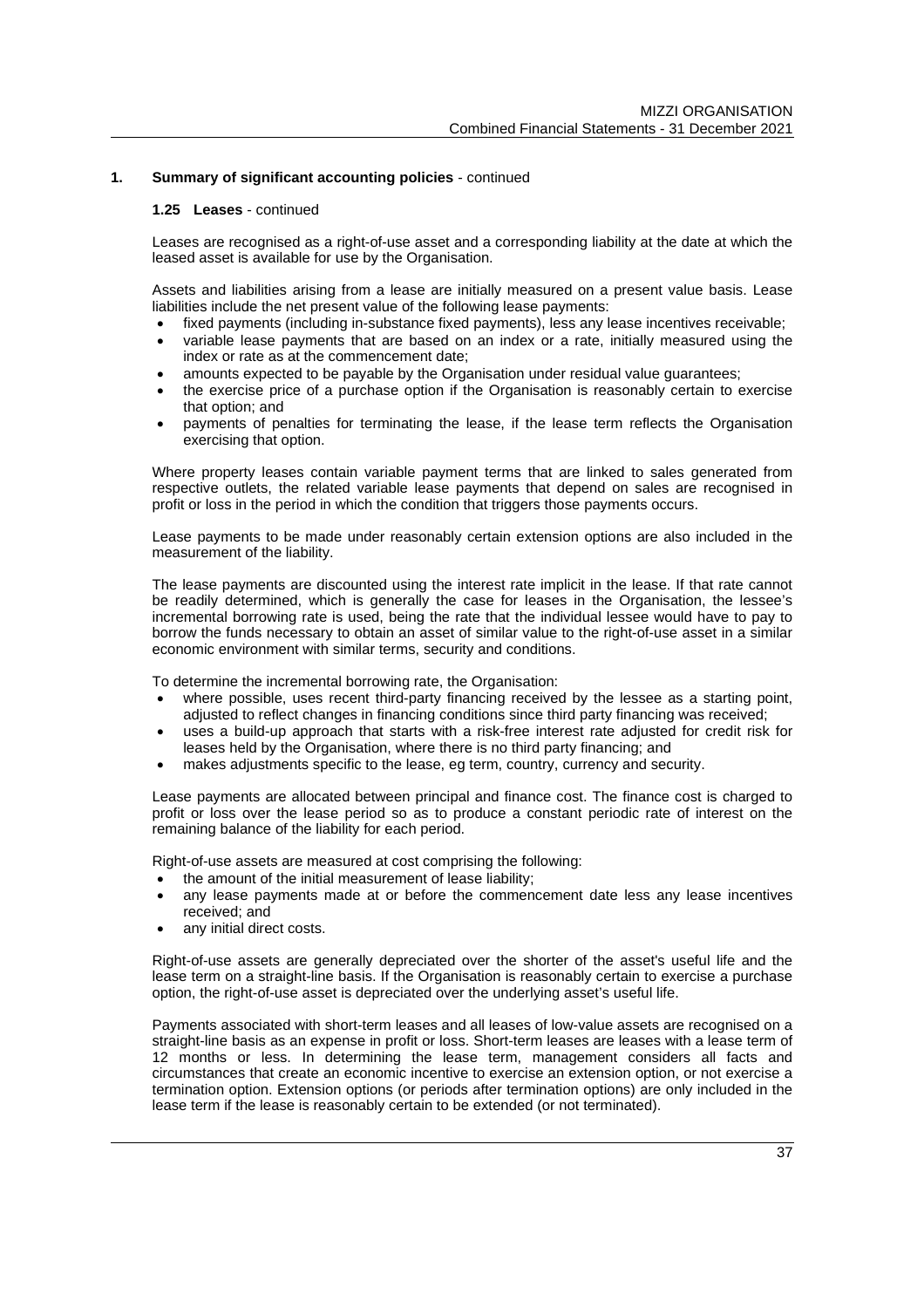#### **1.25 Leases** - continued

For leases of properties, the following factors are normally the most relevant in considering to extend (or not terminate):

- if there are significant penalties to terminate (or not extend), the group undertaking is typically reasonably certain to extend (or not terminate); and
- if any leasehold improvement are expected to have a significant remaining value, the group undertaking is typically reasonably certain to extend (or not terminate).
- Otherwise, the group undertaking considers other factors including historical lease durations and the costs and business disruption required to replace the leased assets.

The lease term is reassessed if an option is actually exercised (or not exercised) or the Organisation becomes obliged to exercise (or not exercise) it. The assessment of reasonable certainty is only revised if a significant event or a significant change in circumstances occurs, which affects this assessment, and that is within the control of the lessee.

#### *An undertaking is the lessor*

Assets leased out under operating leases are included in property, plant and equipment in the statement of financial position and are accounted for in accordance with Note 1.5. They are depreciated over their expected useful lives on a basis consistent with similar owned property, plant and equipment. Rental income from operating leases is recognised in profit or loss on a straight-line basis over the lease term. The Organisation did not need to make any adjustments to the accounting for assets held as lessor as a result of the adoption of the new leasing standard.

#### **1.26 Borrowing costs**

Borrowing costs which are incurred for the purpose of acquiring or constructing qualifying property, plant and equipment or investment property are capitalised as part of its cost. Borrowing costs are capitalised while acquisition or construction is actively underway, during the period of time that is required to complete and prepare the asset for its intended use. Capitalisation of borrowing costs is ceased once the asset is substantially complete and is suspended if the development of the asset is suspended. All other borrowing costs are expensed. Borrowing costs are recognised for all interest-bearing instruments on an accrual basis using the effective interest method. Interest costs include the effect of amortising any difference between initial net proceeds and redemption value in respect of interest-bearing borrowings.

## **1.27 Employee benefits**

The Organisation has set up a post-employment scheme in the form of a defined benefit plan. A defined benefit plan defines an amount of post-employment benefit that an employee will receive on retirement. In the case of the company, this amount is dependent on an employee's final compensation upon resignation/end of contract, as well as completed months/years of service. The liability recognised in the statement of financial position in respect of a defined benefit plan is the present value of the defined benefit obligation at the end of the reporting period, together with adjustments for unrecognised past-service costs. A defined benefit obligation is calculated annually using the projected unit credit method. The present value of a defined benefit obligation is determined by discounting the estimated future cash outflows using interest rate yields of government or high-quality corporate bonds that are denominated in the currency in which the benefits will be paid, and that have terms to maturity approximating to the terms of the related postemployment benefit liability.

Actuarial gains and losses arising from experience adjustments and changes in actuarial assumptions are charged or credited to equity in other comprehensive income in the period in which they arise. Past-service costs are recognised immediately in profit or loss.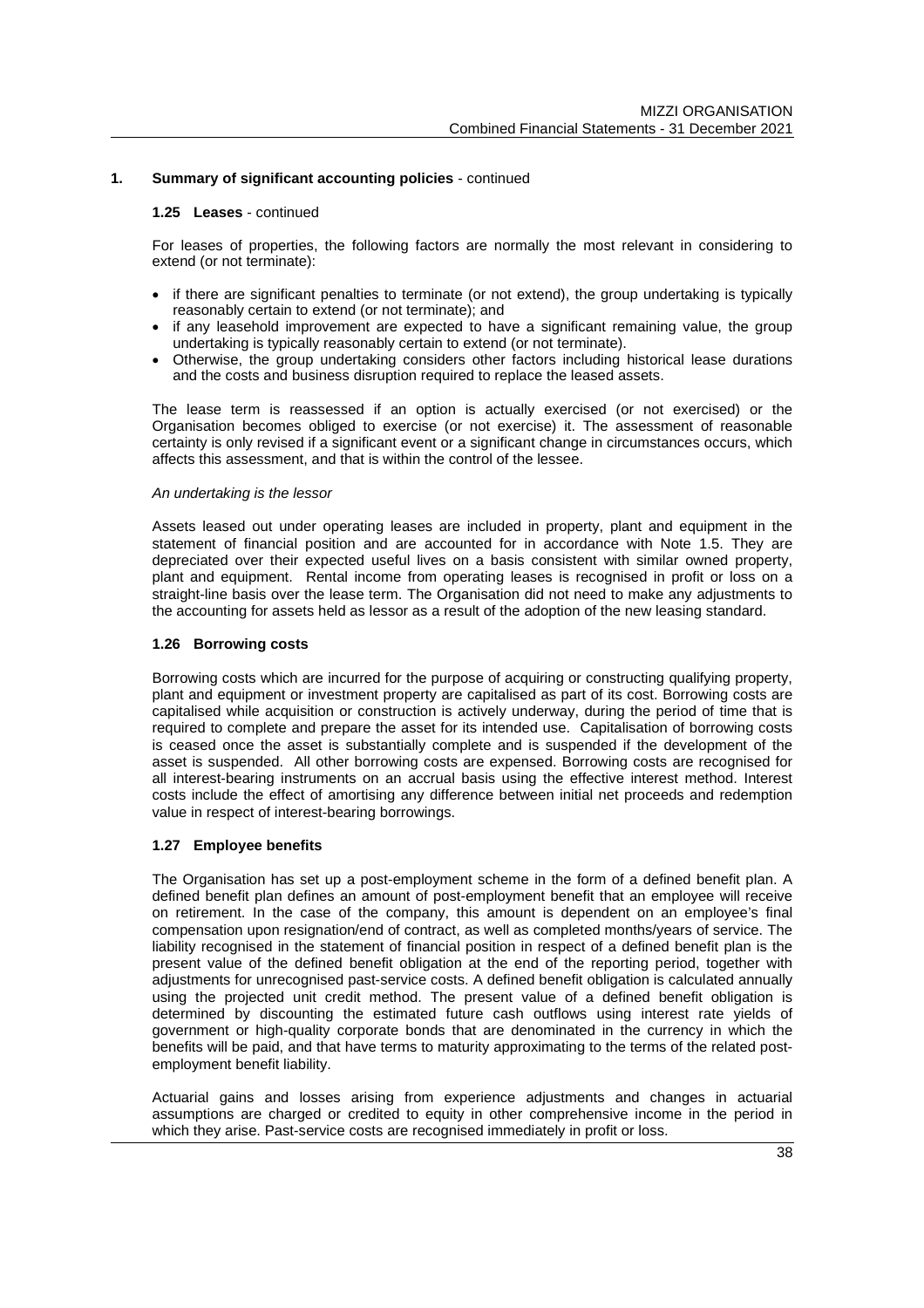#### **1.28 Dividend distribution**

Dividend distribution to the shareholders is recognised as a liability in the financial statements in the period in which the dividends are approved by the shareholders.

#### **2. Financial risk management**

#### **2.1 Financial risk factors**

The Organisation's activities potentially expose it to a variety of financial risks: market risk (including currency risk, fair value interest rate risk, cash flow interest rate risk and price risk), credit risk and liquidity risk. The Organisation's overall risk management, covering risk exposures for all companies constituting the Mizzi Organisation, focuses on the unpredictability of financial markets and seeks to minimise potential adverse effects on the Organisation's financial performance. The board of directors governing all Mizzi Organisation entities provides principles for overall risk management, as well as policies covering risks referred to above and specific areas such as investment of excess liquidity. The Organisation uses derivative financial instruments to hedge certain interest rate risk exposures.

(a) Market risk

#### *(i) Foreign exchange risk*

Foreign exchange risk arises from future commercial transactions and recognised assets and liabilities which are denominated in a currency that is not the respective entity's functional currency. A portion of the Organisation's purchases are denominated in US dollar, sterling and Japanese yen and accordingly the Organisation is exposed to foreign exchange risk arising from such purchases. The exposures from financial instruments attributable to such purchases and the resultant exchange differences recognised in profit or loss are not deemed material in the context of the Organisation's figures.

The Organisation's main risk exposure reflecting the carrying amount of payables denominated in foreign currencies at the end of the reporting period was not significant. Balances denominated in foreign currencies are settled within very short periods in accordance with the negotiated credit terms. Also, foreign exchange risk attributable to future transactions is not deemed to be material since the respective undertakings manage the related risk by reflecting, as far as is practicable, the impact of exchange rate movements registered with respect to purchases in the respective sales prices.

The Organisation's revenues, purchases and other expenditure, financial assets and liabilities, including financing, are mainly denominated in euro, except as outlined above. As outlined previously, management does not consider foreign exchange risk attributable to recognised liabilities arising from purchase transactions denominated in foreign currencies to be significant. Accordingly, a sensitivity analysis for foreign exchange risk, disclosing how profit or loss and equity would have been affected by changes in foreign exchange rates that were reasonably possible at the end of the reporting period, is not deemed necessary.

#### *(ii) Cash flow and fair value interest rate risk*

The Organisation's significant instruments which are subject to fixed interest rates primarily consist of certain loans and advances (Note 9), amounts receivable from hire purchase debtors (Note 12), bonds issued to the public (Note 22) and certain bank loans as disclosed in Note 22. In this respect, the Organisation is potentially exposed to fair value interest rate risk in view of the fixed interest nature of these instruments, which are however measured at amortised cost.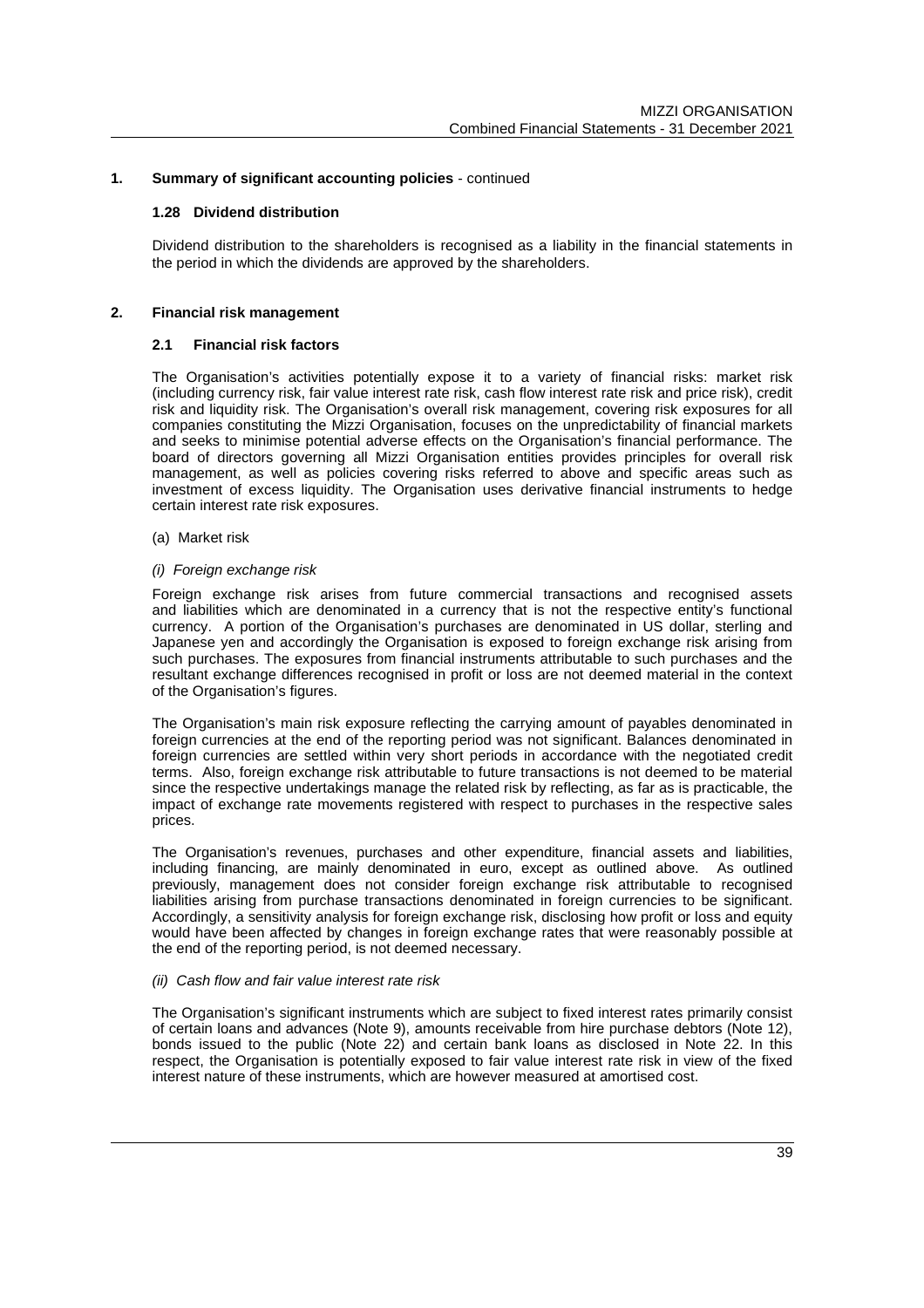The Organisation's interest rate risk principally arises from bank borrowings (Note 22), including bills of exchange factored out to bank, issued at variable rates, which expose the Organisation to cash flow interest rate risk. Management monitors the impact of changes in market interest rates on amounts reported in profit or loss in respect of these instruments. In prior years, the principal holding company of the Organisation entered into a cash flow hedging agreement in respect of the variability of future floating interest payments on particular bank facilities. As at 31 December 2021, the notional amount of the outstanding interest rate swap contracts was €12.7 million (2020: €15.5 million) - refer to Note 25.

Based on this analysis, management considers the potential impact on profit or loss of a defined interest rate shift that is reasonably possible at the end of the reporting period to be immaterial and accordingly the level of interest rate risk is contained. The Organisation's operating cash flows are substantially independent of changes in market interest rates.

## *(iii) Price risk*

The Organisation is exposed to commodity price risk in relation to purchases of certain raw materials. The related entity enters into contractual arrangements for the procurement of these raw materials at variable market prices but at the end of the reporting period there were no outstanding contractual commitments in this respect. Management does not consider the potential impact of a defined shift in commodity prices on profit or loss to be significant, particularly in view of the weighting of purchases of such raw materials in relation to the Organisation's total purchases.

The Organisation is exposed to equity securities price risk in view of investments held by the Organisation which have been classified in the combined statement of financial position as financial assets at FVOCI. To manage its price risk arising from investments in equity securities, the Organisation diversifies its portfolio in terms of listing status and business sectors of investees.

A significant portion of the Organisation's investments are quoted on the Malta Stock Exchange (refer to Notes 10 and 14) and are accordingly incorporated in the MSE equity index. The impact of a reasonable possible shift in the MSE equity index on the Organisation's income statement and revaluation reserve is not deemed significant in the context of the Organisation's reported figures. The analysis is based on the assumption that the equity index had increased/decreased by 5% at the end of the reporting period, with all other variables held constant, and that all the equity instruments listed on the Malta Stock Exchange moved according to the historical correlation with the index. Another portion of the Organisation's investments are in unlisted private companies (refer to Note 10).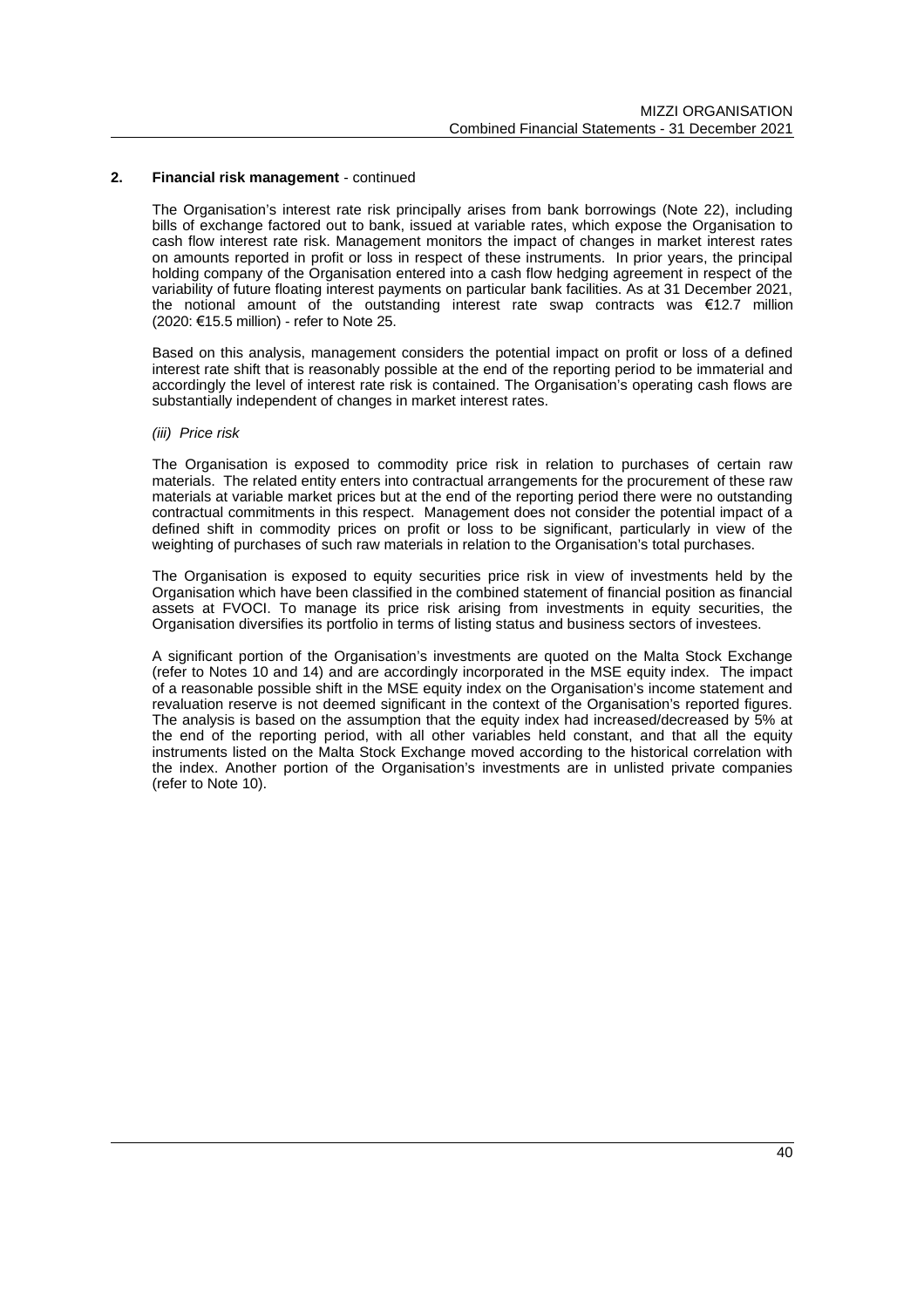### (b) Credit risk

Credit risk principally arises from cash and cash equivalents, advances to related parties and credit exposures to customers, including outstanding debtors and committed transactions. The Organisation's exposures to credit risk at the end of the reporting period are analysed as follows:

|                                              | 2021<br>€  | 2020<br>€  |
|----------------------------------------------|------------|------------|
| Financial assets measured at amortised cost: |            |            |
| Loans and advances (Note 9)                  | 1.267.275  | 1.075.938  |
| Trade and other receivables (Note 11)        | 49,714,233 | 44,904,018 |
| Cash and cash equivalents (Note 15)          | 28,574,456 | 9,702,799  |
|                                              | 79.555.964 | 55,682,755 |
|                                              |            |            |

The maximum exposure to credit risk at the end of the reporting period in respect of the financial assets mentioned above is equivalent to their carrying amount as disclosed in the respective notes to the financial statements. The Organisation does not hold significant collateral as security in this respect. The figures disclosed in the table above in respect of trade and other receivables exclude advance payments to suppliers, prepayments and indirect taxation.

## Cash and cash equivalents

Entities forming part of the Mizzi Organisation principally bank with local and European financial institutions with high-quality standing or rating. While cash and cash equivalents are also subject to the impairment requirements of IFRS 9, the identified expected credit loss is insignificant.

## Loans receivable from associates and other amounts owed by associates and other related parties

The Organisation's receivables include loans receivable from associates and other amounts owed by associates and other related parties (Notes 9 and 11). The Organisation monitors credit exposures with related parties at an individual entity level on a regular basis and ensures timely performance of these assets in the context of overall Organisation liquidity management. The Organisation assesses the credit quality of these related parties taking into account financial position, performance and other factors. The Organisation takes cognisance of the related party relationship with these entities and management does not expect any significant losses from nonperformance or default.

The loans to associates are categorised as Stage 1 for IFRS 9 purposes (i.e. performing) in view of the factors highlighted above. The expected credit loss allowances on such loans are based on the 12-month probability of default, capturing 12-month expected losses, and hence are considered insignificant.

Since the other balances owed by associates and other related parties are repayable on demand, expected credit losses are based on the assumption that repayment of the balance is demanded at the reporting date. Accordingly, the expected credit loss allowance attributable to such balances is insignificant.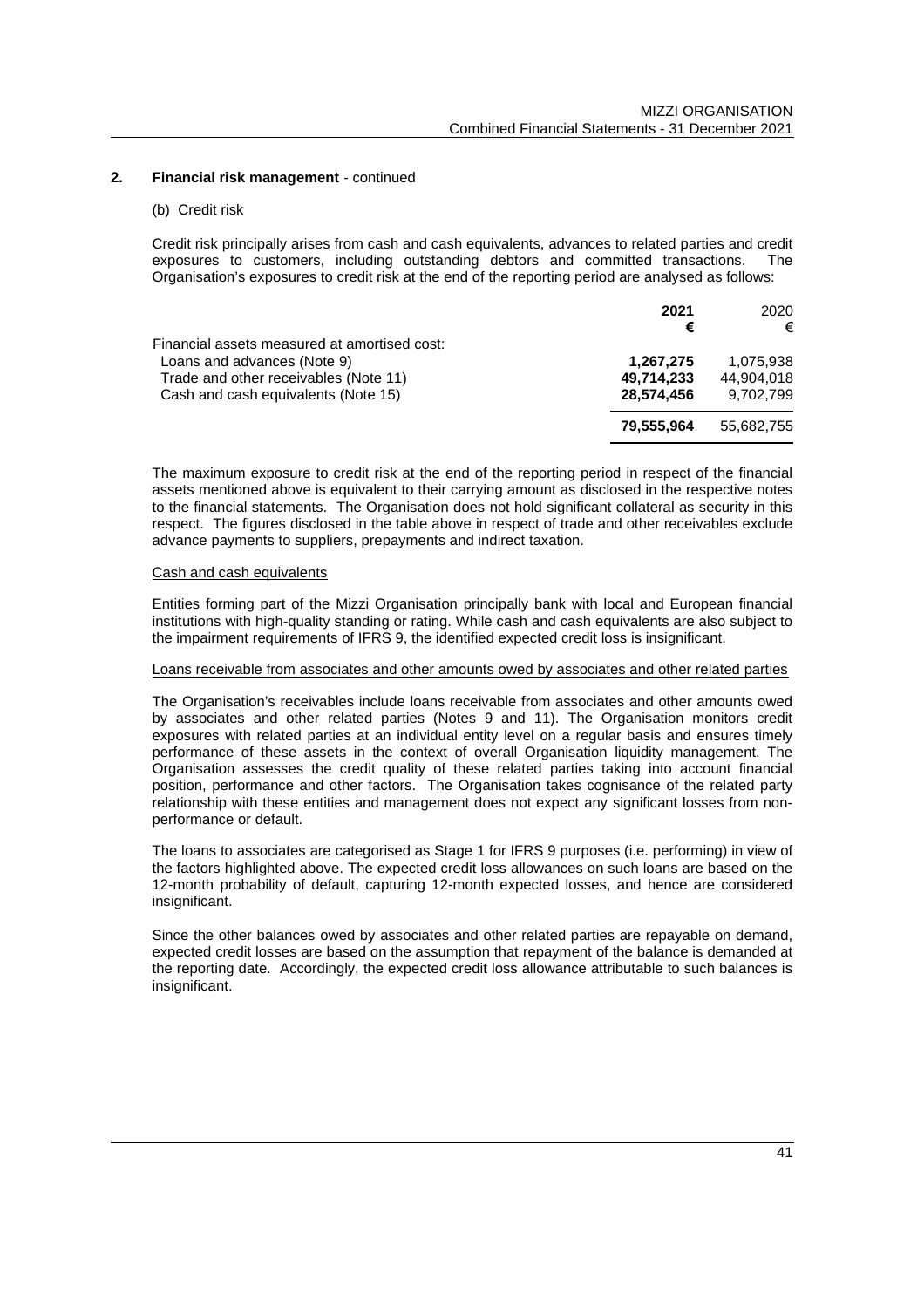#### Trade and other receivables (including contract assets)

The Organisation's debtors mainly comprise trade receivables arising from the core operations of the Mizzi Organisation companies, amounts receivable from hire purchase debtors in respect of financing provided by an undertaking and other receivables from customers in relation to contractual obligations. The Organisation assesses the credit quality of its customers, the majority of which are unrated, taking into account financial position, past experience and other factors. It has policies in place to ensure that sales of products, sales of services and financing transactions are effected with customers with an appropriate credit history. The Organisation monitors the performance of its trade, hire purchase and other receivables on a regular basis to identify incurred collection losses, which are inherent in the Organisation's debtors, taking into account historical and expected experience in collection of accounts receivable.

In view of the nature of the Organisation's activities and the markets in which it operates, a limited number of customers account for a certain percentage of the Organisation's trade and other receivables, particularly in respect of amounts receivable from hire purchase debtors and the other receivables from customers in relation to contractual obligations. Generally, these customers trade frequently with the respective entities forming part of the Mizzi Organisation and are deemed by management to have a positive credit standing, usually taking cognisance of the performance history without defaults.

The Organisation manages credit limits and exposures actively in a practicable manner such that past due amounts receivable from customers are within controlled parameters. The Organisation's receivables, which are not credit impaired financial assets, are principally debts in respect of transactions with customers for whom there is no recent history of default. Management does not expect any losses from non-performance by these customers.

#### *Impairment of trade receivables (including contract assets)*

The Organisation applies the IFRS 9 simplified approach to measuring expected credit losses which uses a lifetime expected loss allowance for all trade receivables and contract assets.

To measure the expected credit losses, trade receivables and contract assets have been grouped based on shared credit risk characteristics and the days past due. Contract assets have substantially the same risk characteristics as the trade receivables for the same types of contracts. The Organisation has therefore concluded that the expected loss rates for trade receivables are a reasonable approximation of the loss rates for contract assets.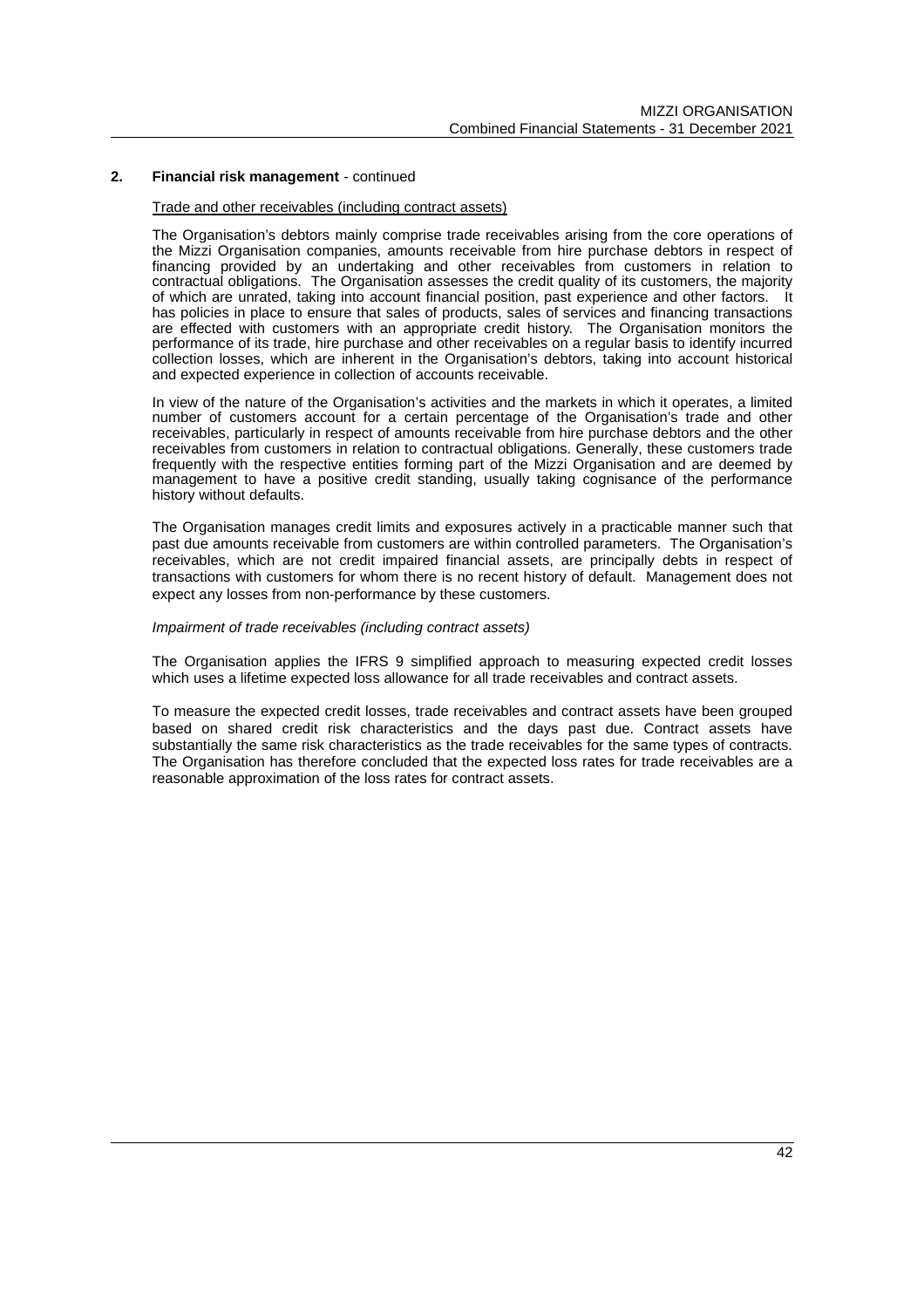The expected loss rates are based on the payment profiles of sales over a period of time before the reporting date and the corresponding historical credit losses experienced within this period. The historical loss rates are adjusted to reflect current and forward-looking information on macroeconomic factors affecting the ability of the customers to settle the receivables. The Organisation adjusts the historical loss rates based on expected changes in these factors. Credit loss allowances include specific provisions against credit impaired individual exposures with the amount of the provisions being equivalent to the balances attributable to credit impaired receivables. On that basis, the loss allowance for the Organisation's trade receivables as at 31 December 2021 and 2020 was determined as follows:

| As at 31 December 2021                                                                  | Up to $30$<br>days<br>past due          | 31 to 60<br>days<br>past due           | 61 to 90<br>days<br>past due           | 91 to 120<br>days<br>past due       | $+120$ days<br>past due             | Total                   |
|-----------------------------------------------------------------------------------------|-----------------------------------------|----------------------------------------|----------------------------------------|-------------------------------------|-------------------------------------|-------------------------|
| Expected loss rate                                                                      | $0.2\% - 4.6\%$                         | $0.3\% - 5.7\%$                        | $0.4\% - 6.3\%$                        | $0.5\% - 25\%$                      | $1\% - 100\%$                       |                         |
| Gross carrying amount $(\epsilon)$                                                      | 12,539,250                              | 2,796,833                              | 1.648.314                              | 1,422,403                           | 8,353,124                           | 26,759,924              |
| Loss allowance $(\epsilon)$                                                             | 156,634                                 | 27.483                                 | 18.515                                 | 25.716                              | 3,811,586                           | 4,039,934               |
| As at 31 December 2020                                                                  | Up to $30$<br>days<br>past due          | 31 to 60<br>days<br>past due           | 61 to 90<br>days<br>past due           | 91 to 120<br>days<br>past due       | $+120$ days<br>past due             | Total                   |
| Expected loss rate<br>Gross carrying amount $(\epsilon)$<br>Loss allowance $(\epsilon)$ | $0.2\% - 4.6\%$<br>8,512,669<br>165,992 | $0.3\% - 5.7\%$<br>1,999,440<br>18,797 | $0.4\% - 6.3\%$<br>1,337,222<br>17.565 | $0.5\% - 25\%$<br>980,153<br>23,677 | 1% - 100%<br>9,143,848<br>3,911,955 | 21,973,332<br>4,137,986 |

As a result of the outbreak of COVID-19, the Organisation engaged in routine monitoring of the account activity and repayment patterns of its trade receivables. For this purpose, customers were segmented based on shared credit risk characteristics predominantly by economic sector, and accordingly receivables pertaining to those segments which have been impacted by COVID-19 were subjected to more rigorous monitoring. With respect to customers in particular economic sectors, the Organisation has experienced significant shifts in repayment patterns post the COVID-19 outbreak and accordingly a significant deterioration in collection rates was experienced. The Organisation also engaged in monitoring information available on macro-economic factors affecting customer repayment ability, with a view to also assess the actual and projected impact of the pandemic on the business models of the customers serviced by the Group and accordingly on their repayment ability. As a result of these assessments and taking cognisance of the projected impact on the repayment ability of the Organisation's customers, the repayment pattern actually experienced, and the estimated life of trade receivables, as at 31 December 2020, the Organisation changed the level of certain expected credit loss rates from prior years in view of changes in the relative weighting of specific asset categories within the respective buckets. As at 31 December 2021, the organisation retained the same expected credit loss rates as those applied as at 31 December 2020.

The expected loss rates disclosed in the tables above reflect the fact that the 100% loss rate is triggered for receivables which are primarily past due by 365 days or more.

The Organisation established an allowance for impairment that represented its estimate of expected credit losses in respect of trade receivables. The individually credit impaired trade receivables mainly relate to a number of independent customers which are in unexpectedly difficult economic situations and which are accordingly not meeting repayment obligations. Hence, provisions for impairment in respect of credit impaired balances with corporate trade customers relate to entities which are in adverse trading and operational circumstances. Reversals of provisions for impairment of credit impaired receivables arise in those situations where customers recover from unfavourable circumstances and accordingly start meeting repayment obligations. The Organisation does not hold any significant collateral as security in respect of the credit impaired assets. The movements in credit loss allowances of these receivables are disclosed in Note 28.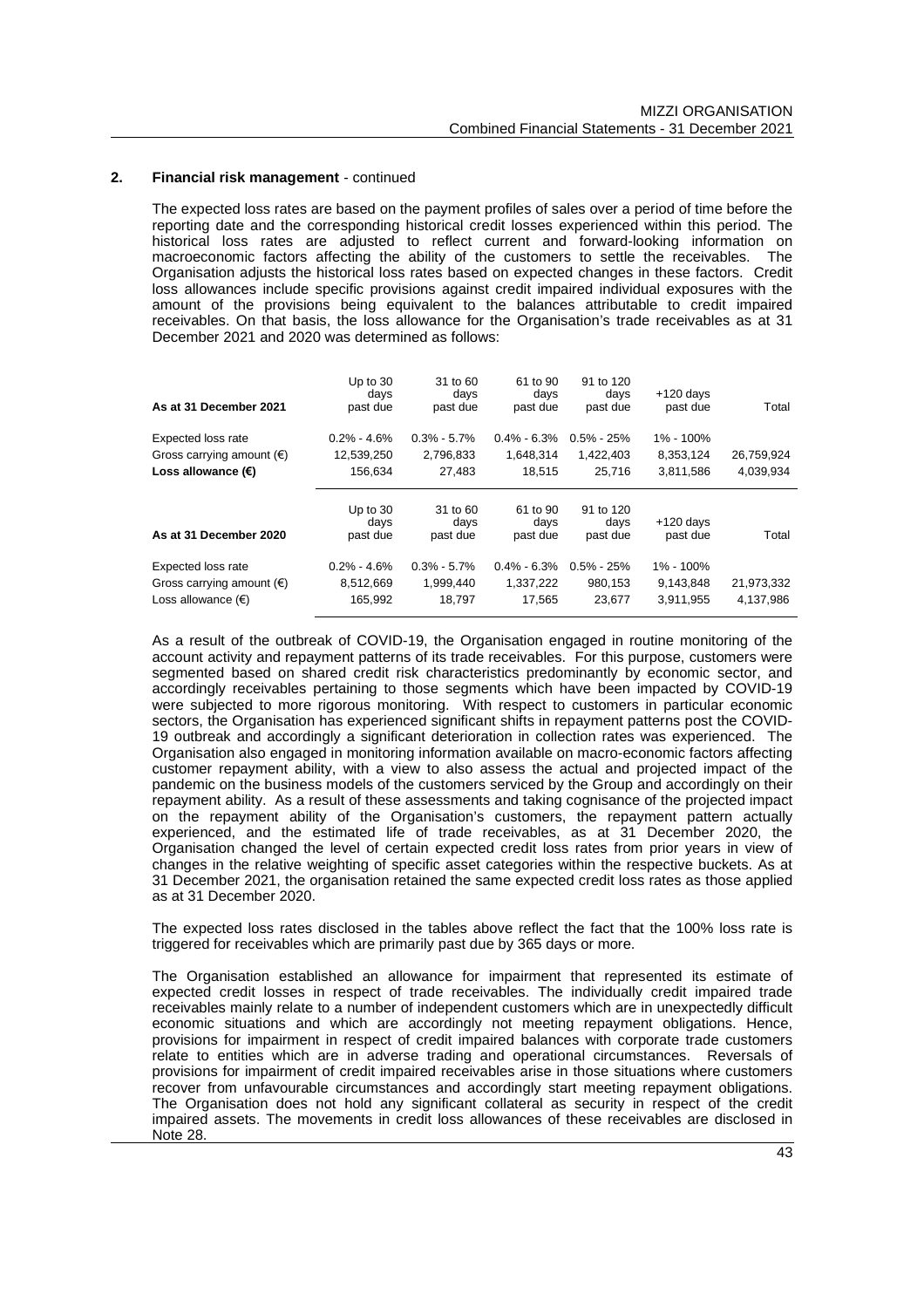Trade receivables and contract assets are written off when there is no reasonable expectation of recovery. Indicators that there is no reasonable expectation of recovery include, amongst others, the failure of a debtor to engage in a repayment plan with the Organisation, and a failure to make contractual payments for a period of greater than a year past due. Credit losses on trade receivables and contract assets are presented as net expected credit losses and other impairment charges within operating profit. Subsequent recoveries of amounts written off are credited against the same line item.

#### *Ageing analysis of trade receivables*

As at 31 December 2021, trade receivables of €7,568,028 (2020: €7,508,626) were past due but not credit impaired. Such past due debtors comprise mainly debts allocated to the over 180 days past due category. These past due debtors mainly relate to a number of independent customers for whom there is no recent history of default. Whilst a limited number of customers account for a certain percentage of the Organisation's past due debts, management has not identified any major concerns with respect to concentration of credit risk as outlined above.

Categorisation of receivables as past due is determined by the Organisation on the basis of the nature of the credit terms in place and credit arrangements actually utilised in managing exposures with customers. At 31 December 2021 and 2020, the carrying amount of trade receivables that would otherwise be past due or credit impaired whose terms have been renegotiated is not deemed material in the context of the Organisation's trade receivables figures.

## *Impairment of hire purchase debtors and other receivables*

Entities within the Mizzi Organisation that carry hire purchase debtors and other receivables, assess on a forward-looking basis the expected credit losses ('ECL') on the basis of the 'threestage' model for impairment outlined by IFRS 9, based on changes in credit quality since initial recognition as summarised below:

- Hire purchase debtors and other receivables that are not credit impaired on initial recognition are classified in 'Stage 1' and their credit risk is continuously monitored by the Organisation. Their ECL is measured at an amount equal to the portion of lifetime expected credit losses that result from default events possible within the next 12 months.
- If a significant increase in credit risk ('SICR') since initial recognition is identified, the receivables are moved to 'Stage 2' but are not yet deemed to be credit impaired.
- If the receivables are credit impaired, they are then moved to 'Stage 3'.
- Instruments in 'Stage 2' or 'Stage 3' have their ECL measured based on expected credit losses on a lifetime basis. A description of inputs and assumptions used in measuring the ECL are outlined below.

The assessment of SICR incorporates forward-looking information and is reviewed on a periodic basis. As required by IFRS 9, the respective entities presumptively consider that a SICR generally occurs when an asset is more than 30 days past due. The entities determine days past due by counting the number of days since the earliest elapsed due date in respect of which full payment has not been received. The probability of default (PD) is also derived from internally compiled statistics and other historical data, adjusted to reflect forward-looking information.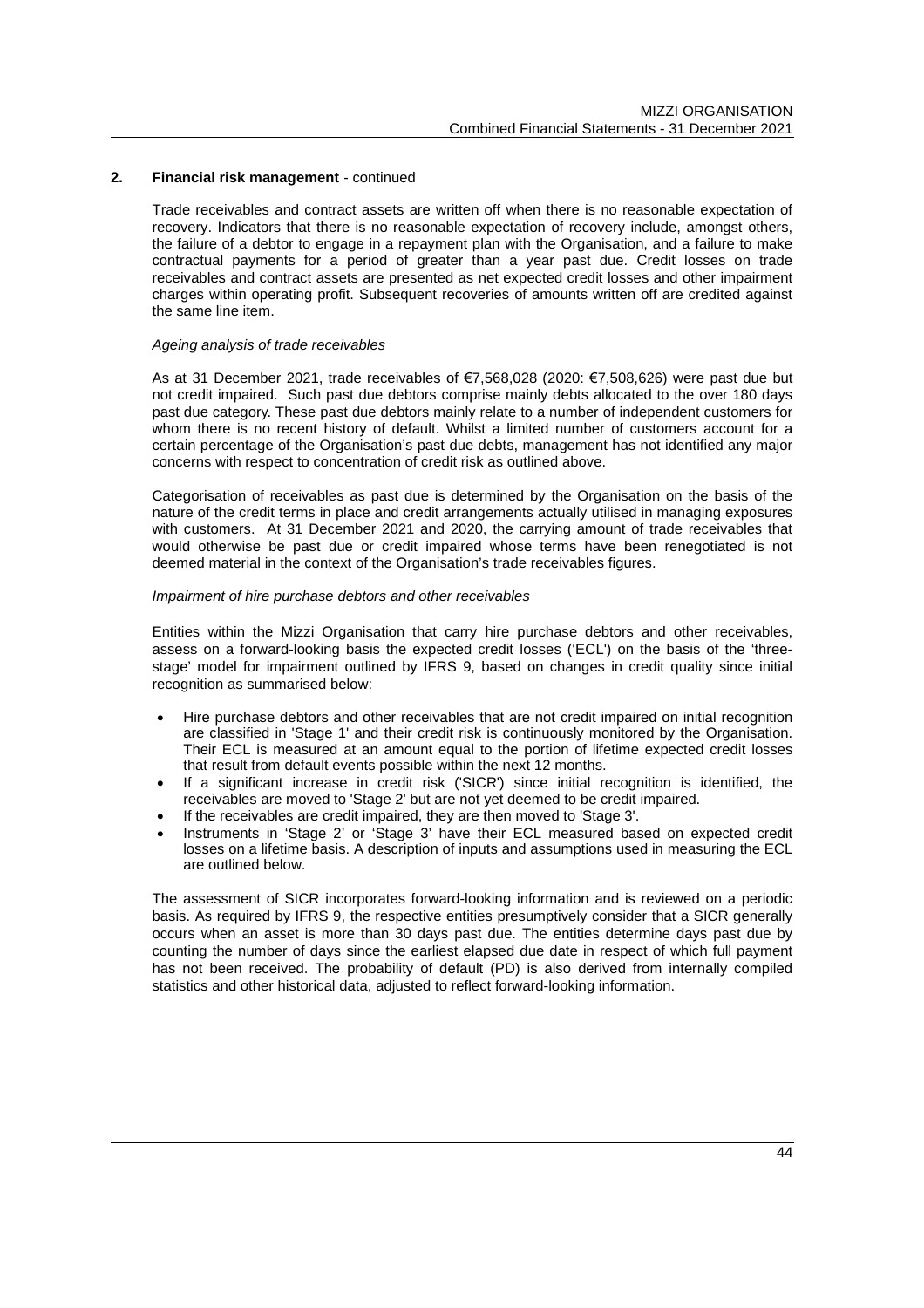The assessment to determine the extent of increase in credit risk attributable to hire purchase debtors and other receivables since initial recognition is performed by considering the change in the risk of default occurring over the remaining life of the receivable. As a result, the definition of default is important and considers qualitative (such as non-adherence to terms and conditions of agreement and overdue status) and quantitative factors where appropriate.

As a result of the outbreak of COVID-19, the Organisation engaged in routine monitoring of the account activity and repayment patterns of its hire purchase debtors and other receivables. For this purpose, customers were segmented based on shared credit risk characteristics predominantly by economic sector, and accordingly receivables pertaining to those segments which have been impacted by COVID-19 were subjected to more rigorous monitoring. The Organisation has experienced significant shifts in repayment patterns post the COVID-19 outbreak and accordingly a significant deterioration in collection rates was experienced. The Organisation also engaged in monitoring information available on macro-economic factors affecting customer repayment ability, with a view to also assess the actual and projected impact of the pandemic on the business models of the customers serviced by the Group and accordingly on their repayment ability. As a result of these assessments and taking cognisance of the projected impact on the repayment ability of the Organisation's hire purchase debtors and other receivables, the repayment pattern actually experienced, and the estimated life of these receivables, as at 31 December 2020, the Organisation changed the level of the probability of default rates from prior years. As at 31 December 2021, the organisation retained the same probability of default rates as those applied as at 31 December 2020.

The entities determine that a receivable is in default (or credit impaired and accordingly stage 3 for IFRS 9 purposes) by considering relevant objective evidence, primarily whether contractual payments of either principal or interest are past due for more than 180 days (2020: 180 days) for any material credit obligations and there are other indicators that the debtor is unlikely to pay.

The default definition has been applied consistently to model the probability of default (PD), exposure at default (EAD) and Loss Given Default (LGD) throughout the respective entity's expected loss calculations.

#### *Impairment of hire purchase debtors and other receivables: Explanation of inputs*

The ECL is measured on either a 12-month or on a lifetime basis depending on whether a significant increase in credit risk has occurred since initial recognition or whether an asset is considered to be credit impaired. Expected credit losses are the product of the PD, EAD and LGD.

The PD represents the likelihood of a customer defaulting on its financial obligation either over the next 12 months (12M PD), or over the remaining lifetime (Lifetime PD) of the obligation. Accordingly, the 12-month and lifetime PDs represent the probability of default occurring over the next 12 months and the remaining maturity of the receivable, respectively.

EAD represents the expected exposure in the event of a default. The EAD of a financial asset is the gross carrying amount at default. The 12-month and lifetime EADs are determined based on the expected payment profiles.

LGD represents management's expectation of the extent of loss on a defaulted exposure. Hence, the LGD represents expected credit losses on the EAD given the event of default, taking into account, among other attributes, the mitigating effect of any collateral value at the time it is expected to be realised and the time value of money.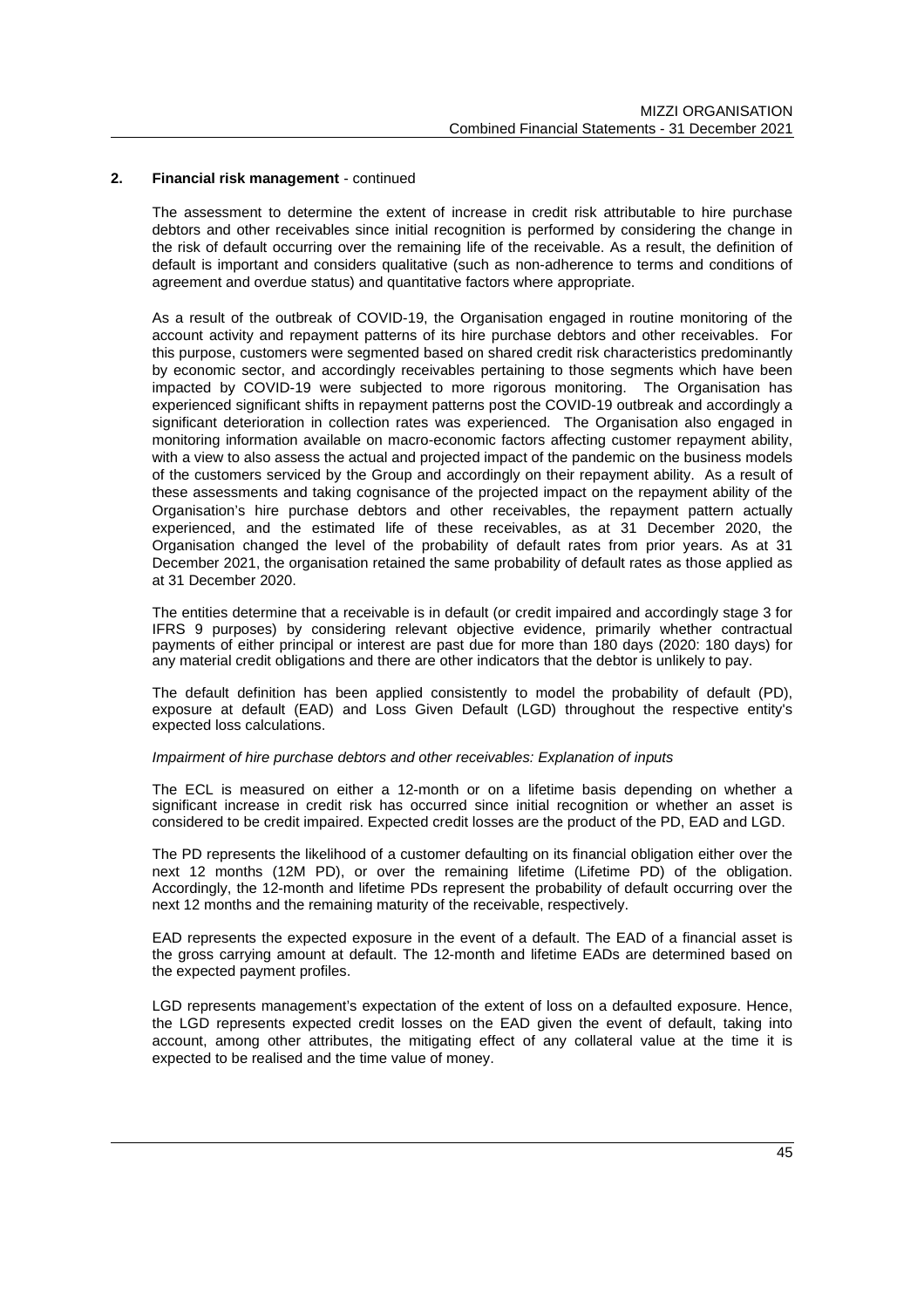The loss allowance for hire purchase receivables and other receivables from customers in relation to contractual arrangements as at 31 December 2021 and 2020 was determined as follows:

## **Hire purchase debtors**

| As at 31 December 2021                                  | Stage 1    | Stage 2       | Stage 3      | Total                |
|---------------------------------------------------------|------------|---------------|--------------|----------------------|
| Probability of default (PD)<br>Loss given default (LGD) | 5%<br>100% | 22.5%<br>100% | 100%<br>100% |                      |
| Gross carrying amount (EAD) - $\in$                     | 18,025,251 | 3,564,702     |              | 6,366,900 27,956,853 |
| Loss allowance $(\epsilon)$                             | 842,430    | 802,058       | 6,366,900    | 8,011,388            |
|                                                         |            |               |              |                      |
| As at 31 December 2020                                  | Stage 1    | Stage 2       | Stage 3      | Total                |
| Probability of default (PD)<br>Loss given default (LGD) | 5%<br>100% | 22.5%<br>100% | 100%<br>100% |                      |
| Gross carrying amount (EAD) - $\in$                     | 15,109,467 | 3,757,849     |              | 6,105,268 24,972,584 |
| Loss allowance $(\epsilon)$                             | 805,035    | 845,516       | 6,105,268    | 7.755.819            |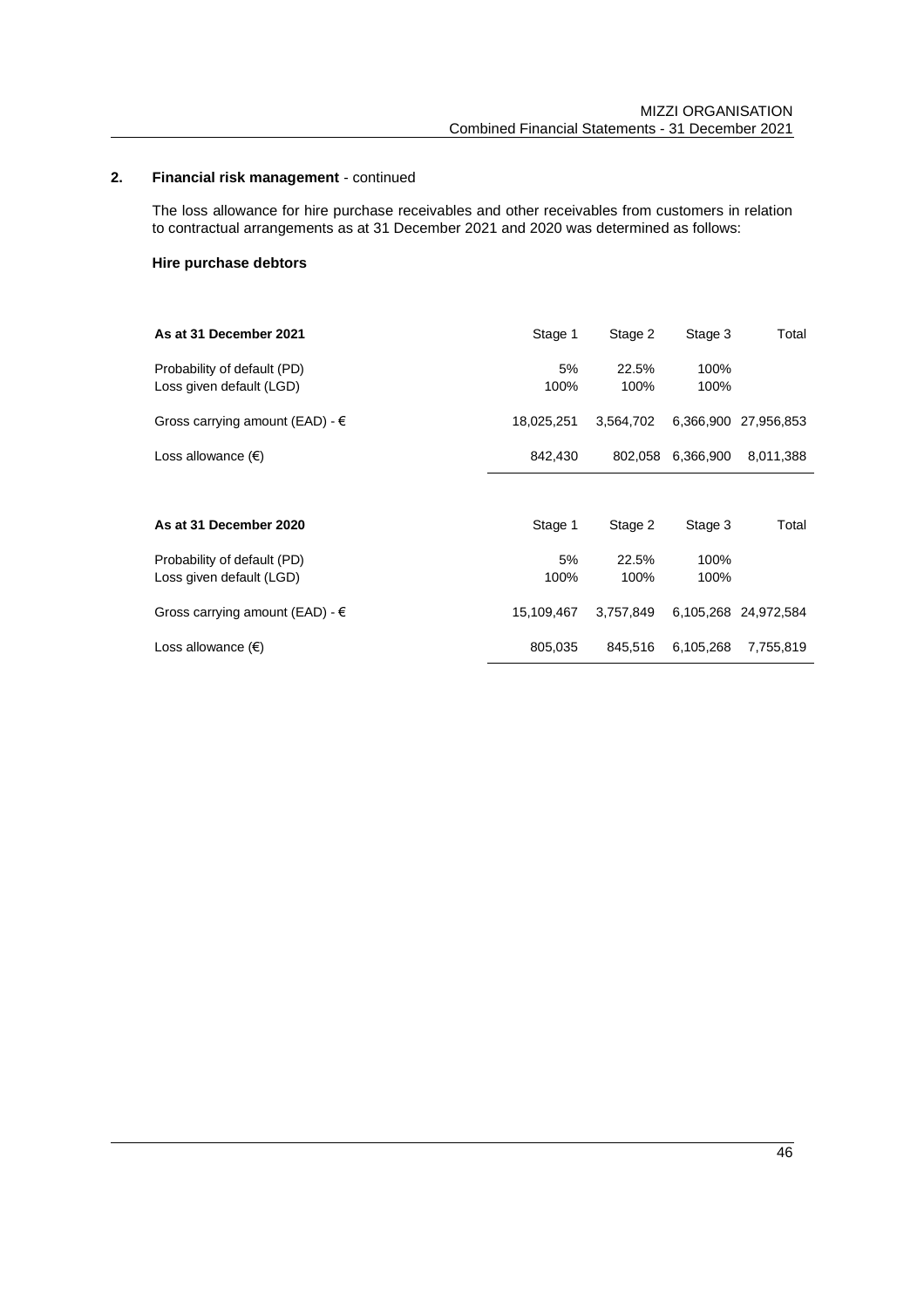### **Other receivables from customers in relation to contractual arrangements**

| As at 31 December 2021                                  | Stage 1      | Stage 2                                 | Stage 3                     | Total |
|---------------------------------------------------------|--------------|-----------------------------------------|-----------------------------|-------|
| Probability of default (PD)<br>Loss given default (LGD) | 7.5%<br>100% | <b>20%</b><br>100%                      | 100%<br>100%                |       |
| Gross carrying amount (EAD) - $\epsilon$                |              | 3,042,970 2,197,228 1,530,785 6,770,983 |                             |       |
| Loss allowance $(\epsilon)$                             | 228.685      |                                         | 439,446 1,530,785 2,198,916 |       |

| As at 31 December 2020                                  | Stage 1      | Stage 2                                 | Stage 3                     | Total |
|---------------------------------------------------------|--------------|-----------------------------------------|-----------------------------|-------|
| Probability of default (PD)<br>Loss given default (LGD) | 7.5%<br>100% | <b>20%</b><br>100%                      | 100%<br>100%                |       |
| Gross carrying amount (EAD) - $\epsilon$                |              | 3,323,693 3,505,145 1,794,118 8,622,956 |                             |       |
| Loss allowance $(\epsilon)$                             | 249.277      |                                         | 701,029 1,794,118 2,744,424 |       |

Credit loss allowances include specific provisions against credit impaired individual exposures with the amount of the provisions being equivalent to the balances attributable to credit impaired receivables.

The Organisation established an allowance for impairment that represented its estimate of expected credit losses in respect of hire purchase debtors and other receivables. The individually credit impaired receivables mainly relate to a number of independent debtors which are in unexpectedly difficult economic situations and which are accordingly not meeting repayment obligations. Reversals of provisions for impairment of credit impaired receivables arise in those situations where customers recover from unfavourable circumstances and accordingly start meeting repayment obligations. The Organisation does not hold any significant collateral as security in respect of the credit impaired assets. The movements in credit loss allowances of these receivables are disclosed in Note 28.

Receivables are written off when there is no reasonable expectation of recovery. Indicators that there is no reasonable expectation of recovery include, amongst others, the failure of a debtor to engage in a repayment plan with the Organisation, and a failure to make contractual payments for a period of greater than a year past due. Credit losses are presented as net expected credit losses and other impairment charges within operating profit. Subsequent recoveries of amounts written off are credited against the same line item.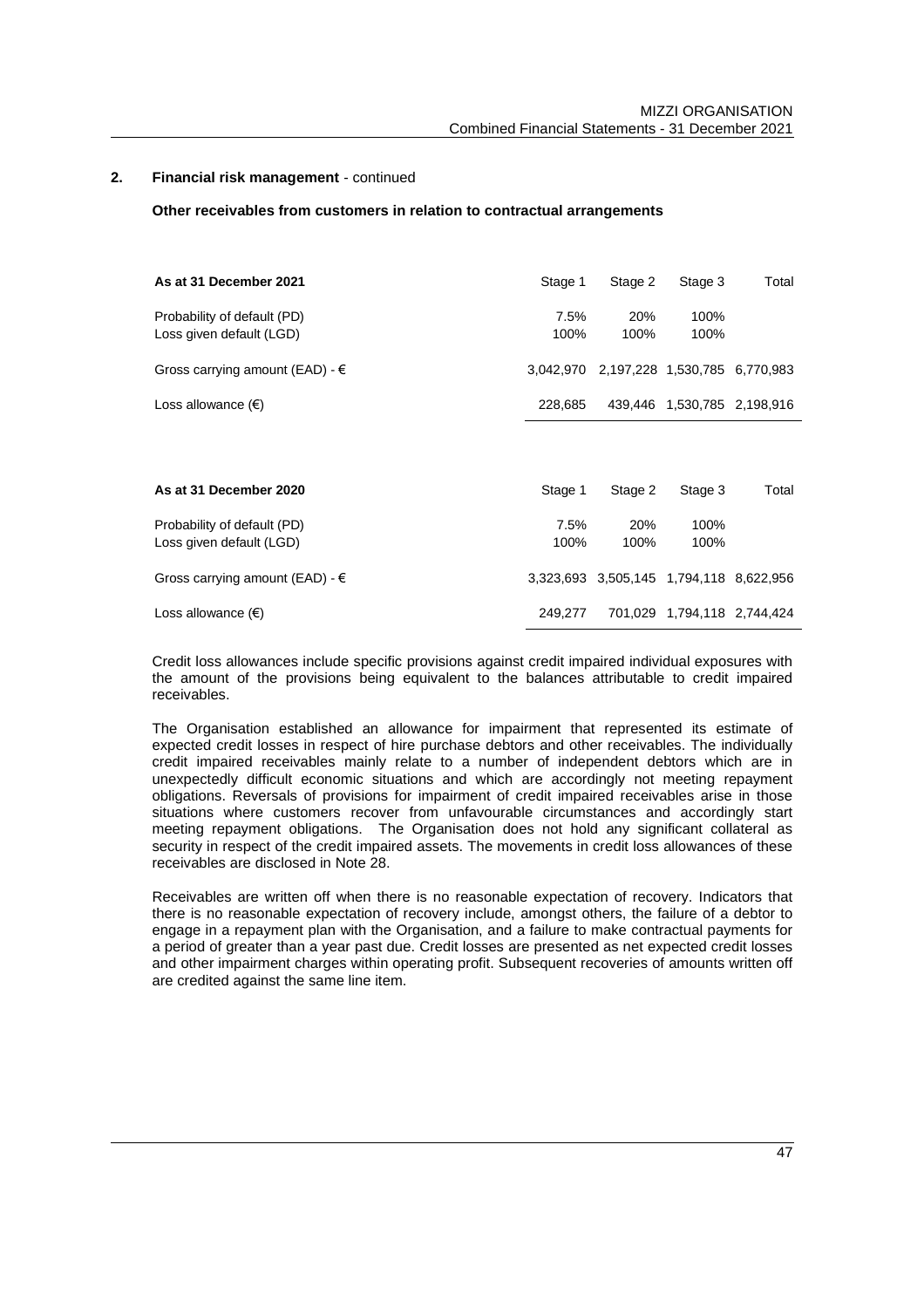#### *Ageing analysis of hire purchase debtors*

As at 31 December 2021 amounts receivable from hire purchase debtors of €2,762,644 (2020: €2,912,333) were past due but not credit impaired. These mainly relate to a number of independent customers for whom there is no recent history of default. Categorisation of hire purchase receivables as past due is determined by the Organisation on the basis of the nature of the credit terms in place and credit arrangements actually utilised in managing exposures with customers.

The ageing analysis of these past due but not credit impaired hire purchase receivables is as follows:

|                                 | 2021<br>€            | 2020<br>€            |
|---------------------------------|----------------------|----------------------|
| Up to 3 months<br>4 to 5 months | 2,254,532<br>508,112 | 2,218,310<br>694,023 |
|                                 | 2,762,644            | 2,912,333            |

#### *Ageing analysis of other receivables from customers in relation to contractual arrangements*

As at 31 December 2021 other receivables from customers in relation to contractual arrangements of €1,970,231 (2020: €2,495,147) were past due but not credit impaired. These mainly relate to a number of independent customers for whom there is no recent history of default. Categorisation of other receivables from customers in relation to contractual arrangements as past due is determined by the Organisation on the basis of the nature of the credit terms in place and credit arrangements actually utilised in managing exposures with customers.

(c) Liquidity risk

The Organisation is exposed to liquidity risk in relation to meeting future obligations associated with its financial liabilities, which comprise borrowings (Note 22), trade and other payables (Note 21) and lease liabilities (Note 23). Prudent liquidity risk management includes maintaining sufficient cash and committed credit lines to ensure the availability of an adequate amount of funding to meet the Organisation's obligations.

The Organisation's liquidity risk is actively managed by ensuring that net cash inflows from the Organisation's trading operations are monitored in relation to cash outflows arising from the Organisation's borrowings, principally bonds and bank borrowings, covering principal and interest payments as reflected in the table below. The key objective of the Organisation's liquidity management process is that of channelling a regular stream of net cash flows to fund bond and bank interest and capital repayment obligations and strengthening the Organisation's reserves with the residual amounts.

Management monitors liquidity risk by reviewing expected cash flows, and ensures that no additional financing facilities are expected to be required over the coming year. This is also performed at a central treasury function which controls the overall liquidity requirements of Mizzi Organisation within certain parameters. The Organisation's liquidity risk is actively managed taking cognisance of the matching of cash inflows and outflows arising from expected maturities of financial instruments, together with the Organisation's committed bank borrowing facilities and other financing that it can access to meet liquidity needs.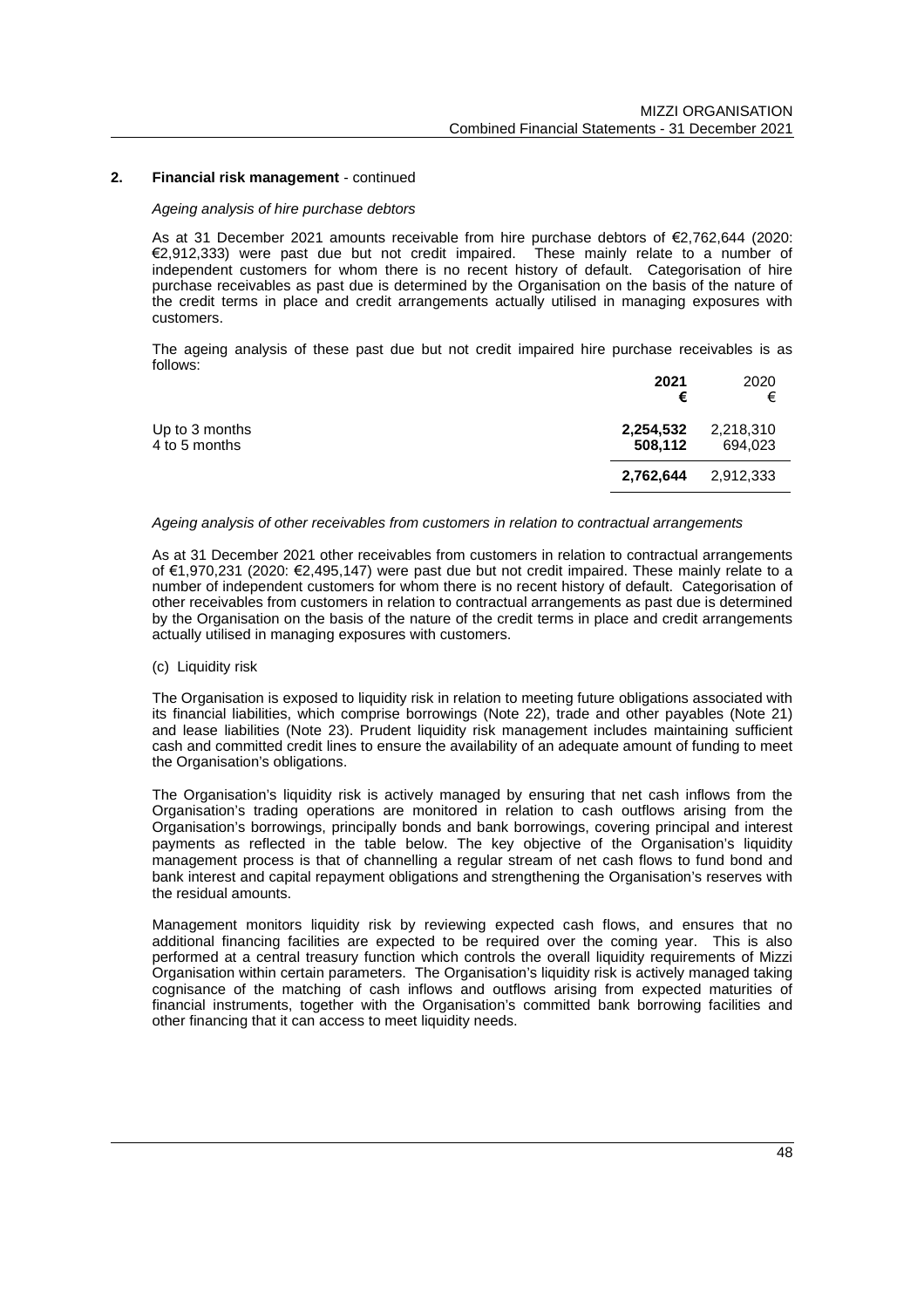In this respect management does not consider liquidity risk to the Organisation as significant taking into account the liquidity management process referred to above.

The tables below analyse the Organisation's principal financial liabilities into relevant maturity groupings based on the remaining term at the end of the reporting period to the contractual maturity date. The amounts disclosed in the tables below are the contractual undiscounted cash flows. Balances due within twelve months equal their carrying balances, as the impact of discounting is not significant.

|                                        | Less than<br>1 year<br>€ | Between 1<br>and 2 years<br>€ | <b>Between 2</b><br>and 5 years<br>€ | Over<br>5 years<br>€ | Total<br>€  |
|----------------------------------------|--------------------------|-------------------------------|--------------------------------------|----------------------|-------------|
| At 31 December 2021                    |                          |                               |                                      |                      |             |
| Lease liabilities                      | 1,645,048                | 1,655,819                     | 2,157,392                            | 15,808,631           | 21,266,890  |
| Bank borrowings<br>Bonds issued to the | 21,551,547               | 12,052,991                    | 29,261,726                           | 7,183,486            | 70,049,750  |
| general public                         | 1,642,500                | 1,642,500                     | 4,927,500                            | 53,212,500           | 61,425,000  |
| Loans from associate                   |                          |                               |                                      |                      |             |
| and other related party                | 632,125                  |                               |                                      |                      | 632,125     |
| Trade and other payables               | 42,606,533               |                               |                                      | -                    | 42,606,533  |
|                                        |                          |                               |                                      |                      |             |
|                                        | Less than<br>1 year<br>€ | Between 1<br>and 2 years<br>€ | <b>Between 2</b><br>and 5 years<br>€ | Over<br>5 years<br>€ | Total<br>€  |
| At 31 December 2020                    |                          |                               |                                      |                      |             |
| Lease liabilities                      | 2,103,787                | 1,950,738                     | 3,935,273                            | 31,744,189           | 39,733,987  |
| Bank borrowings                        | 30,011,333               | 16,263,824                    | 41,559,554                           | 17,846,386           | 105,681,097 |
| Loans from associate                   |                          |                               |                                      |                      |             |
| and other related party                | 612,490                  |                               |                                      |                      | 612,490     |
| Trade and other payables               | 35,502,565               |                               |                                      |                      | 35,502,565  |

The table below analyses the Organisation's derivative financial liabilities that will be settled on a net basis into relevant maturity groupings based on the remaining period at the reporting date to the contractual maturity date. The amounts disclosed in the table below are the contractual undiscounted cash flows (outflows).

|                                            | Less than<br>€           | <b>Between 1</b><br>1 year and 2 years and 5 years<br>€ | <b>Between 2</b><br>€ | Over<br>5 years<br>€ | Total<br>€ |
|--------------------------------------------|--------------------------|---------------------------------------------------------|-----------------------|----------------------|------------|
| At 31 December 2021<br>Interest rate swaps | 193,605                  | 118,763                                                 | 97,177                | 12,839               | 422,384    |
|                                            | Less than<br>1 year<br>€ | <b>Between 1</b><br>and 2 years and 5 years<br>€        | <b>Between 2</b><br>€ | Over<br>5 years<br>€ | Total<br>€ |
| At 31 December 2020<br>Interest rate swaps | 282,440                  | 185.360                                                 | 273.511               | 15.922               | 757.233    |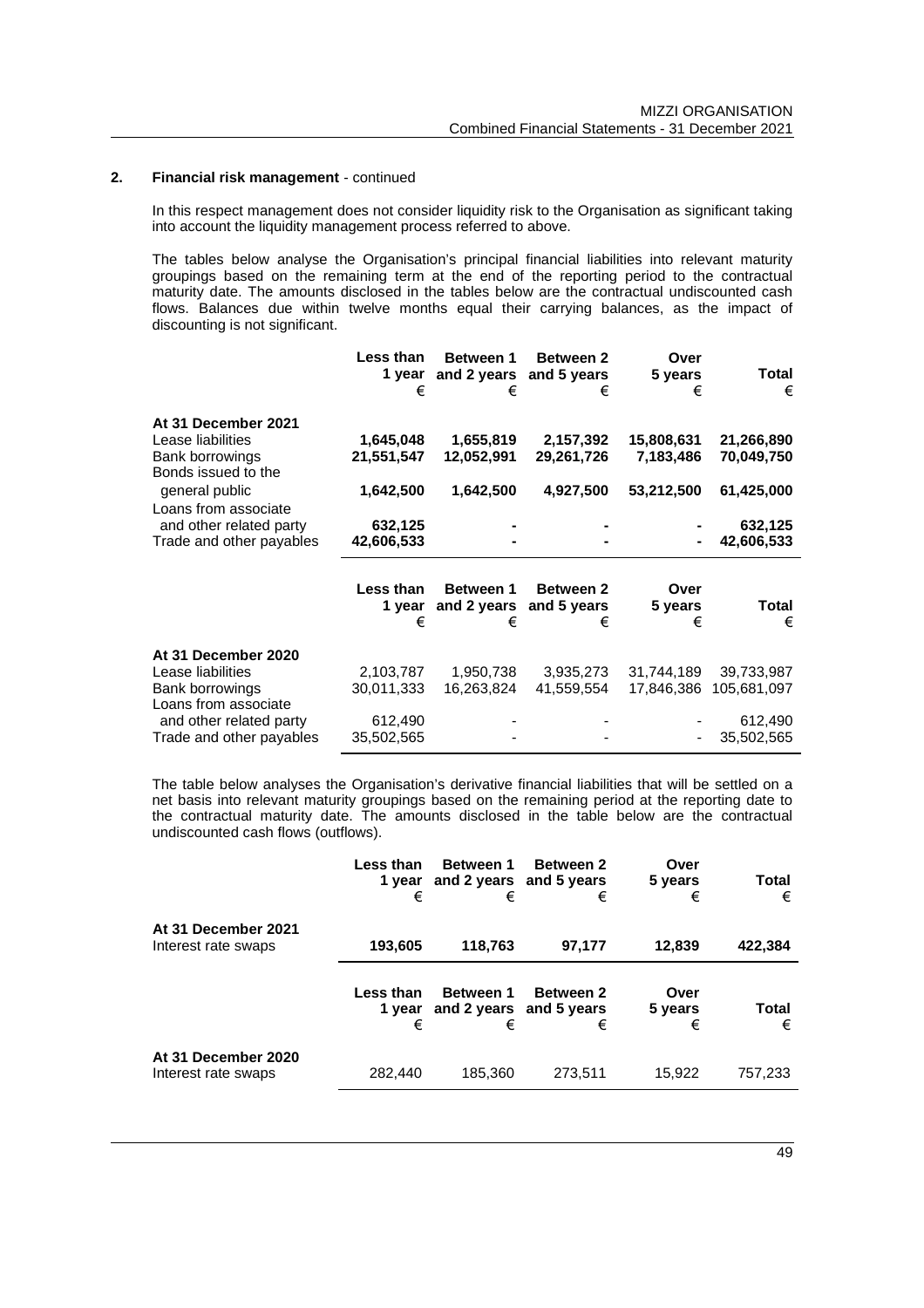## **2.2 Capital risk management**

The Organisation's capital is managed at the level of Mizzi Organisation by reference to the aggregate level of equity and borrowings or debt as disclosed in the respective consolidated financial statements of Consolidated Holdings Limited and Mizzi Organisation Limited together with the financial statements of Mizzi EV Limited, The General Soft Drinks Company Limited and GSD Marketing Limited. The capital of the entities forming part of the Mizzi Organisation, which have been mentioned above, is managed on an aggregate basis by the Organisation as if they were organised as one entity. The Organisation's objectives when managing capital are to safeguard the Organisation's ability to continue as a going concern in order to provide returns for shareholders and benefits for other stakeholders, and to maintain an optimal capital structure to reduce the cost of capital. In order to maintain or adjust the capital structure, the entities forming part of the Organisation may issue new shares or adjust the amounts of dividends paid to shareholders.

The Organisation also monitors the level of capital on the basis of the ratio of aggregated net debt to total capital. Net debt is calculated as total borrowings (as shown in the statement of financial position) less cash and cash equivalents. Total capital is calculated as equity, as shown in the statement of financial position, plus net debt. The aggregated figures in respect of the Organisation's equity and borrowings are reflected below:

|                                                     | 2021<br>€                     | 2020<br>€                 |
|-----------------------------------------------------|-------------------------------|---------------------------|
| Total borrowings<br>Less: cash and cash equivalents | 108,947,257<br>(28, 574, 456) | 99,754,334<br>(9,702,799) |
| Net debt<br>Total equity                            | 80,372,801<br>162,886,016     | 90,051,535<br>156,839,203 |
| Total capital                                       | 243,258,817                   | 246.890.738               |
| Net debt/total capital                              | 33%                           | 36%                       |

The Organisation manages the relationship between equity injections and borrowings, being the constituent elements of capital as reflected above, with a view to managing the cost of capital. The level of capital of the Organisation, as reflected in the combined statement of financial position, is maintained by reference to its respective financial obligations and commitments arising from operational requirements. In view of the nature of the Organisation's activities and the extent of borrowings or debt, the capital level at the end of the reporting period determined by reference to the combined financial statements is deemed adequate by management.

#### **2.3 Fair values of financial instruments**

The Organisation is required by IFRS 7, 'Financial instruments: Disclosures' to disclose for financial instruments that are measured in the statement of financial position at fair value, fair value measurements by level of the following fair value measurement hierarchy:

- Quoted prices (unadjusted) in active markets for identical assets (level 1).
- Inputs other than quoted prices included within level 1 that are observable for the asset or liability either directly i.e. as prices, or indirectly i.e. derived from prices (level 2).
- Inputs for the asset or liability that are not based on observable market data i.e. unobservable inputs (level 3).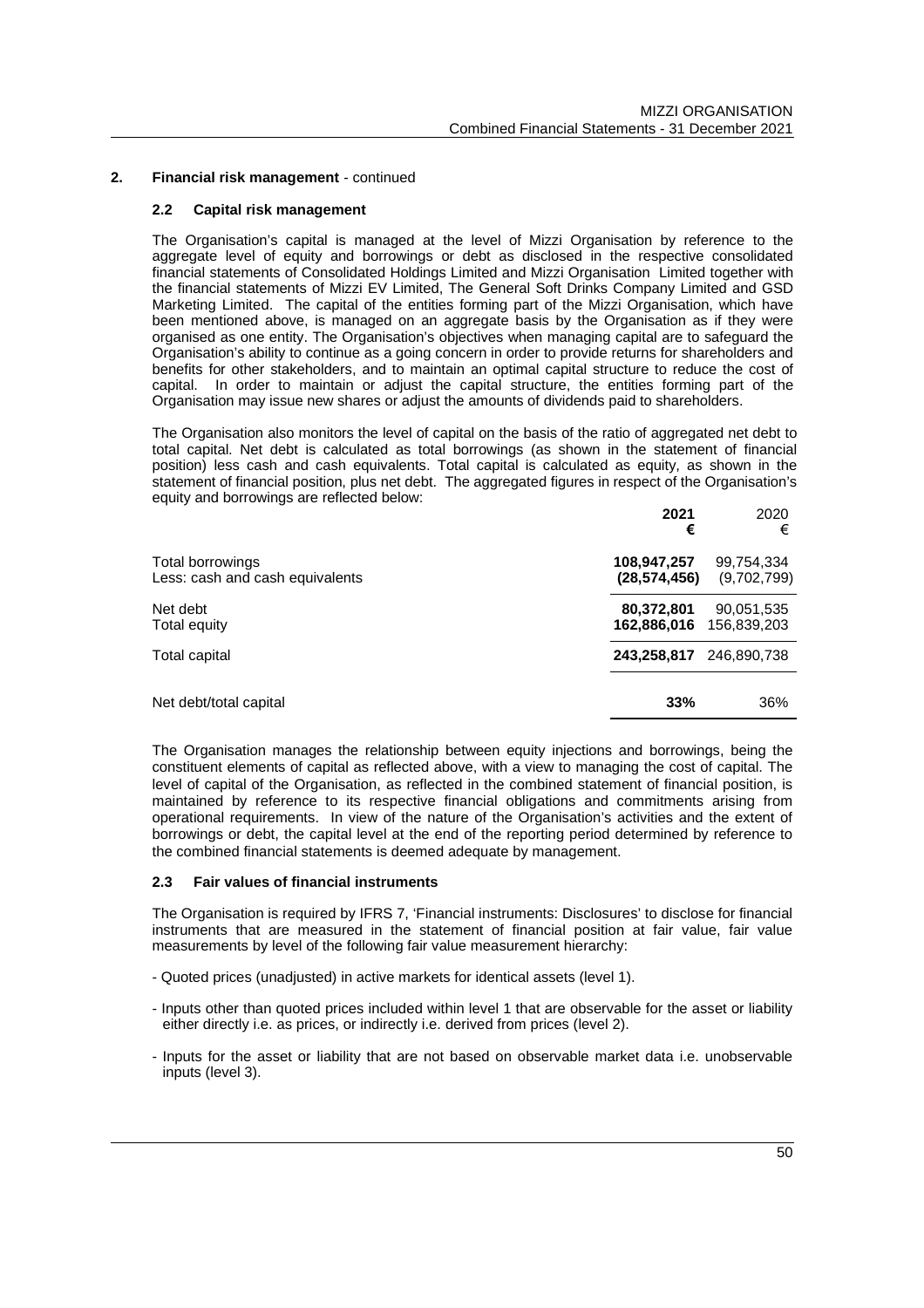#### **2.3.1 Financial instruments carried at fair value**

The Organisation's interest rate swap agreements (refer to Note 25) are fair valued on the basis of a valuation technique utilising discounted cash flows determined by reference to forward interest rates at the end of the reporting period. Accordingly, the derivative financial instruments are categorised as level 2 instruments since initial recognition.

The fair value of financial assets at FVOCI, consisting of listed equity securities traded in active markets, is based on quoted market prices at the end of each reporting period. A market is regarded as active if quoted prices are readily and regularly available from an exchange, dealer or broker and those prices represent actual and regularly occurring market transactions on an arm's length basis. The quoted market price used for financial assets held by the Organisation is the current bid price. The fair value of equity securities that are not traded in an active market (for instance, investments in unlisted local private companies) is mainly estimated by reference to the net asset backing of the investee and the use of valuation techniques, principally discounted cash flow models. When the Organisation uses valuation techniques, it makes assumptions that are based on market conditions existing at the end of each reporting period. The valuation techniques used are supported by observable market prices or rates since their variables include only data from observable markets. If all significant inputs required to fair value an instrument are observable, the instrument is included in level 2. If one or more of the significant inputs is not based on observable market data, the instrument is included in level 3.

The Organisation's financial assets comprising equity securities with a carrying amount of €1,128,803 (2020: €1,434,491) are categorised as level 1 instruments since these investments are listed in an active market. These assets have been categorised as level 1 since initial recognition. With respect to investments with a carrying amount of €2,207,845 (2020: €2,305,329) the fair value is determined by reference to level 2 categorisation and is deemed to approximate carrying amounts.

#### **2.3.2 Financial instruments not carried at fair value**

At 31 December 2021 and 2020 the carrying amounts of cash at bank, receivables, payables, accrued expenses and short-term borrowings reflected in the combined financial statements are reasonable estimates of fair value in view of the nature of these instruments or the relatively short period of time between the origination of the instruments and their expected realisation.

The fair value of advances and other balances with related parties which are short-term or repayable on demand is equivalent to their carrying amount.

The fair value of non-current financial instruments for disclosure purposes is estimated by discounting the future contractual cash flows at the current market interest rate that is available to the Organisation for similar financial instruments. The carrying amount of the Organisation's noncurrent advances to associates, non-current hire purchase receivables and non-current other receivables fairly approximates the estimated fair value of these assets based on discounted cash flows. The fair value of the Organisation's non-current bank borrowings at the end of the reporting periods is not significantly different from the carrying amounts. The carrying amounts of the other financial liabilities as at 31 December 2021, comprising lease liabilities, are reasonable estimates of their fair value. The current market interest rates utilised for discounting purposes, which were almost equivalent to the respective instruments' contractual interest rates, are deemed observable and accordingly these fair value estimates have been categorised as Level 2 within the fair value measurement hierarchy. Information on the fair value of the bonds issued to the general public is disclosed in Note 22 to the financial statements. The fair value estimate in this respect is deemed Level 1 as it constitutes a quoted price in an active market.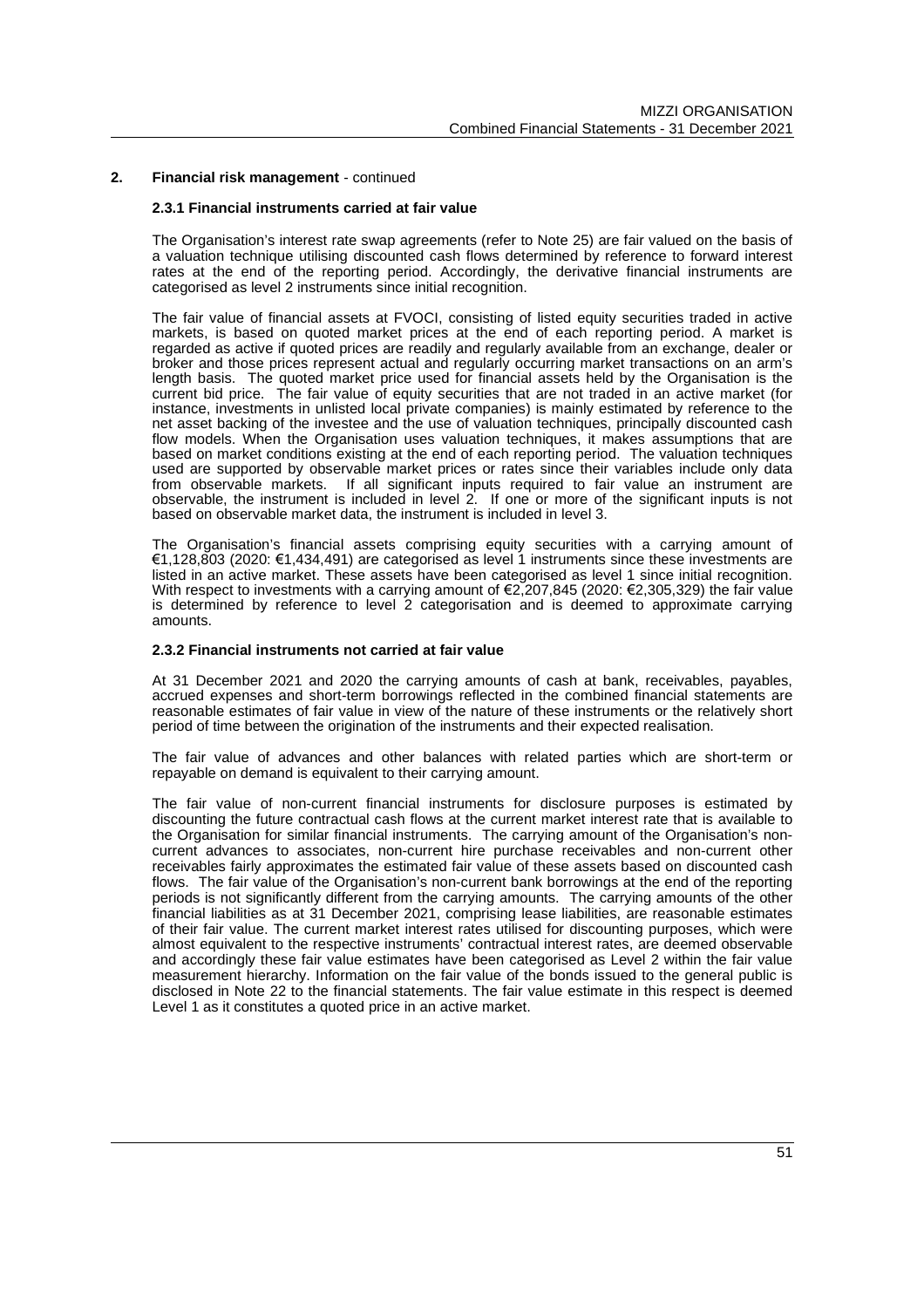### **3. Critical accounting estimates and judgements**

Estimates and judgements are continually evaluated and based on historical experience and other factors including expectations of future events that are believed to be reasonable under the circumstances. In the opinion of the directors, the accounting estimates and judgements made in the course of preparing these combined financial statements are not difficult, subjective or complex to a degree which would warrant their description as critical in terms of the requirements of IAS 1.

As referred to in Notes 4 and 6 to this combined financial information, the Organisation's land and buildings category of property, plant and equipment and investment property are fair valued on 31 December on the basis of professional advice.

## **4. Property, plant and equipment**

|                                                                                                                                 | Land.<br>buildings and<br>improvements<br>to premises<br>€ | Plant.<br>machinery<br>and<br>operational<br>equipment<br>€ | Furniture,<br>fittings<br>and office<br>equipment<br>€ | vehicles<br>€          | Assets in<br>the course<br>οf<br>construction<br>Motor and payments<br>on account<br>€ | Total<br>€                             |
|---------------------------------------------------------------------------------------------------------------------------------|------------------------------------------------------------|-------------------------------------------------------------|--------------------------------------------------------|------------------------|----------------------------------------------------------------------------------------|----------------------------------------|
| At 1 January 2020<br>Cost or valuation<br>Accumulated depreciation                                                              | 113,010,128                                                | 41,853,234                                                  | 32,764,362                                             | 19,193,455             | 1,839,010                                                                              | 208,660,189                            |
| and impairment losses                                                                                                           | (19,761,739)                                               | (31,534,063)                                                | (23, 272, 783)                                         | (11, 187, 100)         |                                                                                        | (85, 755, 685)                         |
| Net book amount                                                                                                                 | 93,248,389                                                 | 10,319,171                                                  | 9,491,579                                              | 8,006,355              | 1,839,010                                                                              | 122,904,504                            |
| Year ended 31 December 2020<br>Opening net book amount<br>Additions<br>Revaluation surplus arising<br>during the year (Note 18) | 93,248,389<br>602,150<br>5,164,372                         | 10,319,171<br>1,080,728                                     | 9,491,579<br>1,520,422                                 | 8,006,355<br>3,128,228 | 1,839,010<br>4,896,664                                                                 | 122,904,504<br>11,228,192<br>5,164,372 |
| Reclassifications<br>Reclassification from inventory<br><b>Disposals</b><br>Impairment charges - recognised                     | 5,922,331<br>(20, 559)                                     | 102,178<br>(466, 956)                                       | (1,550,900)                                            | 694,485<br>(2,610,271) | (6.024, 509)                                                                           | 694,485<br>(4,648,686)                 |
| in profit or loss<br>Depreciation charge<br>Depreciation released on                                                            | (4,953,978)<br>(1,731,604)                                 | (1,720,671)                                                 | (2,436,471)                                            | (2, 153, 203)          |                                                                                        | (4,953,978)<br>(8,041,949)             |
| disposals                                                                                                                       | 3,892                                                      | 459,286                                                     | 1,539,939                                              | 1,189,615              |                                                                                        | 3,192,732                              |
| Closing net book amount                                                                                                         | 98,234,993                                                 | 9,773,736                                                   | 8,564,569                                              | 8,255,209              | 711,165                                                                                | 125,539,672                            |
| At 31 December 2020<br>Cost or valuation<br>Accumulated depreciation                                                            | 124,678,422                                                | 42,569,184<br>(32, 795, 448)                                | 32.733.884                                             | 20.405.897             | 711,165                                                                                | 221,098,552                            |
| and impairment losses                                                                                                           | (26, 443, 429)                                             |                                                             | $(24, 169, 315)$ $(12, 150, 688)$                      |                        |                                                                                        | (95, 558, 880)                         |
| Net book amount                                                                                                                 | 98,234,993                                                 | 9,773,736                                                   | 8,564,569                                              | 8,255,209              | 711,165                                                                                | 125,539,672                            |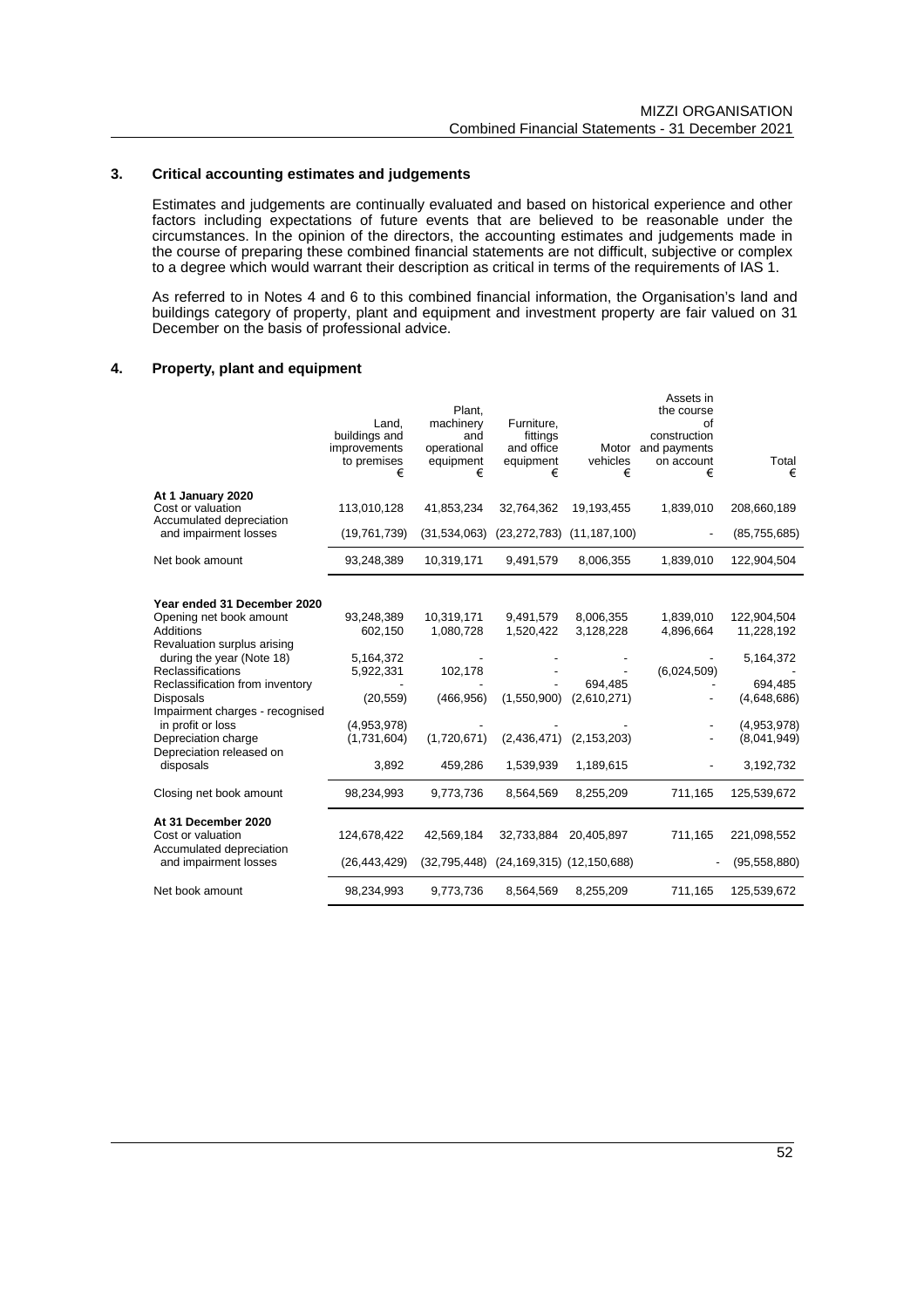Assets in

| Net book amount                                                             | 96,526,785                       | 8,641,061                     | 7,389,092                                                           | 8,345,057              | 145,189                         | 121,047,184                  |
|-----------------------------------------------------------------------------|----------------------------------|-------------------------------|---------------------------------------------------------------------|------------------------|---------------------------------|------------------------------|
| Accumulated depreciation<br>and impairment losses                           |                                  |                               | $(30, 255, 595)$ $(34, 453, 673)$ $(25, 807, 740)$ $(12, 605, 069)$ |                        |                                 | (103, 122, 077)              |
| At 31 December 2021<br>Cost or valuation                                    | 126,782,380                      | 43,094,734                    | 33,196,832                                                          | 20.950.126             | 145,189                         | 224,169,261                  |
| Closing net book amount                                                     | 96,526,785                       | 8,641,061                     | 7,389,092                                                           | 8,345,057              | 145,189                         | 121,047,184                  |
| Depreciation released on<br>disposals                                       |                                  |                               | 307,210                                                             | 1,545,890              |                                 | 1,853,100                    |
| Impairment charges - recognised<br>in profit or loss<br>Depreciation charge | (2,000,000)<br>(1,812,166)       | (1,658,225)                   | (1,945,635)                                                         | (2,000,271)            |                                 | (2,000,000)<br>(7, 416, 297) |
| <b>Disposals</b>                                                            | 1,713,796                        | 133,908                       | 76,550<br>(318, 667)                                                | (4, 266, 368)          | (1,924,254)                     | (4,585,035)                  |
| Additions<br><b>Reclassifications</b>                                       | 390,162                          | 391,642                       | 705,065                                                             | 4,810,597              | 1,358,278                       | 7,655,744                    |
| Year ended 31 December 2021<br>Opening net book amount                      | 98,234,993                       | 9,773,736                     | 8,564,569                                                           | 8,255,209              | 711,165                         | 125,539,672                  |
|                                                                             | improvements<br>to premises<br>€ | operational<br>equipment<br>€ | and office<br>equipment<br>€                                        | Motor<br>vehicles<br>€ | and payments<br>on account<br>€ | Total<br>€                   |
|                                                                             | Land.<br>buildings and           | machinery<br>and              | Furniture,<br>fittings                                              |                        | οf<br>construction              |                              |
|                                                                             |                                  | Plant,                        |                                                                     |                        | Adduu III<br>the course         |                              |

## **4. Property, plant and equipment** - continued

#### *Fair valuation of property*

A specific element of the Organisation's land and buildings, within property, plant and equipment, with a carrying amount of €15 million was revalued on 31 December 2020 utilising the discounted cash flow approach to determine open market value. The carrying amount of this property was adjusted to the revaluation and the resultant surplus, net of applicable deferred income taxes, was credited to the revaluation reserve in shareholders' equity (Note 18).

The principal elements of the Organisation's land and buildings, within property, plant and equipment, were last revalued in preceding financial years by independent professionally qualified valuers. The book value of these properties had been adjusted to the revaluation and the resultant surplus, net of applicable deferred income taxes, had been credited to the revaluation reserve in shareholders' equity (Note 18). Valuations were made on the basis of open market value taking cognisance of the specific location of the property, the size of the site together with its development potential, the availability of similar properties in the area, and whenever possible, having regard to recent market transactions for similar properties in the same location.

The Organisation is required to analyse non-financial assets carried at fair value by level of the fair value hierarchy within which the recurring fair value measurements are categorised in their entirety (Level 1, 2 or 3). The different levels of the fair value hierarchy have been defined as fair value measurements using:

- Quoted prices (unadjusted) in active markets for identical assets (Level 1);
- Inputs other than quoted prices included within Level 1 that are observable for the asset, either directly (that is, as prices) or indirectly (that is, derived from prices) (Level  $2)$
- Inputs for the asset that are not based on observable market data (that is, unobservable inputs) (Level 3).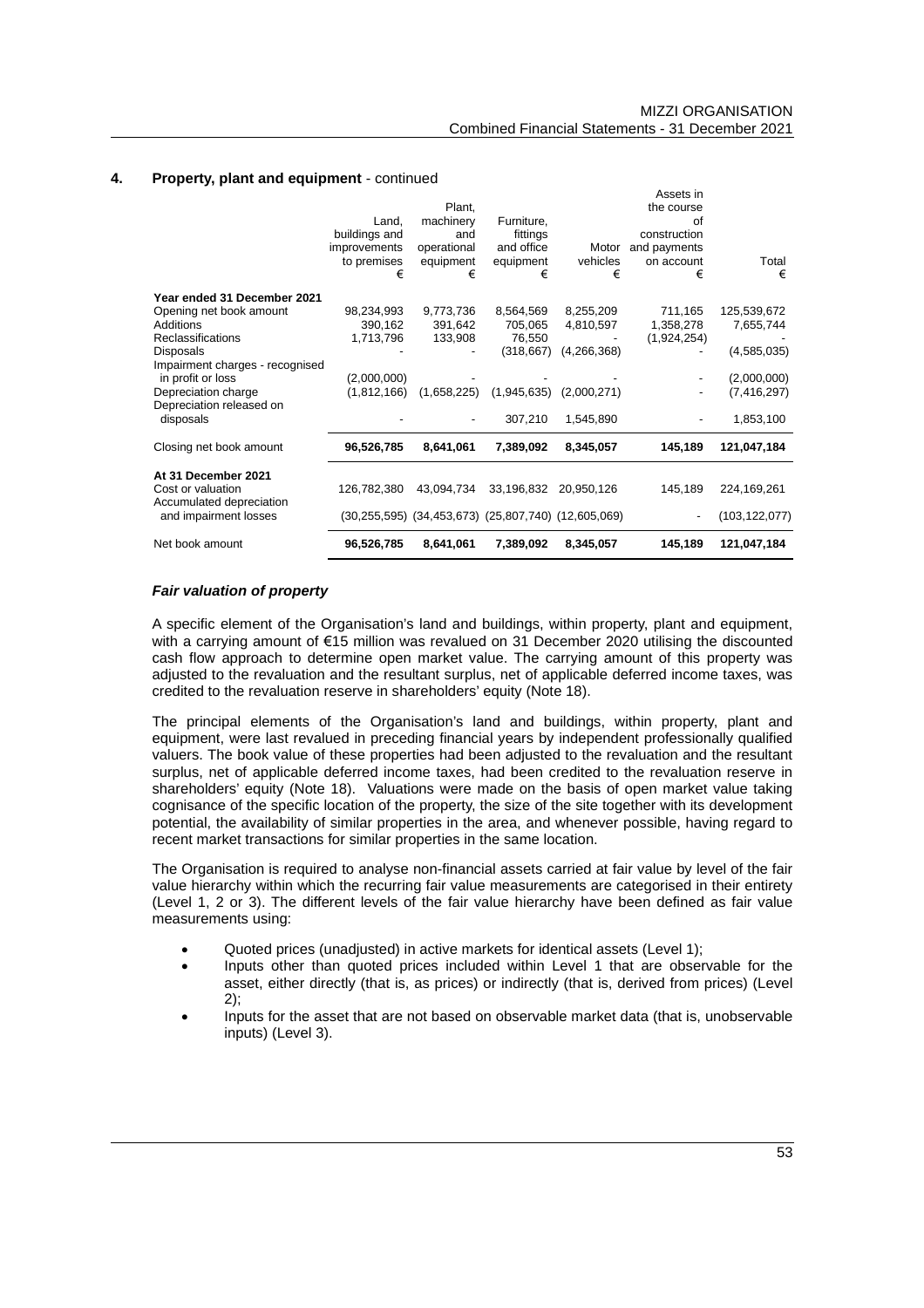The Organisation's land and buildings, within property, plant and equipment, consists of operational premises that are owned and managed by companies forming part of the Organisation. The Organisation's investment property comprises property that is held for long-term rental yields or for capital appreciation or both, and that is not occupied by the companies constituting the Organisation (refer to Note 6). All the recurring property fair value measurements at the end of each financial period presented use significant unobservable inputs and are accordingly categorised within Level 3 of the fair valuation hierarchy.

The Organisation's policy is to recognise transfers into and out of fair value hierarchy levels as of the beginning of the reporting period. There were no transfers between different levels of the fair value hierarchy during the current and preceding financial years.

A reconciliation from the opening balance to the closing balance of property for recurring fair value measurements categorised within Level 3 of the fair value hierarchy, for the current and preceding financial years, is reflected in the table above and in Note 6 for investment property.

Property classified within property, plant and equipment having a carrying amount of €18,000,000 (2020: €18,530,000) and other property classified within investment property with a carrying amount of €15,700,000 (2020: €18,100,000), have not been revalued since acquisition or initial recognition. The directors have assessed the fair values of these properties at 31 December 2021 and 2020, which fair values were deemed to fairly approximate the carrying amounts.

Structural and ancillary integral improvements to a particular property in Valletta are categorised within the land, buildings and improvements to premises category in property, plant and equipment. The carrying amount of these improvements has been impaired during the current and preceding financial years. The impairment charge amounting to  $\epsilon$ 2,000,000 (2020:  $\epsilon$ 4,953,978), which was recognised in profit or loss, is attributable to reductions in the carrying amount of the said improvements so as to reflect the recoverable amount of the related assets. The recoverable amount of the assets was determined by reference to their value in use on the basis of discounted cash flows emanating from operations attributable to these assets. The principal assumptions used in the discounted cash flows were a negative EBITDA of €511,000 in 2022 (for the preceding year: €894,000 in 2021) which increases to a positive EBITDA of €835,000 by 2027 and to €1,008,000 by 2031 (for the preceding year:  $€937,000$  by 2026 and to  $€1,120,000$  by 2030). The free cash flows were discounted at a rate of 8.8% (2020: 8.3%) after also considering working capital movements and capital expenditure. This property in Valletta is subject to a 65 year emphyteutical grant entered into in 2016. As at 31 December 2021 the carrying amount of the said structural and integral improvements amounted to  $E2.8$  million (2020:  $E4.8$  million), whilst the carrying amount of other operational equipment and fittings within the same property amounted to  $\epsilon$ 5.2 million (2020:  $\epsilon$ 5.8 million).

### V*aluation processes*

The valuations of the properties are performed regularly on the basis of valuation reports prepared by third party qualified valuers and other valuation assessments prepared by management. These reports are based on both:

- information provided by the Organisation which is derived from the respective company's financial systems and is subject to the company's overall control environment; and
- assumptions and valuation models used by the valuers/ management; with assumptions being typically market related and based on professional judgement and market observation.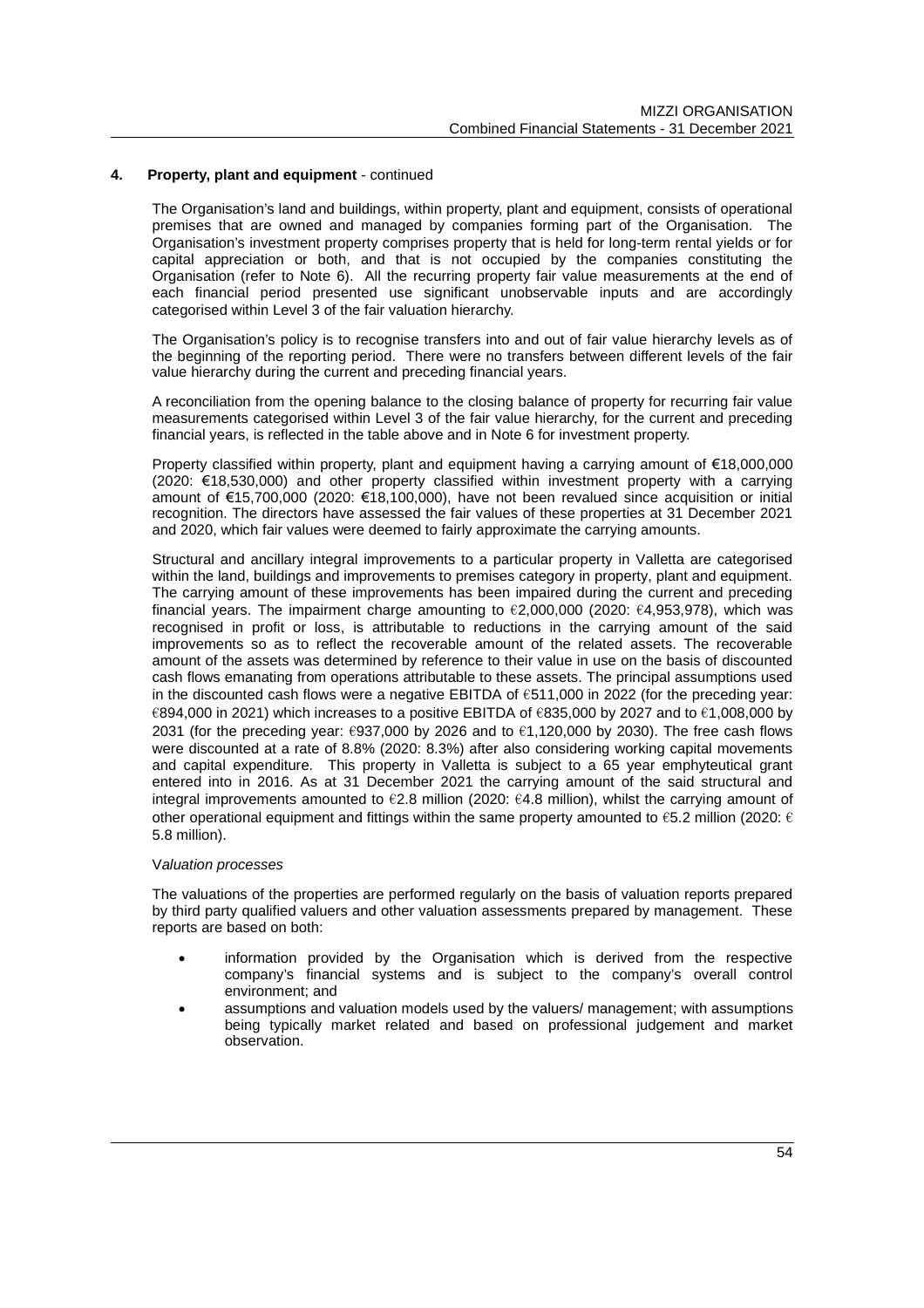The information provided to the valuers, together with the assumptions and the valuation models used by the valuers/ management, are reviewed by designated officers within the Mizzi Organisation. This includes a review of fair value movements over the period. When the designated officers consider that the valuation report is appropriate, the valuation report is recommended to the respective company's Board of directors. The Board then considers the valuation report as part of its overall responsibilities.

At the end of every reporting period, the designated officers assess whether any significant changes or developments have been experienced since the last valuation report. This analysis may be supported by an assessment performed by third party property valuers depending on the complexity of the property being valued. The officers report to the Board on the outcome of this assessment.

#### *Valuation techniques*

The external valuations of the Level 3 property as at 31 December, have been performed using a multi-criteria approach, with every property being valued utilising the valuation technique considered by the external valuer to be the most appropriate for the respective property. In those instances where the valuation technique applied to a specific property's fair valuation has been modified, this change was effected to attain a more representative measurement of fair value. Throughout this process, the highest and best use of certain properties has been revised taking cognisance of the outcome of the valuation method applied.

In view of a limited number of similar or comparable properties and property transactions, comprising sales or rentals in the local market, the valuations have been performed using unobservable inputs. The significant inputs to the approaches used are generally those described below:

- Adjusted sales comparison approach: a sales price per square metre related to transactions in comparable properties located in proximity to the respective property, with significant adjustments for differences in the size, age, exact location and condition of the property. The term airspace is a conceptual unit representing a packet of three-dimensional accessible, usable and developable space. The concept of sales price factor per airspace or square metre is the value expected to be fetched on the open market and represents the present value of the property after deduction of all development, refurbishment and related costs.
- Yield methodology: an annual rent rate per square metre (also related to comparable properties or transactions and adjusted as described above) together with a market capitalisation rate utilised for capitalisation of rental income streams. Where applicable, costs to completion (determined by reference to cost per square metre), which must be incurred for the property to generate the envisaged rental income streams, are also taken into account.
- Discounted cash flow ("DCF") approach: considers the free cash flows arising from the projected income streams expected to be derived from the operation of the property, discounted to present value using an estimate of the weighted average cost of capital that would be available to finance such an operation. The significant unobservable inputs utilised with this technique include:

| Earnings before interest, tax,<br>depreciation and<br>amortisation (EBITDA) | based on projected income streams less operating expenditure<br>necessary to operate the property, but prior to depreciation and<br>financing charges;                                                                                                                                                                                                                                                                                                                                                                                                                                                                     |
|-----------------------------------------------------------------------------|----------------------------------------------------------------------------------------------------------------------------------------------------------------------------------------------------------------------------------------------------------------------------------------------------------------------------------------------------------------------------------------------------------------------------------------------------------------------------------------------------------------------------------------------------------------------------------------------------------------------------|
| Growth rate                                                                 | based on management's estimated average growth of EBITDA<br>levels, mainly determined by projected growth in income streams;                                                                                                                                                                                                                                                                                                                                                                                                                                                                                               |
| Discount rate                                                               | reflecting the current market assessment of the uncertainty in the<br>amount and timing of projected cash flows. The discount rate<br>reflects the estimated weighted average cost of capital that would<br>be available for financing such an operation. The discount rate is<br>based on an assumed debt to equity ratio; estimation of cost of<br>equity is based on risk free interest rates adjusted for country risk<br>and equity risk premium adjusted for entity-specific risk factor;<br>estimation of cost of debt is based on risk free interest rates<br>adjusted for country risk and assumed credit spread. |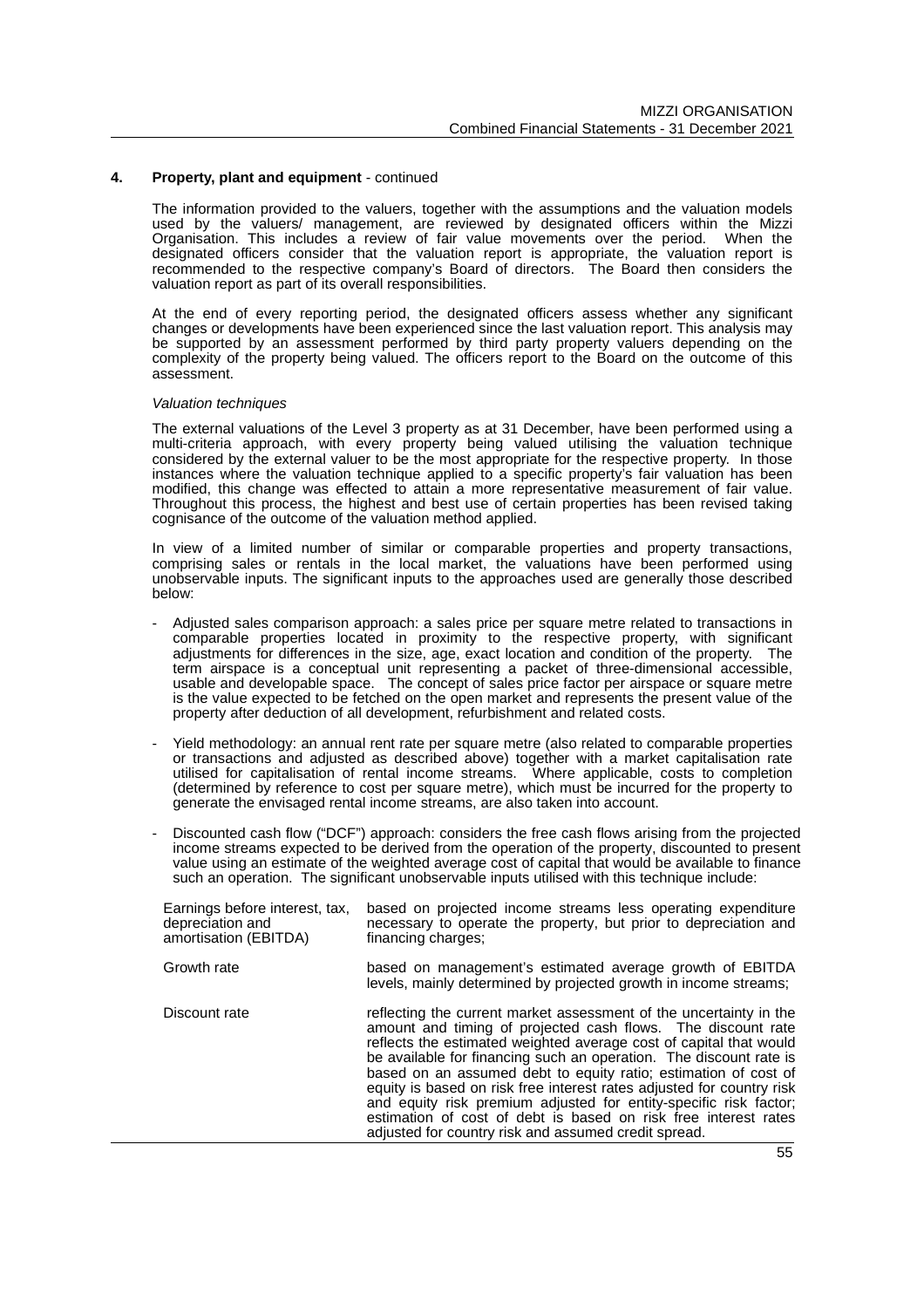*Information about fair value measurements using significant unobservable inputs (Level 3) as at 31 December 2021*

| Description by class based on<br>highest and best use | Fair value at<br>31 December<br>2021<br>€'000 | Valuation<br>technique                   | Significant<br>unobservable<br>input                                                      | Range of<br>unobservable<br>inputs<br>(weighted<br>average)                                                                                  |
|-------------------------------------------------------|-----------------------------------------------|------------------------------------------|-------------------------------------------------------------------------------------------|----------------------------------------------------------------------------------------------------------------------------------------------|
| Current use as commercial<br>premises                 | 580                                           | Adjusted sales<br>comparison<br>approach | Sales price<br>per square<br>metre $(\epsilon)$                                           | $700 - 2,000$<br>(1,670)                                                                                                                     |
|                                                       | 23,500                                        | Yield<br>methodology                     | Annual rent<br>per square<br>metre $(\epsilon)$                                           | $31 - 190$<br>(130)                                                                                                                          |
|                                                       |                                               |                                          | Capitalisation<br>rate $(\%)$                                                             | $6.5 - 9.0$<br>(7.3)                                                                                                                         |
|                                                       | 15,000                                        | <b>DCF</b><br>approach                   | <b>EBITDA</b><br>Growth rate<br>Discount rate<br>Perpetuity yield                         | €708,000<br>3% per annum<br>$7.1\%$ (post tax)<br>4.1%                                                                                       |
|                                                       | 15,000                                        | <b>DCF</b><br>approach                   | <b>EBITDA</b><br>Growth rate<br>Discount rate<br>Perpetuity yield                         | €1,567,000 in 2021,<br>increasing gradually<br>until reaching<br>€1,760,000 in 2023<br>5% per annum<br>after 2023<br>9.5% (post-tax)<br>8.2% |
| Redevelopment into<br>residential/commercial premises | 27,710                                        | Adjusted sales<br>comparison<br>approach | Residential and<br>Commercial<br>airspace sales<br>price per<br>square metre $(\epsilon)$ | $150 - 1,630$<br>(1,470)                                                                                                                     |
|                                                       |                                               |                                          | Residential:<br>sales price<br>factor per<br>square metre $(\epsilon)$                    | $200 - 1,220$<br>(700)                                                                                                                       |
|                                                       |                                               |                                          | Commercial:<br>sales price<br>factor per<br>square metre $(\epsilon)$                     | 540 - 1,550<br>(1,270)                                                                                                                       |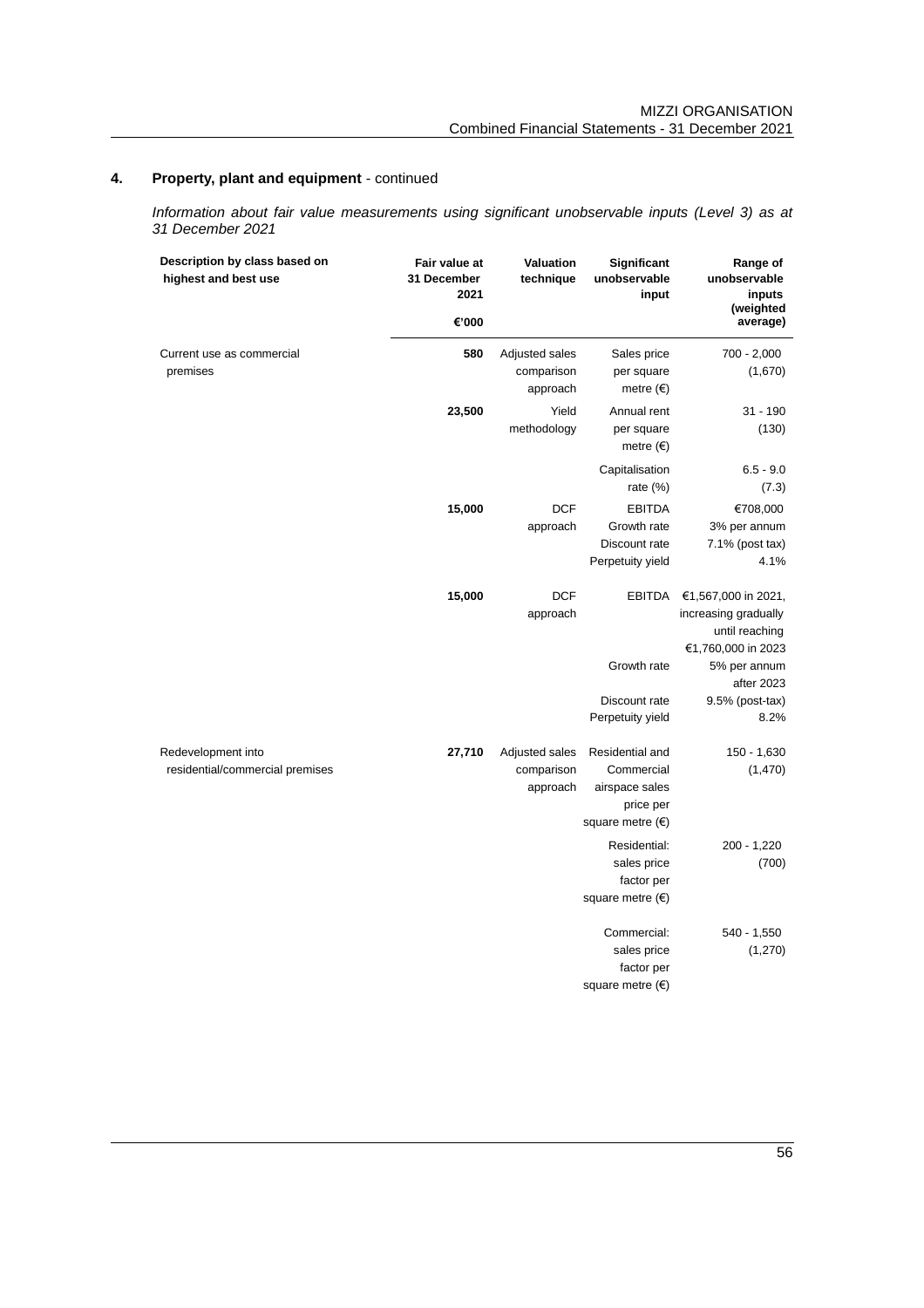| 4. |  |  | Property, plant and equipment - continued |  |
|----|--|--|-------------------------------------------|--|
|----|--|--|-------------------------------------------|--|

| Description by class based on<br>highest and best use | Fair value at<br>31 December<br>2021<br>€000 | Valuation<br>technique                   | Significant<br>unobservable<br>input                                   | Range of<br>unobservable<br><b>Inputs</b><br>(weighted<br>average) |
|-------------------------------------------------------|----------------------------------------------|------------------------------------------|------------------------------------------------------------------------|--------------------------------------------------------------------|
| Marketed for residential use                          | 10,600                                       | Adjusted sales<br>comparison<br>approach | Sales price<br>per residential<br>unit $(\epsilon)$                    | 96,000 - 335,000<br>(207,000)                                      |
| Development for commercial use                        | 660                                          | Adjusted sales<br>comparison<br>approach | Sales price<br>per square<br>metre $(\epsilon)$                        | 450 - 3,588<br>(2, 180)                                            |
| Developable land for<br>residential/commercial use    | 10,000                                       | Yield<br>methodology                     | Annual rent<br>per square<br>metre $(\epsilon)$                        | $300 - 375$<br>(320)                                               |
|                                                       |                                              |                                          | Capitalisation<br>rate $(\%)$                                          | $5.1 - 5.2$<br>(5.1)                                               |
|                                                       | 14,700                                       | Adjusted sales<br>comparison<br>approach | Residential:<br>sales price<br>factor per<br>square metre $(\epsilon)$ | 800                                                                |
|                                                       |                                              |                                          | Commercial:<br>sales price<br>factor per<br>square metre $(\epsilon)$  | 450                                                                |
|                                                       |                                              |                                          | Sales price<br>per car parking<br>space $(\epsilon)$                   | 22,000                                                             |
| Extended commercial premises                          | 18,000                                       | Yield<br>methodology                     | Annual rent<br>per square<br>metre $(\epsilon)$                        | $110 - 1,200$<br>(900)                                             |
|                                                       |                                              |                                          | Capitalisation<br>rate $(\%)$                                          | 7.5                                                                |
|                                                       | 10,150                                       | Adjusted sales<br>comparison<br>approach | Residential:<br>sales price<br>factor per<br>square metre (€)          | 300                                                                |
|                                                       |                                              |                                          | Commercial:<br>sales price<br>factor per<br>square metre (€)           | 660                                                                |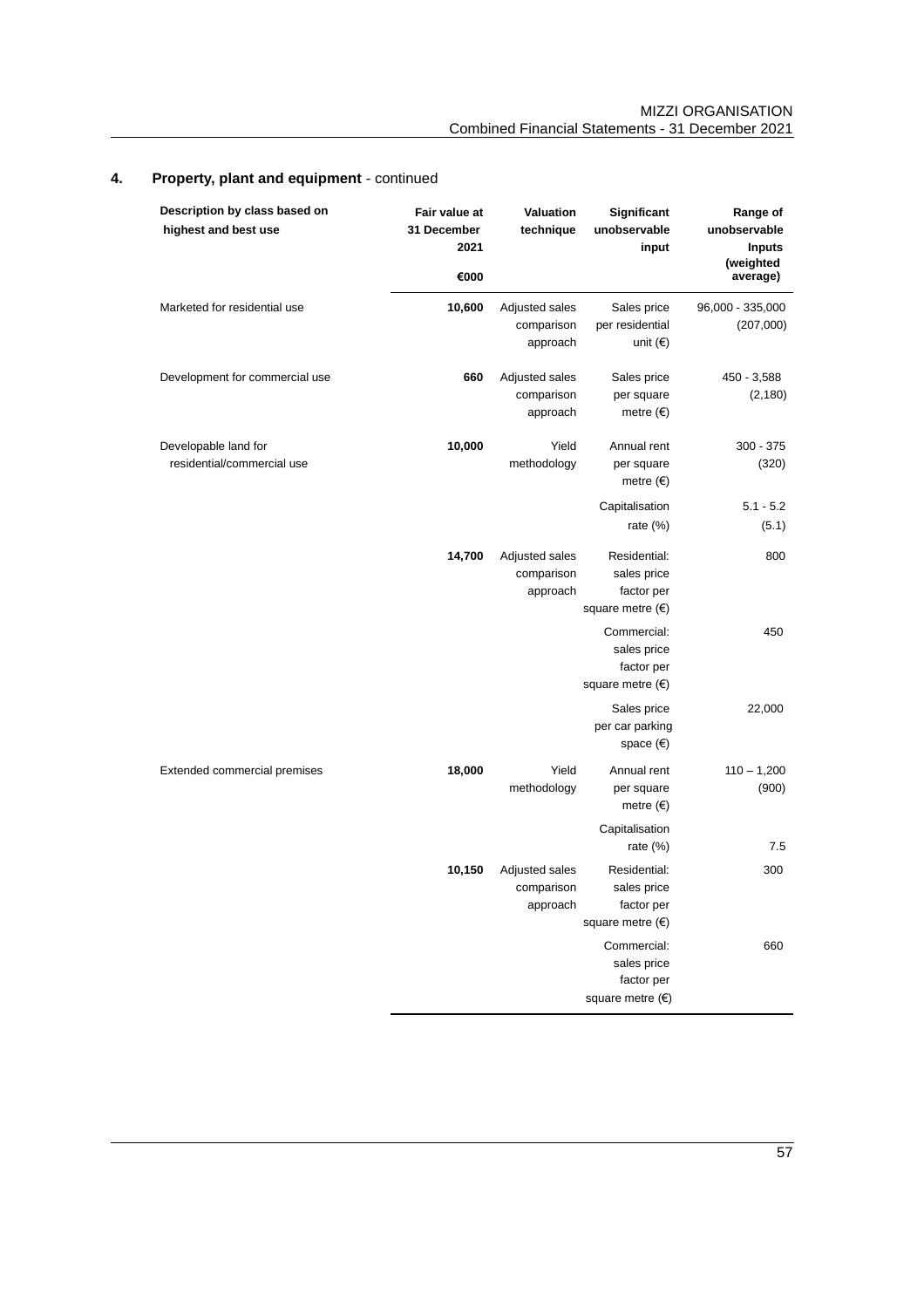*Information about fair value measurements using significant unobservable inputs (Level 3) as at 31 December 2020*

| Description by class based on<br>highest and best use | Fair value at<br>31 December<br>2020<br>€000 | Valuation<br>technique                   | Significant<br>unobservable<br>input                                                      | Range of<br>unobservable<br>inputs<br>(weighted<br>average)                                                                                  |
|-------------------------------------------------------|----------------------------------------------|------------------------------------------|-------------------------------------------------------------------------------------------|----------------------------------------------------------------------------------------------------------------------------------------------|
| Current use as commercial<br>premises                 | 580                                          | Adjusted sales<br>comparison<br>approach | Sales price<br>per square<br>metre $(\epsilon)$                                           | $700 - 2,000$<br>(1,670)                                                                                                                     |
|                                                       | 20,550                                       | Yield<br>methodology                     | Annual rent<br>per square<br>metre $(\epsilon)$                                           | $31 - 180$<br>(100)                                                                                                                          |
|                                                       |                                              |                                          | Capitalisation<br>rate $(\%)$                                                             | $5.0 - 9.0$<br>(7.2)                                                                                                                         |
|                                                       | 15,000                                       | <b>DCF</b><br>approach                   | <b>EBITDA</b><br>Growth rate<br>Discount rate<br>Perpetuity yield                         | €708,000<br>3% per annum<br>$7.1\%$ (post tax)<br>4.1%                                                                                       |
|                                                       | 15,000                                       | <b>DCF</b><br>approach                   | <b>EBITDA</b><br>Growth rate<br>Discount rate<br>Perpetuity yield                         | €1,567,000 in 2021,<br>increasing gradually<br>until reaching<br>€1,760,000 in 2023<br>5% per annum<br>after 2023<br>9.5% (post-tax)<br>8.2% |
| Redevelopment into<br>residential/commercial premises | 20,515                                       | Adjusted sales<br>comparison<br>approach | Residential and<br>Commercial<br>airspace sales<br>price per<br>square metre $(\epsilon)$ | $150 - 1,630$<br>(1,460)                                                                                                                     |
|                                                       |                                              |                                          | Residential:<br>sales price<br>factor per<br>square metre $(\epsilon)$                    | $200 - 1,220$<br>(700)                                                                                                                       |
|                                                       |                                              |                                          | Commercial:<br>sales price<br>factor per<br>square metre $(\epsilon)$                     | $880 - 1,550$<br>(1, 180)                                                                                                                    |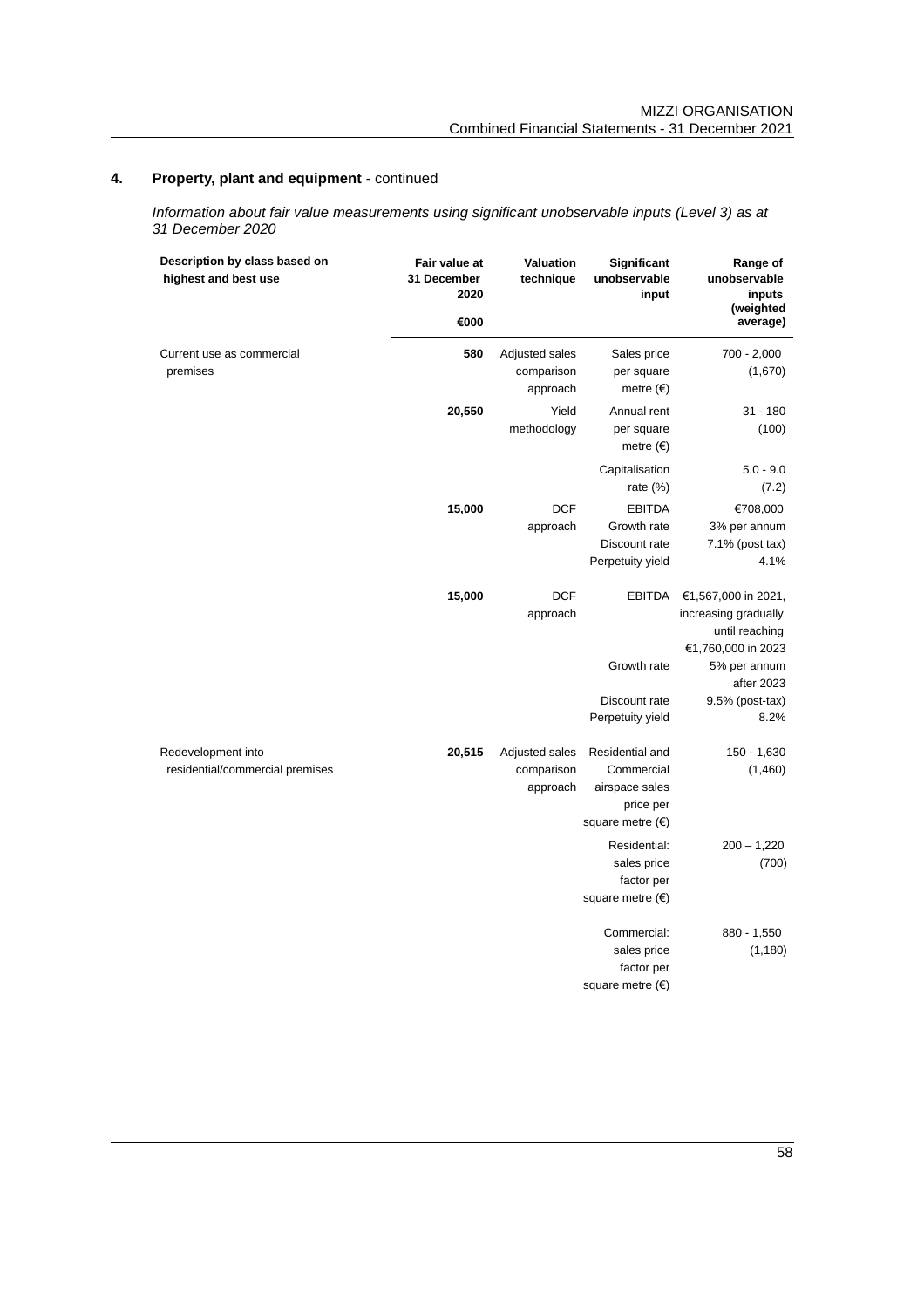| 4. |  |  | Property, plant and equipment - continued |  |
|----|--|--|-------------------------------------------|--|
|----|--|--|-------------------------------------------|--|

| Description by class based on<br>highest and best use | Fair value at<br>31 December<br>2020 | Valuation<br>technique                   | Significant<br>unobservable<br>input                                   | Range of<br>unobservable<br><b>Inputs</b><br>(weighted |
|-------------------------------------------------------|--------------------------------------|------------------------------------------|------------------------------------------------------------------------|--------------------------------------------------------|
|                                                       | €000                                 |                                          |                                                                        | average)                                               |
| Marketed for residential use                          | 10,825                               | Adjusted sales<br>comparison<br>approach | Sales price<br>per residential<br>unit $(\epsilon)$                    | $96,000 - 335,000$<br>(204,000)                        |
| Development for commercial use                        | 660                                  | Adjusted sales<br>comparison<br>approach | Sales price<br>per square<br>metre $(\epsilon)$                        | $450 - 3,588$<br>(2, 180)                              |
| Developable land for<br>residential/commercial use    | 4,730                                | Yield<br>methodology                     | Annual rent<br>per square<br>metre $(\epsilon)$                        | 225 - 275<br>(240)                                     |
|                                                       |                                      |                                          | Capitalisation<br>rate $(\%)$                                          | $7.3 - 8.0$<br>(7.8)                                   |
|                                                       | 13,130                               | Adjusted sales<br>comparison<br>approach | Residential:<br>sales price<br>factor per<br>square metre $(\epsilon)$ | 800                                                    |
|                                                       |                                      |                                          | Commercial:<br>sales price<br>factor per<br>square metre $(\epsilon)$  | 500                                                    |
| Extended commercial premises                          | 18,000                               | Yield<br>methodology                     | Annual rent<br>per square<br>metre $(\epsilon)$                        | $110 - 1,200$<br>(900)                                 |
|                                                       |                                      |                                          | Capitalisation<br>rate $(\%)$                                          | 7.5                                                    |
|                                                       | 10,150                               | Adjusted sales<br>comparison<br>approach | Residential:<br>sales price<br>factor per<br>square metre $(\epsilon)$ | 300                                                    |
|                                                       |                                      |                                          | Commercial:<br>sales price<br>factor per<br>square metre $(\epsilon)$  | 660                                                    |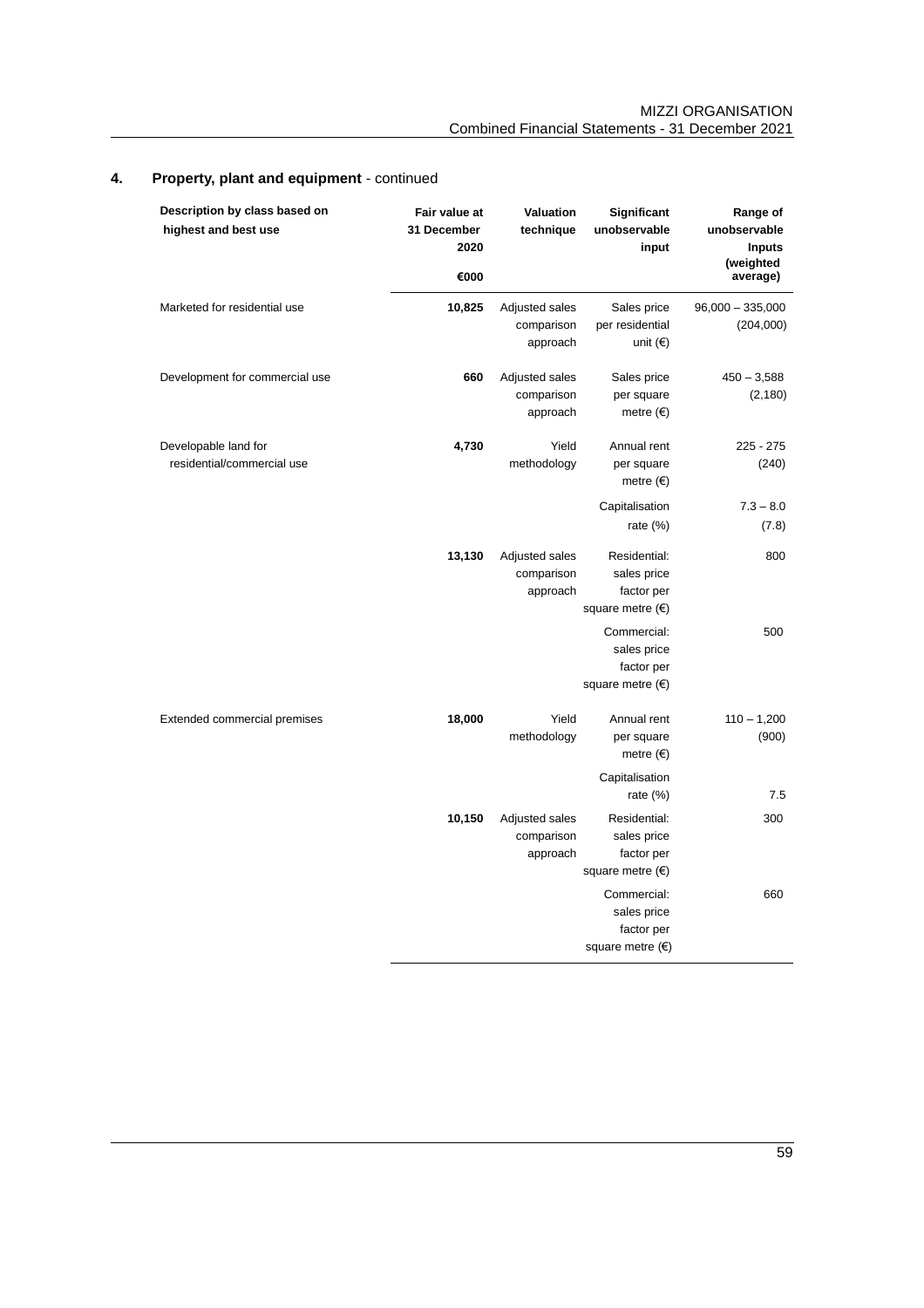With respect to the adjusted sales comparison approach, the higher the sales price per square metre, the sales price per residential unit, or the sales price factor per square metre, the higher the resultant fair valuation.

In relation to the yield methodology, the higher the rental amount per square metre, the higher the resultant fair valuation, but conversely, the lower the market capitalisation rate and the costs to completion per square metre (where applicable), the higher the resultant fair valuation.

Regarding the DCF approach, an increase in the projected levels of EBITDA and growth rate would result in an increased fair value of the property, whereas a higher discount rate would give rise to a lower fair value.

With the exception of the first and third property classes presented in the tables above, the highest and best use of the Organisation's properties differs from their current use taking cognisance of the potential for development, redevelopment or further development of the respective properties.

The Organisation's revalued land and buildings within property, plant and equipment are primarily classified in the following categories:

|                                                                                                                       | 2021<br>€000    | 2020<br>€000    |
|-----------------------------------------------------------------------------------------------------------------------|-----------------|-----------------|
| Class as presented in tables above<br>Current use as commercial premises<br>Redevelopment into residential/commercial | 44.670          | 44.630          |
| premises<br>Extended commercial premises                                                                              | 3.950<br>28,500 | 3.950<br>28,500 |
|                                                                                                                       | 77.120          | 77.080          |

If the land and buildings were stated on the historical cost basis, the amounts would be as follows:

|                                                        | 2021<br>€                    | 2020<br>€                  |
|--------------------------------------------------------|------------------------------|----------------------------|
| Cost<br>Accumulated depreciation and impairment losses | 56,594,359<br>(19, 378, 620) | 56,505,995<br>(18,663,608) |
| Net book amount                                        | 37,215,739                   | 37,842,387                 |

Bank borrowings in the name of undertakings forming part of the Mizzi Organisation are secured on the major assets constituting the Organisation's land and buildings category.

### *Other disclosures*

The reclassification to property, plant and equipment from inventory during the preceding financial year is attributable to the change in use of the related motor vehicles.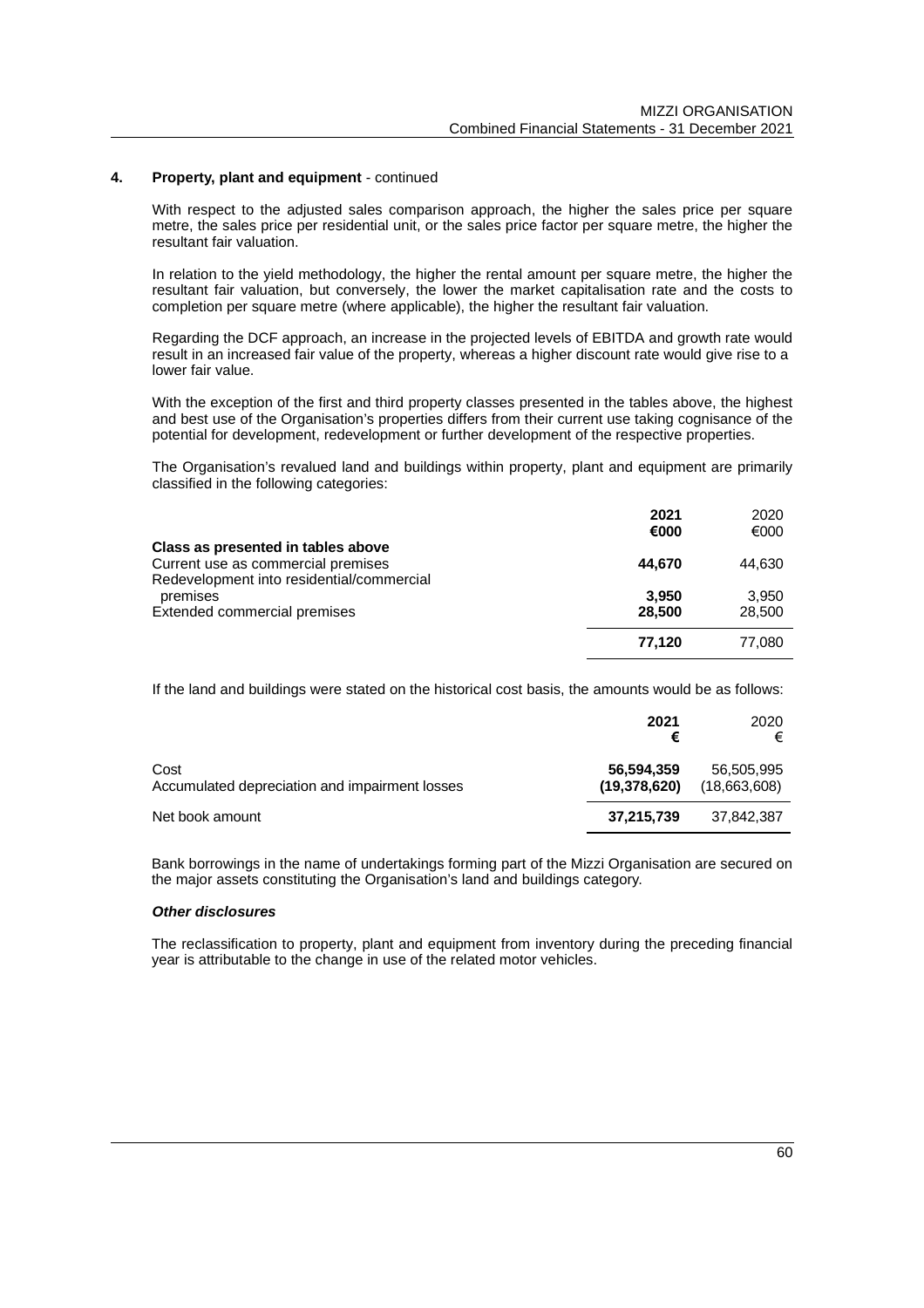The category of motor vehicles disclosed in the main 'Property, plant and equipment' table above comprises motor vehicles leased out under operating leases as follows:

|                                  | At 31<br><b>December</b><br>2021<br>€ | At 31<br>December<br>2020<br>€ | At 1<br>January<br>2020<br>€ |  |
|----------------------------------|---------------------------------------|--------------------------------|------------------------------|--|
| Cost<br>Accumulated depreciation | 10,711,552<br>(5,790,108)             | 11,325,104<br>(5,273,340)      | 10,424,765<br>(4,638,232)    |  |
| Net book amount                  | 4,921,444                             | 6,051,764                      | 5,786,533                    |  |

The movement in the net book amount of leased motor vehicles is analysed as follows:

|                                    | 2021<br>€     | 2020<br>€   |
|------------------------------------|---------------|-------------|
| Year ended 31 December             |               |             |
| Opening net book amount            | 6,051,764     | 5,786,533   |
| Additions                          | 2,005,354     | 2,220,582   |
| <b>Disposals</b>                   | (2,618,905)   | (1,320,243) |
| Depreciation charge                | (1, 264, 238) | (1,256,726) |
| Depreciation released on disposals | 747.469       | 621.618     |
| Closing net book amount            | 4,921,444     | 6,051,764   |

## **5. Right-of-use assets**

## *The Organisation's leasing activities*

The Organisation leases various properties from third parties. Rental contracts are typically made for a fixed period ranging from 4 to 12 years but may have extension options to renew the lease after the original period as described below. The Organisation also has two 65 year emphyteutical grants: for land in Marsa entered into in 2005 and for a particular property in Valletta entered into in 2016. Lease terms are negotiated on an individual basis and contain a wide range of different terms and conditions. The lease agreements do not impose any covenants and leased assets are not used as security for borrowing purposes.

Extension and termination options are included in the majority of the Organisation's property leases. These terms are used to maximise operational flexibility in respect of managing contracts. The majority of extension and termination options held are exercisable only by the Organisation and not by the respective lessor. In respect of the majority of lease arrangements, the extension periods have been included in determining lease term for the respective arrangement.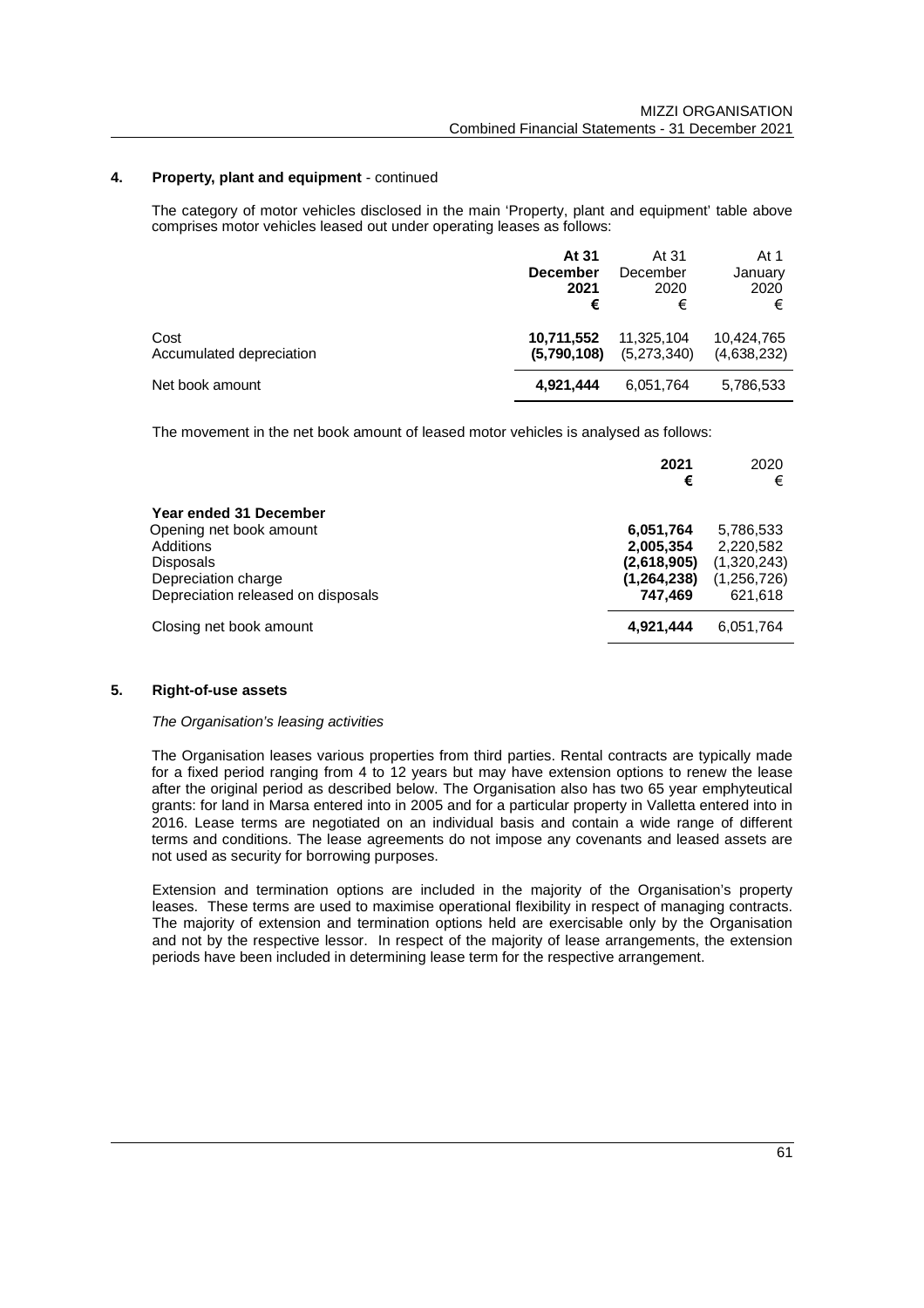## **5. Right-of-use assets** - continued

The statement of financial position reflects the following assets relating to leases:

|                                        | 2021<br>€  | 2020<br>€  |
|----------------------------------------|------------|------------|
| Properties - Total right of-use assets | 18.020.812 | 20,663,614 |

The movement in the carrying amount of these assets is analysed in the following table:

|                                                                                                     | 2021<br>€                                           | 2020<br>€                                          |
|-----------------------------------------------------------------------------------------------------|-----------------------------------------------------|----------------------------------------------------|
| As at 1 January<br>Additions<br>Derecognition upon termination of lease arrangement<br>Depreciation | 20.663.614<br>115.443<br>(1,089,181)<br>(1,669,064) | 22,414,778<br>572.585<br>(381, 961)<br>(1,941,788) |
| As at 31 December                                                                                   | 18,020,812                                          | 20,663,614                                         |

During the current and preceding financial years, entities within the Organisation terminated or renegotiated lease arrangements giving rise to derecognition of portions of right-of-use assets and related lease liabilities. The net impact recognised in profit or loss is not considered significant.

#### *Amounts recognised in profit or loss*

The income statement reflects the following amounts relating to leases:

|                                                          | 2021<br>€ | 2020<br>€ |
|----------------------------------------------------------|-----------|-----------|
| Depreciation charge of right-of-use assets<br>Properties | 1,669,064 | 1,941,788 |
| Interest expense (included in finance costs)             | 616,997   | 645,729   |

Other amounts recognised in profit or loss are disclosed in Note 28.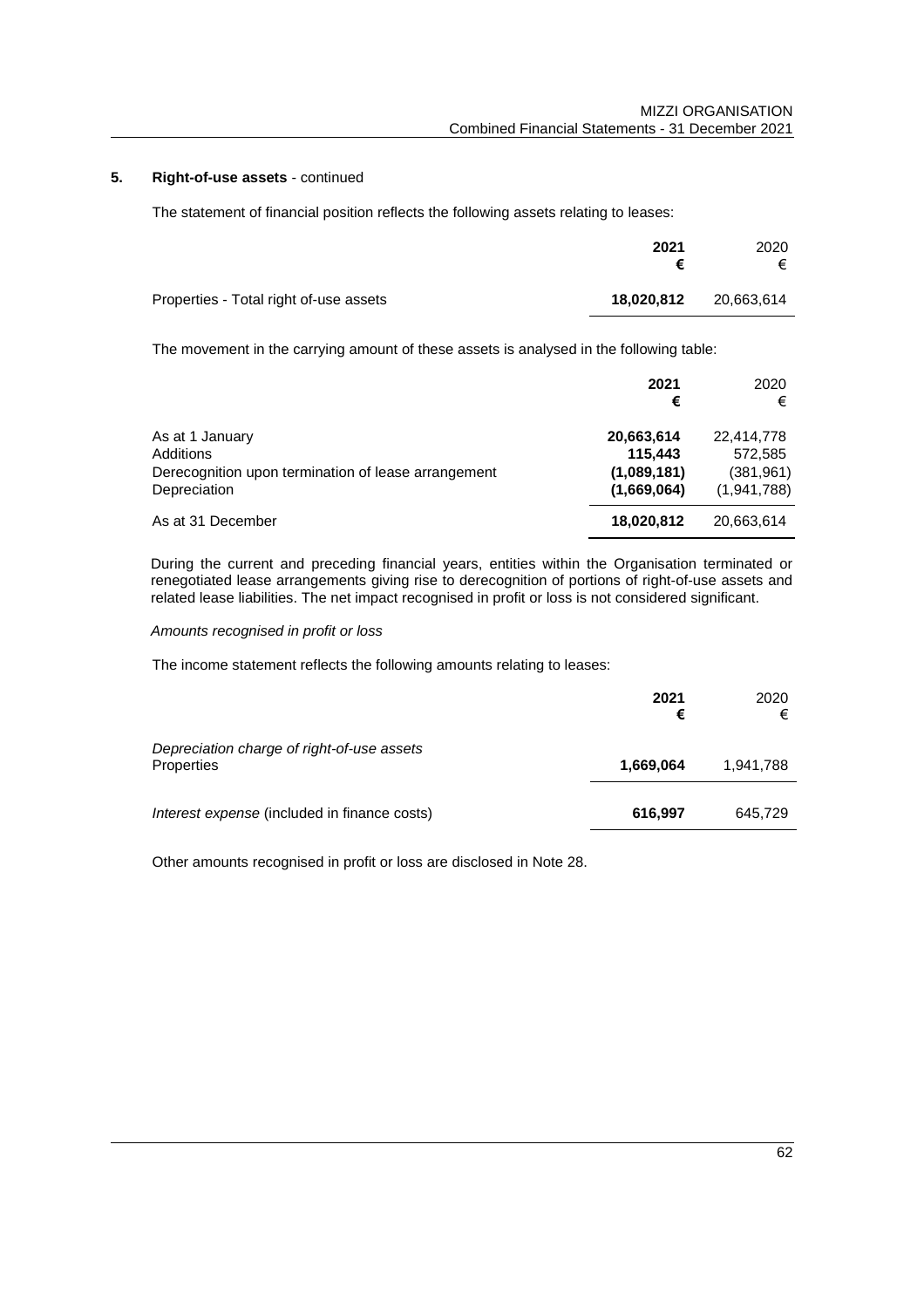#### **6. Investment property**

|                                                                                                                                                                        | 2021<br>€                                            | 2020<br>€                                           |
|------------------------------------------------------------------------------------------------------------------------------------------------------------------------|------------------------------------------------------|-----------------------------------------------------|
| Year ended 31 December<br>Opening carrying amount<br>Additions resulting from subsequent expenditure<br>Gains from changes in fair value (Note 19)<br><b>Disposals</b> | 71,460,661<br>3,273,199<br>10,419,169<br>(1,917,850) | 67,904,930<br>1,556,199<br>3,753,532<br>(1,754,000) |
| Closing carrying amount                                                                                                                                                | 83,235,179                                           | 71,460,661                                          |
| At 31 December<br>Cost<br>Fair value gains                                                                                                                             | 37,697,011<br>45,538,168                             | 35,133,920<br>36.326.741                            |
| Carrying amount                                                                                                                                                        | 83,235,179                                           | 71.460.661                                          |

The Organisation's investment properties are valued annually on 31 December at fair value, by professionally qualified valuers having appropriate recognised professional qualifications and experience in the location and category of the property being valued. Valuations are determined on the basis of open market value taking cognisance of the specific location of the property, the size of the site together with its development potential, the availability of similar properties in the area and, whenever possible, having regard to recent market transactions for similar properties in the same location.

Disclosures required in terms of IFRS 13 in relation to fair value measurements attributable to investment property are presented in Note 4. The Organisation's investment property is reflected within all classes presented in the table in Note 4, with the exception of the class representing extended commercial premises.

If the investment property was stated on the historical cost basis, the amounts would be as follows:

|                                  | 2021                      | 2020<br>€                   |
|----------------------------------|---------------------------|-----------------------------|
| Cost<br>Accumulated depreciation | 39,334,697<br>(3,836,067) | 33,084,631<br>(3, 186, 833) |
| Net book amount                  | 35.498.630                | 29,897,798                  |

As at 31 December 2021, bank borrowings in the name of undertakings forming part of the Mizzi Organisation are secured on the Organisation's investment property with a fair value of €36,438,000 (2020: €36,940,000).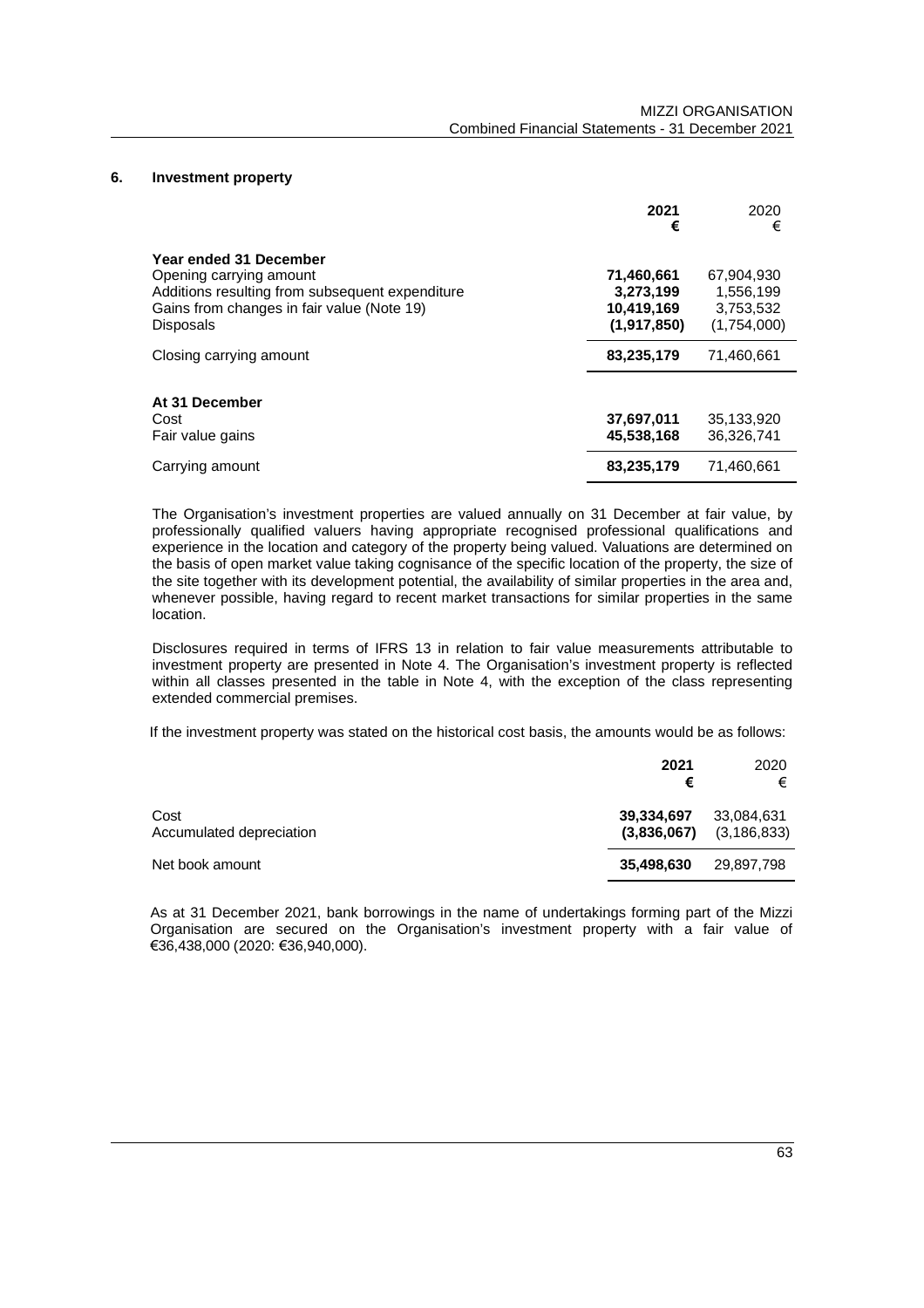## **6. Investment property** - continued

Investment property disclosed above includes property leased out under operating leases as follows:

|                          | At 31<br><b>December</b><br>2021<br>€ | At 31<br>December<br>2020<br>€ | At 1<br>January<br>2020<br>€ |  |
|--------------------------|---------------------------------------|--------------------------------|------------------------------|--|
| Cost<br>Fair value gains | 7,276,092<br>7,206,499                | 7,308,133<br>4,423,552         | 7,280,237<br>4,423,552       |  |
| Carrying amount          | 14,482,591                            |                                |                              |  |

The movement in the carrying amount of leased property is analysed as follows:

|                                                                                                                                                      | 2021<br>€                                      | 2020<br>€            |
|------------------------------------------------------------------------------------------------------------------------------------------------------|------------------------------------------------|----------------------|
| Year ended 31 December<br>Opening carrying amount<br>Additions resulting from subsequent expenditure<br>Gains from changes in fair value<br>Disposal | 11,731,685<br>50.335<br>2,782,947<br>(82, 376) | 11,703,789<br>27.896 |
| Closing carrying amount                                                                                                                              | 14.482.591                                     | 11.731.685           |

## **7. Intangible assets**

|                                                                          | Franchise and<br>licence rights |                       |
|--------------------------------------------------------------------------|---------------------------------|-----------------------|
|                                                                          | 2021<br>€                       | 2020<br>€             |
| At 1 January<br>Cost<br>Accumulated amortisation                         | 199,807<br>(110, 553)           | 199,807<br>(89, 231)  |
| Net book amount                                                          | 89,254                          | 110,576               |
| Year ended 31 December<br>Opening net book amount<br>Amortisation charge | 89,254<br>(21, 322)             | 110,576<br>(21, 322)  |
| Closing net book amount                                                  | 67,932                          | 89,254                |
| At 31 December<br>Cost<br>Accumulated amortisation                       | 199,807<br>(131, 875)           | 199,807<br>(110, 553) |
| Net book amount                                                          | 67,932                          | 89,254                |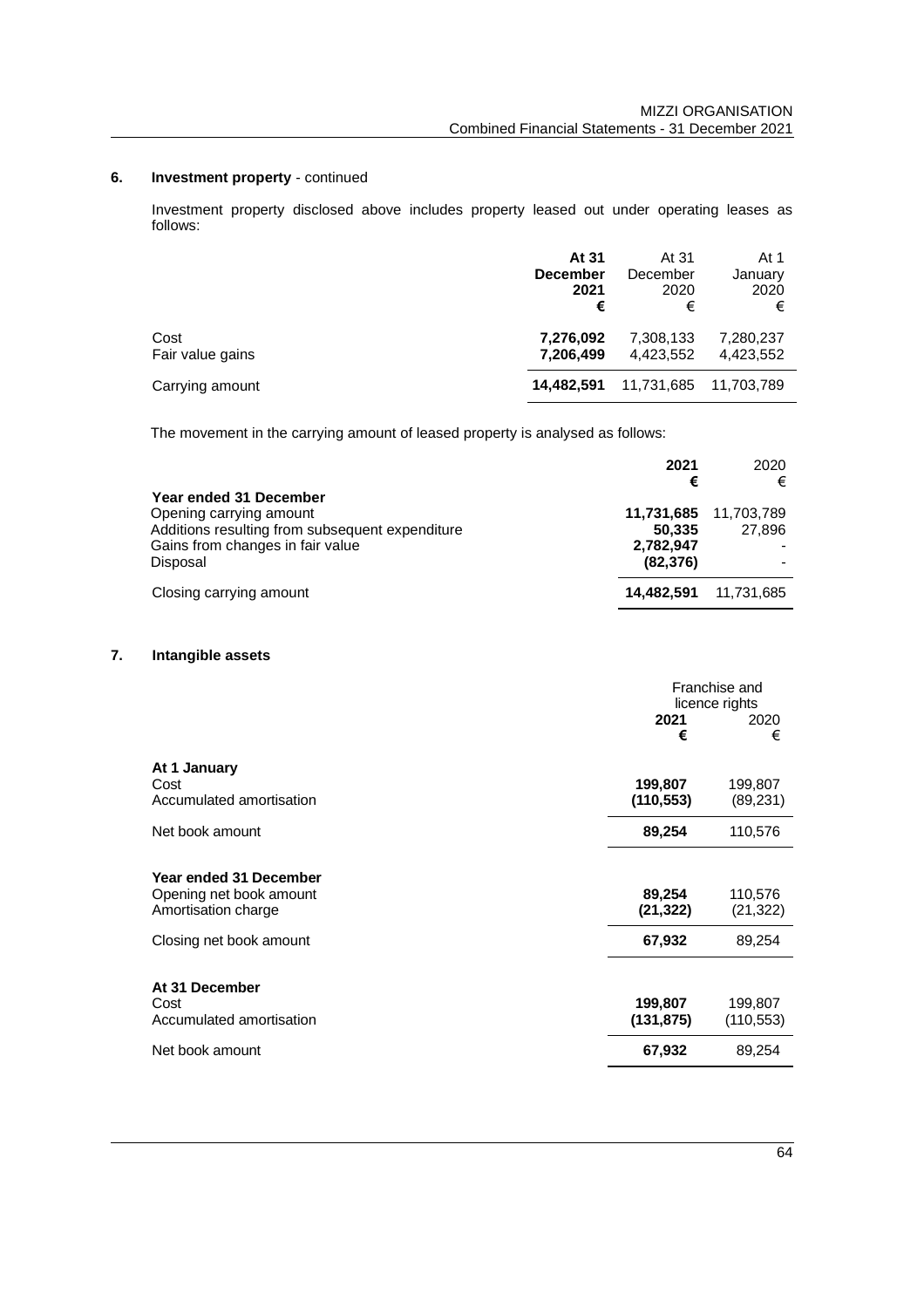## **8. Investments in associates**

|                                                              | 2021<br>€  | 2020<br>€                    |
|--------------------------------------------------------------|------------|------------------------------|
| Year ended 31 December                                       |            |                              |
| Opening carrying amount                                      | 20,648,780 | 21,893,784                   |
| Additions                                                    | 500        | 500                          |
| Share of profit                                              | 526,463    | 456,107                      |
| Dividends received                                           | (864,002)  | (1,701,611)                  |
| Derecognition of carrying amount upon disposal of associates |            |                              |
| Closing carrying amount                                      | 20,311,741 | 20,648,780                   |
|                                                              |            |                              |
|                                                              | 2021       | 2020                         |
|                                                              | €          | €                            |
| At 31 December                                               |            |                              |
| Cost                                                         | 4,025,236  | 2,035,108                    |
| Share of profits and reserves                                |            | <b>16,296,505</b> 18,623,672 |
|                                                              |            |                              |
| Provisions for impairment                                    | (10,000)   | (10,000)                     |

The Organisation's share of profit of the associates, disclosed in the tables above and in profit or loss, is after tax and non-controlling interests in the associates.

The impacts of the additional investments in newly incorporated entities Sliema Creek Lido Limited and AquaLuna Lido Ltd during the current and preceding financial years respectively, were not material in the context of the Organisation's financial position as at 31 December 2021 and 2020 and the financial results for the years then ended.

During the preceding financial year, the investment in Malta Deposit and Return System Limited had been derecognised from the Organisation's financial statements upon dissolution of the company. The carrying amount in this associate had been fully provided for in prior years and the derecognition did not have any impact on the Organisation's financial position as at 31 December 2020 and the financial results for the year then ended.

#### *Disclosure requirements emanating from IFRS 12 'Disclosure of interests in other entities'*

Institute of English Language Studies Limited's ("IELS") principal activity is the provision of English language courses to foreign students and other related activities; whilst The Players Group Limited's ("TPG") principal activity is the holding of an investment in Maltco Lotteries Limited. Mizzi Associated Enterprises Limited's ("MAE") principal activity is the ownership and development of property for trading and rental purposes. The principal activity of Mellieha Bay Hotel Limited ("MBH") is the ownership and operation of the Mellieha Bay Hotel. All the associates' principal place of business is based in Malta.

The above investments provide strategic partnerships for the Mizzi Organisation providing economies of scale and depth within business sectors which are targeted by the Organisation for diversification or consolidation purposes.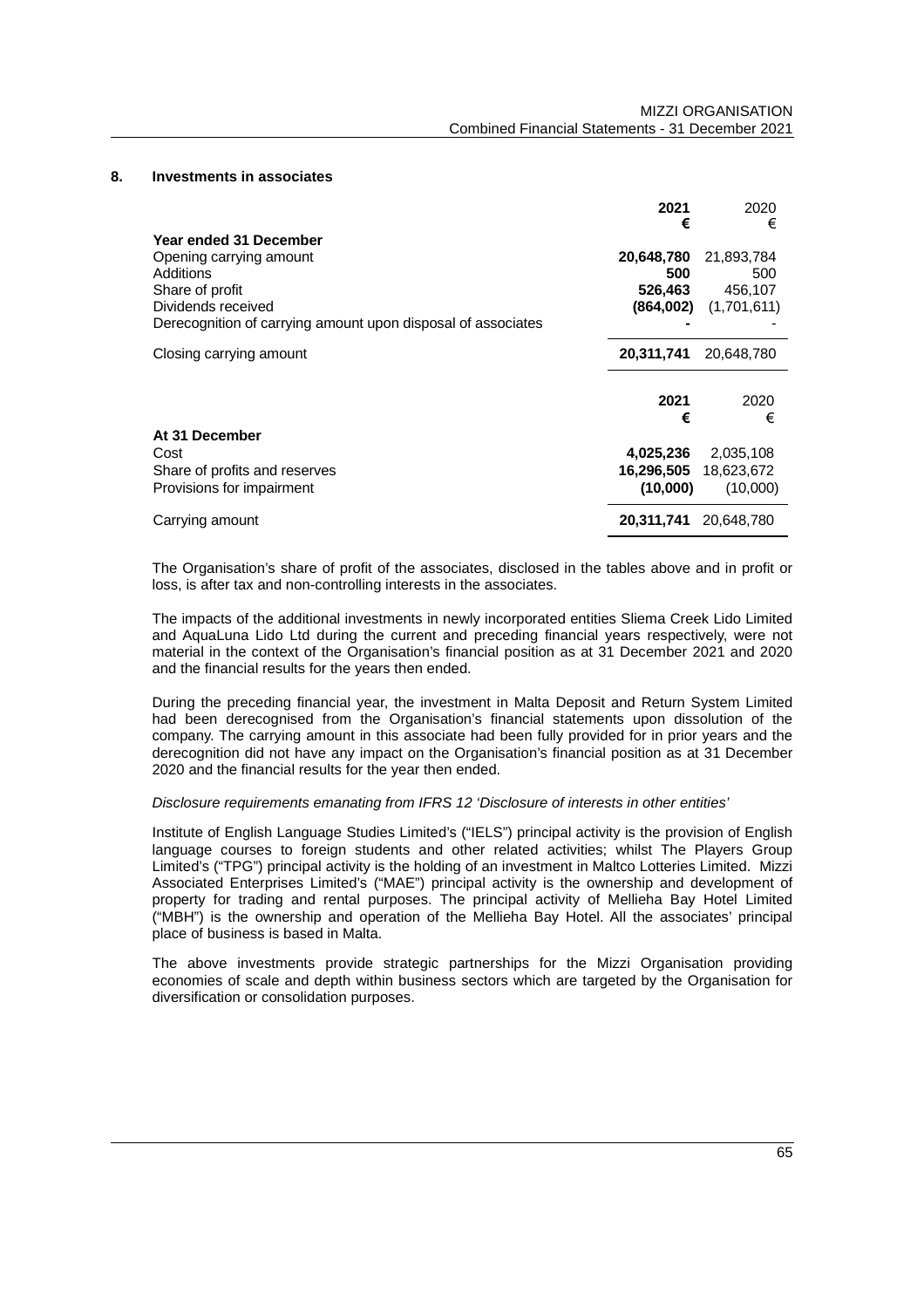The investments in these associates, which are unlisted private companies, are measured using the equity method in accordance with the Organisation's accounting policy. Summarised financial information for these associates is set out below:

## **Summarised balance sheets**

|                                                      | <b>MAE</b> |           | <b>MBH</b> |            |
|------------------------------------------------------|------------|-----------|------------|------------|
|                                                      | 2021       | 2020      | 2021       | 2020       |
|                                                      | €          | €         | €          | €          |
| <b>ASSETS</b>                                        |            |           |            |            |
| <b>Non-current assets</b>                            | 1,943,025  | 1,976,325 | 35,849,573 | 35,063,883 |
| <b>Current assets</b>                                |            |           |            |            |
| Cash and cash equivalents                            | 21,359     | 315,954   | 233,700    | 1,077,452  |
| Other current assets                                 | 176,301    | 536,914   | 375,422    | 506,728    |
| Total current assets                                 | 197,660    | 852,868   | 609,122    | 1,584,180  |
|                                                      |            |           |            |            |
| <b>Total assets</b>                                  | 2,140,685  | 2,829,193 | 36,458,695 | 36,648,063 |
| <b>LIABILITIES</b><br><b>Non-current liabilities</b> |            |           |            |            |
| <b>Other liabilities</b>                             |            |           | 4,050,863  | 4,569,838  |
| <b>Current liabilities</b>                           |            |           |            |            |
| Trade and other payables                             | 106,664    | 441,416   | 1,359,479  | 264,897    |
| Other liabilities                                    | 12,611     | 255,128   |            |            |
| Total current liabilities                            | 119,275    | 696,544   | 1,359,479  | 264,897    |
| <b>Total liabilities</b>                             | 119,275    | 696,544   | 5,410,342  | 4,834,735  |
|                                                      |            |           |            |            |
| <b>Net assets</b>                                    | 2,021,410  | 2,132,649 | 31,048,353 | 31,813,328 |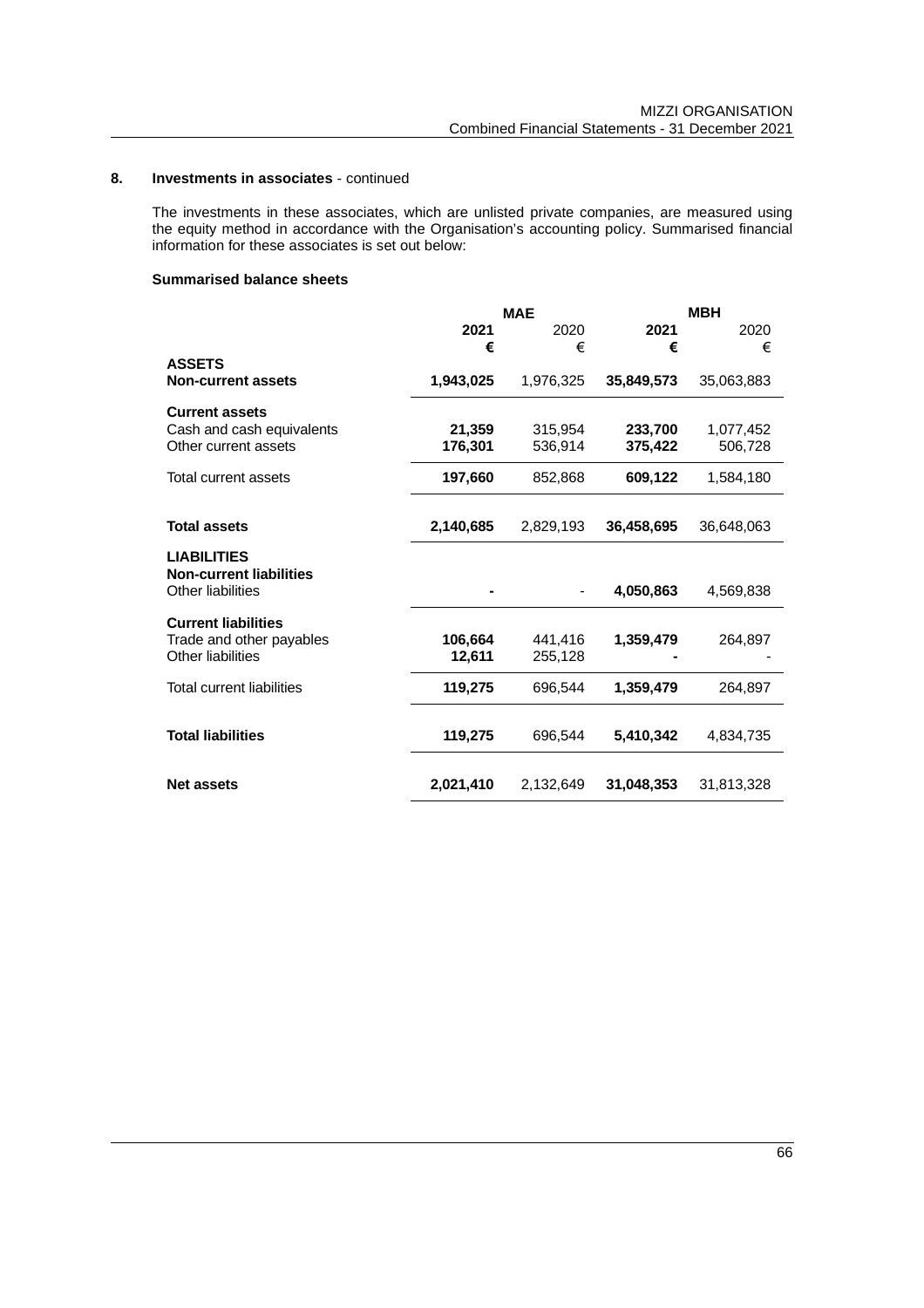#### **Summarised balance sheets**

|                                                      | <b>IELS</b> |           | <b>TPG</b> |           |
|------------------------------------------------------|-------------|-----------|------------|-----------|
|                                                      | 2021        | 2020      | 2021       | 2020      |
|                                                      | €           | €         | €          | €         |
| <b>ASSETS</b>                                        |             |           |            |           |
| <b>Non-current assets</b>                            | 5,471,985   | 6,103,738 | 2,292,103  | 2,292,103 |
| <b>Current assets</b>                                |             |           |            |           |
| Cash and cash equivalents                            | 120,504     | 128,077   | 14,878     | 341,906   |
| Other current assets                                 | 402,577     | 820,276   |            |           |
| Total current assets                                 | 523,081     | 948,353   | 14,878     | 341,906   |
|                                                      |             |           |            |           |
| <b>Total assets</b>                                  | 5,995,066   | 7,052,091 | 2,306,981  | 2,634,009 |
| <b>LIABILITIES</b><br><b>Non-current liabilities</b> |             |           |            |           |
| <b>Financial liabilities</b>                         | 1,907,907   | 370,051   | 2,292,103  | 2,292,103 |
| Total non-current liabilities                        | 1,907,907   | 370,051   | 2,292,103  | 2,292,103 |
| <b>Current liabilities</b>                           |             |           |            |           |
| Trade and other payables                             | 911,633     | 1,950,716 | 3,124      | 325,961   |
| Other financial liabilities                          | 1,107,937   | 2,223,063 |            |           |
| <b>Total current liabilities</b>                     | 2,019,570   | 4,173,779 | 3,124      | 325,961   |
|                                                      |             |           |            |           |
| <b>Total liabilities</b>                             | 3,927,477   | 4,543,830 | 2,295,227  | 2,618,064 |
|                                                      |             |           |            |           |
| <b>Net assets</b>                                    | 2,067,589   | 2,508,261 | 11,754     | 15,945    |

The Organisation's respective share of the net assets reflected in the above disclosures is in substance equivalent to the carrying amount of its investment in the associates except as outlined below. The Organisation's share of the net assets of MAE and MBH extracted from the respective financial statements, does not reflect the Organisation's carrying amount of the investments in the respective entities. The difference arises as a result of fair value adjustments effected at the time that MAE acquired MBH in prior years.

There are no significant contingent liabilities relating to the Organisation's interest in the associates.

The financial statements of Institute of English Language Studies Limited used in applying the equity method are attributable to the financial year ended 31 October 2021, which year end is different from that of the reporting entity. The statutory financial year end for Institute of English Language Studies Limited is 31 October and accordingly the financial information made available to shareholders relates to financial year ended 31 October 2021.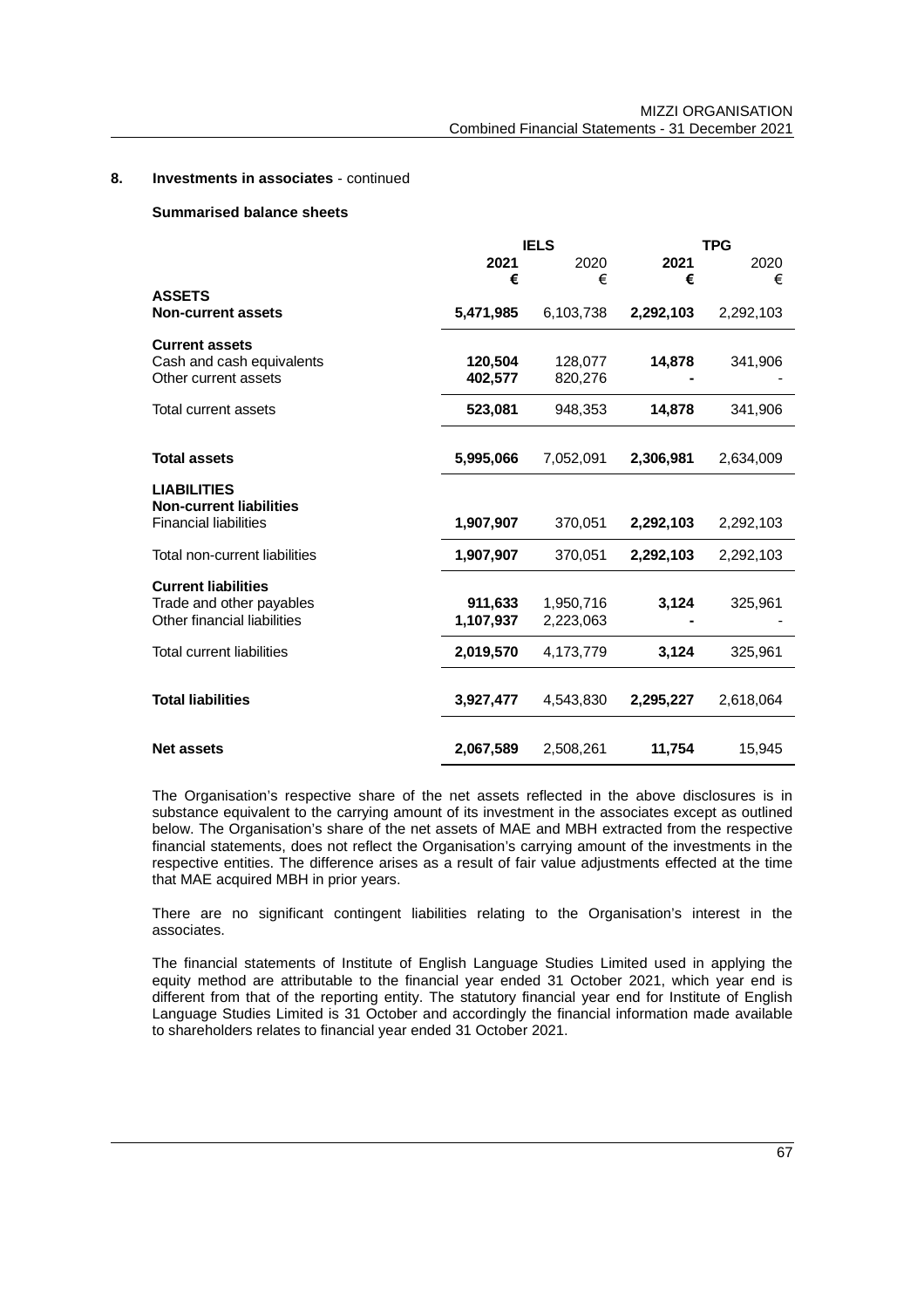# **Summarised statements of comprehensive income**

|                                                            | <b>MAE</b>              |                         | <b>MBH</b>              |                         |
|------------------------------------------------------------|-------------------------|-------------------------|-------------------------|-------------------------|
|                                                            | 2021<br>€               | 2020<br>€               | 2021<br>€               | 2020<br>€               |
| <b>Revenue</b>                                             | 1,204,828               | 1,767,280               |                         | 90,300                  |
| Depreciation<br>Interest expense                           | (1, 378)                | (1, 498)<br>(1, 252)    |                         | (22, 107)               |
| Profit/(loss) before tax<br>Tax expense                    | 978,049<br>(89, 288)    | 1,926,434<br>(280, 538) | (354, 952)              | (365, 134)              |
| Profit/(loss) for the year<br>- Total comprehensive income | 888,761                 | 1,645,896               | (354, 952)              | (365, 134)              |
| Dividends received from associate                          | 510,003                 | 1,402,611               |                         |                         |
|                                                            |                         |                         |                         |                         |
|                                                            | <b>IELS</b>             |                         | <b>TPG</b>              |                         |
|                                                            | 2021<br>€               | 2020<br>€               | 2021<br>€               | 2020<br>€               |
| <b>Revenue</b>                                             | 1,476,620               | 1,815,249               |                         |                         |
| Depreciation<br>Interest expense                           | (378, 618)<br>(62, 744) | (496, 251)<br>(45, 384) |                         |                         |
| (Loss)/profit before tax<br>Tax expense                    | (1, 305, 258)           | (1, 104, 335)           | 2,174,271<br>(762, 462) | 1,599,180<br>(402, 634) |
| (Loss)/profit for the year<br>- Total comprehensive income | (206, 480)              | (1, 104, 335)           | 1,411,809               | 1,196,546               |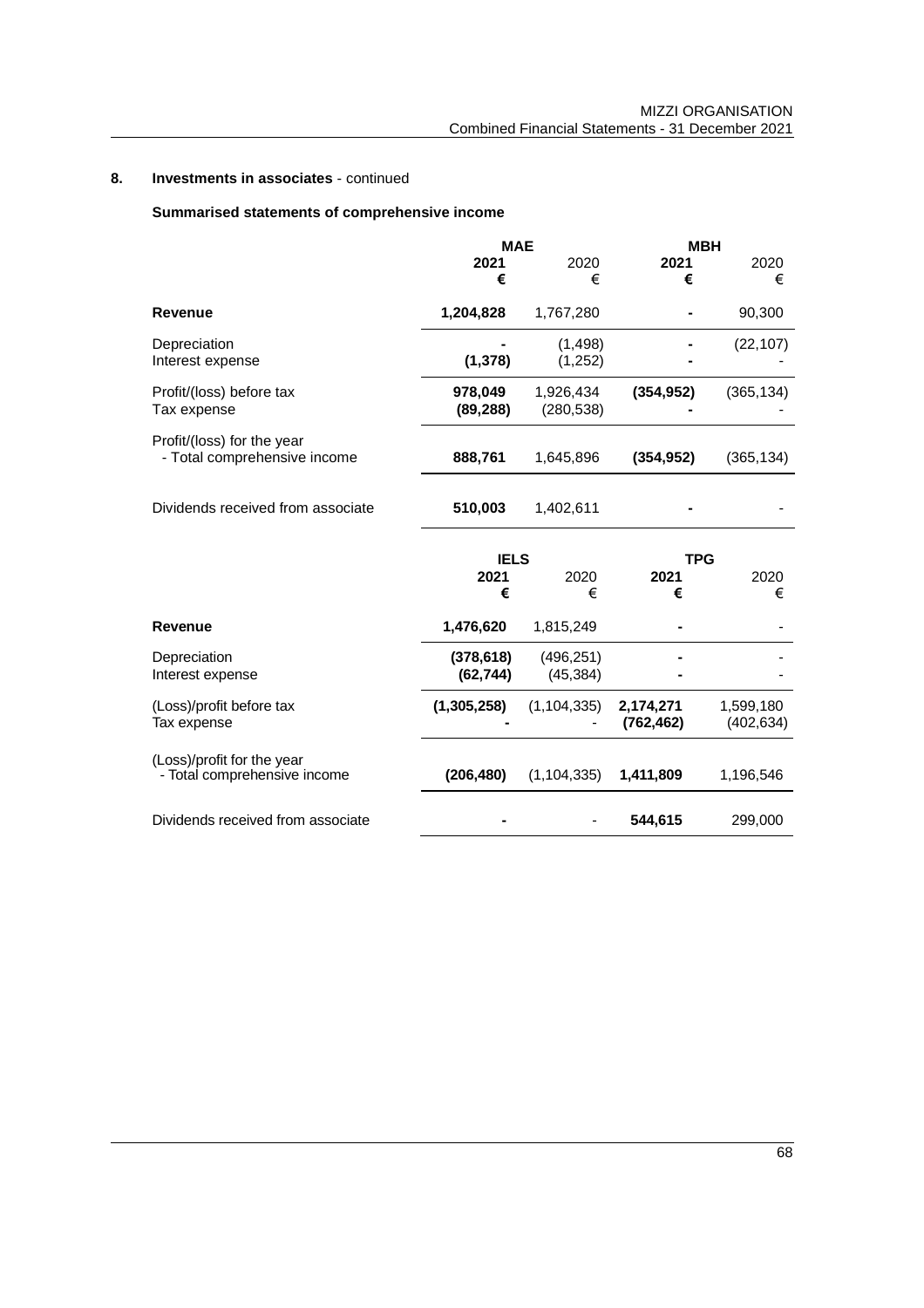The other associates of the Organisation are not deemed material, individually and in aggregate, to the Organisation as a reporting entity taking cognisance of the Organisation's financial position and aggregate assets. Accordingly, the disclosure requirements emanating from IFRS 12 'Disclosure of interests in other entities', were not deemed necessary for the user's understanding of the financial results and the financial position of the Organisation. The results of the other principal associates and their assets and liabilities are as follows:

|                                      | Assets<br>€ | Liabilities<br>€ | Revenues<br>€ | <b>Results</b><br>€ |
|--------------------------------------|-------------|------------------|---------------|---------------------|
| 2021                                 |             |                  |               |                     |
| Aquibix Limited                      | 1,195,900   | 849,583          | 1,769,501     | 345,565             |
| <b>Finopz Limited</b>                | 4,459,017   | 267,520          | 1,466,955     | 61,377              |
| St. Julians Maritime Finance Limited | 7,117,782   | 4,633,055        | 18,957        | (16, 817)           |
| 2020                                 | Assets<br>€ | Liabilities<br>€ | Revenues<br>€ | <b>Results</b><br>€ |
| Aquibix Limited                      | 1,343,755   | 1,325,570        | 1,122,206     | 33,103              |
| <b>Finopz Limited</b>                | 3,843,710   | 147,606          | 1,037,073     | 56,934              |
| St. Julians Maritime Finance Limited | 4,298,206   | 1,777,390        | 133,305       | (120, 729)          |

With respect to Primax Limited, which is considered by the directors to be non-operating, Sliema Creek Lido Limited and Aqualuna Lido Ltd, the Organisation's share of the associate's assets and liabilities are not deemed material for the purposes of disclosure.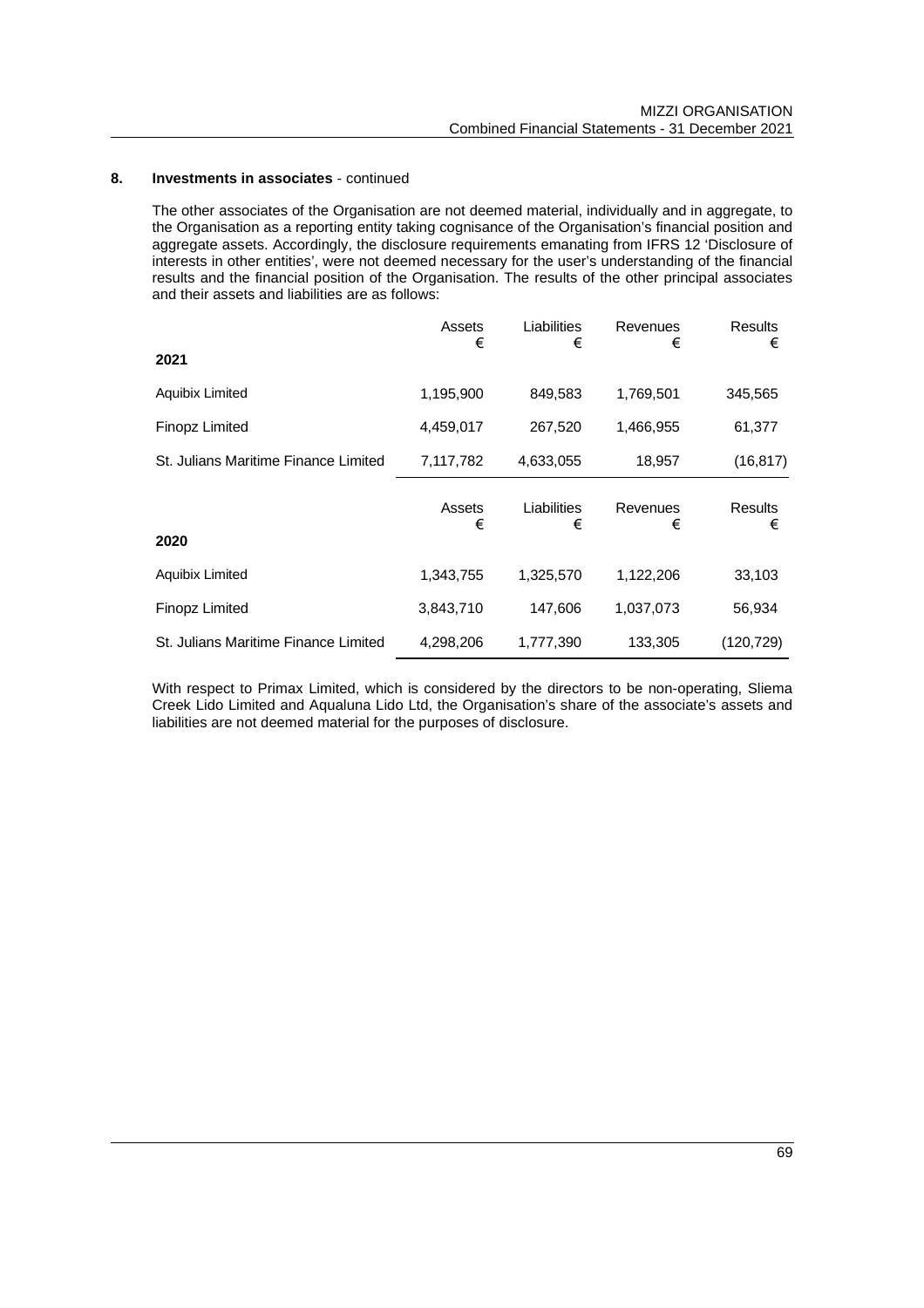## **9. Loans and advances**

|                          | 2021<br>€           | 2020<br>€           |
|--------------------------|---------------------|---------------------|
| Non-current<br>Current   | 1,201,183<br>66.091 | 1,013,438<br>62,500 |
| Total loans and advances | 1,267,274           | 1,075,938           |

The loans and advances to associates disclosed above represent advances that the Organisation made by way of shareholder's loans to associates. The purpose of these advances is to fund the respective associate's financial commitments in respect of specific business ventures.

As at 31 December 2021, an amount of €575,938 (2020: €575,938) of these advances is not repayable within one year and is earmarked for capitalisation, i.e. conversion into ordinary share capital in accordance with the formal terms of the financing arrangement.

Another non-current amount of €255,000 (2020: nil) represents loans to another associate which are unsecured, repayable at the discretion of the borrower and subject to floating interest rates linked to Euribor.

The remaining amounts of €436,337 (2020: €500,000) are unsecured, subject to a fixed rate interest rate of 3.75% (2020: 3.75%) and repayable as follows:

|                                                                                 | 2021<br>€                             | 2020<br>€                              |
|---------------------------------------------------------------------------------|---------------------------------------|----------------------------------------|
| Within 1 year<br>Between 1 and 2 years<br>Between 2 and 5 years<br>Over 5 years | 66,091<br>68,611<br>221,942<br>79,693 | 62,500<br>62,500<br>187,500<br>187,500 |
|                                                                                 | 436,337                               | 500,000                                |

At the end of the reporting period, in the opinion of the directors, the fair value of these assets approximates the carrying amount.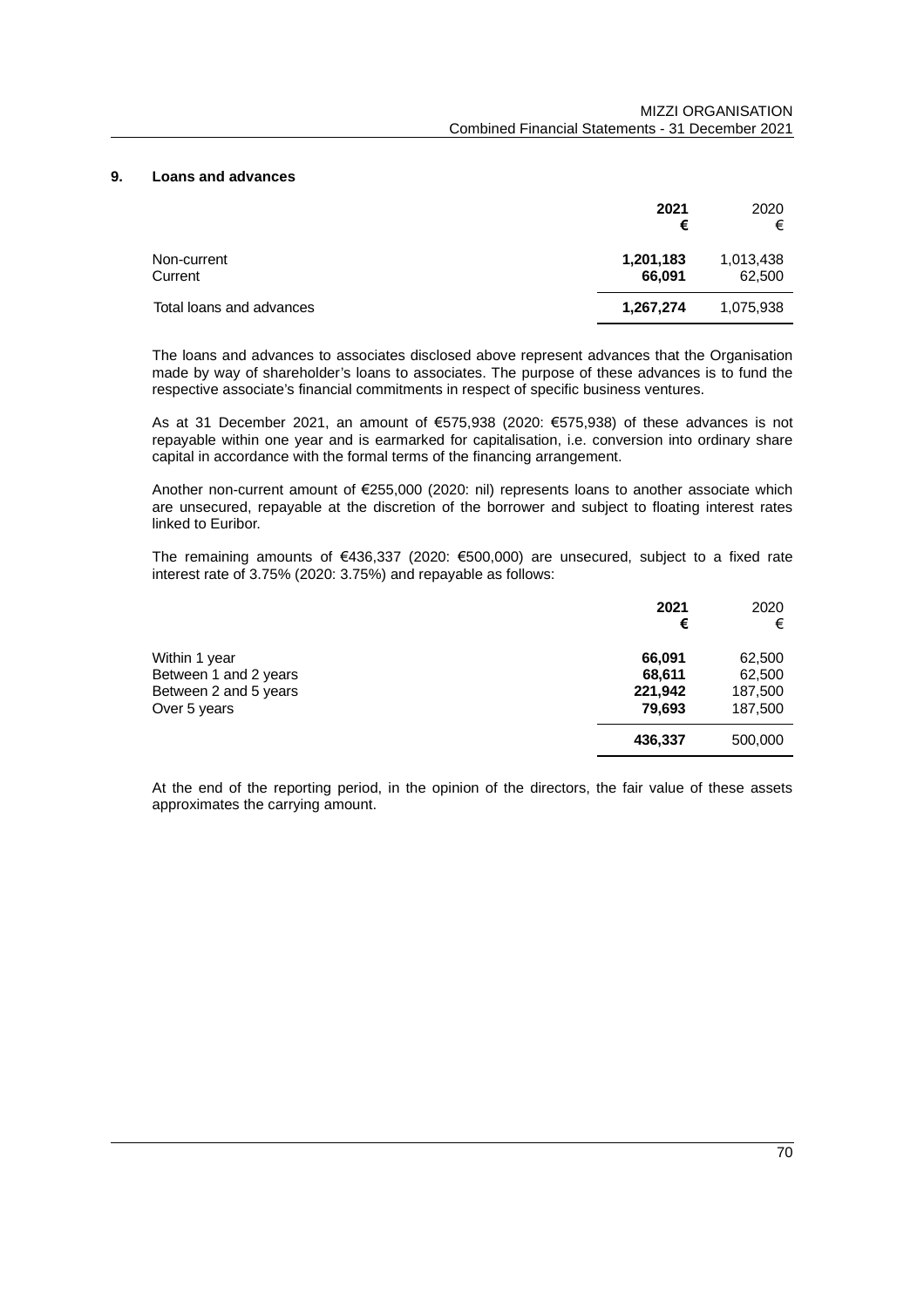# **10. Financial assets at fair value through other comprehensive income**

| <b>Equity investments</b>                                                                                                | 2021<br>€                             | 2020<br>€                            |
|--------------------------------------------------------------------------------------------------------------------------|---------------------------------------|--------------------------------------|
| Year ended 31 December<br>Opening carrying amount<br>Net losses from changes in fair value (Note 18)<br><b>Disposals</b> | 3,739,820<br>(174, 556)<br>(228, 615) | 4,638,224<br>(131,506)<br>(766, 898) |
| Closing carrying amount                                                                                                  | 3,336,649                             | 3,739,820                            |
| At 31 December<br>Cost<br>Fair value gains<br>Provisions for impairment                                                  | 4,075,993<br>72.826<br>(812170)       | 4,293,492<br>161.015<br>(714, 687)   |
| Carrying amount                                                                                                          | 3,336,649                             | 3,739,820                            |

The carrying amount of equity investments at FVOCI at 31 December comprise the following individual investments:

|                                                                                                                                                                | 2021<br>€                                             | 2020<br>€                                              |
|----------------------------------------------------------------------------------------------------------------------------------------------------------------|-------------------------------------------------------|--------------------------------------------------------|
| Plaza Centres p.l.c.<br>BNF Bank p.l.c.<br>Manoel Island Yacht Yard Limited<br>Cleves Sofia Holdings Ltd<br>Other equity investments                           | 1,128,804<br>1,750,000<br>360,000<br>85,555<br>12,290 | 1,434,491<br>1,750,000<br>360,000<br>183,039<br>12,290 |
|                                                                                                                                                                | 3,336,649                                             | 3,739,820                                              |
| The Organisation's equity investments consist of:                                                                                                              |                                                       |                                                        |
|                                                                                                                                                                | 2021<br>€                                             | 2020<br>€                                              |
| Investments listed on the Malta Stock Exchange<br>Investments in local unlisted financial institution<br>Other investments in unlisted local private companies | 1,128,804<br>1,750,000<br>457,846                     | 1,434,491<br>1,750,000<br>555,329                      |
|                                                                                                                                                                | 3,336,643                                             | 3,739,820                                              |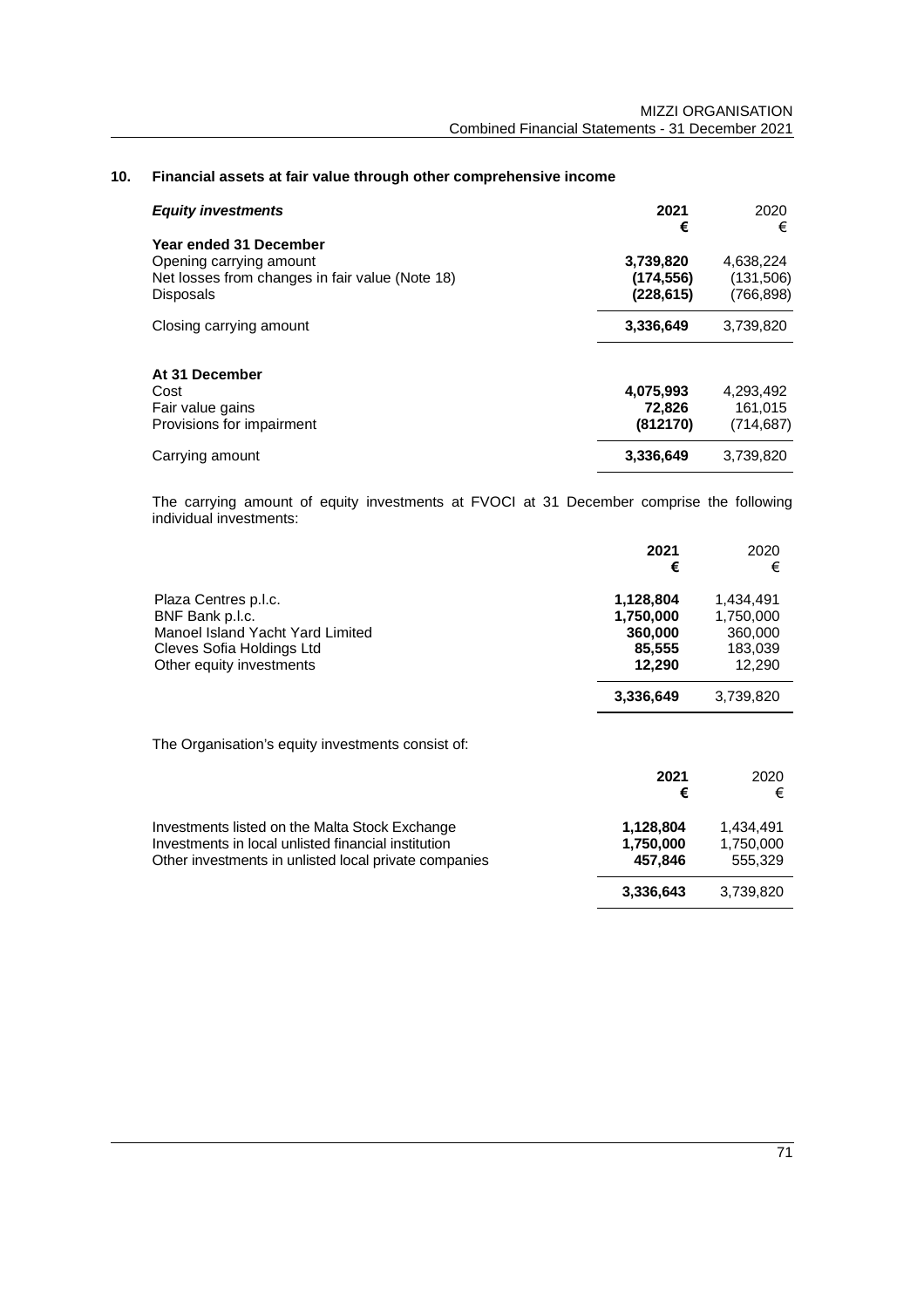# **10. Financial assets at fair value through other comprehensive income** - continued

The Organisation's investments, consisting of equity instruments, are fair valued annually. For investments traded on the Malta Stock Exchange, fair value is determined by reference to quoted market prices. For other unlisted investments, fair value is mainly estimated by reference to the net asset backing of the investee and the use of valuation techniques, principally discounted cash flow models. The cost of the other unlisted investments approximates fair value and no movements have been recognised in equity. In prior years, impairment losses had been recognised in respect of investments in unlisted companies which were in unexpected adverse trading and operating conditions.

### **11. Trade and other receivables**

|                                                                                                                                                               | 2021<br>€                                                             | 2020<br>€                                                            |
|---------------------------------------------------------------------------------------------------------------------------------------------------------------|-----------------------------------------------------------------------|----------------------------------------------------------------------|
| Current<br>Trade receivables<br>Amounts receivable from hire purchase debtors (Note 12)                                                                       | 15,392,231<br>7,501,778                                               | 15,853,803<br>4,657,953                                              |
| Contract assets<br>Gross amounts due from customers for contract work                                                                                         | 2,902,526                                                             | 1,981,543                                                            |
| Amounts owed by associates<br>Amounts owed by other related parties<br>Advance payments to suppliers<br>Other receivables<br>Indirect taxation<br>Prepayments | 827,196<br>10,927<br>1,079,746<br>5,011,561<br>2,522,229<br>2,389,332 | 712,107<br>466,358<br>862,177<br>2,630,338<br>2,171,774<br>3,204,686 |
| Non-current<br>Amounts receivable from hire purchase debtors (Note 12)<br>Other receivables                                                                   | 37,637,526<br>12,443,687<br>5,624,328                                 | 32,540,739<br>12,558,812<br>6.043.104                                |
|                                                                                                                                                               | 18,068,015                                                            | 18,601,916                                                           |

Receivables above are disclosed net of credit loss allowances as follows:

|                                                                                                                                                                                       | 2021<br>€                                              | 2020<br>€                                              |
|---------------------------------------------------------------------------------------------------------------------------------------------------------------------------------------|--------------------------------------------------------|--------------------------------------------------------|
| Trade receivables,<br>Gross amounts due from customers for contract work<br>Other receivables: current amounts<br>Other receivables: non-current amounts<br>Amounts owed by associate | 3.953.396<br>48,878<br>1,969,543<br>469.213<br>287.500 | 4,076,186<br>61,800<br>2,007,647<br>736.777<br>287,500 |
|                                                                                                                                                                                       | 6,728,530                                              | 7,169,910                                              |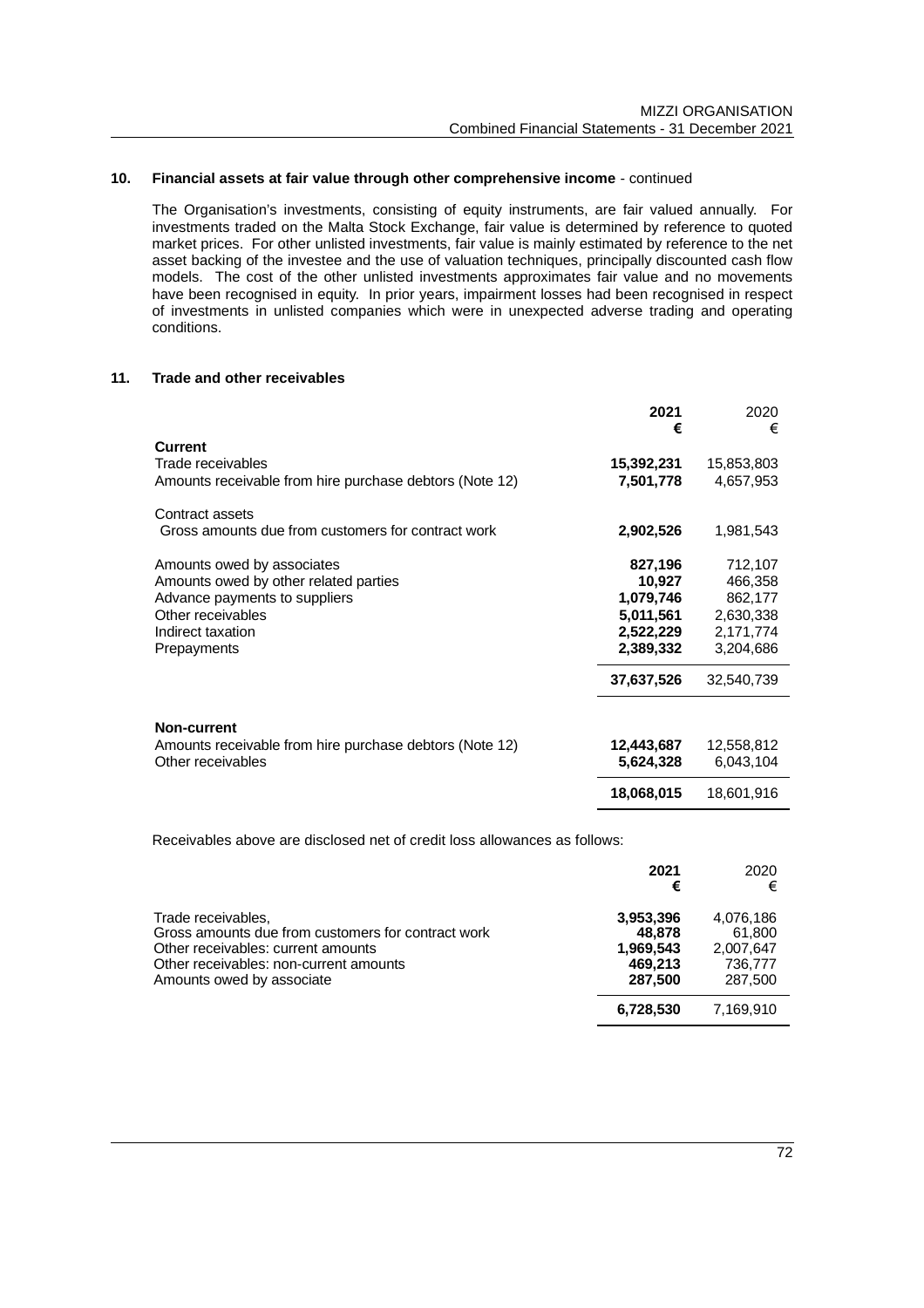## **11. Trade and other receivables** - continued

Credit loss allowances in respect of amounts receivable from hire purchase debtors are disclosed separately in Note 12.

Current and non-current other receivables mainly comprise amounts receivable from the Organisation's customers in relation to contractual arrangements entered into with these parties, and the related non-current element is principally receivable within five years from the end of the reporting period. Similarly, non-current amounts receivable from hire purchase debtors are also principally receivable within five years from the end of the reporting period.

Current other receivables also include the amounts deposited in court with respect to the matters disclosed in Note 39(c) to the financial statements, together with other amounts receivable in the ordinary course of business.

Furthermore, non-current other receivables include amounts owed by a third party under the Maltese beverage container refund scheme. These amounts are unsecured, subject to interest at 2.75% per annum and repayable as follows:

|                       | 2021<br>€ | 2020<br>€                |
|-----------------------|-----------|--------------------------|
| Between 1 and 2 years | 180,422   | $\blacksquare$           |
| Between 2 and 5 years | 1,480,121 | $\overline{\phantom{0}}$ |
| Over 5 years          | 396,712   | $\overline{\phantom{a}}$ |
|                       | 2,057,255 | -                        |

The aggregate amount of costs incurred and recognised profits (less recognised losses) to date for contracts in progress at the end of the reporting period amounts to €3,894,828 (2020: €8,328,199). Gross amounts due from and to customers in respect of these contracts are disclosed in the table above and in Note 21 respectively.

All movements in contract assets during the current and the preceding financial years related to business variations.

#### **12. Amounts receivable from hire purchase debtors**

`

|                                                                                       | 2021<br>€                   | 2020<br>€                 |
|---------------------------------------------------------------------------------------|-----------------------------|---------------------------|
| Current<br>Debtors on whom bills of exchange were drawn<br>Credit loss allowances     | 14,689,840<br>(7, 188, 062) | 11,577,454<br>(6,919,501) |
|                                                                                       | 7,501,778                   | 4.657.953                 |
| Non-current<br>Debtors on whom bills of exchange were drawn<br>Credit loss allowances | 13,267,013<br>(823, 326)    | 13,395,130<br>(836, 318)  |
|                                                                                       | 12,443,687                  | 12,558,812                |
| Total amounts receivable from hire purchase debtors                                   | 19,945,465                  | 17.216.765                |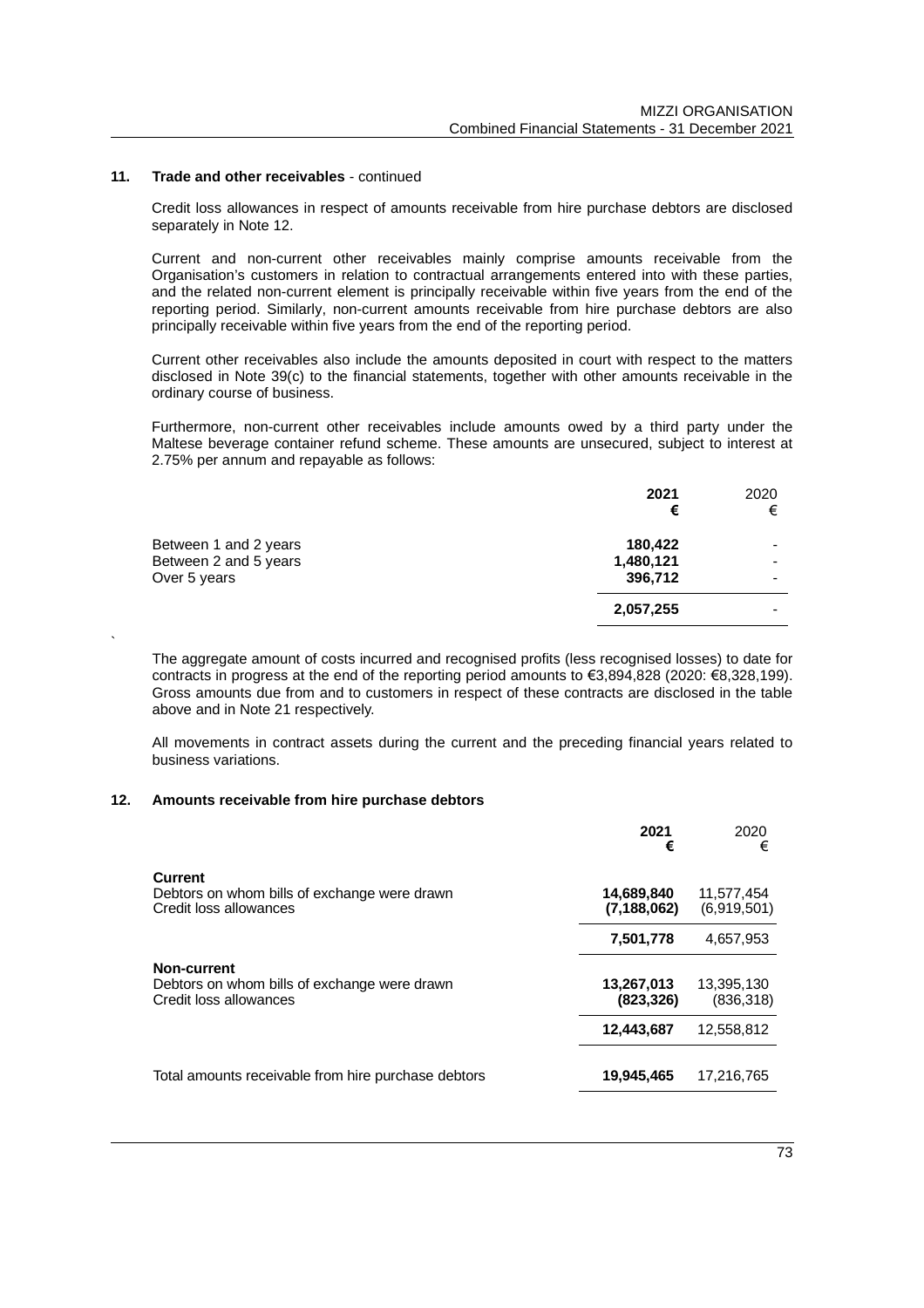## **12. Amounts receivable from hire purchase debtors** - continued

Amounts receivable from hire purchase debtors relate to trade receivables arising from the sale of goods and services by companies forming part of the Mizzi Organisation, which are acquired and financed by United Acceptances Finance Limited, an entity within the Organisation. These receivables are transferred to the company upon origination, once hire purchase terms are granted, at their face value with no right of recourse whatsoever. Accordingly credit loss allowances in respect of amounts receivable from hire purchase debtors, disclosed in the table above, are recognised in profit or loss.

During the current financial year, the entity has financed receivables with a face value amounting to €10,843,610 (2020: €8,613,629). Amounts receivable from hire purchase debtors are subject to an effective interest rate of 5.5% (2020: 5.5%).

Receivables covered by bills of exchange factored out to bank with an option to repurchase them as they fall due are not derecognised from the Organisation's statement of financial position. The amounts advanced under this facility are treated as collateralised borrowings (disclosed as distinct liabilities) amounting to the face value of the bills factored out (Note 22). Receivables covered by bills of exchange factored out to bankers without an option to repurchase them as they fall due are derecognised by the Organisation. The entity would retain credit risk in these receivables through the bank's right of recourse which would be limited to 15% of the value of the bills factored in the preceding six months. During the current and preceding financial years no receivables have been factored out in this manner.

## **13. Inventories**

|                                                                                                                                                                                                                                                                                                                                               | 2021<br>€                                                                            | 2020<br>€                                                                          |
|-----------------------------------------------------------------------------------------------------------------------------------------------------------------------------------------------------------------------------------------------------------------------------------------------------------------------------------------------|--------------------------------------------------------------------------------------|------------------------------------------------------------------------------------|
| Property being developed with a view to sale                                                                                                                                                                                                                                                                                                  | 423,778                                                                              | 431,902                                                                            |
| Goods held for resale<br>Motor vehicles, spare parts and related supplies<br>Other goods purchased for resale<br>Raw materials and manufactured finished goods<br>Containers (carried at net realisable value)<br>Goods in transit<br>Contract and other work in progress<br>Payments on account in respect of motor vehicles and spare parts | 12,317,288<br>9,865,451<br>2,605,926<br>274,129<br>2,898,022<br>733.681<br>1,801,129 | 13,102,202<br>7.907.494<br>2,641,137<br>336,420<br>3,893,560<br>347.219<br>171.311 |
|                                                                                                                                                                                                                                                                                                                                               | 30,495,626                                                                           | 28,399,343                                                                         |
| Total inventories                                                                                                                                                                                                                                                                                                                             | 30,919,404                                                                           | 28,831,245                                                                         |

The cost of inventories recognised as expense is appropriately disclosed in Note 28 of the financial statements. During the year ended 31 December 2021, net inventory write-downs amounted to €1,050,202 (2020: €913,852). These amounts have been included within 'Cost of sales' in profit or loss.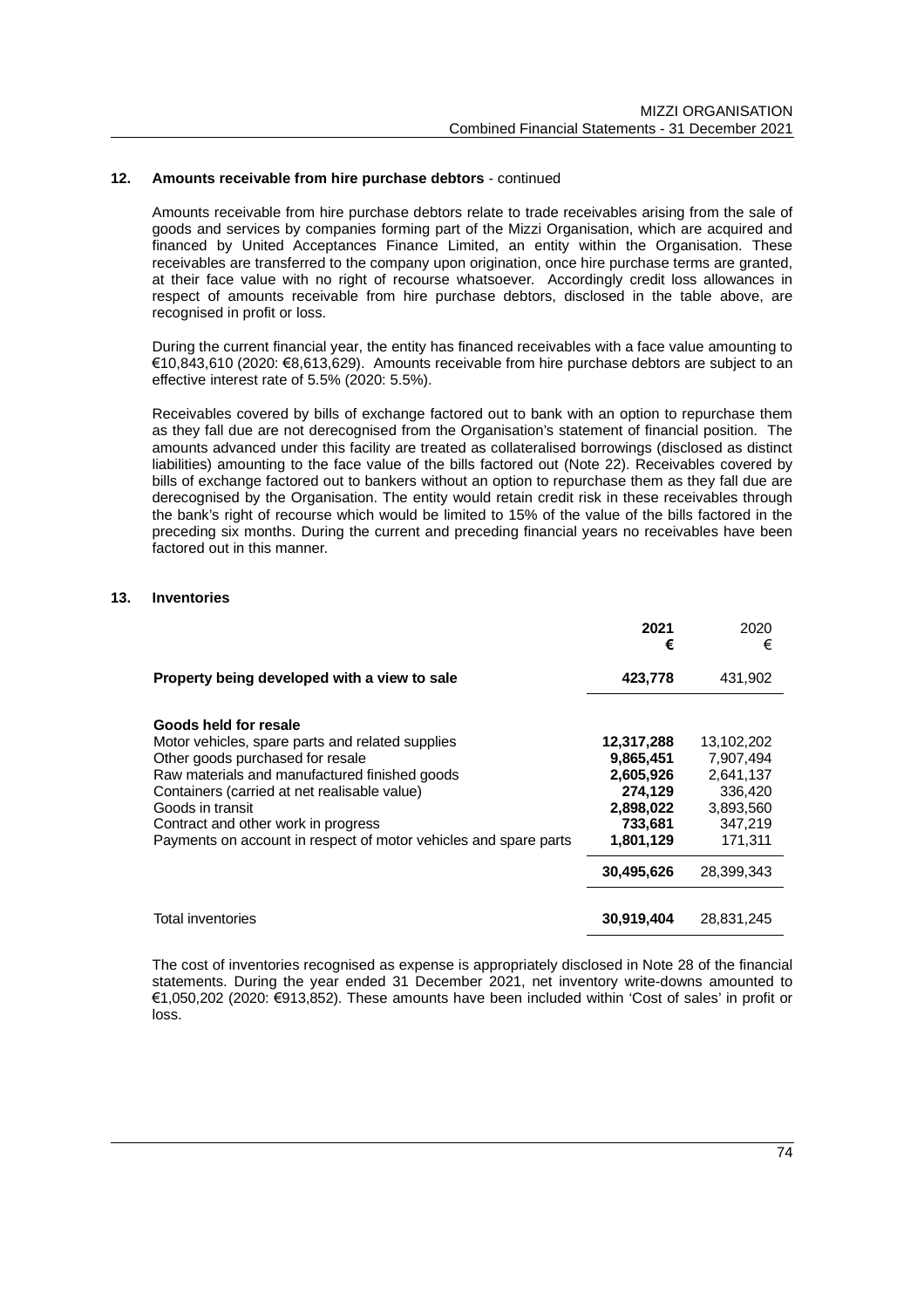# **14. Financial assets at fair value through profit or loss**

| <b>Equity investments</b>                                                                        | 2021        | 2020                              |
|--------------------------------------------------------------------------------------------------|-------------|-----------------------------------|
| Opening carrying amount<br>Net (losses) from changes in fair value (Note 31)<br><b>Disposals</b> | ۰<br>۰<br>۰ | 221,520<br>(1, 334)<br>(220, 186) |
| Closing carrying amount                                                                          | -           |                                   |

# **15. Cash and cash equivalents**

For the purposes of the statement of cash flows, the year-end cash and cash equivalents comprise the following:

|                                                                                                           | 2021<br>€                                | 2020<br>€                                  |
|-----------------------------------------------------------------------------------------------------------|------------------------------------------|--------------------------------------------|
| Cash at bank and in hand<br>Bank overdrafts (Note 22)<br>Bills of exchange factored out to bank (Note 22) | 28,574,456<br>(9,272,039)<br>(1,845,317) | 9.702.799<br>(16, 557, 135)<br>(2,440,748) |
|                                                                                                           | 17,457,100                               | (9,295,084)                                |

The current portion of the factoring facility in respect of bills of exchange factored out to bank is treated as a cash equivalent since this facility forms an integral part of the Organisation's overall cash management.

# **16. Assets classified as held for sale**

|                                                                             | 2021  | 2020<br>€ |
|-----------------------------------------------------------------------------|-------|-----------|
| Property classified as held for sale<br>Opening and closing carrying amount | 2.580 | 2.580     |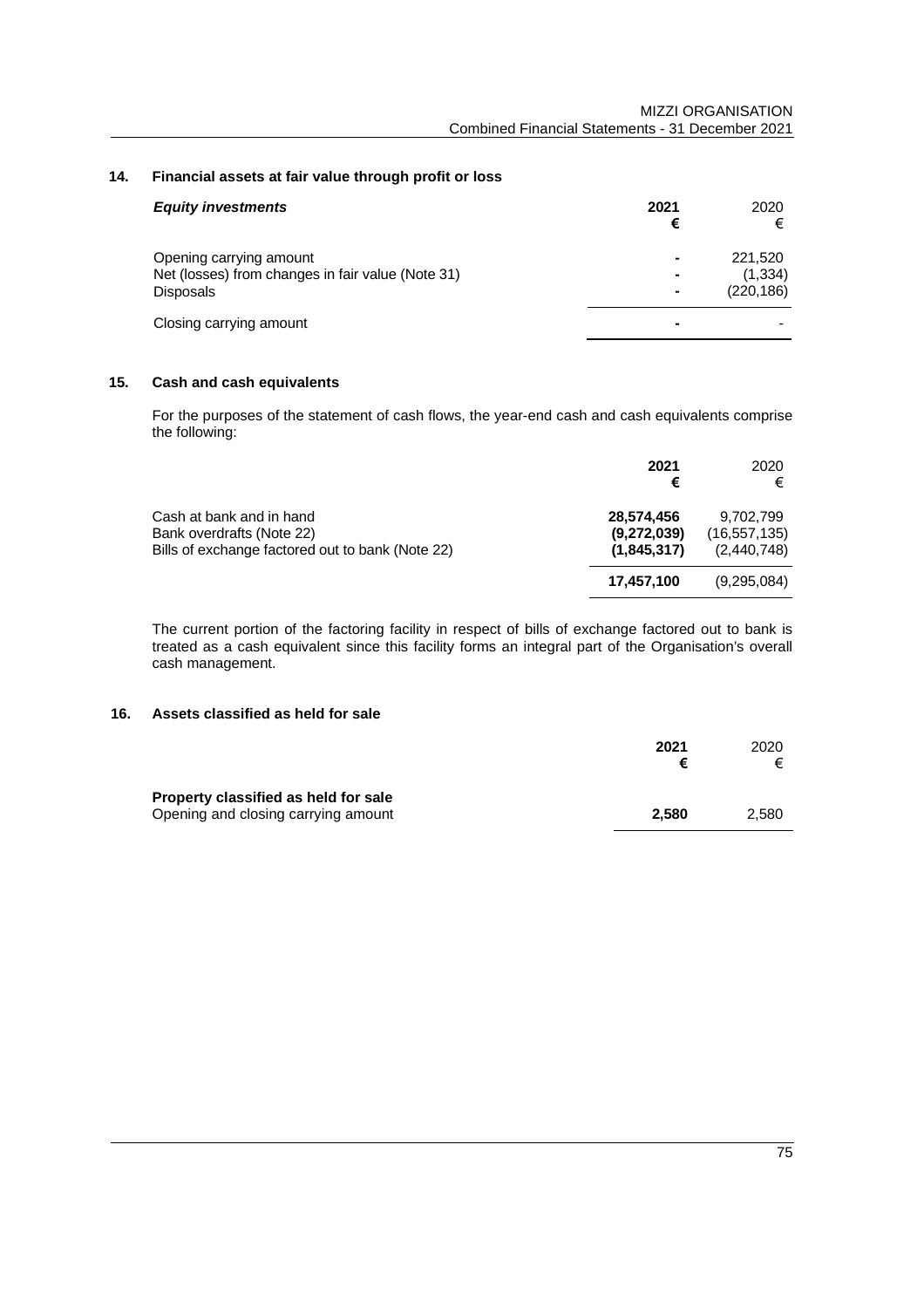# **17. Share capital and Capital contribution reserve**

| <b>Share capital</b>                            | 2021<br>€ | 2020<br>€ |
|-------------------------------------------------|-----------|-----------|
| <b>Authorised</b><br>Ordinary shares            | 3,661,771 | 3,661,770 |
| <b>Issued and fully paid</b><br>Ordinary shares | 2,471,437 | 2,471,437 |

The total authorised, issued and fully paid up share capital for the combined financial statements has been assumed to be principally the aggregate of all of the authorised, issued and fully paid up share capital of each of Consolidated Holdings Limited, Mizzi EV Limited, Mizzi Organisation Limited, The General Soft Drinks Company Limited and GSD Marketing Limited.

# *Capital contribution reserve*

In prior years, the Organisation's shareholders have waived amounts of €3,042,999 which were due to them by Mizzi Organisation Limited. Such amounts have been converted to a capital contribution reserve.

#### **18. Revaluation reserves**

|                                                                                         | 2021<br>€  | 2020<br>€  |
|-----------------------------------------------------------------------------------------|------------|------------|
| Surplus arising on fair valuation of:<br>Land and buildings of entities forming part of |            |            |
| the Mizzi Organisation                                                                  | 51,030,748 | 51,022,251 |
| Land and buildings of associates                                                        | 9,479,012  | 9,479,012  |
| Financial assets at FVOCI                                                               | (24, 657)  | 161.015    |
|                                                                                         | 60,485,103 | 60.662.278 |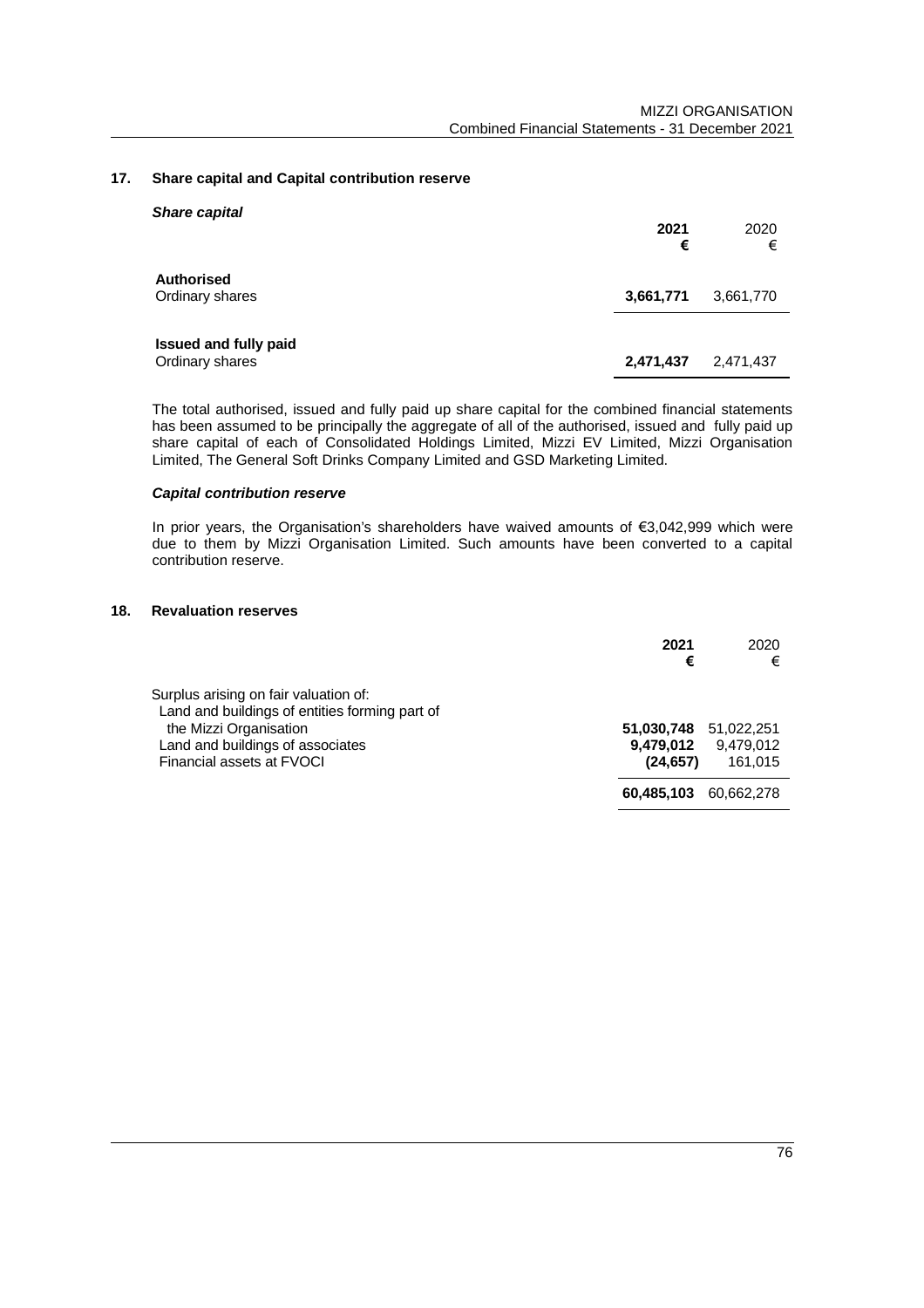# **18. Revaluation reserves** - continued

The movements in each category are analysed as follows:

|                                                                                                                                                                             | 2021<br>€             | 2020<br>€              |
|-----------------------------------------------------------------------------------------------------------------------------------------------------------------------------|-----------------------|------------------------|
| Land and buildings of entities forming part of<br>the Mizzi Organisation                                                                                                    |                       |                        |
| At beginning of year                                                                                                                                                        | 51,022,251            | 46,414,546             |
| Revaluation surplus arising during the year (Note 4)<br>Transfer upon realisation through asset use<br>Deferred income taxes on revaluation surplus arising during the year | (52, 137)             | 5,164,372<br>(52, 137) |
| (Note 24)<br>Movement in deferred tax liability determined on the basis                                                                                                     |                       | (535, 298)             |
| applicable to property disposals (Note 24)<br>Deferred income taxes on realisation through asset                                                                            | 42,386                | 12,520                 |
| use (Note 24)                                                                                                                                                               | 18,248                | 18,248                 |
| At end of year                                                                                                                                                              | 51,030,748            | 51,022,251             |
|                                                                                                                                                                             | 2021<br>€             | 2020<br>€              |
| Land and buildings of associates<br>At beginning of year<br>Transfer upon realisation through asset use - share                                                             | 9,479,012             | 9,595,327              |
| of depreciation transfer, net of deferred tax                                                                                                                               |                       | (116, 315)             |
| At end of year                                                                                                                                                              | 9,479,012             | 9,479,012              |
|                                                                                                                                                                             | 2021<br>€             | 2020<br>€              |
| <b>Financial assets at FVOCI</b>                                                                                                                                            |                       |                        |
| At beginning of year<br>Net losses from changes in fair value (Note 10)<br>Transfer of fair value gains on disposal of equity investments at FVOCI                          | 161,015<br>(174, 556) | 323,373<br>(131,506)   |
| to retained earnings                                                                                                                                                        | (11, 116)             | (30, 852)              |
| At end of year                                                                                                                                                              | (24, 657)             | 161,015                |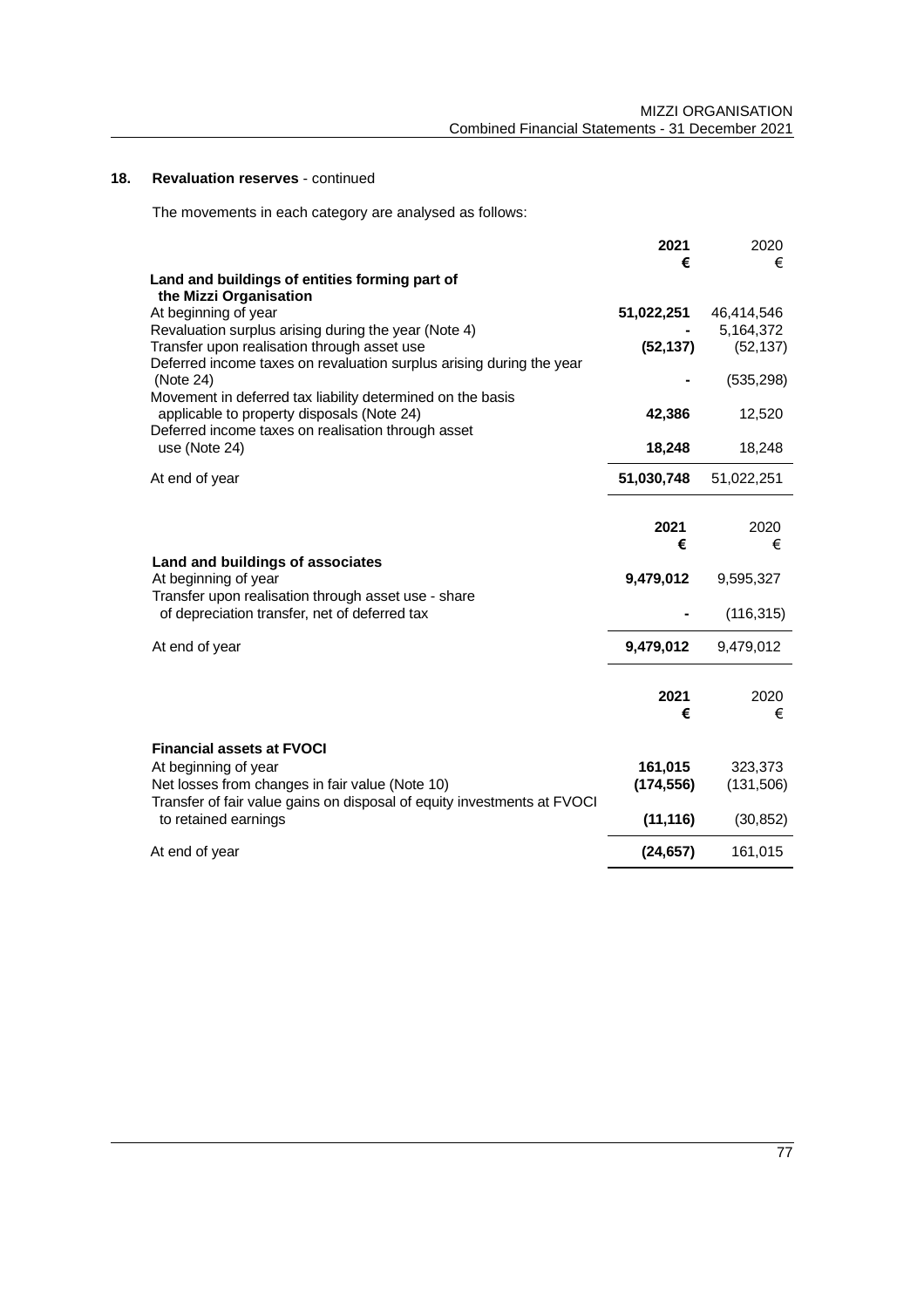#### **18. Revaluation reserves** - continued

The tax impact included in the revaluation reserves as at 31 December 2021, relates to deferred taxation arising on the surplus on fair valuation of land and buildings of entities forming part of the Mizzi Organisation for an amount of €7,761,540 (2020: €7,822,178). The movements in the tax impact relating to this component of other comprehensive income during the current and the preceding financial years are presented in the respective table above.

Gains and losses arising from changes in fair value of financial assets at FVOCI are recognised directly in equity in other comprehensive income through the revaluation reserve in accordance with the Organisation's accounting policy. When the equity investments are disposed of, the cumulative gain or loss recognised in OCI remains in equity.

The revaluation reserves are non-distributable.

#### **19. Fair value gains and other reserves**

|                                                                                                                                                                                           | 2021<br>€                                       | 2020<br>€                                       |
|-------------------------------------------------------------------------------------------------------------------------------------------------------------------------------------------|-------------------------------------------------|-------------------------------------------------|
| Fair value gains reserve in respect of property<br>Share of associate's incentives and benefits reserve<br>Other capital reserves<br><b>Translation reserve</b>                           | 34,813,260<br>1,034,695<br>322,115<br>(31, 425) | 27,395,207<br>1,034,695<br>322,115<br>(31, 425) |
|                                                                                                                                                                                           | 36,138,645                                      | 28,720,592                                      |
| The movements in each category are analysed as follows:                                                                                                                                   |                                                 |                                                 |
|                                                                                                                                                                                           | 2021<br>€                                       | 2020<br>€                                       |
| Fair value gains reserve in respect of property<br>At beginning of year<br>Fair value gains arising during the year (Note 6)<br>Transfer of fair value gains on property upon realisation | 27,395,207<br>10,419,169                        | 25,551,985<br>3,753,532                         |
| through disposal<br>Deferred income taxes on fair value gains arising during                                                                                                              | (1, 205, 848)                                   | (1, 123, 206)                                   |
| the year (Note 25)<br>Deferred income taxes attributable to transfer of fair value gains on<br>property upon realisation through disposal, determined on the                              | (1,657,183)                                     | (769, 550)                                      |
| basis applicable to property disposal<br>Movement in deferred tax liability determined on                                                                                                 | 85,181                                          | 94,847                                          |
| the basis applicable to property disposals                                                                                                                                                | (223, 266)                                      | (112, 401)                                      |
| At end of year                                                                                                                                                                            | 34,813,260                                      | 27,395,207                                      |
| Share of associate's incentives and benefits reserve<br>At beginning and end of the year                                                                                                  | 1,034,695                                       | 1,034,695                                       |
| Other capital reserves<br>At beginning and end of the year                                                                                                                                | 322,115                                         | 322,115                                         |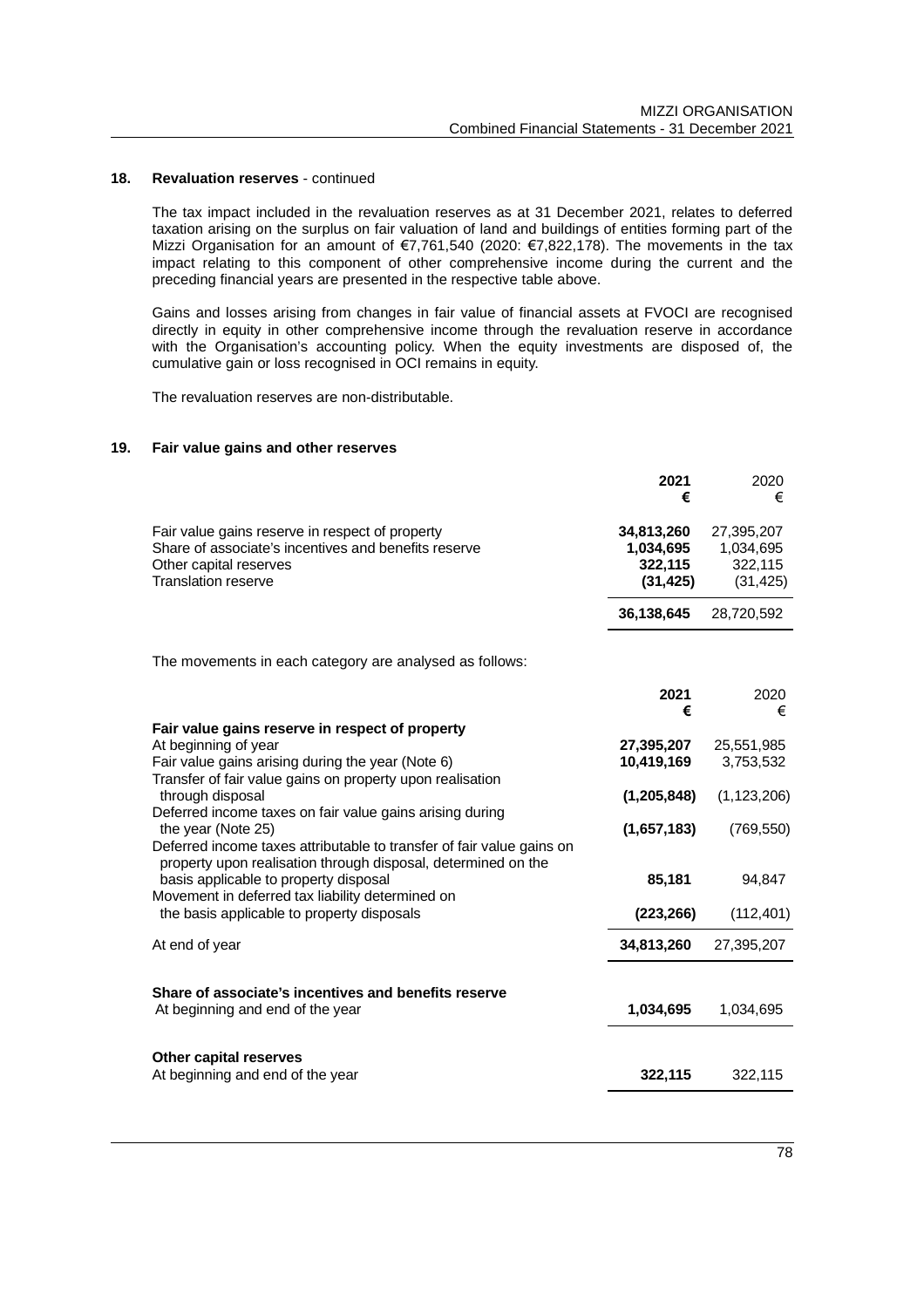### **19. Fair value gains and other reserves** - continued

|                                                                | 2021<br>€ | 2020<br>€ |
|----------------------------------------------------------------|-----------|-----------|
| <b>Translation reserve</b><br>At beginning and end of the year | (31, 425) | (31, 425) |

The tax impact included in fair value gains and other reserves as at 31 December 2021, relates to deferred taxation arising on the fair value gains reserve in respect of property of entities forming part of the Mizzi Organisation for an amount of €7,182,437 (2020: €5,410,211). The movements in the tax impact relating to this component of other comprehensive income during the current and the preceding financial years are presented in the respective table above.

Gains from changes in fair value of investment property, net of deferred tax movements, which are unrealised at the end of the reporting periods, would be recognised in profit or loss in accordance with the Organisation's accounting policy for investment property. These amounts are transferred from retained earnings to the fair value gains reserve since these gains are not considered by the directors of the respective entities to be available for distribution. Any write-downs of the carrying amount of non-current assets held for sale, which were previously classified as investment property and fair valued in prior years before transferred upon a change in intended use, are treated in the same way as outlined above.

In accordance with Articles 24B and 36 of the Business Promotion Act, transfers are effected by an associate to an incentives and benefits reserve representing the net amount of profits subject to income tax at a reduced rate of tax. Such profits are set aside for the exclusive purpose of financing the upgrading projects within a subsidiary of the associate as approved by Malta Enterprise Corporation in accordance with Article 6 of the Business Promotion Act. The incentives and benefits reserve is not distributable and shall be retained for a period of eight years, which expire at the latest on 31 December 2021, after which it can be distributed by means of a bonus issue.

The capital reserves are not considered by the directors of the respective entities to be available for distribution.

The amounts recognised in the translation reserve relate to exchange differences resulting from translating the results and financial position of an entity forming part of the Mizzi Organisation that has a functional currency which is different from the Organisation's presentation currency, in accordance with the Organisation's accounting policy.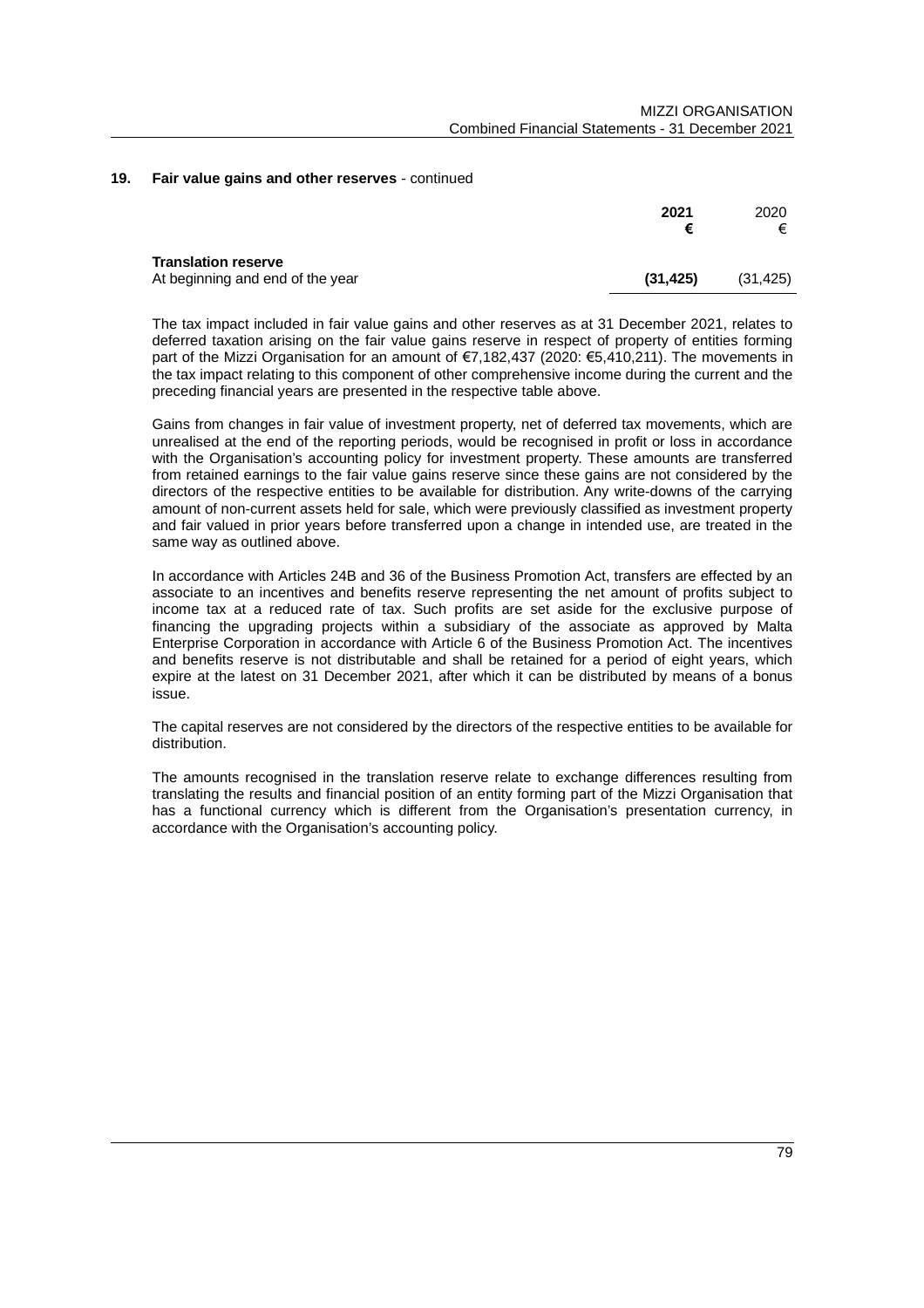# **20. Hedging reserve**

The fair value changes attributable to cash flow hedging instruments are recorded in the hedging reserve, in a separate category of equity, as shown below:

|                                                                                                  | Interest rate swaps   |                      |
|--------------------------------------------------------------------------------------------------|-----------------------|----------------------|
|                                                                                                  | 2021<br>€             | 2020<br>€            |
|                                                                                                  |                       |                      |
| At 1 January<br>Gross amounts of losses                                                          | (776, 091)            | (826, 028)           |
| Deferred income tax (Note 24)                                                                    | 271,632               | 289,110              |
|                                                                                                  | (504, 459)            | (536, 918)           |
| Movements during the year ended 31 December                                                      |                       |                      |
| Net gains/(losses) from changes in fair values<br>Deferred income tax (Note 24)                  | 382,397<br>(133, 839) | (202, 770)<br>70,969 |
|                                                                                                  | 248,558               | (131, 801)           |
| Reclassified to profit or loss as a reclassification adjustment<br>Deferred income tax (Note 24) | (34, 698)<br>12,144   | 252,707<br>(88, 447) |
|                                                                                                  | (22, 554)             | 164,260              |
| At 31 December                                                                                   |                       |                      |
| Gross amounts of losses                                                                          | (428, 392)            | (776,091)            |
| Deferred income tax (Note 24)                                                                    | 149,937               | 271,632              |
|                                                                                                  | (278, 455)            | (504, 459)           |

The tax impacts relating to this component of other comprehensive income are presented in the above tables.

The net fair value losses as at 31 December 2021 and 2020 on open interest rate swap agreements which hedge anticipated future interest rate fluctuations on borrowings will be reclassified from the hedging reserve to profit or loss as a reclassification adjustment when the forecast transactions occur, at various dates up to one year from the end of the reporting period.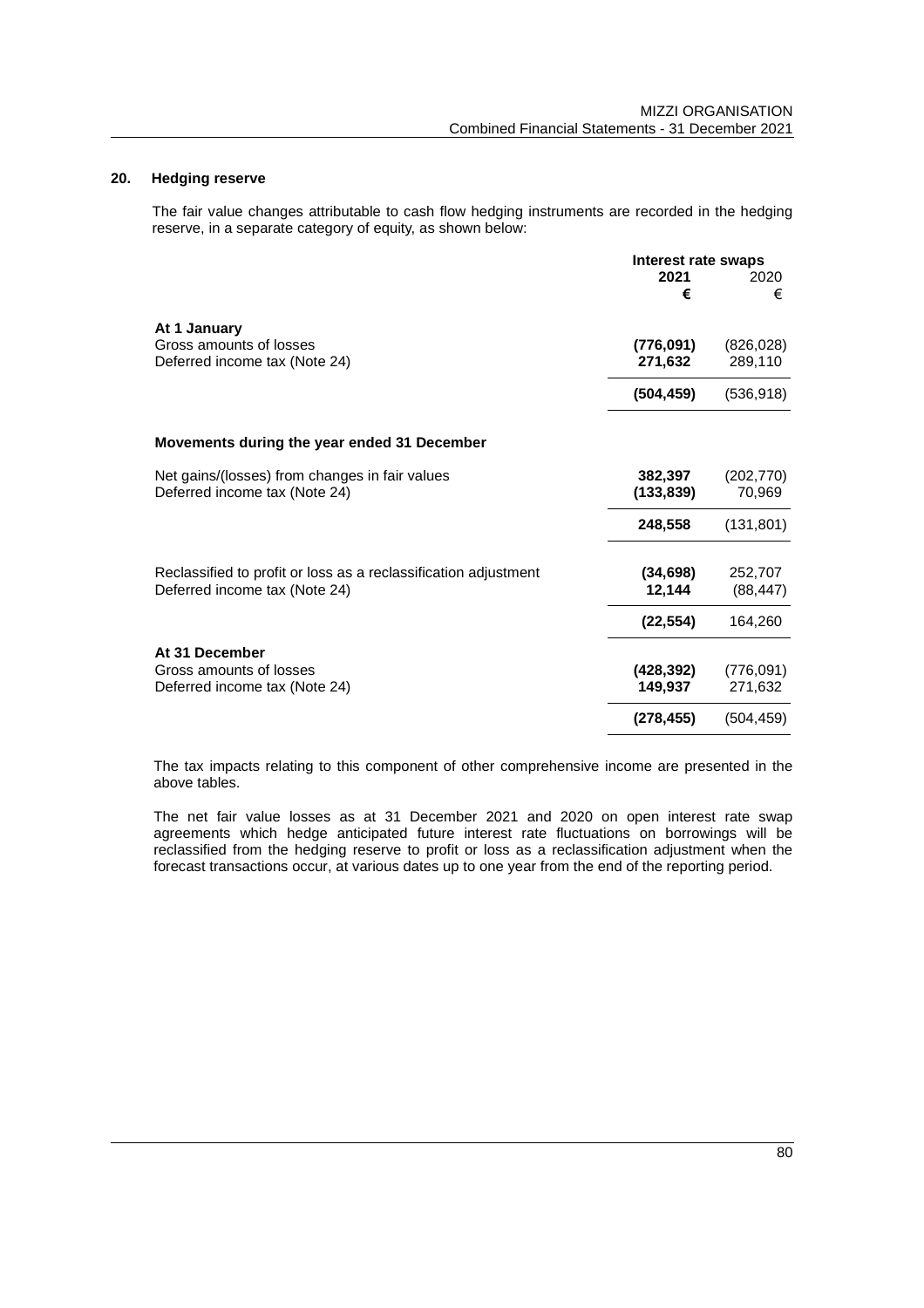# **21. Trade and other payables**

|                                                                  | 2021<br>€  | 2020<br>€  |
|------------------------------------------------------------------|------------|------------|
| <b>Current</b>                                                   |            |            |
| Trade payables                                                   | 22,011,007 | 18,914,545 |
| Amounts payable in respect of capital expenditure                | 2,886,121  | 2,094,828  |
| <b>Contract liabilities</b>                                      |            |            |
| Payments received in advance from customers                      | 5,161,959  | 2,097,785  |
| Gross amounts owed to customers for contract work                | 1,155,842  | 953,558    |
| Attributable to customer loyalty programme                       | 219,099    | 383,343    |
| Deferred income                                                  | 312,068    | 379,443    |
| Face value of bonds and interest thereon payable to bond holders | 155,169    | 155,169    |
| Amounts owed to other related parties                            | 1,725,611  | 904,691    |
| Other payables                                                   | 1,537,769  | 1,739,908  |
| Indirect taxation and social security                            | 7,266,941  | 2,999,109  |
| Deferred Government grants related to assets                     | 32,649     | 9,321      |
| Accrued interest on bonds                                        | 351,000    |            |
| Accruals                                                         | 12,784,014 | 10,739,866 |
|                                                                  | 55,599,249 | 41,371,566 |
|                                                                  |            |            |
| Non-current<br>Deferred Government grants related to assets      | 121,608    | 25,254     |

Amounts payable to bondholders disclosed in the table above represent amounts relating to the face value of the bonds redeemed in 2016 and interest thereon, unclaimed by the respective bondholders.

Deferred Government grants represent state aid in respect of the green mobility hotel and energy grant schemes. The amount of the liability is reflected in profit or loss on a straight-line basis over the expected lives of the related assets and is presented within 'Other operating income'.

#### *Contract liabilities recognised in revenue during 2021*

Revenue recognised in profit or loss during the financial year ended 31 December 2021 that was included in the balances of contract liabilities as at the end of the preceding financial year amounted to €3,062,258 (2020: €5,852,354).

All movements in contract liabilities during the current and preceding financial years related to business variations.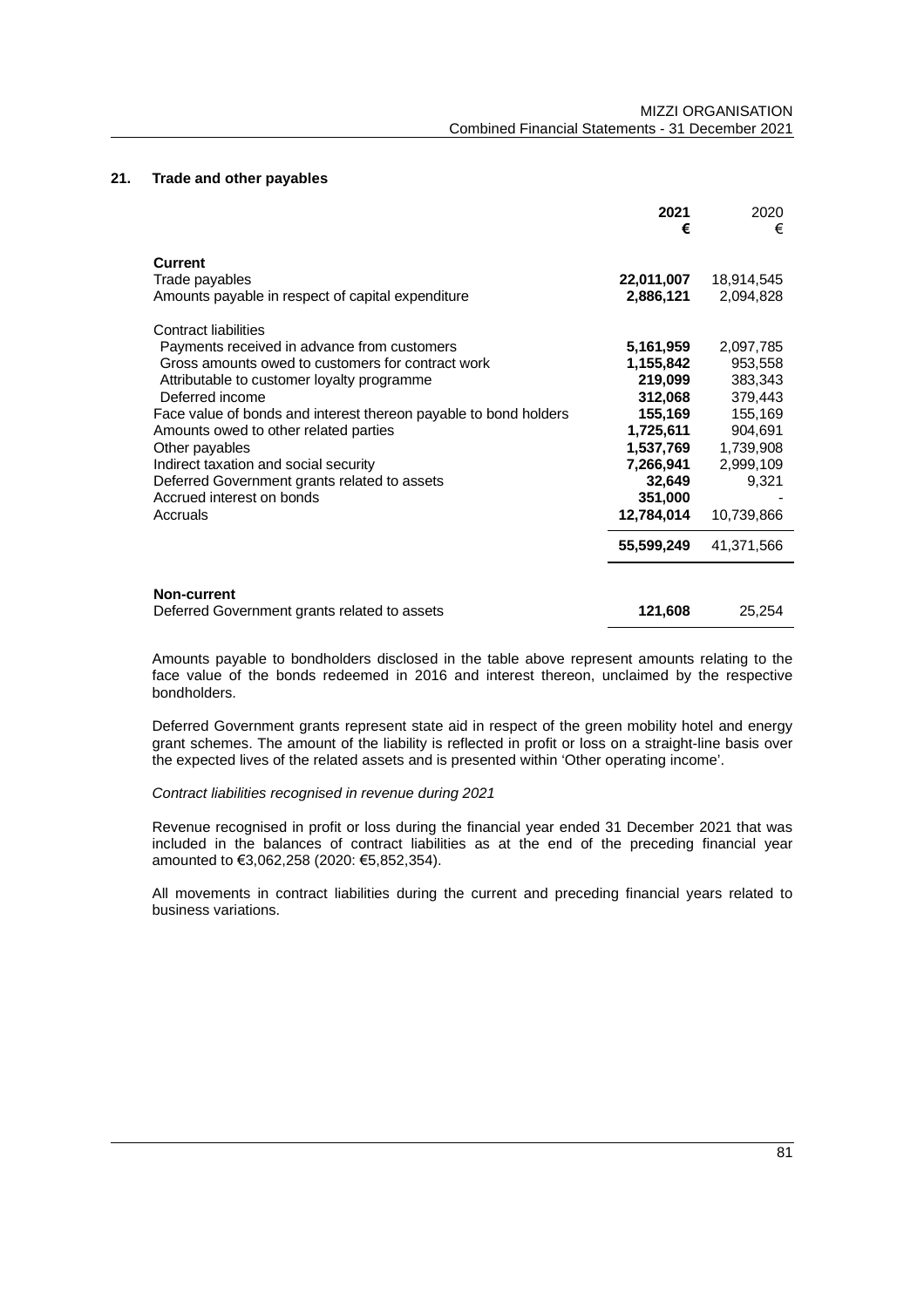# **22. Borrowings**

|                                              | 2021        | 2020       |
|----------------------------------------------|-------------|------------|
| Current                                      | €           | €          |
| Bank overdrafts                              | 9,272,039   | 16,557,135 |
| Bills of exchange factored out to bank       | 1,845,317   | 2,440,748  |
| Bank loans                                   | 9,428,759   | 10,509,686 |
| Loans from associate                         | 32,126      | 12,490     |
| Loans from related party                     | 600,000     | 600,000    |
|                                              | 21,178,241  | 30,120,059 |
| Non-current                                  |             |            |
| Bills of exchange factored out to bank       | 1,439,441   | 2,355,570  |
| 450,000 3.65% bonds 2028-2031 issued in 2021 | 44,211,693  |            |
| Bank loans                                   | 42,117,882  | 67,278,705 |
|                                              | 87,769,016  | 69.634.275 |
|                                              |             |            |
| Total borrowings                             | 108,947,257 | 99.754.334 |

#### *Bonds issued*

By virtue of the Prospectus dated 24 September 2021, Mizzi Organisation Finance p.l.c. (a company forming part of Mizzi Organisation) issued for subscription by the general public 450,000 bonds for an amount of €45,000,000. The bonds have a nominal value of €100 per bond and have been issued at par.

The bonds are subject to a fixed interest rate of 3.65% per annum payable annually in arrears on 15 October of each year.

The bonds are redeemable at par (€100 for each bond) and at the latest are due for redemption on 20 October 2031, unless they are redeemed earlier in whole or in part at the issuer's sole discretion on any date falling between and including 15 October 2028 and 14 October 2031 (Early Redemption Dates).

Mizzi Organisation Limited (the parent company), Consolidated Holdings Limited, The General Soft Drinks Company Limited and GSD Marketing Limited, the guarantors (all companies forming part of the Mizzi Organisation), are jointly and severally with the issuer and between themselves, guaranteeing the repayment of the nominal value of the bonds on the redemption date and of the interest amounts of the bonds on each interest payment date. The guarantors irrevocably and unconditionally guarantee the due and punctual performance of all the obligations undertaken by the issuer under the bonds.

Under the terms and conditions of the 2021 Prospectus, the bond proceeds have been advanced to Mizzi Organisation Limited, pursuant to, and subject to, the terms and conditions in the offering memorandum.

The bonds have been admitted to the Official List of the Malta Stock Exchange on 25 October 2021. The quoted market price of the bonds at 31 December 2021 was €102.40, which in the opinion of the directors fairly represented the fair value of these financial liabilities.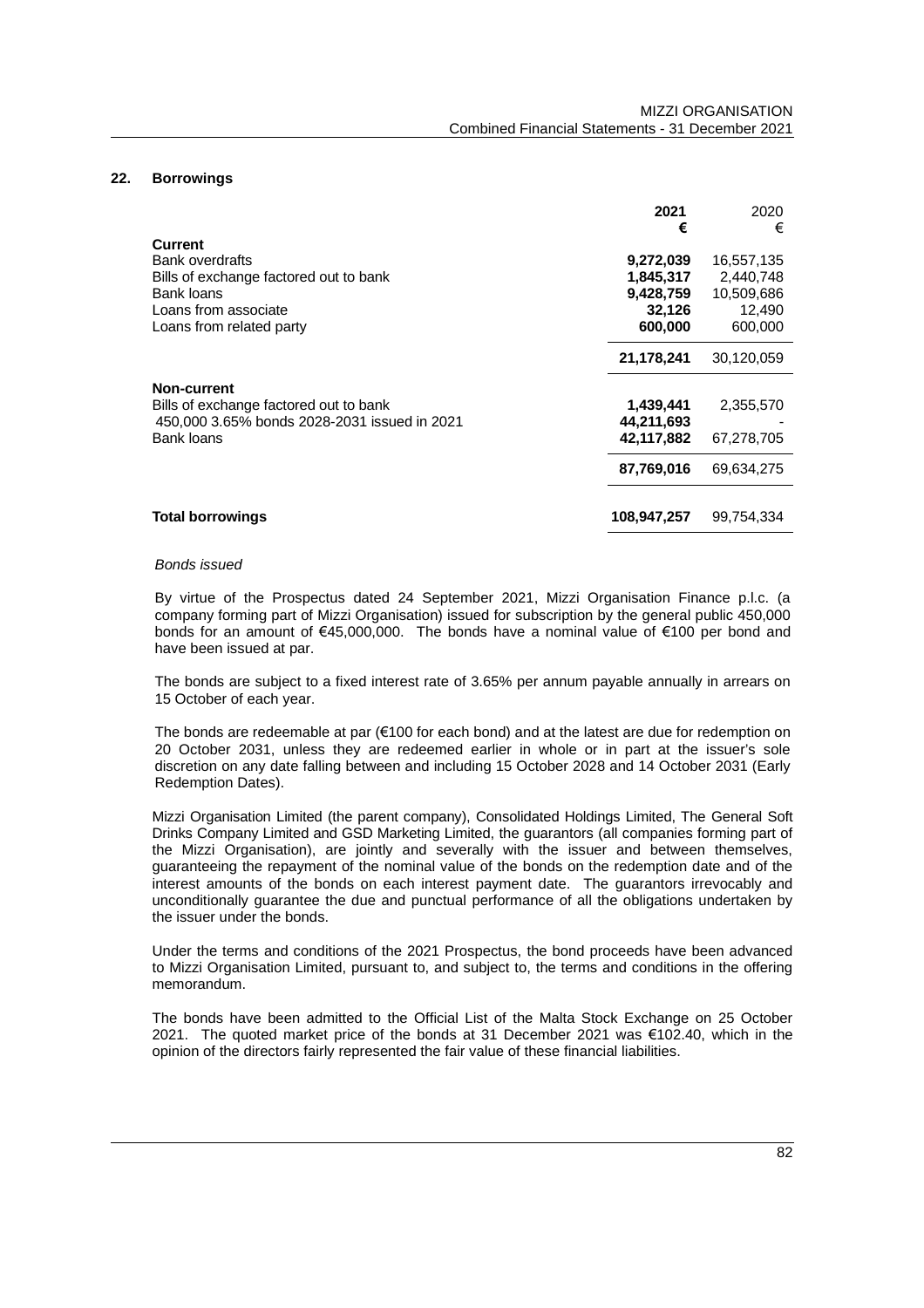At the end of the reporting period, bonds having a face value of €505,000 were held by directors of the issuer and their close family members, and bonds with a face value of €1,110,000 were held by officers and senior management (as defined in Section 9 of the Prospectus) of companies forming part of the Mizzi Organisation, including but not limited to the above-mentioned guarantors, and close family members of these individuals.

The bonds are measured at the amount of net proceeds adjusted for the amortisation of the difference between net proceeds and the redemption value of the bonds using the effective interest method as follows:

|                                                                                                                        | 2021<br>€            | 2020<br>€ |
|------------------------------------------------------------------------------------------------------------------------|----------------------|-----------|
| Original face value of bonds issued                                                                                    | 45,000,000           |           |
| Bond issue costs<br>Gross amount of bond issue costs<br>Amortisation for the current year and Accumulated amortisation | (802, 675)<br>14,368 |           |
| Unamortised bond issue costs                                                                                           | (788,307)            |           |
| Amortised cost and Closing carrying amount of the bonds                                                                | 44,211,693           |           |

#### *Bank borrowings*

The Organisation's banking facilities as at 31 December 2021 amounted to €109,724,000 (2020: €135,000,000). These facilities are mainly secured by:

- (a) joint and several guarantees by various entities forming part of the Mizzi Organisation, supported by general hypothecary guarantees over the assets of the entities involved and special hypothecary guarantees over properties held;
- (b) general hypothecs on the assets of certain entities within the Organisation supported by special hypothecs over assets and properties held together with special privileges on property;
- (c) pledge over bills of exchange drawn.

These banking facilities include an amount of  $\epsilon$ 1,050,000 (2020:  $\epsilon$ 1,050,000) in respect of the recourse element of 15% of the face value of bills of exchange factored out to the bank with an option to repurchase them as they fall due up to a limit of  $\epsilon$ 7,000,000 (2020:  $\epsilon$ 7,000,000). At 31 December 2021, the total value of outstanding bills, which had been factored out under this facility, amounted to €3,248,758 (2020: €4,796,318). This banking facility may also be utilised to factor out bills of exchange without an option to repurchase them as they fall due. The facility amount covers the recourse element of 15% of the value of bills factored out in this manner.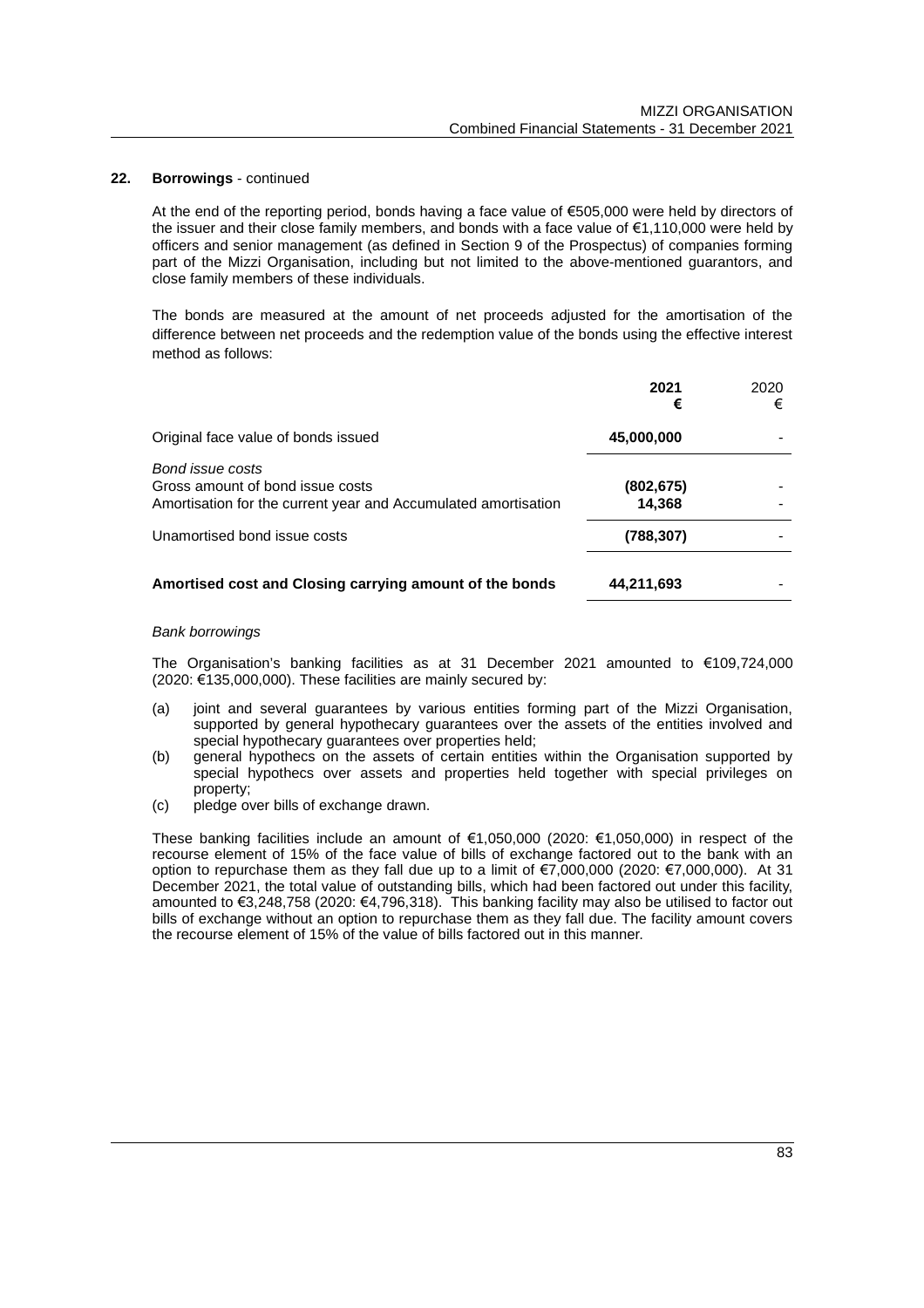The long-term portion of the factoring facility in respect of bills of exchange factored out provides financing for working capital on a long-term basis and accordingly has been classified as a noncurrent liability.

The interest rate exposure of the bank borrowings of the Organisation is as follows:

| <b>Total borrowings:</b>            | 2021<br>€             | 2020<br>€             |
|-------------------------------------|-----------------------|-----------------------|
| At fixed rates<br>At floating rates | 44,915,024 67,261,528 | 19,188,414 31,880,316 |
|                                     | 64,103,438            | 99,141,844            |

Borrowings at floating rates, with a principal amount of €12.7 million (2020: €15.5 million), with interest rates computed using a margin over the three-month Euribor, are hedged through a receive floating, pay fixed interest rate swap agreements (refer to Note 25).

The proceeds from bank borrowings are measured at the amount of net proceeds adjusted for the amortisation of the difference between net proceeds and the face value of the bank borrowings using the effective interest method as follows:

|                                                                                                                                                                     | 2021<br>€         | 2020<br>€        |
|---------------------------------------------------------------------------------------------------------------------------------------------------------------------|-------------------|------------------|
| Face value of bank loans                                                                                                                                            | 51,702,877        | 77.977.523       |
| Gross amount of bank borrowings issue costs                                                                                                                         | (301, 543)        | (301, 543)       |
| Amortisation of gross amount of bank borrowings issue costs:<br>Accumulated amortisation at beginning of year<br>Amortisation charge for the current year (Note 33) | 112,411<br>32,896 | 79.515<br>32.896 |
| Accumulated amortisation at end of year                                                                                                                             | 145,307           | 112,411          |
| Unamortised bank borrowings issue costs                                                                                                                             | (156, 236)        | (189, 132)       |
| Amortised cost and Closing carrying amount<br>of bank loans as at 31 December                                                                                       | 51,546,641        | 77.788.391       |

The Organisation's floating rate bank borrowings are entirely subject to variable rates of interest which are linked to Euribor. The weighted average effective interest rates for bank borrowings at the end of the reporting period are as follows:

|                                        | 2021<br>% | 2020<br>$\%$ |
|----------------------------------------|-----------|--------------|
| Bank overdrafts                        | 2.7       | 2.6          |
| Bills of exchange factored out to bank | 2.8       | 2.8          |
| Bank loans                             | 2.4       | 2.8          |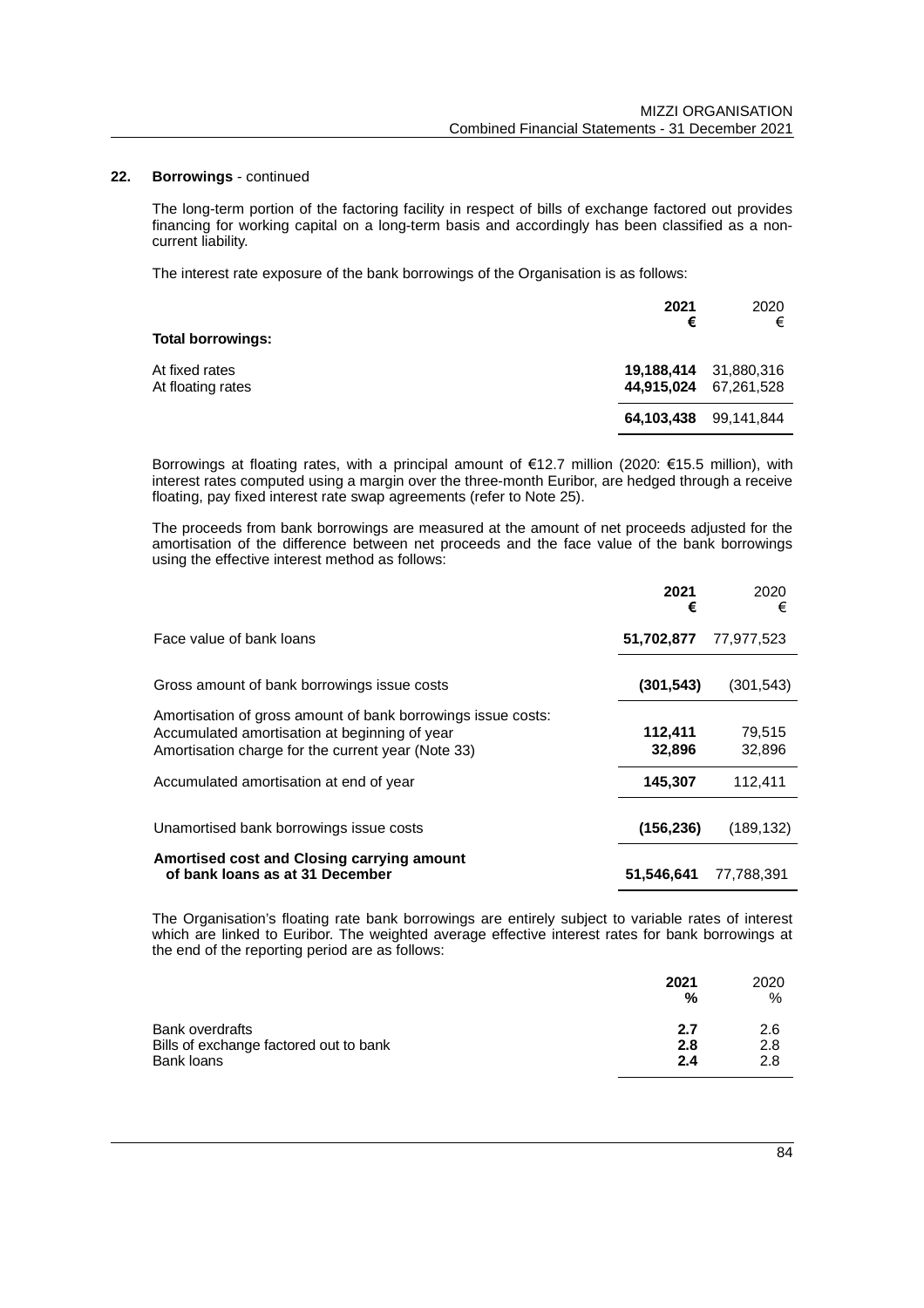Maturity of Organisation's non-current bank borrowings:

|                                                | 2021<br>€                | 2020<br>€                |
|------------------------------------------------|--------------------------|--------------------------|
| Between 1 and 2 years<br>Between 2 and 5 years | 10,700,642<br>26,838,413 | 14,377,494<br>38,384,694 |
| Over 5 years                                   | 6.018.268<br>43,557,323  | 16.872.087<br>69,634,275 |

Bank borrowings taken out by entities within the Organisation during the current and the preceding financial years amounting to €13,250,000 and €800,000 respectively, consist of banking facilities granted under the Malta Development Bank COVID-19 Guarantee Scheme for the purposes of covering the shortfall in operating cash flow arising from the COVID-19 outbreak. These loans are repayable within six years and the terms include moratorium on capital and on interest commencing from the initial drawdown, as reflected within the liquidity risk management disclosures in Note 2.1(c). As at 31 December 2021, an amount of €1,450,000 in respect of these facilities has not been utilised. These facilities are subject to interest at prevailing market rates and are secured by a guarantee issued by the Government of Malta to the Malta Development Bank together with guarantees by related parties forming part of Mizzi Organisation.

#### *Other borrowings*

The short-term loans from a related party amounting to €600,000 (2020: €600,000) are unsecured, interest free and repayable on demand.

The short-term loans from associate amounting to €32,126 (2020: €12,490) are unsecured, interest free and repayable on demand.

#### **23. Lease liabilities**

The lease liabilities associated with the recognised right-of-use assets are analysed below:

|                                  | 2021<br>€  | 2020<br>€  |
|----------------------------------|------------|------------|
| <b>Non-current</b><br>Properties | 17,210,815 | 19,886,236 |
| Current<br>Properties            | 1,602,833  | 1,373,089  |
| Total lease liabilities          | 18,813,648 | 21,259,325 |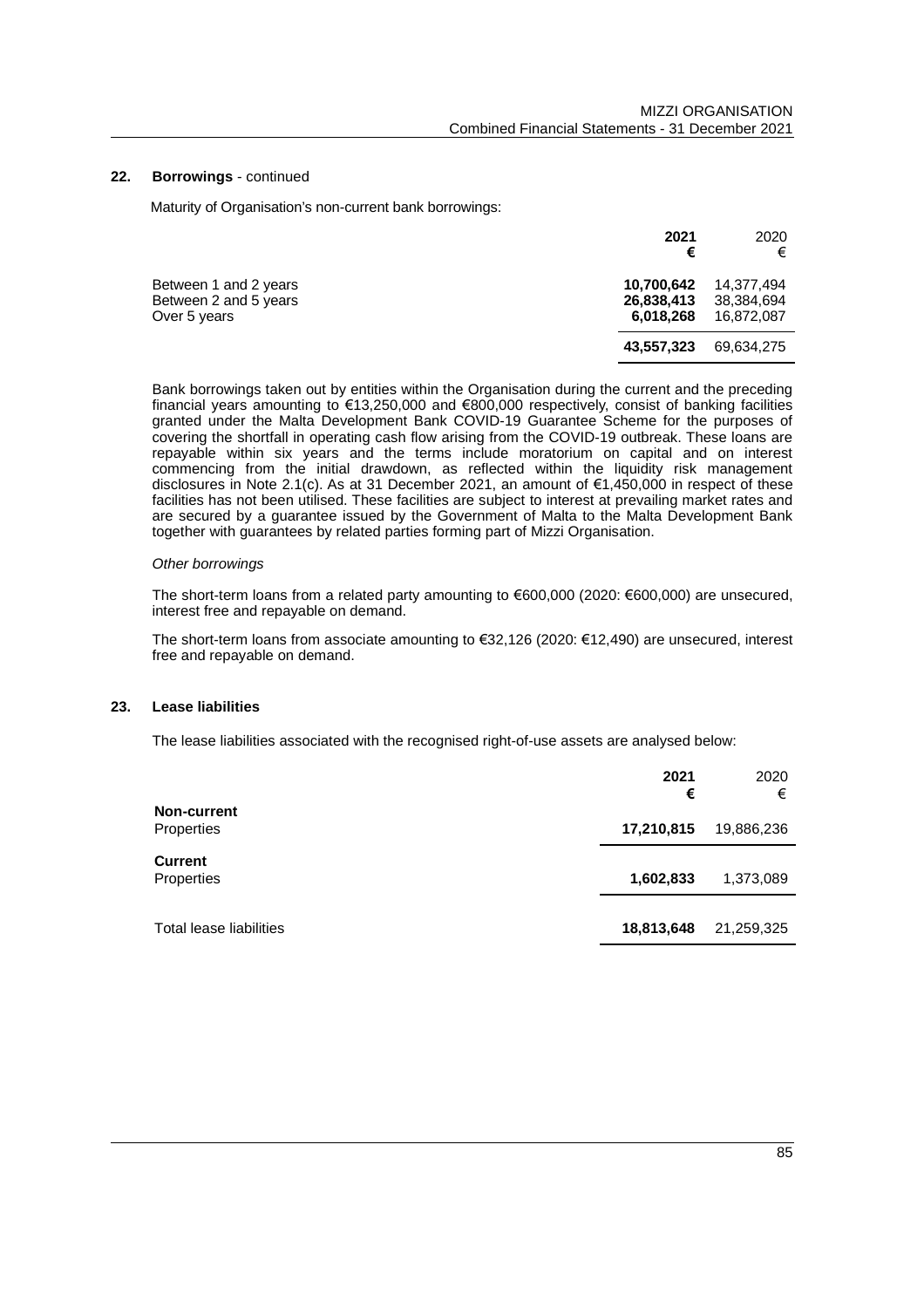The movement in the carrying amount of these liabilities is analysed in the following table:

| 2021<br>€     | 2020<br>€   |
|---------------|-------------|
| 21,259,325    | 22,531,937  |
| 115.443       | 562,830     |
| (2,071,803)   | (2,092,591) |
| (1, 106, 314) | (431, 736)  |
| 616,997       | 688,885     |
| 18,813,648    | 21,259,325  |
|               |             |

The total cash outflows for leases in 2021 was €2,071,803 (2020: €2,092,591). The contractual undiscounted cash flows attributable to lease liabilities as at 31 December 2021 are analysed in Note 2.1(c). The weighted average incremental borrowing rate applied to the lease liabilities by the Mizzi Organisation entities was 3%.

#### **24. Deferred taxation**

Deferred income taxes are calculated on all temporary differences under the liability method and are measured at the tax rates that are expected to apply to the period when the asset is realised or the liability is settled based on tax rates (and tax laws) that have been enacted by the end of the reporting period. The principal tax rate used is 35% (2020: 35%), with the exception of deferred taxation on the fair valuation of property which is computed on the basis applicable to property disposals i.e. tax effect of 8% - 10% (2020: 8% - 10%) of the transfer value.

The movement on the deferred tax account is as follows:

|                                                                                                                    | ZUZ I      | ZUZU<br>€  |
|--------------------------------------------------------------------------------------------------------------------|------------|------------|
| At beginning of year                                                                                               | 12,960,754 | 12,002,748 |
| Movement in deferred tax liability determined<br>on the basis applicable to property disposals:                    |            |            |
| - Investment property and other assets - recognised in profit or loss                                              |            |            |
| (Note 34)                                                                                                          | 127,048    | (36, 323)  |
| - Property, plant and equipment and other assets -                                                                 |            |            |
| recognised in other comprehensive income (Note 18)                                                                 | (42, 386)  | (12,520)   |
| Deferred income taxes on revaluation surplus on property, plant<br>and equipment arising during the year (Note 18) |            | 535,298    |
| Deferred income taxes on fair value gains on investment property                                                   |            |            |
| arising during the year (Note 34)                                                                                  | 1,645,178  | 769,550    |
| Realisation through asset use (Notes 18 and 34)                                                                    | (18, 248)  | (18, 248)  |
| Deferred income taxes on temporary differences arising on                                                          |            |            |
| depreciation of property, plant and equipment (Note 34)<br>Deferred income taxes attributable to unabsorbed        | 579,267    | 298,420    |
| capital allowances and tax losses (Note 34)                                                                        | (529, 653) | (599, 172) |
| Deferred income taxes attributable to investment tax credits                                                       |            |            |
| (Note 34)                                                                                                          | (49, 614)  | 3,523      |
| Deferred income taxes on temporary differences arising on fair<br>valuation of derivative instruments (Note 20)    | 121,695    | 17,478     |
|                                                                                                                    |            |            |
| At end of year                                                                                                     | 14,794,041 | 12,960,754 |
|                                                                                                                    |            |            |

**2021** 2020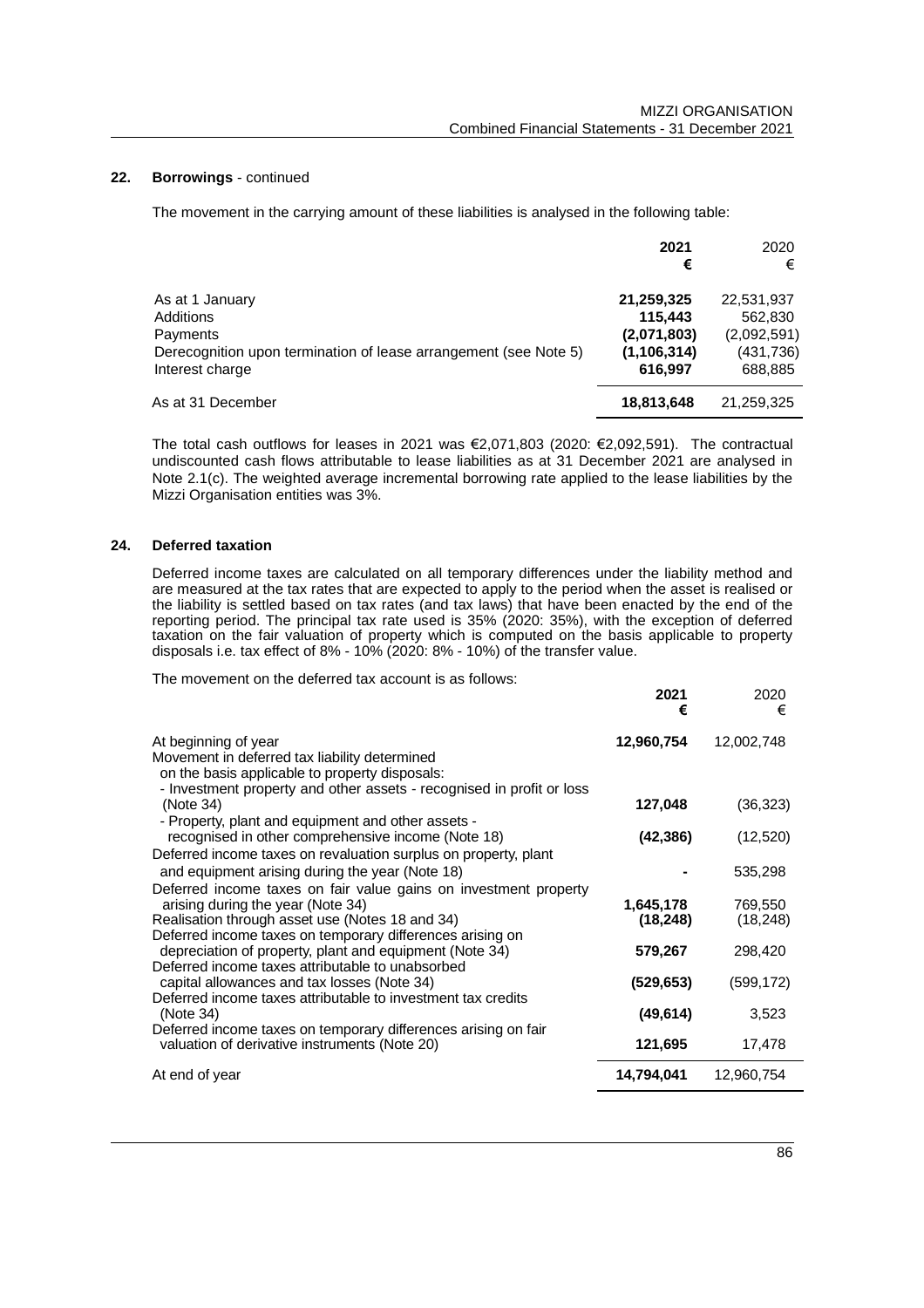**2021** 2020

# **24. Deferred taxation** - continued

All the amounts disclosed in the table above, which have been referenced to Note 34, are recognised in profit or loss. The other amounts, referenced to Notes 18 and 20, have been recognised directly in equity in other comprehensive income.

The balance at 31 December represents:

|                                                                                                                             | €                         | €                       |
|-----------------------------------------------------------------------------------------------------------------------------|---------------------------|-------------------------|
| Temporary differences arising on fair valuation of property<br>Temporary differences arising on depreciation of             | 14,943,977                | 13.232.386              |
| property, plant and equipment                                                                                               | 1,921,005                 | 1,341,738               |
| Temporary differences arising on fair valuation of derivative<br>instruments                                                | (149, 936)                | (271, 632)              |
| Unutilised tax credits attributable to unabsorbed<br>capital allowances and tax losses<br>Unutilised investment tax credits | (1,776,622)<br>(144, 383) | (1,246,969)<br>(94,769) |
|                                                                                                                             | 14,794,041                | 12.960.754              |
| Disclosed as follows:<br>Deferred tax assets<br>Deferred tax liabilities                                                    | (149, 937)<br>14,943,978  | (271,632)<br>13.232.386 |

The recognised deferred tax assets and liabilities are expected to be recovered or settled principally after more than twelve months.

At 31 December 2021 and 2020, the Organisation had the following unutilised tax credits and temporary differences:

| 2021<br>2020<br>€<br>€<br>5,076,064<br>3,472,590<br>1,392,596 | 2020<br>€ |
|---------------------------------------------------------------|-----------|
|                                                               |           |
|                                                               |           |
|                                                               |           |
| 64,872                                                        | 90,180    |
| 117,048                                                       |           |
| 12.104.798<br>412,524<br>270,769                              |           |
|                                                               |           |
| 366,681                                                       |           |
| 12,991,274                                                    |           |
| 786,707                                                       |           |
| 776,091<br>428.392                                            |           |
| (5.076.064)<br>(3,833,537)                                    |           |
|                                                               |           |

Under the Business Promotion Regulations 2001, an entity forming part of Mizzi Organisation (The General Soft Drinks Company Limited) is entitled to investment tax credits on "qualifying" capital expenditure, the full amount of which would be available for set-off against the undertaking's tax liability. During the current financial year, this company has benefitted from a conversion into cash of unutilised investment tax credits that were granted to the company in prior years through the provisions of the Business Promotion Regulations 2001.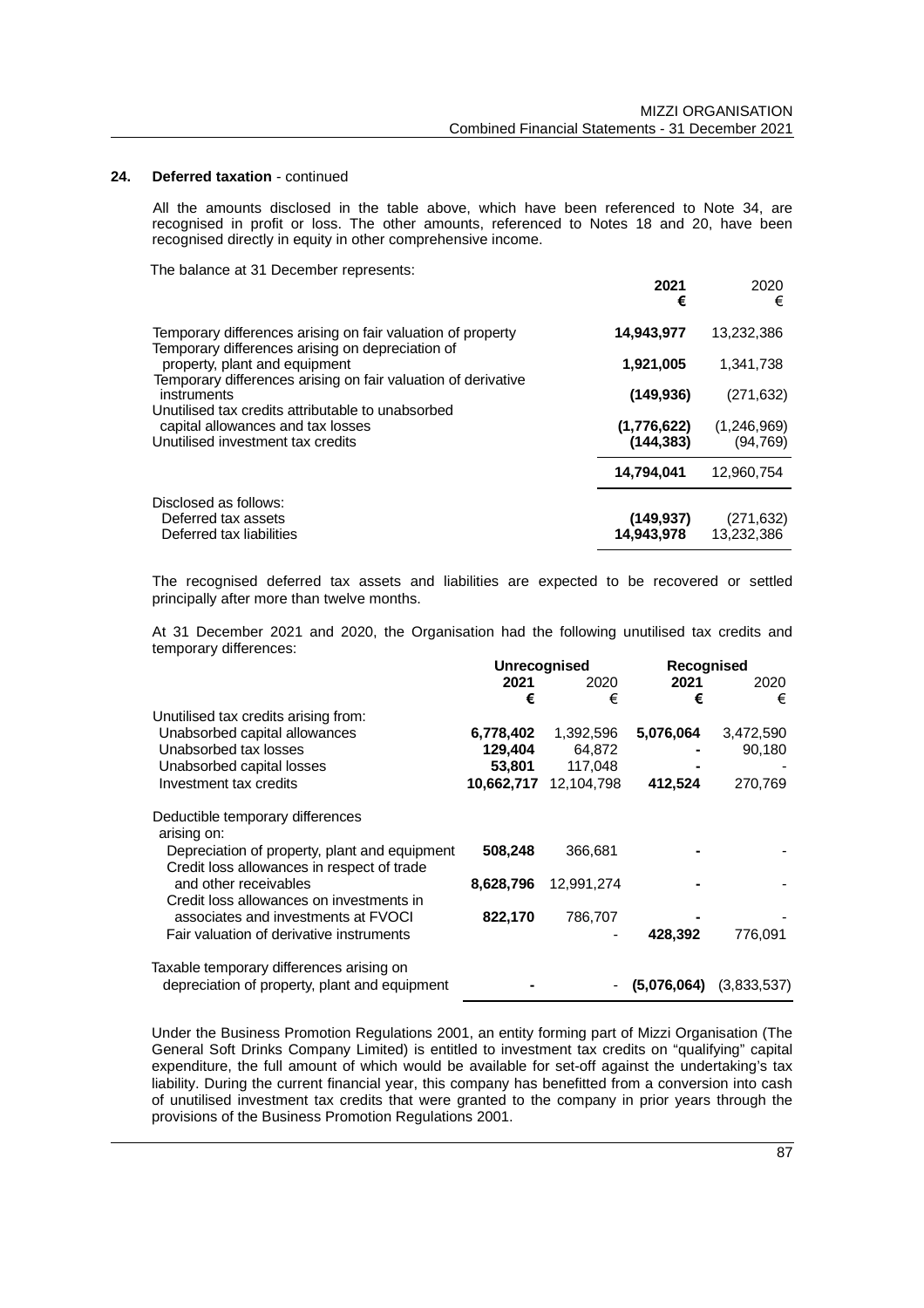#### **24. Deferred taxation** - continued

The temporary differences arising on credit loss allowances in respect of trade and other receivables include those arising on credit loss allowances in respect of amounts receivable from hire purchase debtors (see Note 12).

The unrecognised deferred tax assets at the end of the reporting periods have not been reflected in these financial statements due to the uncertainty of the realisation of the related tax benefits. Whereas tax losses have no expiry date, unabsorbed capital allowances and unutilised investment tax credits are forfeited upon cessation of the trade. Capital losses have no expiry but may be utilised solely to offset future capital gains.

#### **25. Derivative financial instruments**

|                          |         | <b>Fair value liabilities</b> |  |
|--------------------------|---------|-------------------------------|--|
|                          | 2021    | 2020                          |  |
|                          | €       | €                             |  |
| At 31 December           |         |                               |  |
| Interest rate derivative |         |                               |  |
| - interest-rate swap     | 428.392 | 766.091                       |  |

In prior years, Mizzi Organisation Limited entered into receive floating, pay fixed interest rate swap contracts to mitigate the variability of future floating interest payments based on the applicable threemonth Euribor rate on specific borrowings. The fair value movement attributable to the derivative contract during the respective year is recognised in the cash flow hedging reserve (refer to Note 20). Realised gains and losses on the derivative are subsequently transferred to profit or loss and presented within finance costs. The notional amount of the outstanding interest rate swap contracts as at 31 December 2021 is €12.7 million (2020: €15.5 million).

## **26. Employee benefit obligations**

|                                                           | Post-employment<br>benefits |                          |
|-----------------------------------------------------------|-----------------------------|--------------------------|
|                                                           | 2021<br>€                   | 2020<br>€                |
| Non-current<br>At 1 January<br>Charged to profit or loss: | 700,000                     | $\overline{\phantom{0}}$ |
| - Current service cost<br>- Past service cost             | 54,000                      | 50,000<br>650,000        |
| At 31 December                                            | 754,000                     | 700,000                  |

The Organisation has set up a post-employment scheme in the form of a defined benefit plan. The provision disclosed above represents the present value of post-employment benefits for one or more employees under the category of a defined benefit plan within the scope of IAS 19, '*Employee Benefits'*. Accordingly, the Organisation has measured such obligations using the accounting rules applicable to defined benefit plans. A defined benefit plan defines an amount of benefit that an employee will receive on retirement, which in the case of the Organisation is dependent on an employee's final compensation upon retirement, as well as completed years of service. For the purposes of IAS 19, the preceding financial year was deemed to be the accounting period in which the introduction of the defined benefit plan occurred.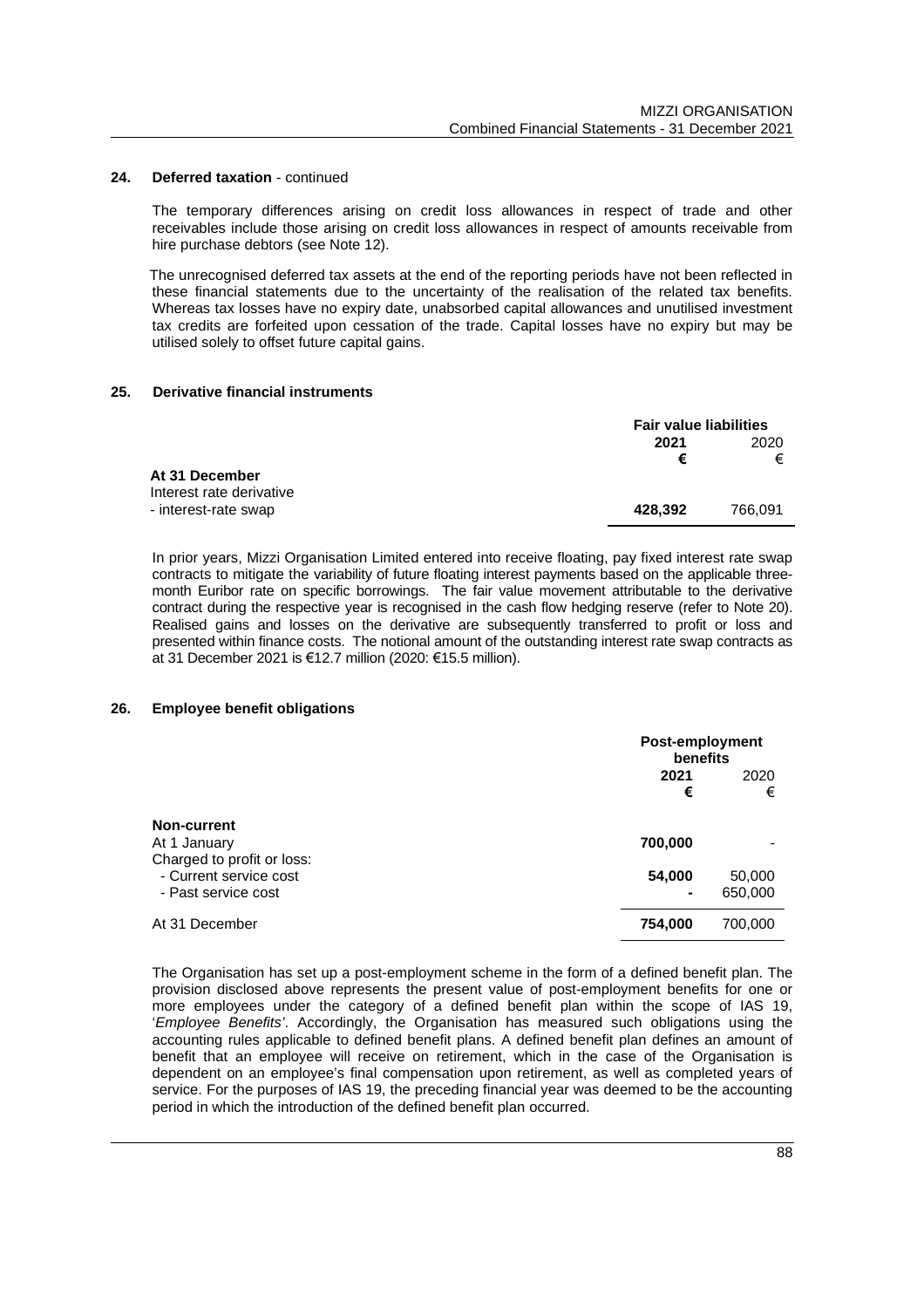## **26. Employee benefit obligations** - continued

Actuarial gains and losses arising from experience adjustments and changes in actuarial assumptions during the current financial period are not deemed to be material for the purpose of disclosure.

## **27. Revenue**

The Organisation's revenue, which is entirely derived from the local market, is analysed by category of business as follows:

|                                                                         | 2021        | 2020        |
|-------------------------------------------------------------------------|-------------|-------------|
|                                                                         | €           | €           |
| By category of business                                                 |             |             |
| Sale of motor vehicles, spare parts and provision of ancillary services | 65.841.134  | 55.298.389  |
| Bottling of soft drinks, mineral water and sale of other beverages      | 39,528,140  | 37,125,552  |
| Sale of foodstore goods, clothing and other goods from shopping         |             |             |
| complex and rented premises                                             | 23,796,814  | 21.744.486  |
| Activities in the power, heating and ventilation equipment sectors      | 14,378,417  | 17.897.139  |
| Hotel operations                                                        | 3,719,935   | 2.041.045   |
| Operating lease rental income:                                          |             |             |
| - property                                                              | 2,125,297   | 1,866,362   |
| - motor vehicles                                                        | 1,937,051   | 1,908,687   |
| Income from hire purchase financing                                     | 1,784,710   | 1.764.504   |
| Sale of ground rents and other property developed with a view to sale   | 19,800      | 40,000      |
|                                                                         | 153,131,298 | 139,686,164 |

The Organisation's revenue that is recognised over time amounts to €6,462,796 (2020: €11,554,841) which arises from the activities in the power, heating and ventilation equipment sectors.

Unfulfilled performance obligations, which are the services that the Organisation is obliged to provide to customers during the remaining fixed term of the respective contract as at 31 December 2021 relate to the amounts disclosed under 'contract liabilities' in Note 21 to the financial statements.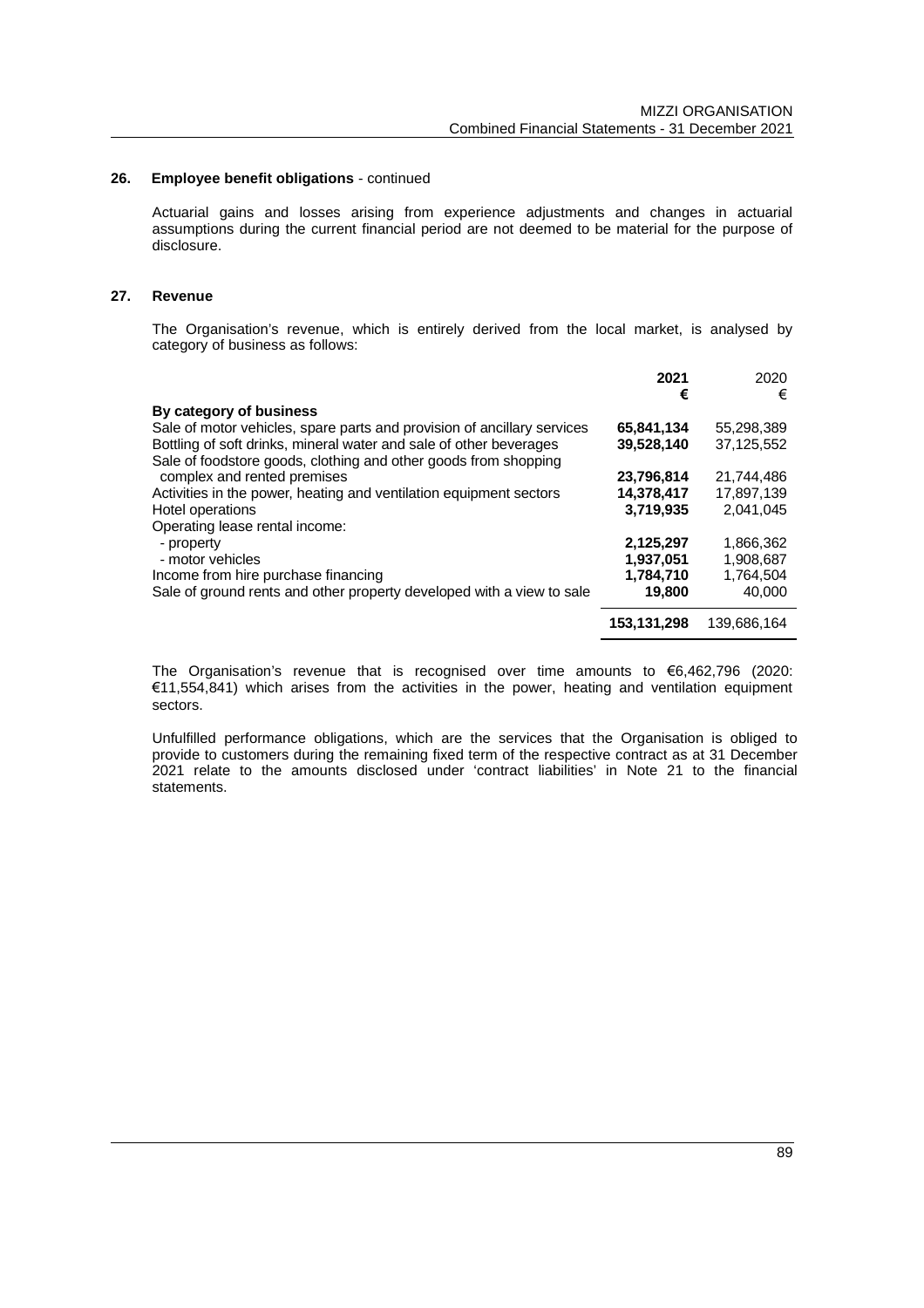# **28. Expenses by nature**

|                                                                                | 2021        | 2020        |
|--------------------------------------------------------------------------------|-------------|-------------|
|                                                                                | €           | €           |
| Cost of property sold                                                          | 8,469       | 16,938      |
| Cost of goods purchased for resale                                             | 85,638,511  | 78,633,815  |
| Raw materials and other consumables used                                       | 12,385,994  | 10,922,302  |
| Changes in inventory of manufactured finished goods                            | (212, 446)  | 378,846     |
| Hotel food and beverage costs                                                  | 265,249     | 185,773     |
| Hotel operating supplies, services and related expenses                        | 570,656     | 422,982     |
| Depreciation of property, plant and equipment (Note 4)                         | Ω           |             |
| - owned assets                                                                 | 6,076,155   | 6,785,223   |
| - owned assets (motor vehicles) leased out under operating leases              | 1,340,142   | 1,256,726   |
| Depreciation of right-of-use assets (Note 5)                                   | 1,669,064   | 1,941,788   |
| Amortisation of intangible assets                                              | 21.322      | 21.322      |
| Employee benefit expense (Note 29)                                             | 24,556,415  | 24,573,126  |
| Marketing, business promotion and related expenses                             | 2,552,040   | 3,423,532   |
| Expense relating to short-term leases                                          | 99,781      | 98,822      |
| Expense relating to other use of property                                      | 41,112      | 140,654     |
| Expense relating to variable lease payments                                    | 66,184      | (85, 372)   |
| Movement in credit loss allowances in respect of the following<br>receivables: |             |             |
| - hire purchase (included in 'Administrative expenses')                        | 201,576     | 893,059     |
| - trade and other (included in 'Selling and other direct expenses')            | (450, 892)  | 1,079,240   |
| - trade and other (included in 'Administrative expenses')                      | 9,512       | 310,950     |
| Amounts written off in respect of the following receivables:                   |             |             |
| - hire purchase (included in 'Administrative expenses')                        | 27,350      | 70,397      |
| - trade and other (included in 'Administrative expenses')                      | 91,592      | 75,132      |
| Reversal of amounts written off in prior years in respect of trade and         |             |             |
| other receivables (included in 'Administrative expenses')                      |             | (153, 142)  |
| Other expenses                                                                 | 15,059,273  | 13,174,564  |
| Total cost of sales; selling and other direct expenses; and                    |             |             |
| administrative expenses                                                        | 150,017,059 | 144,166,677 |

Variable lease payments for 2020 amounting to a credit of €85,372 disclosed in the table above are stated net of lease payment concessions amounting to €267,045. Such concessions represent discounts granted by the company's lessors during 2020 as a result of the COVID-19 impact. In this respect, the Organisation had applied the practical expedient permitted by the IFRS 16 COVID-19-related rent concessions amendment to all its rent concessions, and had presented these rent concessions netted off from the variable lease payments in accordance with the amendment's requirements.

Operating profit is stated after crediting the following:

|                                                     | 2021      | 2020<br>€ |
|-----------------------------------------------------|-----------|-----------|
| Exchange differences                                | (25.049)  | (27,603)  |
| Profit on disposal of property, plant and equipment | (535.193) | (411.760) |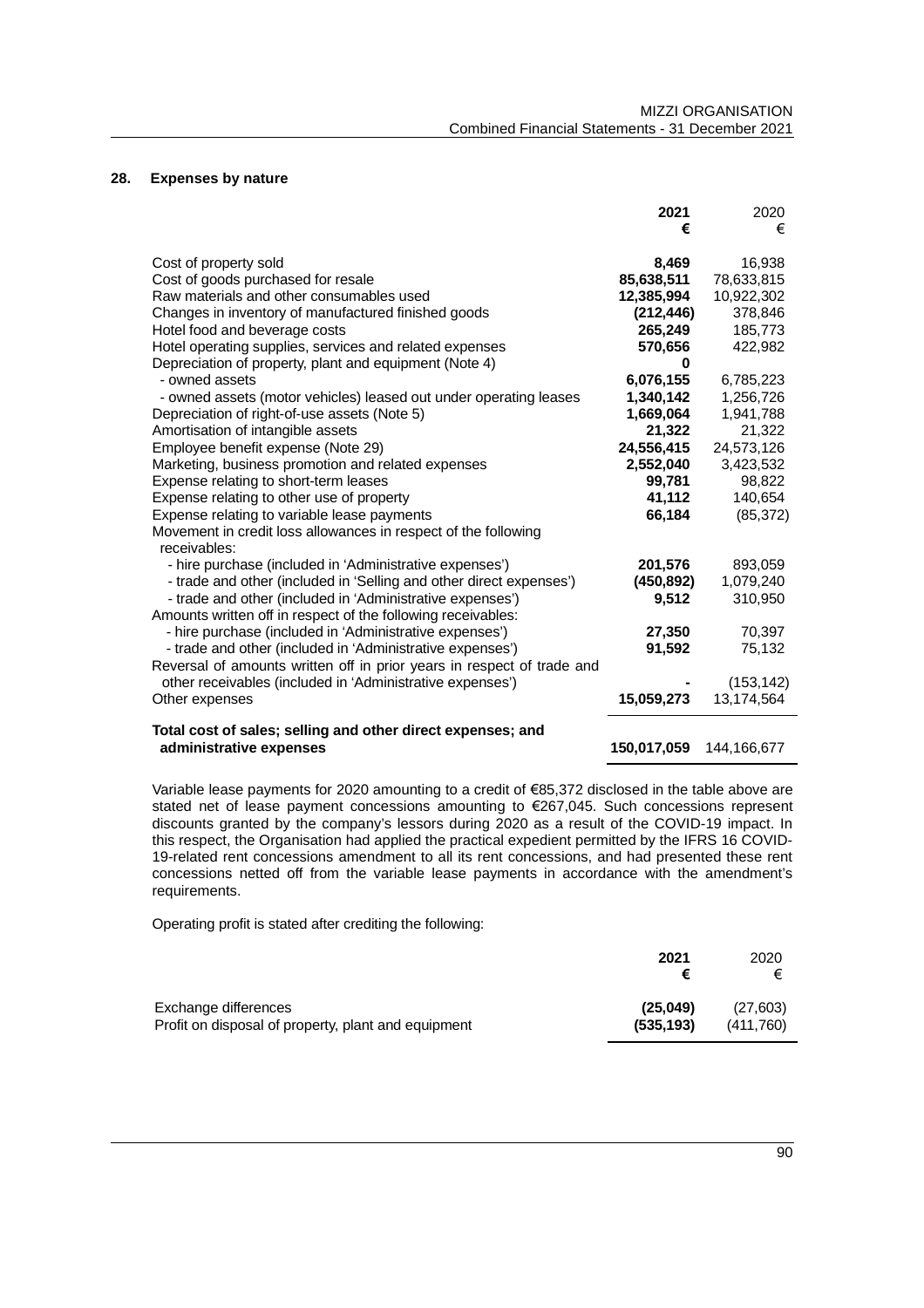# **29. Employee benefit expense**

|                                             | 2021<br>€               | 2020<br>€               |
|---------------------------------------------|-------------------------|-------------------------|
| Wages and salaries<br>Social security costs | 22,693,248<br>1,596,487 | 22,165,963<br>1,588,909 |
| Post-employment benefits (Note 26)          | 24,289,735<br>54.000    | 23,754,872<br>700,000   |
|                                             | 25,343,735              | 24,454,872              |

The Organisation's personnel related expenses for the year ended 31 December 2021 included subcontracted payroll costs amounting to €212,680 (2020: €118,254).

Wages and salaries for 2021 are presented net of a payroll grant receivable from Government, under the COVID-19 wage supplement scheme, amounting to €2,404,780 (2020: €2,134,248) in view of the COVID-19 pandemic. Grants related to income are presented as a deduction in reporting the related expenses.

Average number of persons employed during the year:

|                                 | 2021       | 2020       |
|---------------------------------|------------|------------|
| <b>Direct</b><br>Administration | 782<br>261 | 781<br>284 |
|                                 | 1,043      | 1,065      |

#### **30. Other operating income**

|     |                                                                                                                                                                                                   | 2021<br>€        | 2020<br>€           |
|-----|---------------------------------------------------------------------------------------------------------------------------------------------------------------------------------------------------|------------------|---------------------|
|     | Income which is incidental to the Organisation's key operations,<br>including profit on disposal of specific assets which were surplus to<br>the Organisation's requirements<br>Government grants | 2,110,983<br>892 | 2,175,485<br>20.110 |
|     |                                                                                                                                                                                                   | 2,111,875        | 2,195,595           |
| 31. | Investment and other related income                                                                                                                                                               |                  |                     |

|                                                                                                                                                    | 2021<br>€                          | 2020                          |
|----------------------------------------------------------------------------------------------------------------------------------------------------|------------------------------------|-------------------------------|
| Gross dividends receivable from financial assets at FVOCI<br>Other gross dividends receivable<br>Net fair value losses on financial assets at FVPL | 109.045<br>1.388<br>$\blacksquare$ | 198.459<br>91.915<br>(1, 334) |
|                                                                                                                                                    | 110.433                            | 289.040                       |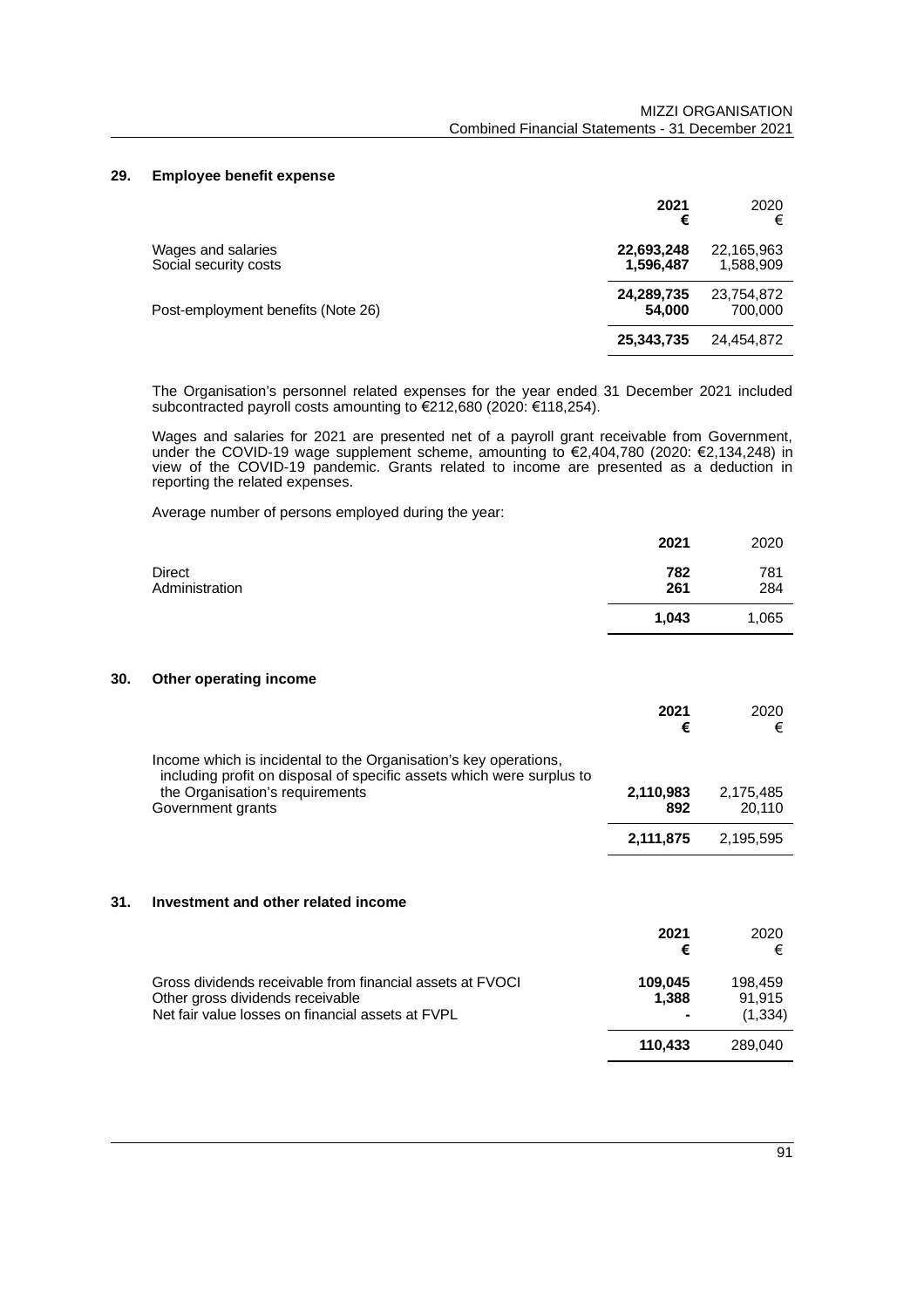# **32. Finance income**

|                                                                                                                                                                        | 2021<br>€                   | 2020<br>€                    |
|------------------------------------------------------------------------------------------------------------------------------------------------------------------------|-----------------------------|------------------------------|
| Bank interest receivable<br>Interest receivable from associate                                                                                                         | 160,632<br>19,334           | 49,409<br>31,951             |
|                                                                                                                                                                        | 179,966                     | 81,360                       |
| <b>Finance costs</b>                                                                                                                                                   | 2021                        | 2020                         |
|                                                                                                                                                                        | €                           | €                            |
| Bank interest and charges<br>Bond interest expense including amortisation of bond issue costs<br>Amortisation of difference between initial net proceeds from and face | 3,103,338<br>365,552        | 3,079,589                    |
| value of bank loans (Note 24)<br>Interest charges on lease liabilities<br>Other finance costs                                                                          | 32,896<br>617,844<br>34,512 | 32,896<br>688,883<br>135,383 |
|                                                                                                                                                                        | 4,154,142                   | 3,936,751                    |
|                                                                                                                                                                        |                             |                              |

# **34. Tax expense**

**33.** 

|                                                                                                          | 2021<br>€           | 2020<br>€            |
|----------------------------------------------------------------------------------------------------------|---------------------|----------------------|
| Current taxation:<br>Current tax expense<br>Adjustment recognised in financial period for current tax of | 256,676             | 264,173              |
| prior periods<br>Deferred taxation (Note 24)                                                             | 44.371<br>1,753,978 | (15, 304)<br>417.750 |
|                                                                                                          | 2,055,025           | 666.619              |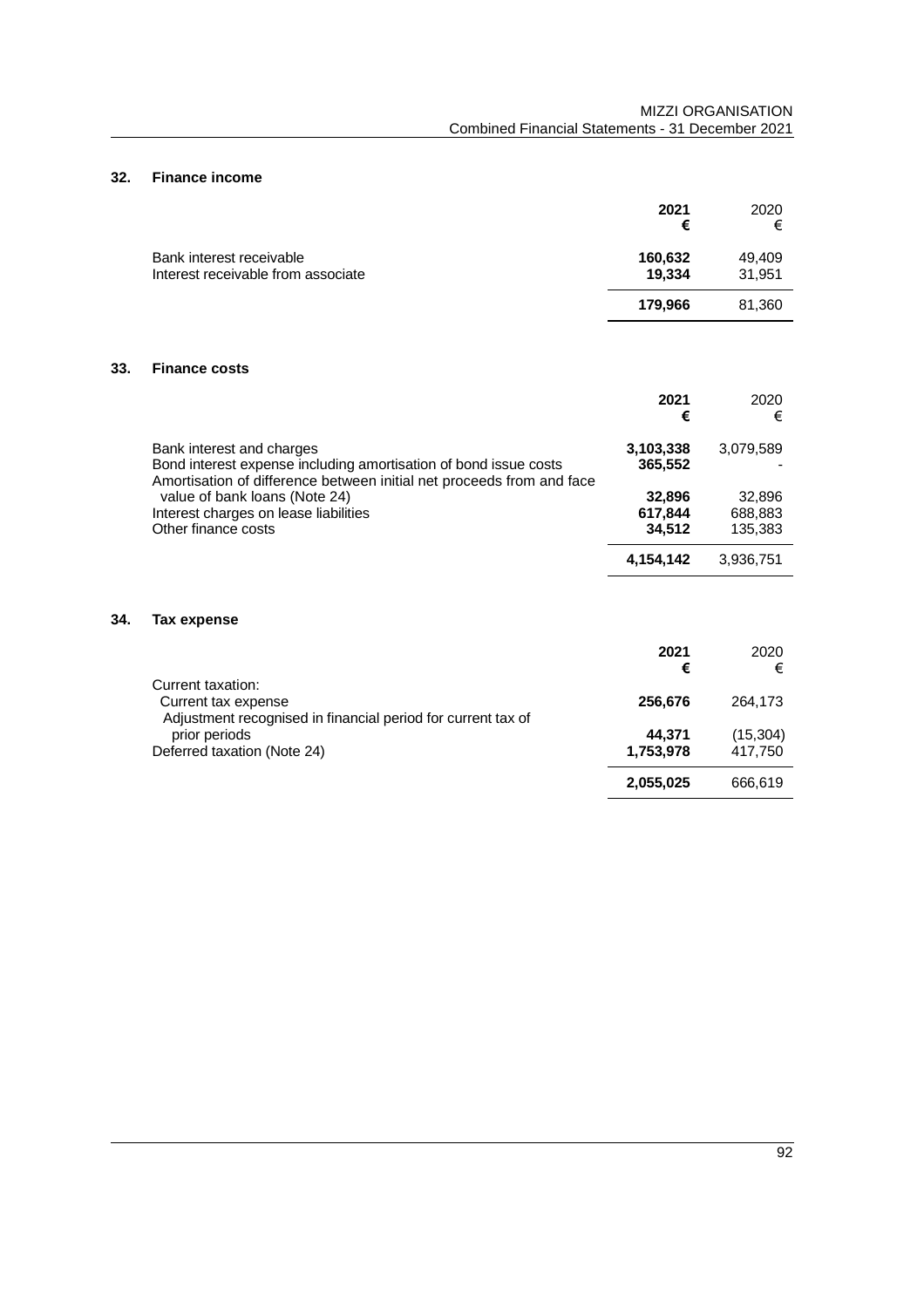# **34. Tax expense** - continued

The tax on the profit/(loss) before tax differs from the theoretical amount that would arise using the basic tax rate applicable as follows:

|                                                                                                                                  | 2021<br>€   | 2020<br>€   |
|----------------------------------------------------------------------------------------------------------------------------------|-------------|-------------|
| Profit/(loss) before tax                                                                                                         | 10,308,004  | (6,595,608) |
| Tax on profit/(loss) at 35%                                                                                                      | 3,607,801   | (2,308,463) |
| Tax effect of:                                                                                                                   |             |             |
| Unrecognised temporary differences and other movements, mainly<br>attributable to property, plant and equipment and credit loss  |             |             |
| allowances in respect of trade and other receivables                                                                             | (123, 391)  | 874,345     |
| Incentives in respect of investment tax credits                                                                                  | (860, 601)  | (440, 745)  |
| Unabsorbed capital allowances claimed during the year                                                                            | 871,813     | 890,795     |
| Unabsorbed tax losses incurred during the year                                                                                   |             | 3,173       |
| Utilisation of unabsorbed tax losses and capital allowances                                                                      |             |             |
| brought forward from previous years                                                                                              | (291,794)   |             |
| Income not subject to tax or charged at reduced rates                                                                            | (184, 262)  | (5,279)     |
| Share of results of associates                                                                                                   | (67, 501)   | (159, 637)  |
| Determination of deferred taxation on fair value gains of investment<br>property and other properties on the basis applicable to |             |             |
| property disposals                                                                                                               | (1,564,116) | (291, 034)  |
| Maintenance allowance claimed on rented property                                                                                 | (140, 952)  | (157, 932)  |
| Application of provisions of tax legislation to sale of property                                                                 | (158, 580)  | (173, 187)  |
| Rental income charged at 15% final withholding tax                                                                               | (362, 509)  |             |
| Expenses not deductible for tax purposes                                                                                         | 1,642,246   | 2,449,887   |
| Conversion of investment tax credits                                                                                             | (357,500)   |             |
| (Over)/under provision of tax in previous years                                                                                  | 44,371      | (15, 304)   |
| Tax charge in the accounts                                                                                                       | 2,055,025   | 666,619     |

The tax impact relating to components of other comprehensive income is presented in the tables within Notes 18, 19 and 20 to the financial statements.

# **35. Directors' emoluments**

|                                       | 2021<br>€         | 2020<br>€         |
|---------------------------------------|-------------------|-------------------|
| Salaries and other emoluments<br>Fees | 941,681<br>26,982 | 941,681<br>14,500 |
|                                       | 968,663           | 956.181           |

The directors are also entitled to fringe benefits, such as the use of a motor vehicle and other similar benefits, which have been attributed a monetary amount for personal tax purposes.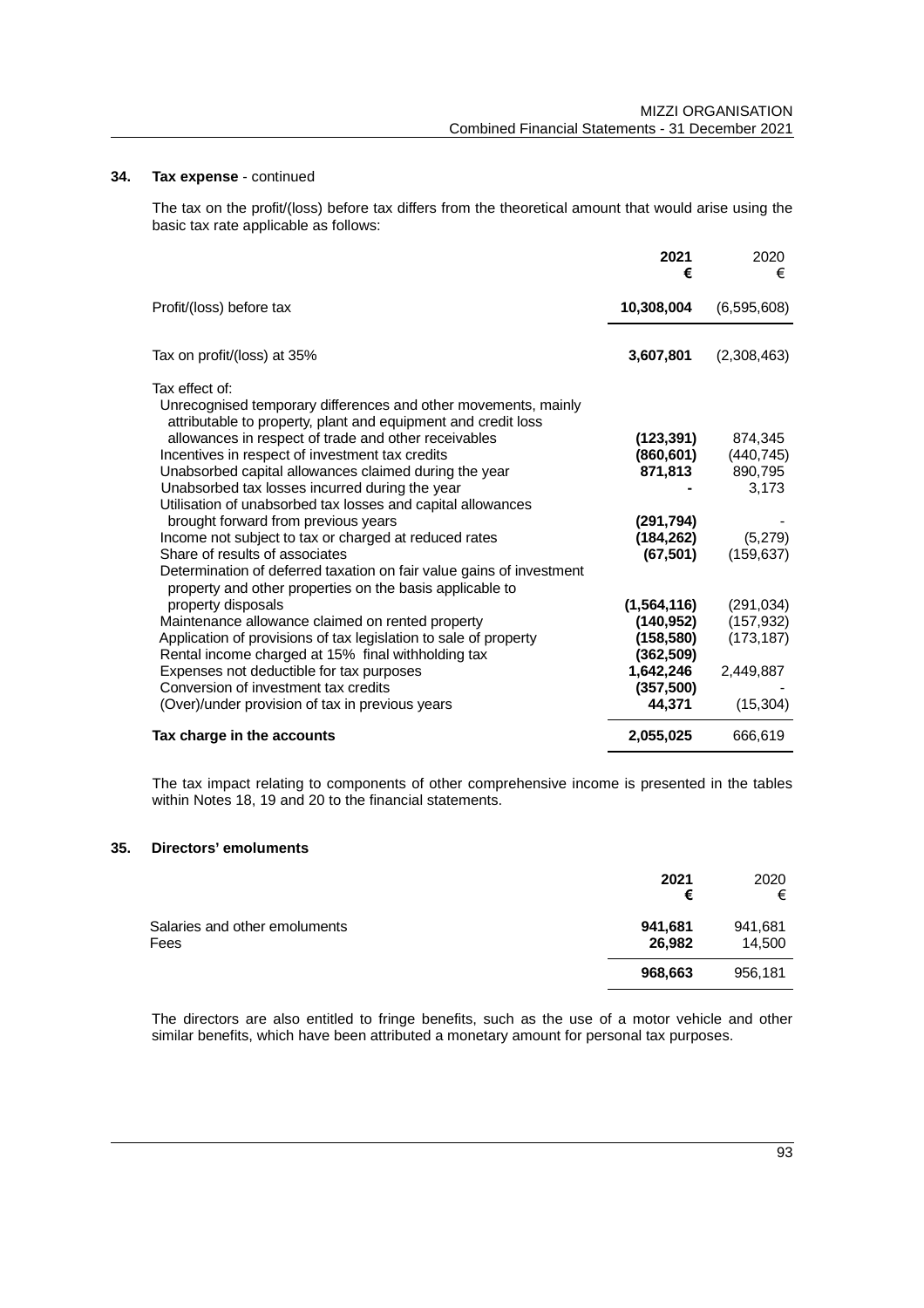# **36. Dividends**

|                                                        | 2021<br>€ | 2020<br>€ |
|--------------------------------------------------------|-----------|-----------|
| Final dividends paid on ordinary shares:<br><b>Net</b> | 2,300,000 | 3,000,000 |
| Dividends per share                                    | 2.15      | 2.82      |

# **37. Statement of cash flows**

# *Cash generated from operations*

Reconciliation of operating profit/(loss) to cash generated from operations:

|                                                                                                                                                                                                                                                                                             | 2021<br>€                                      | 2020<br>€                                     |
|---------------------------------------------------------------------------------------------------------------------------------------------------------------------------------------------------------------------------------------------------------------------------------------------|------------------------------------------------|-----------------------------------------------|
| Operating profit/(loss)                                                                                                                                                                                                                                                                     | 13,645,283                                     | (3,485,364)                                   |
| Adjustments for:<br>Depreciation of property, plant and equipment (Note 4)<br>Depreciation of right-of-use assets (Note 5)<br>Amortisation of intangible assets (Note 7)<br>Profit on disposal of property, plant and equipment<br>Profit on disposal of assets classified as held for sale | 7,416,297<br>1,669,064<br>21,322<br>(535, 193) | 8,041,949<br>1,941,788<br>21,322<br>(411,760) |
| Net gain on termination of leases<br>Other gains from disposal of property<br>Movement in credit loss allowances in respect of trade and other                                                                                                                                              | (17, 133)                                      | (49, 775)                                     |
| receivables<br>Amounts written off in respect of trade and other receivables<br>Reversal of amounts written off in prior years in respect of                                                                                                                                                | (239,804)<br>118,942                           | 2,283,249<br>145,529                          |
| trade and other receivables<br>Net gains from changes in fair value of investment property                                                                                                                                                                                                  |                                                | (153, 142)                                    |
| and other gains from disposal of property<br>Impairment charges on property, plant and equipment (Note 4)<br>Movement in provisions for post-employment benefits                                                                                                                            | (10, 419, 169)<br>2,000,000<br>54,000          | (3,753,532)<br>4,953,978<br>700,000           |
| Changes in working capital:<br>Inventories<br>Trade and other receivables<br>Trade and other payables                                                                                                                                                                                       | (2,088,159)<br>(4, 442, 024)<br>13,533,744     | 4,173,747<br>8,136,322<br>(8, 168, 901)       |
| Cash generated from operations                                                                                                                                                                                                                                                              | 20,717,170                                     | 14,375,410                                    |

# *Net debt reconciliation*

The principal movements in the Organisation's net debt relate to cash inflows and outflows presented as part of financing activities within the statement of cash flows.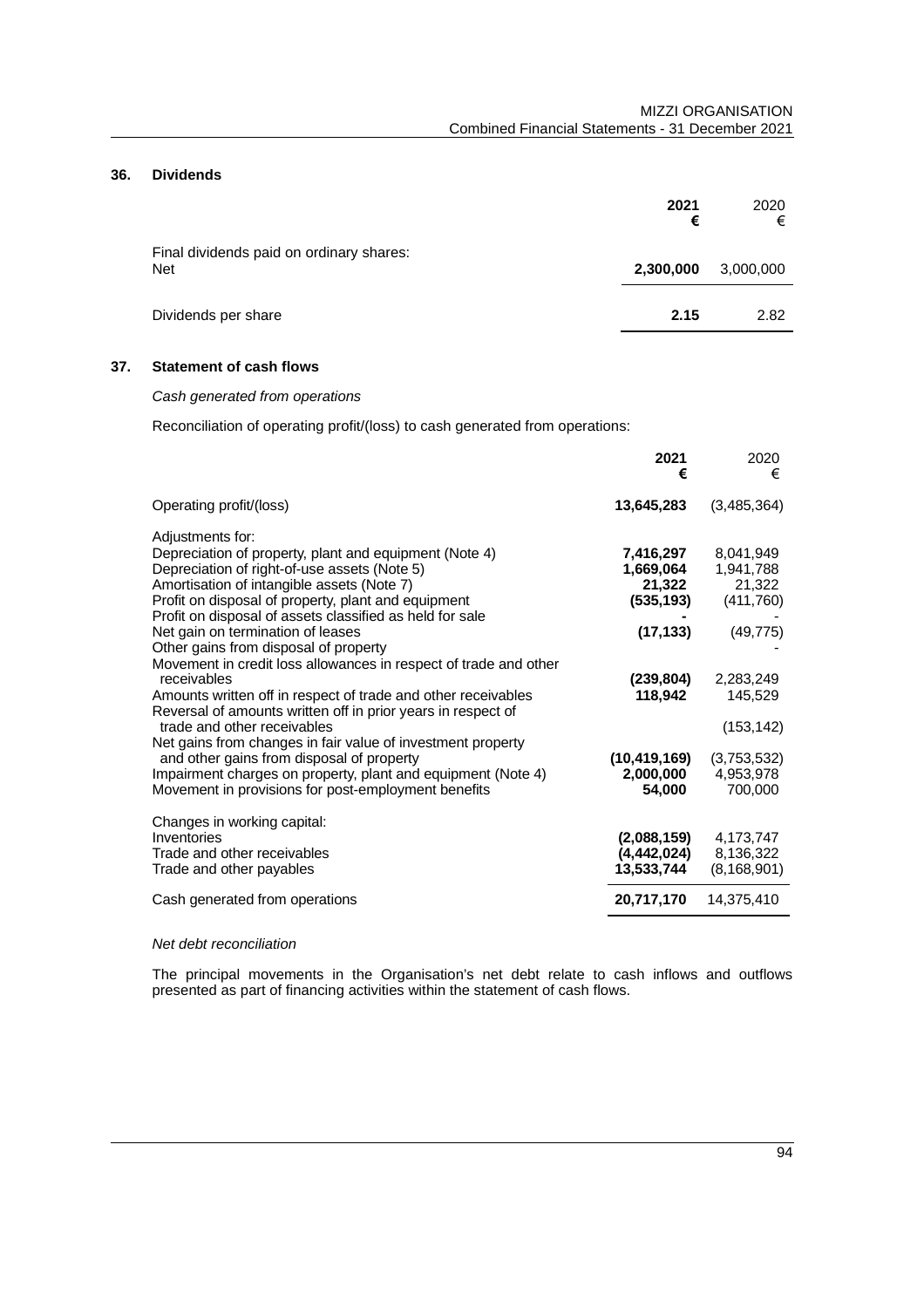# **38. Commitments**

#### *Capital commitments*

Commitments for capital expenditure in relation to property development (Notes 4, 6 and 13) not provided for in these financial statements are as follows:

|                                                                  | 2021<br>€            | 2020<br>€            |
|------------------------------------------------------------------|----------------------|----------------------|
| Authorised but not contracted<br>Contracted but not provided for | 250,000<br>1,270,000 | 356,000<br>2,826,000 |
|                                                                  | 1.520.000            | 3,182,000            |

#### *Operating lease commitments – where an undertaking is the lessor*

The future minimum lease payments receivable under non-cancellable property operating leases are as follows:

|                                                                                                       | 2021<br>€                         | 2020<br>€                           |
|-------------------------------------------------------------------------------------------------------|-----------------------------------|-------------------------------------|
| Not later than one year<br>Later than one year and not later than five years<br>Later than five years | 1,490,097<br>3,721,609<br>781.857 | 1,367,574<br>3,612,575<br>1,218,236 |
|                                                                                                       | 5,993,563                         | 6.198.385                           |

Entities forming part of the Organisation are party to non-cancellable operating lease arrangements relating to property, entered into on commercial terms. The non-cancellable term of the principal property lease agreements principally expires within a period of 4 to 5 years from the end of the financial reporting period.

The future minimum lease payments receivable under non-cancellable motor vehicle operating leases are as follows:

|                                                                                                       | 2021<br>€                       | 2020<br>€                         |
|-------------------------------------------------------------------------------------------------------|---------------------------------|-----------------------------------|
| Not later than one year<br>Later than one year and not later than five years<br>Later than five years | 1,459,404<br>2,722,349<br>8.846 | 1,647,263<br>3,921,918<br>125.864 |
|                                                                                                       | 4,190,599                       | 5,695,045                         |

An entity's principal business is the leasing out of motor vehicles under operating lease agreements with terms of 5 to 6 years.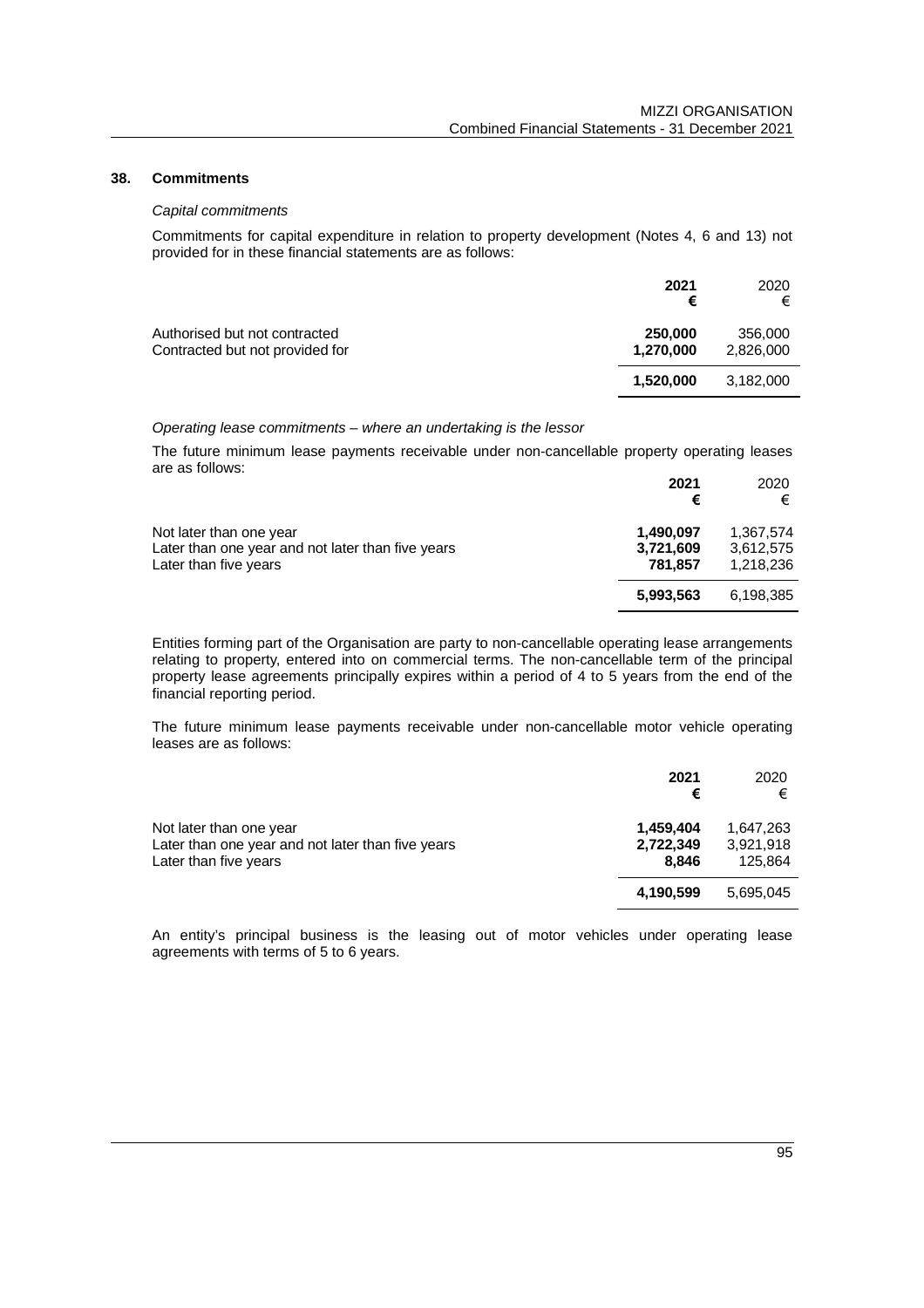## **39. Contingent liabilities**

- (a) At 31 December 2021, the Organisation had contingent liabilities amounting to €9,198,337 (2020: €8,489,331) in respect of guarantees issued by the bank on behalf of entities forming part of the Mizzi Organisation in favour of third parties in the ordinary course of business.
- (b) No provision has been made in these combined accounts for disputed income tax amounting to €403,715 (2020: €403,715) arising from assessments raised in terms of Section 44 of the Income Tax Act, Cap. 123. Objections have been filed on the said assessments. The directors of the respective entities are confident that no material future liability will arise beyond the amounts which are acknowledged as properly due, which amounts have been fully provided for.

Objections have been filed by the Organisation with the Commissioner of Inland Revenue over assessments raised relating to basis years from 1985 to 1996 amounting to €28,541 (2020: €28,541), in respect of which no provision has been made in these accounts.

(c) During the current financial year, a garnishee order was issued against a company forming part of the Mizzi Organisation for an amount of €1 million on a dispute with a third party, relating to importation rights of certain products. Until the date of authorisation for issue of these financial statements, the matter is still in its early stages. The company, after having sought legal advice, vigorously believes that there is no valid claim and has accordingly filed its defence reply in court, in this respect. Hence, a material outflow is not deemed probable and no provision has been recognised. Certain information about the claim is not being disclosed on the grounds that such disclosure would seriously prejudice the outcome of the litigation, in line with the guidance within IAS 37 in this respect.

#### **40. Related party transactions**

Parties are considered to be related if one party has the ability to control the other party or exercise significant influence over the other party in making financial or operating policy decisions.

The entities constituting the Mizzi Organisation are ultimately fully owned by Daragon Limited, Demoncada Holdings Limited, Demoncada Limited, Investors Limited and Maurice Mizzi. Members of the Mizzi family in turn ultimately own and control the above mentioned companies.

Accordingly, the members of the Mizzi family, the shareholder companies mentioned above, all entities owned or controlled by the members of the Mizzi family and the shareholder companies, the associates of entities comprising the Organisation and the Organisation entities' key management personnel are the principal related parties of the entities forming part of the Mizzi Organisation.

In the opinion of the directors of the entities forming part of the Organisation, disclosure of related party transactions, which are generally carried out on commercial terms and conditions, is only necessary when the transactions effected have a material impact on the operating results and financial position of the Organisation. The aggregate invoiced amounts in respect of a number of transaction types carried out with related parties are not considered material and accordingly they do not have a significant effect on these combined financial statements.